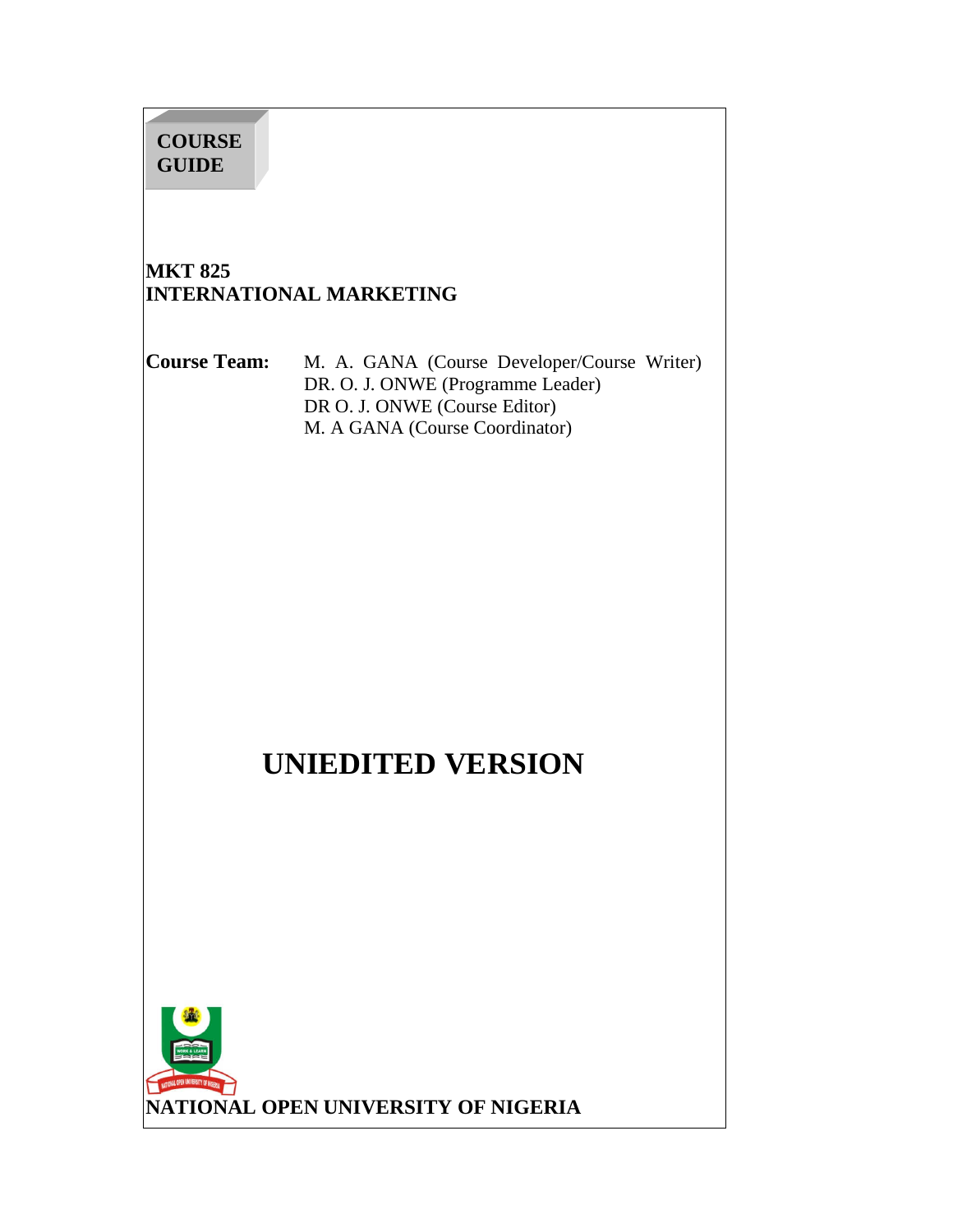National Open University of Nigeria **Headquarters**  University Village Plot 91, Cadastral Zone, Nnamdi Azikiwe Express way Jabi, Abuja

Lagos Office 14/16 Ahmadu Bello Way Victoria Island, Lagos

e-mail: centralinfo@noun.edu.ng website: www.nouedu.net

Published by National Open University of Nigeria

Printed 2013

ISBN: 978-058-736-5

All Rights Reserved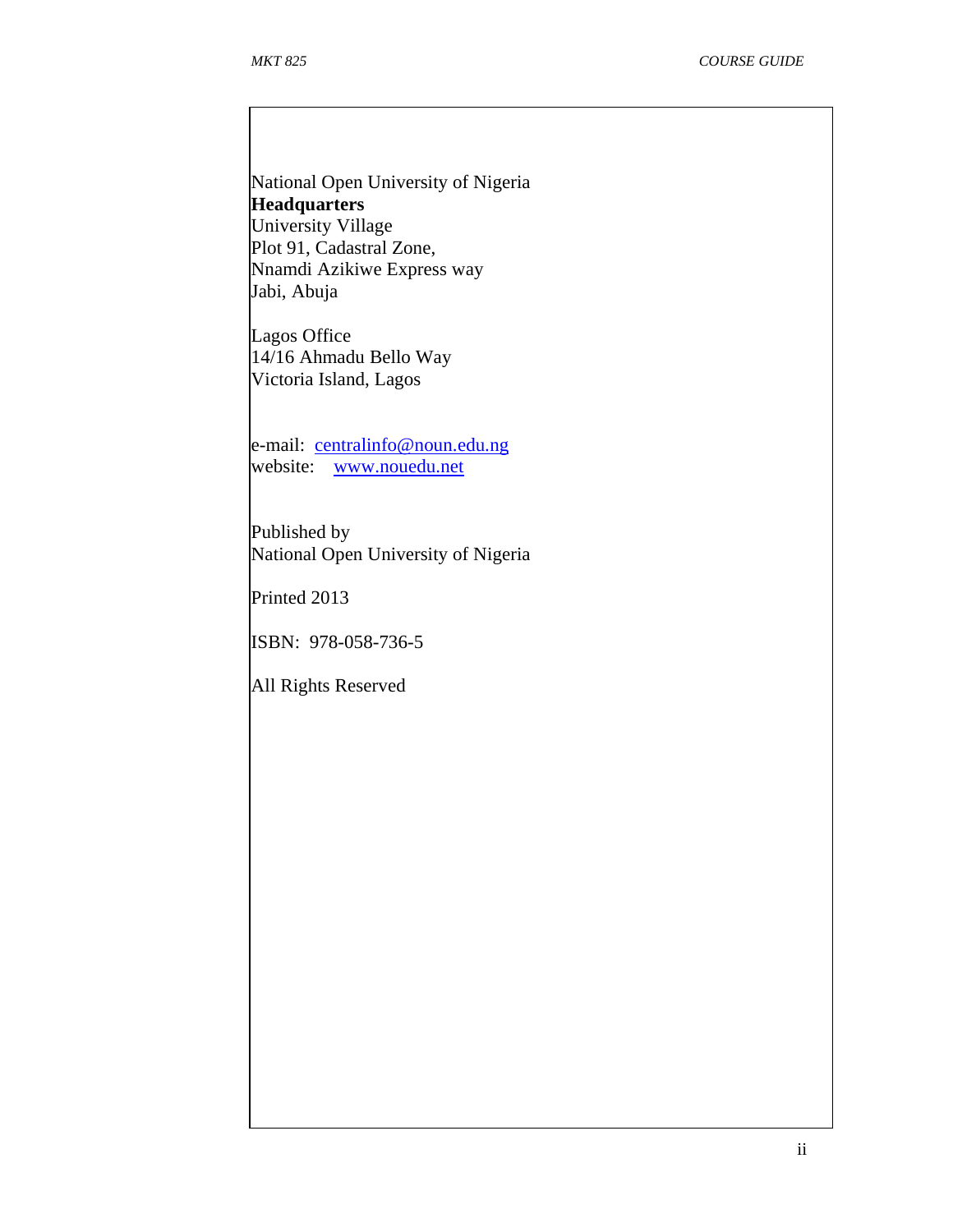# **CONTENTS PAGE**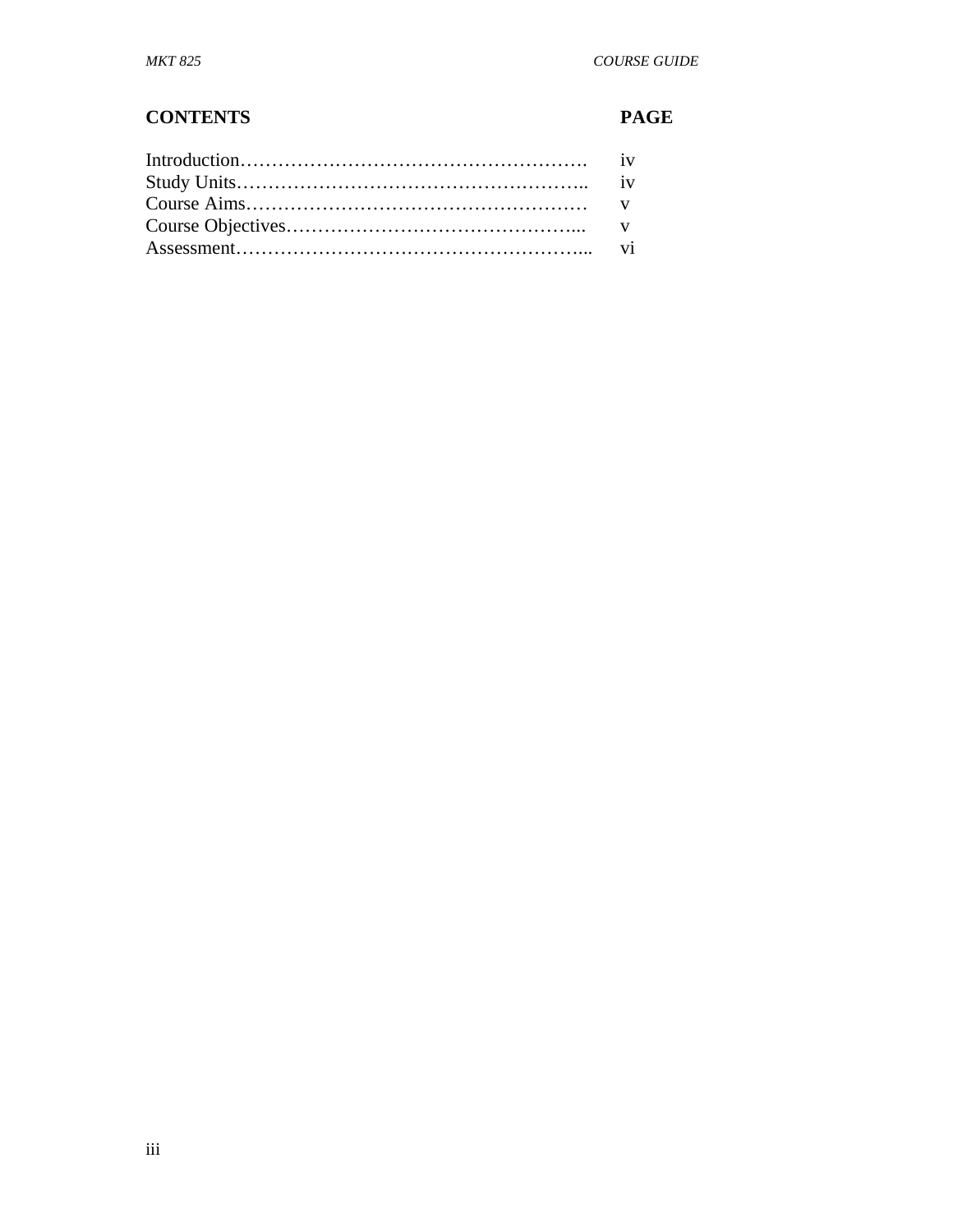# **INTRODUCTION**

The course material has been structured around three distinct parts of international marketing strategy techniques. This includes:

# **SYUDY UNIT**

#### **Module 1 An Overview**

This part examined the fundamental factors that must be considered before going into international marketing. This is very imperative in order to avoid losing huge resources invested in international marketing by marketing executives. This module composes of:

| Unit 1 | An overview                                |
|--------|--------------------------------------------|
| Unit 2 | Basis of international trade               |
| Unit 3 | World market environment                   |
| Unit 4 | International marketing: Mode of entry and |
| Unit 5 | Branding and Packaging                     |

#### **Module 2 Market Share Strategies**

This part which comprises of five units examined strategies necessary to maintain market shares of the market or to retain the loyal customers. This is important because of the dynamism of the international marketing, changes in technological environment, changes in consumers' demands and income, and competitors' reactions. This module thus comprises of:

| Unit 1 | Product strategies |
|--------|--------------------|
|--------|--------------------|

- Unit 2 Distribution strategies
- Unit 3 Pricing strategies
- Unit 4 International services and
- Unit 5 Marketing communication in world market

#### **Module 3 Economic Strategies**

This part also comprises of five units. It discusses the agencies that facilitate international marketing activities. This aim to educate international marketing executives on where to seek for information, and from whom on their business activities. This module therefore composes of:

- Unit 1 International organizations and international marketing
- Unit 2 Financial influence on world market
- Unit 3 Nigerians organizations and international marketing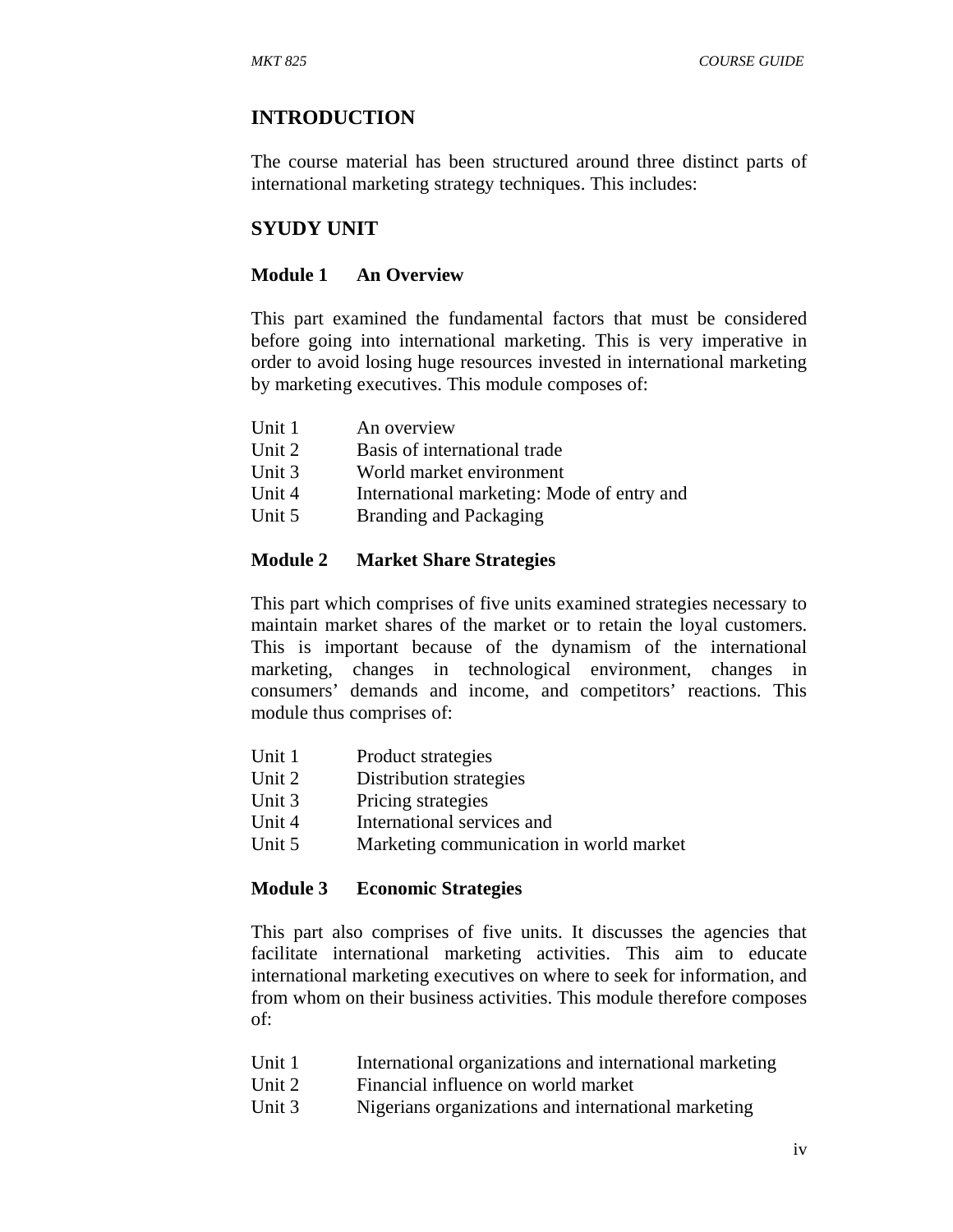Unit 4 International accounting and taxation and

Unit 5 International marketing research

Each unit contains:

- An introduction
- Objectives
- Main Text
- Conclusion and summary
- Tutor marked Assignment, Self Assessed Exercises and suggested answers, and
- References for further studies.
- The whole course material contains interactive of fifteen (15) units.

# **COURSE AIMS**

This course aims at exposing learners to the basic concepts in international marketing and the basis of entering world markets. Therefore, the course aimed to expose learners to:

- 1. Differences between domestic and international markets
- 2. Basis of world trade
- 3. Modes of entering international markets
- 4. Branding and packaging strategies to be adopted
- 5. Pricing strategies to be adopted
- 6. Mode of communication at the international marketing
- 7. International organizations and international marketing.
- 8. Financial influence on world trade
- 9. Nigerians organizations and intentional marketing and
- 10. International marketing research.

# **COURSE OBJECTIVES**

On successful completion of this course you should be to:

- 1. Differentiate between international marketing and international trade
- 2. Explain mode of entering world markets
- 3. Explain branding and packaging strategies to be adopted
- 4. Explain pricing strategies to be adopted
- 5. Explain distribution strategies at the world trade
- 6. Describe methods of communication at the world markets
- 7. Explain some selected international organizations and their influence on international marketing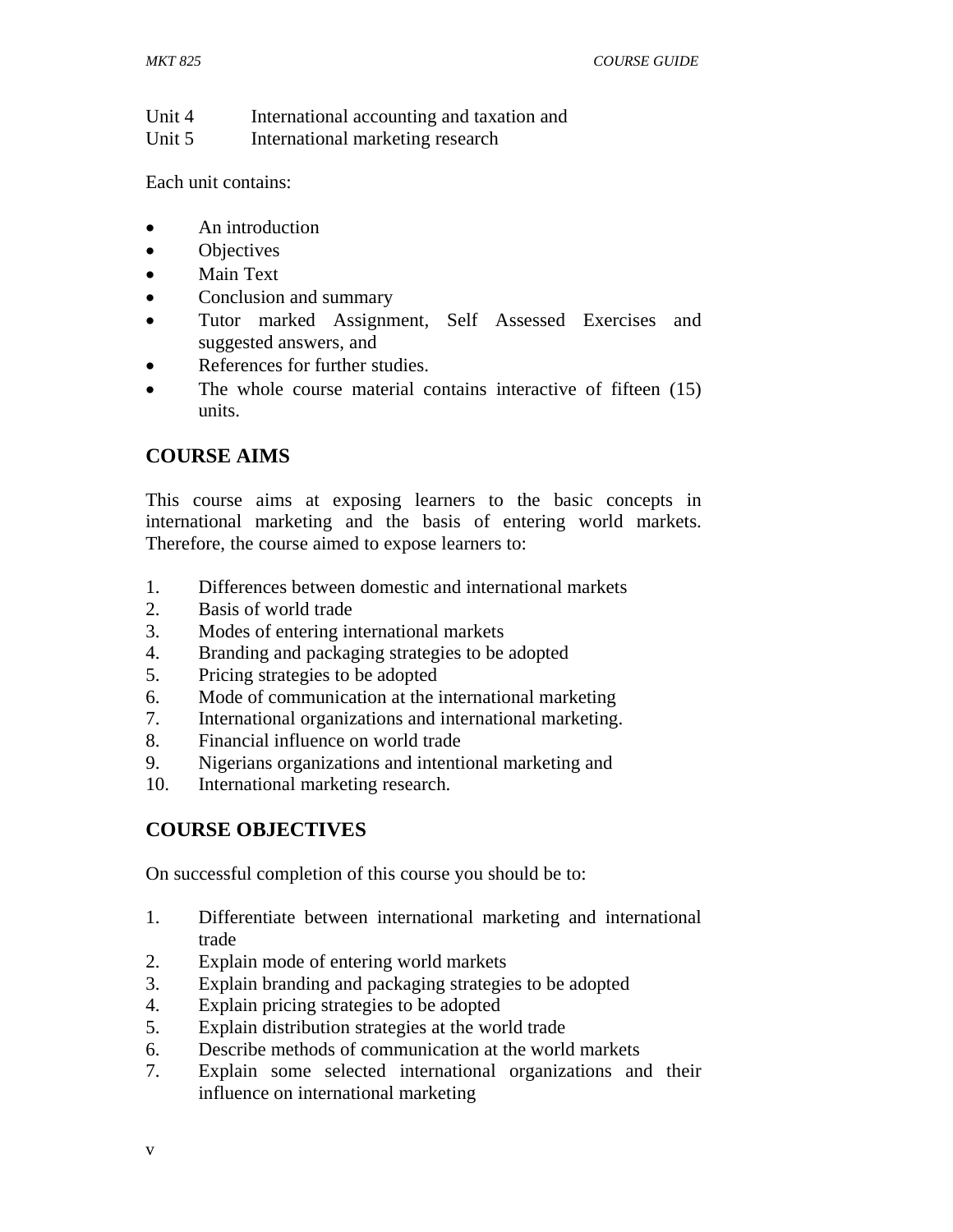- 8. Explain some key Nigerian organizations and their roles on international marketing
- 9. Explain international accounting and taxation, and
- 10. Explain International marketing research.

#### **ASSESSMENT**

Students are expected to answer all the questions on

- A). Tutor Marked Assignment
- B). Self Assessment Exercise

Although, there are selected tutor marked assignment questions that would be send to your study centre manager that you must provide answers for. This forms part of your final grades. Those ones found on the course material will expose you to the likely questions for the examination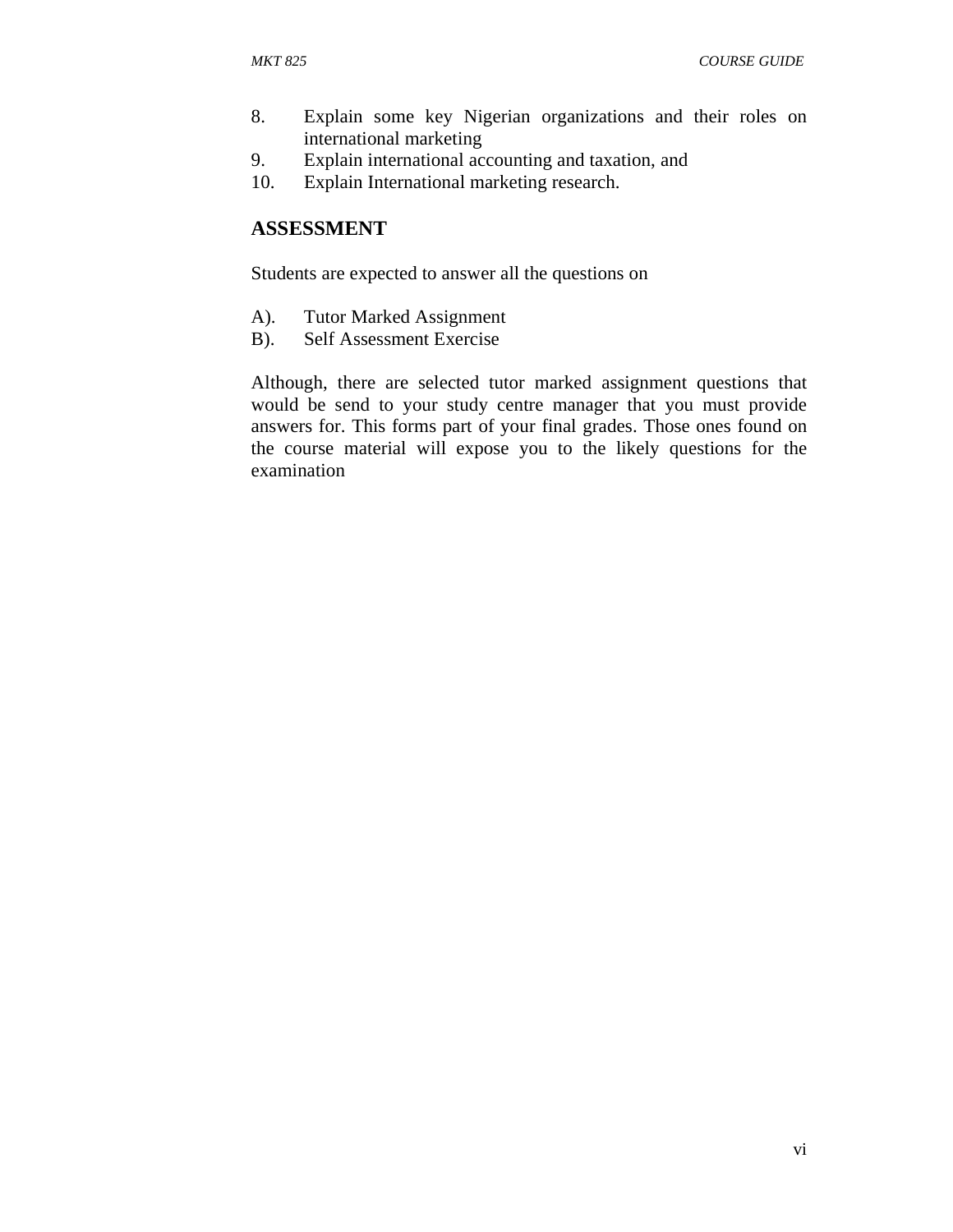# **MAIN COURSE**

# **CONTENTS PAGE**

| <b>Module 1</b> |                                         |
|-----------------|-----------------------------------------|
| Unit 1          |                                         |
| Unit 2          |                                         |
| Unit 3          | World market environment 16             |
| Unit 4          | International marketing: Mode of        |
|                 |                                         |
| Unit 5          | Branding and Packaging32                |
| <b>Module 2</b> | Market Share Strategies 40              |
| Unit 1          |                                         |
| Unit 2          |                                         |
| Unit 3          | 63                                      |
| Unit 4          | International services and<br>75        |
| Unit 5          | Marketing communication in              |
|                 |                                         |
| <b>Module 3</b> |                                         |
| Unit 1          | International organizations and         |
|                 | international marketing94               |
| Unit 2          | Financial influence on world market103  |
| Unit 3          | Nigerians organizations and             |
|                 |                                         |
| Unit 4          | International accounting and            |
|                 |                                         |
| Unit 5          | International marketing research<br>138 |
|                 |                                         |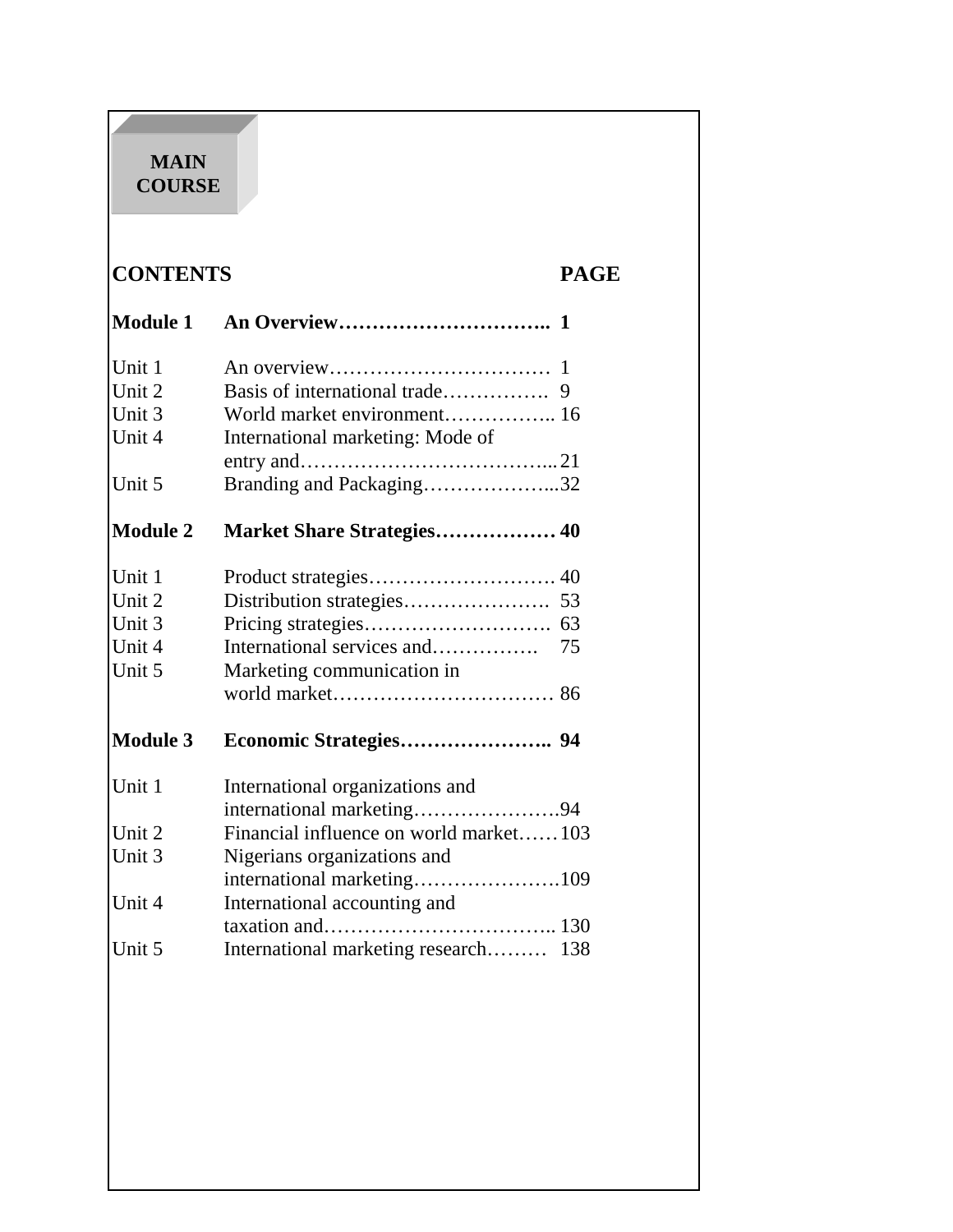# **MODULE 1 AN OVERVIEW**

- Unit 1 An overview
- Unit 2 Basis of international trade
- Unit 3 World market environment
- Unit 4 International marketing: Mode of entry and
- Unit 5 Branding and Packaging

# **UNIT 1 AN OVERVIEW OF INTERNATIONAL MARKETING**

# **CONTENTS**

- 1.0 Introduction
- 2.0 Objectives
- 3.0 Main Contents
	- 3.1 An Overview of Marketing and International Marketing
	- 3.2 Reasons for International Marketing
	- 3.3 Challenges in International Marketing
	- 3.4 International Marketing Concepts
	- 3.5 Stages of International marketing Involvement.
- 4.0 Conclusion
- 5.0 Summary
- 6.0 Tutor-Marked Assignment
- 7.0 References/Further Reading

# **1.0 INTRODUCTION**

Random distribution of natural resources necessitates inter-dependence among countries of the world. Since no country is self sufficient, that is, no country can produce all the goods and services needed for its economy. Hence, different countries around the globe engaged in the production and exchange of different commodities. Countries engage in international marketing/trade to obtain goods they could not produce at home or those goods which can be bought at cheaper prices than home products. Today, individuals and nations, buys goods and services which they can produce themselves, simply because, they tend to specialized on the production of those commodities and services they had greatest comparative advantage. In other words, trade between nations developed first, where one country can produce something desirable while others could not. International marketing/trade owes it origin to the varying resources of different regions.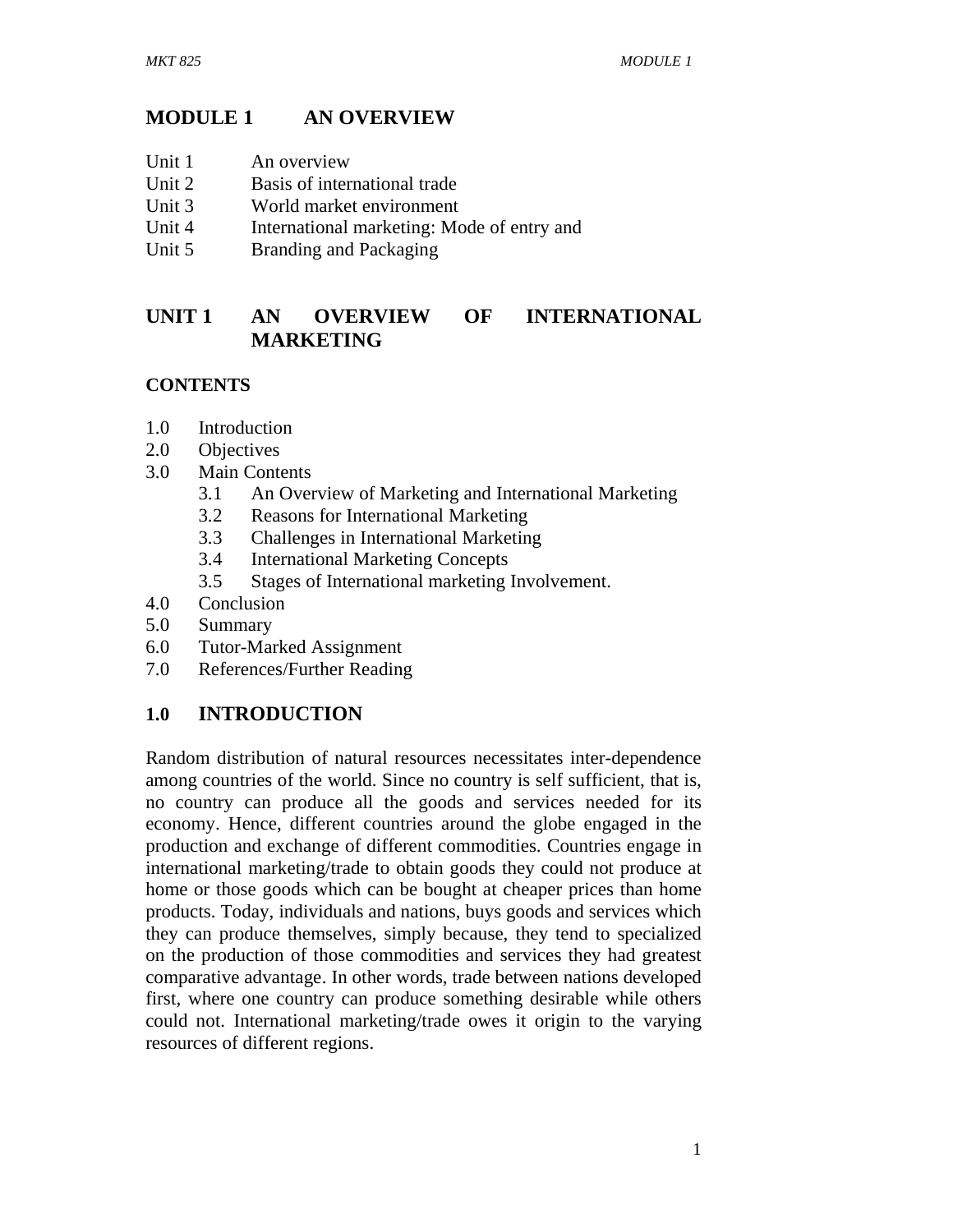# **2.0 OBJECTIVES**

At the end of this unit, you should be able to:

- define an international marketing
- give reasons for international marketing
- explain challenges in international marketing
- explain stages of international marketing involvement and
- differentiate between global company and multinational company.

# **3.0 Main Text**

#### **3.1 An Overview of Marketing and International Marketing**

Current interest in international marketing can be explained by changing competitive structures coupled with shift in demand characteristics in markets throughout the world. With the increasing globalization of markets, companies find themselves unavoidably enmeshed with foreign customers, competitors and suppliers, even within their own borders.

Marketing principles are universally applicable, whether a firm sells in the domestic market or foreign market, its marketing programmes should be built around a good product or service properly priced, promoted, and distributed to a market that has to be carefully analysed. If the statement is nothing to go by, we shall start our study of international marketing by refreshing our memory with the meaning of marketing in general. Al though, there are many definitions attached to marketing, notwithstanding, we shall adopt the following:

Kotler and Armstrong (1996) defined marketing as the business function that identifies customers needs and wants, determines which target markets the organization can serve best, and designs appropriate products, services and programmes to serve these markets.

Stanton (1981) defines marketing as a total system of business activities designed to plan, price, promote, and distribute want-satisfying goods and services to present and potential customers.

Kotler (1984) defined it as a social process by which individuals and groups obtain what they need and want through creating and exchanging products and value with other.

Marketing is a profit making activity which involves the co-ordination of various functions aimed at facilitating the flow of the required goods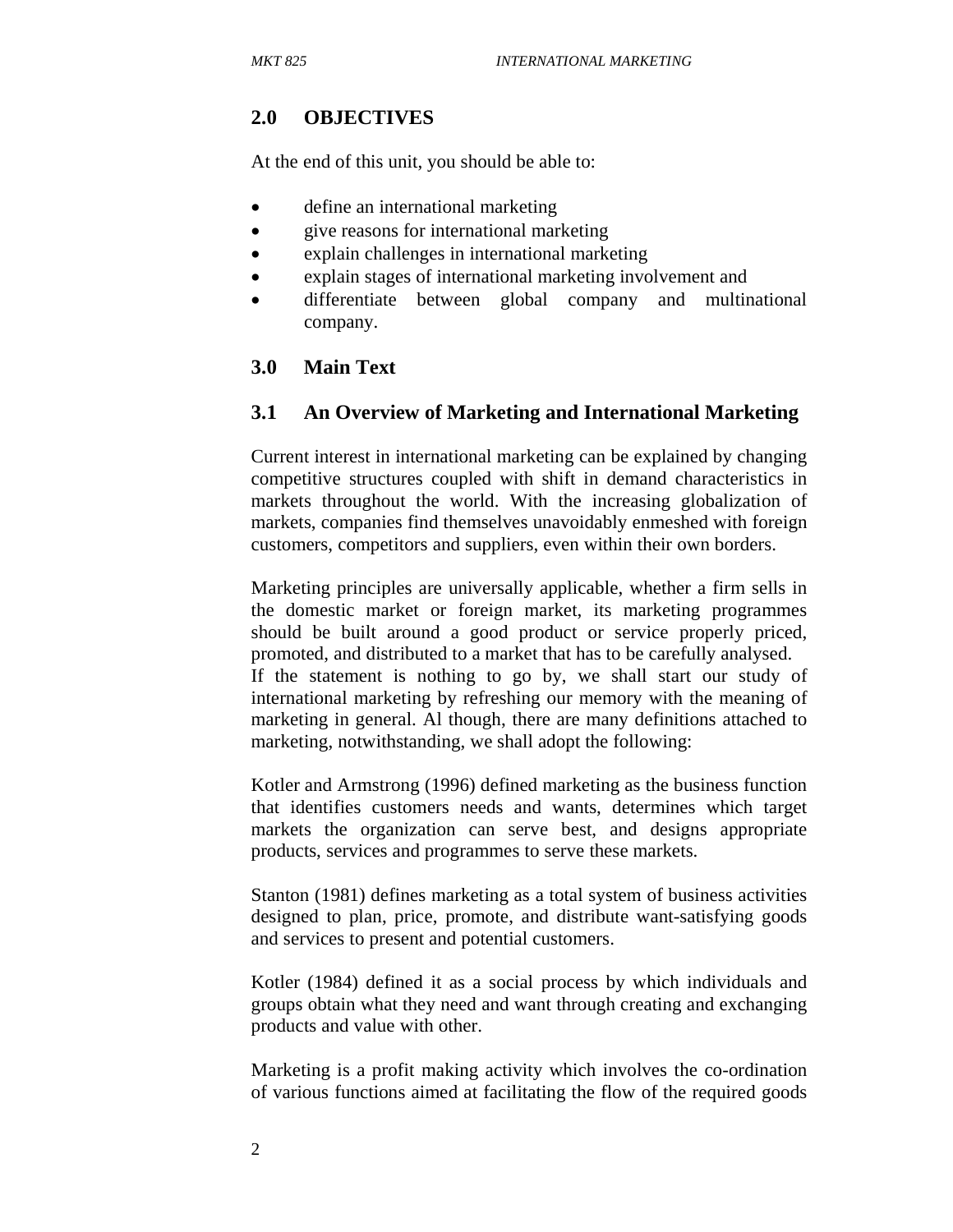and services from the place of production to the place of consumption. A break down of this definition shows that marketing involves:

- a. Investigation
- b. Designing, and
- c. Selling

#### **International Marketing**

International marketing involves the extension of the analysis of planning and implementation of marketing resources and programmes to foreign markets. Once a firm extends its marketing resources and programmes beyond its national boundary to other countries, that firm will be said to been engaging in international marketing.

American Marketing Association (AMA) defined international marketing as "the multinational process of planning and executing the conception, pricing, promotion and distribution of ideas, goods, and services to create exchange that satisfy individual and organizational objectives. The inclusion of multinational implies that marketing activities are undertaken in several countries and such activities should somehow be coordinated across nations.

It also means that the international marketing process is not a mere repetition of using identical strategies abroad. The four Ps of marketing (product, place, promotion and price) must be integrated and coordinated across countries in order to bring about the most effective marketing mix. In some cases, the mix may have to be adjusted for a particular market for better impact.

Cateora and Graham (1999) defined international marketing as the performance of business activities designed to plan, price, promote, and direct the flow of a company's goods and services to consumers or users in more than one nation for a profit.

Although, international marketing does not involve principles found in the domestic marketing, it deserves special attention because of the following factors:

- a. Its growing importance as an era of marketing opportunity and
- b. Its greater level of risk and uncertainty steaming from the marketer's unfamiliarity with other cultures.

It therefore calls for critical studying and evaluation of economic, political, socio-cultural and legal environments. In this regard, companies that seek its fortunes in the global markets, should carefully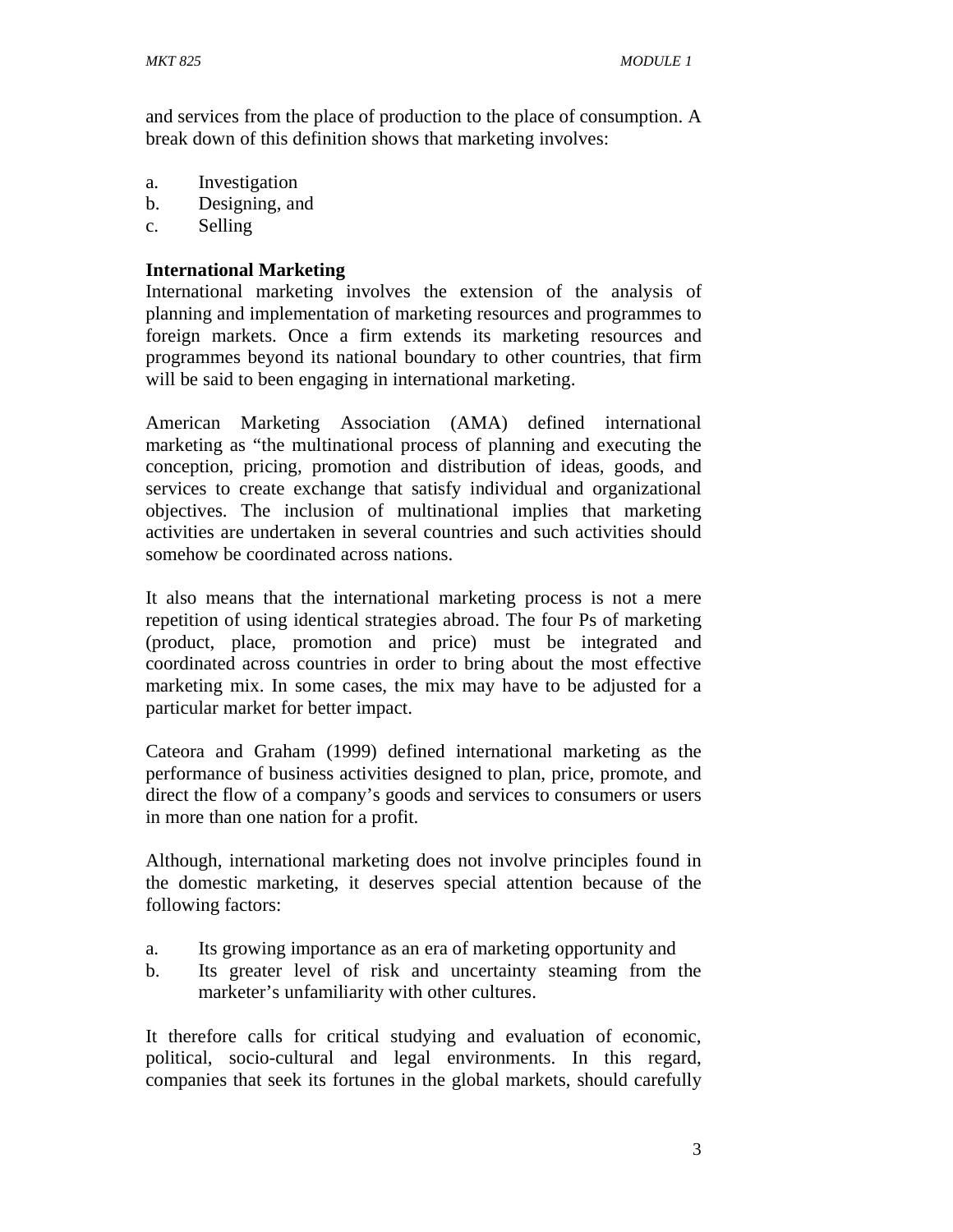planned its marketing activities abroad, this because its risks are enormous. Likewise its rewards are unquantifiable.

Thus, international marketers should critically focus on:

- a. International marketing decisions
- b. Market selection decision
- c. Entry and operation decision
- d. Marketing mix decision, and
- e. Market organization decision.

#### **3.2 Reasons for International Marketing**

Most companies would prefer to remain domestic, if their domestic market were large enough. This because, managers would not need to learn another country's language and laws, deal with volatile currencies, face political and legal uncertainties or redesign their products to suit different customers' needs and expectations. Besides, business would be easier and faster at home.

However, Kotler (1997) gave several reasons that might draw a company into international marketing. Some of these are:

- 1. Global firms offering better products or lower prices might attack the company's domestic market. The company might want to counter attack these competitors in their home markets to tie up their resources.
- 2. The company might discover that some foreign markets present higher profit opportunities than the domestic market
- 3. The company might need a large customer base to achieve economies of scale.
- 4. The company might want to reduce its dependence on any one market so as to reduce the risk
- 5. The company's customers might be going abroad and might require international servicing
- 6. Differences in factor endowment- international trade owe it origin to the varying resources of different regions. Resources are not evenly distributed around the globe, thus some countries are better in some resources than the other.

#### **3.3 Challenges in international Marketing**

Most companies, if not all, they are compelled to go abroad, however, wish to limit their marketing activities to home markets. Some of the reasons why some of these companies do not want to abroad include: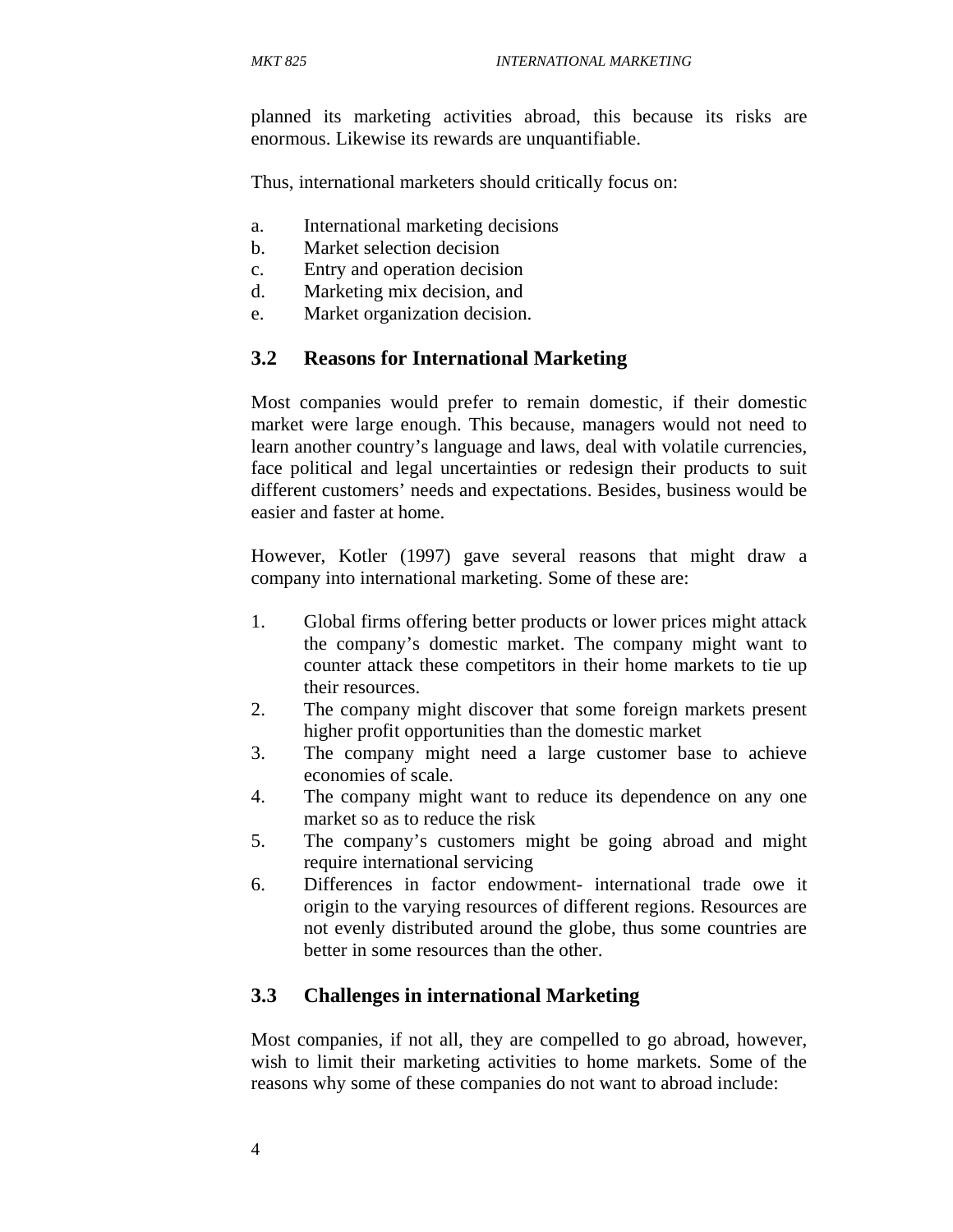- 1. Unstable Government- High indebtedness, high inflation, and high unemployment (most especially African countries, Nigeria in particular) in several countries have resulted in high unstable governments that expose foreign firms to high risks. Some companies' have to adopt strategy of sponsoring the government in power during campaign processes, because of their investments in such countries. These activities engaged by these companies, add to the marketing costs which they have to content with. For such reasons, most of the companies do not want to global.
- 2. High Foreign Indebtedness- Many companies and countries have accumulated huge foreign debts on which it is difficult to pay back, even the interest. This indebtedness could be attributed to loans taken, poor leadership, paying employees abroad, paying necessary taxes, etc, as stipulated by the governments abroad.
- 3. Foreign Exchange Problem-High indebtedness and economicpolitical instability decreases the value of a country's currency. Foreign firms want payments in hard currencies with profit repatriation rights. But these options may not be available in total in markets.
- 4. Foreign Government Entry Requirements and Bureaucracy-Governments of most countries places some regulations on foreign firms operations. These laws and regulations most companies most especially in developing world find it difficult to meet up. Thus, they find it difficult to go abroad.
- 5. Tariffs and other Trade Barriers- Governments often impose high tariffs to protect their domestic markets. They also resort to invisible trade barriers, such as slowing down import and approvals, requiring costly product adjustments and slowing down inspections or clearance of arriving goods mostly especially at the ports.
- 6. Corruption- Officials, who charged with the responsibility of discharging one service or the other, requires bribes before necessary documents are signed. Most often they awards contract/business to highest bidders rather lowest bidders.
- 7. Technological Pirating- A company locating its plant abroad worries about foreign managers learning how tom make its products and breaking away to compete openly either due to some disagreements, change in foreign government and policies, or inability of the firms to meet up with the economic conditions or intentional break-off. All these challenged most companies to go global.
- 8. High Cost of Production and Communication Adaptation- A company going abroad must study each foreign market critically and carefully, this because it must be sensitive to its economics,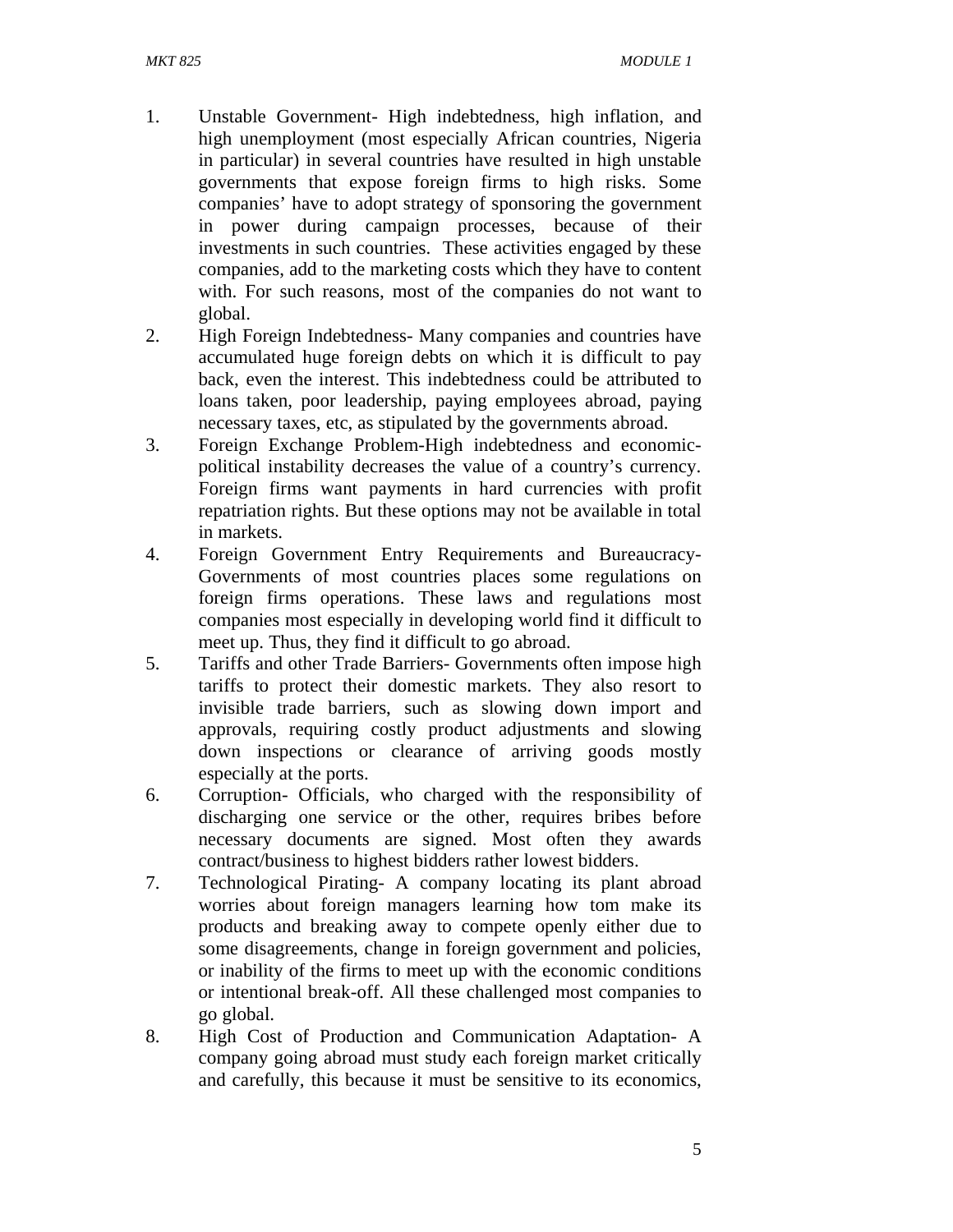laws, politics, and socio-cultural ; and adapt appropriately its products and communications to such markets.

9. Shifting Border issues- Many international boundaries are in a state of flux. National borders are fundamentals to marketing activities, this because they dominate and shape economic behaviour within the country's borders. Changing boundaries may mean moving targets for international marketers.

#### **Activity**

To assess your understanding of this section, do work out this activity: Give five reasons why firms go abroad.

#### **3.4 International Marketing Concepts**

Cateora and Graham (1999) reported that the differences in the international orientation and approach to international markets that guide the international, business activities of companies can be described by one of the three orientations to international marketing management, namely:

- 1. Domestic market extension concept
- 2. Multi-domestic market concept, and
- 3. Global marketing concept

**Domestic Market Extension Concept-** The domestic company seeking sales extension of its domestic product into foreign markets, it views its international operations as secondary to and an extension of its domestic operations. The primary motive is to make excess domestic production. Foreign sales are seen as a profitable extension of domestic operations.

**Multi-Domestic Market Concept-** Once a company recognizes the importance of differences in overseas markets and the importance of offshore business to the organization, its orientation towards international business may shift to a multi-domestic market strategy. A company guided by this concept has a strong sense that country's markets are vastly different and that market success requires an almost independent program on a country by country basis, with separate marketing strategies for each country.

**Global Marketing Concept-** A company employing a global marketing strategy strives for efficiencies of scale by developing a standardized product of dependable quality, to be sold at a reasonable prices to a global market. That is, marketing planning mix is approached from a global perspective and where feasible in the marketing mix, efficiencies of standardization are sought for.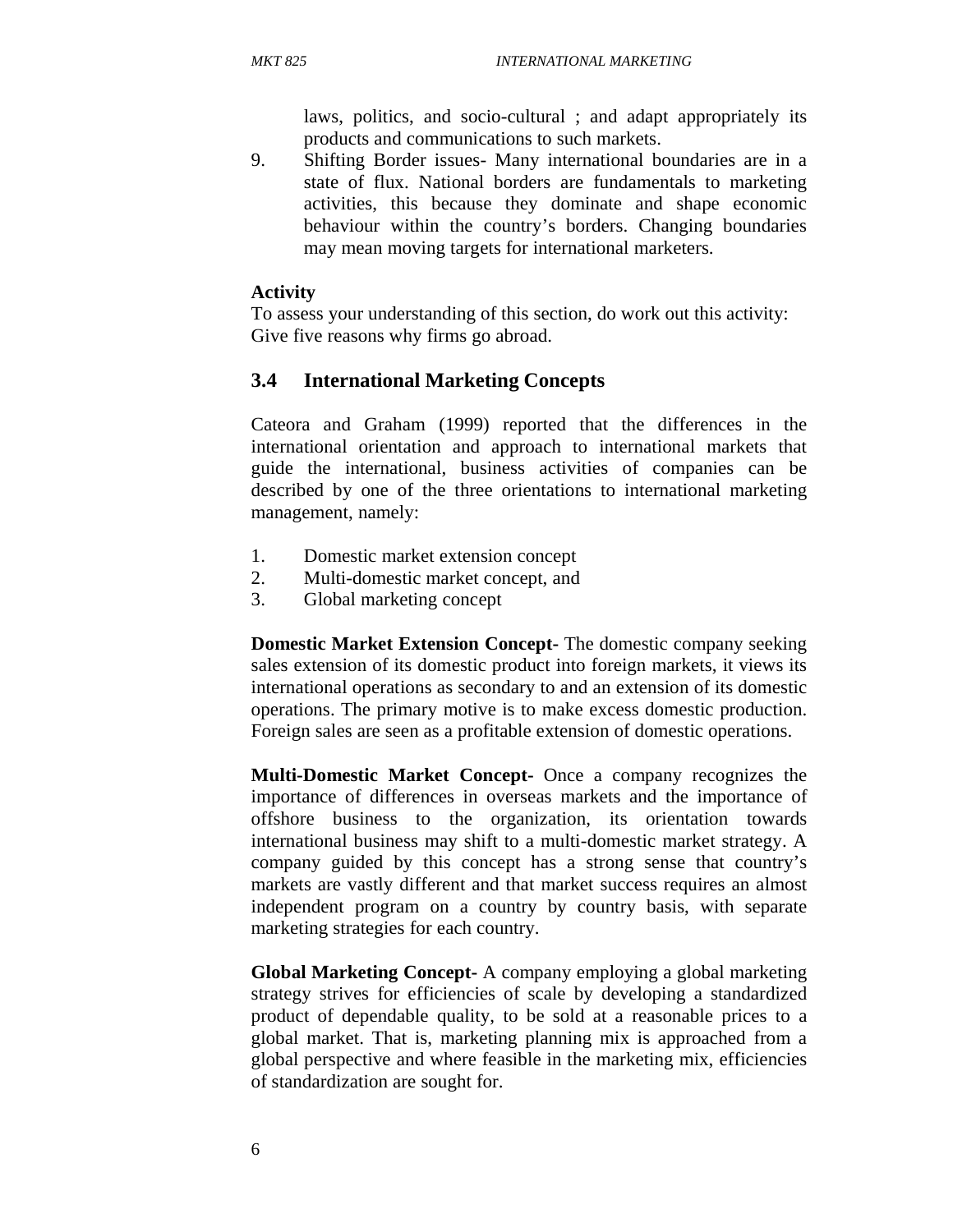# **3.5 Stages of International Marketing Involvement**

Regardless of the means employed to gain entry into a foreign market, a company may from marketing view-point, make no market investment. That is, its marketing involvement may be limited tom selling a product with little or no thought given to development of market control or a company may become totally involved and invest large sums of money and effort to capture and maintain a permanent, specific share of the market. Regardless of their involvement, briefly discussed below are some of the stages.

# **1. No Direct Foreign Marketing-**

Companies in this stage do not actively cultivate customers outside national boundaries. However, this company's products may reach foreign markets. Sales may be made to trading companies as well as other foreign customers who come directly to the firm. Or other products reach foreign markets via domestic wholesalers or distributors, who sell abroad on their own without explicit encouragement or even knowledge of the producer.

# **2. Infrequent Foreign Marketing-**

Temporary surpluses caused by variations in production levels or demand may result in infrequent marketing overseas. The surpluses are characterized by their temporary nature; therefore, sales to foreign markets are made as goods are available with little or no intervention of maintaining continuous market representation.

# **3. Regular Foreign Marketing-**

At this level, the firm has permanent productive capacity devoted to the production of goods to be marketed on a continuing basis in foreign markets. A firm may employ foreign or domestic overseas middlemen or it may have its own sales force or sales subsidiaries in important markets. The primary focus of operations and production is to service domestic market needs.

# **4. International Marketing-**

Companies at this stage are fully committed and involved in international marketing activities. Such companies seek markets all over the world and sell products that resulted from planned production for markets in various countries. This generally entails not only the marketing; but also the production of goods outside the home market. At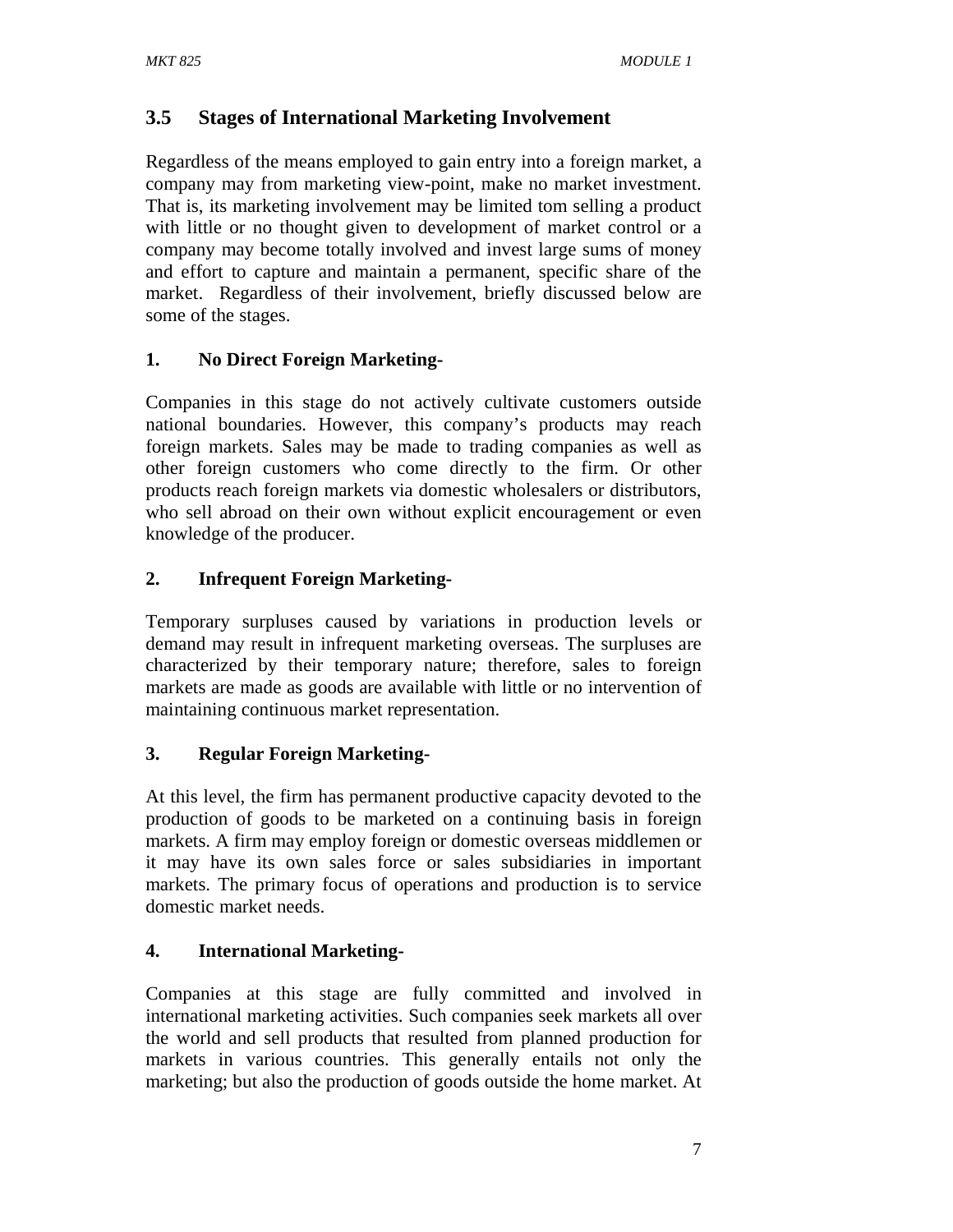this point, a company becomes an international or multinational marketing firm.

#### **5. Global Marketing-**

At the global marketing level, the most profound changes are the orientation of the company toward markets and its planning. At this stage, companies treat the world, including their home market as one market. The entire marketing operations, and so forth, are considered as a global perspective, for example Coca-Cola Company.

#### **Self-Assessment Exercise**

Briefly give reason for international marketing

# **4.0 CONCLUSION**

Certainly the homogenizing effect of tele-communications system has eliminated many of the regional differences that once existed. Thus, the world is considered as a global village/market. Marketing internationally should entail looking for market segments with similar demands that can be satisfied with the same product, standardizing the components of the marketing mix that can be standardized, and where there are significant cultural differences that require parts of the marketing mix to be cultural adapted.

# **5.0 SUMMARY**

This unit examined marketing definitions relating to international marketing. Reasons for going international were x-rayed; challenges and individual company's involvement were examined

# **6.0 TUTOR-MARKED ASSIGNMENT**

Explain the challenges in international marketing

#### **7.0 REFERENCES/FURTHER READING**

- Kotler, P: Marketing Management-Analysis, Planning, Implementation, and Control, 9<sup>th</sup> edition, New Jersey, Prentice-Hall, 19997.
- Onkvisit, S and Shaw, J.J: International Marketing-Analysis and Strategy, 3rd Edition, New Jersey, Prentice-hall, 1997.
- Stanton, W.J: Fundamentals of Marketing,  $6<sup>th</sup>$  edition, Japan, McGraw-Hill Book Company, 1981.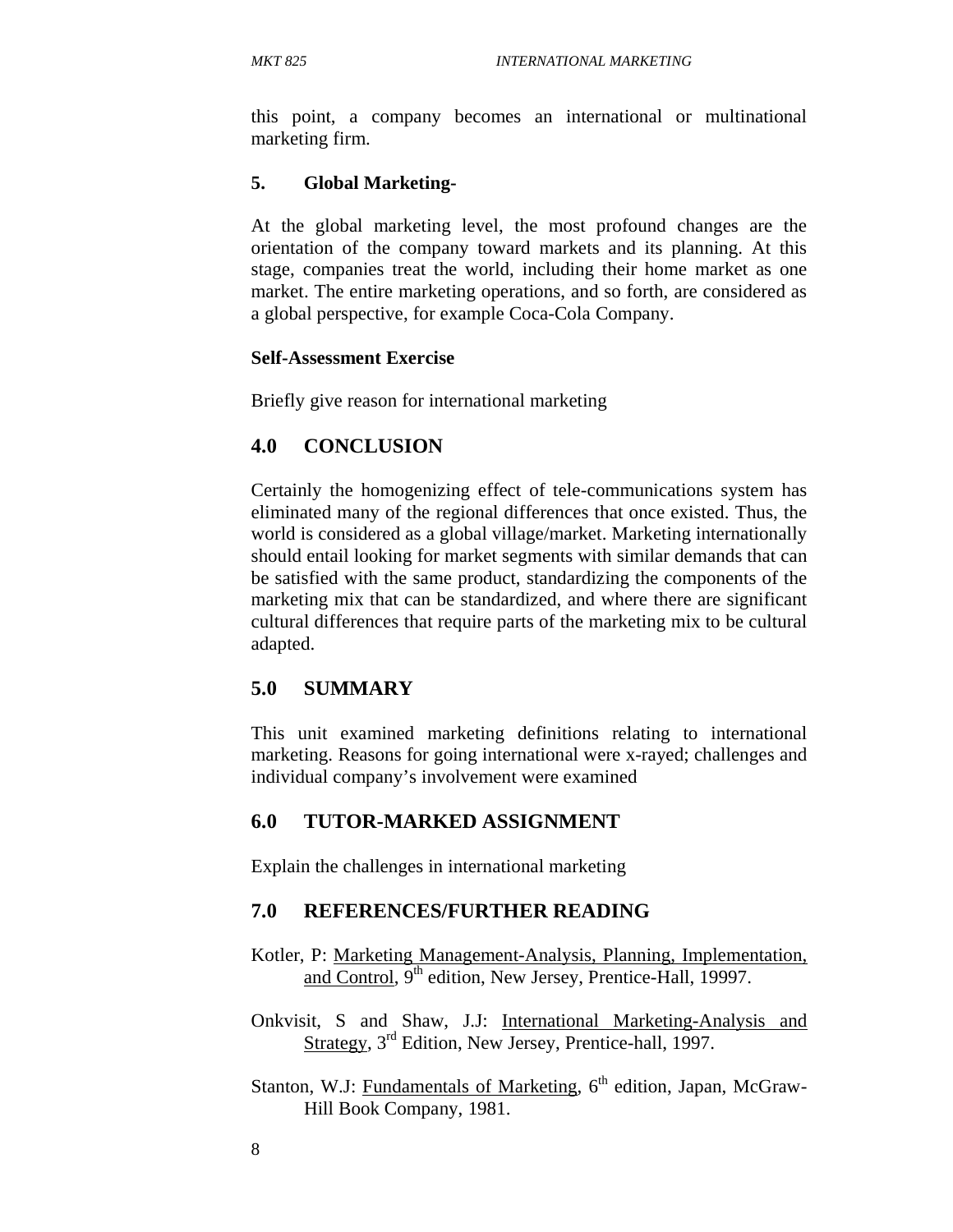# **UNIT 2 BASES OF INTERNATIONAL TRADE**

#### **CONTENT**

- 1.0 Introduction
- 2.0 Objectives
- 3.0 Main Text
	- 3.1 Production possibility curve
	- 3.2 Principles of absolute advantage
	- 3.3 Principles of relative advantage
	- 3.4 Factor endowment theory
	- 3.5 Limitations
- 4.0 Conclusion
- 5.0 Summary
- 6.0 Tutor-Marked Assignment
- 7.0 References/Further Reading

# **1.0 INTRODUCTION**

Whenever a buyer and seller come together, each expects to gain something from one another. The same expectation applies to nations that traded with each other. It is virtually impossible for a country to be completely self-sufficient without incurring undue costs. Therefore, trade becomes a necessary activity, though, in some cases, trade does not always work to the advantage of the nations involved. Notwithstanding, too much emphasis is often placed on the negative effects of trade, even though it is questionable whether such perceived disadvantages are real or imaginary. The benefits of trade, in contrast are not often stressed, nor are they well communicated to workers and consumers? The question is- Why do nations trade?

A nation trades because it expects to gain something from its trading partner(s). Then one may ask whether trade is like zero-sum game, in the sense that one must lose so that another will gain. The answer is no, because, though one does not mind gaining benefits at someone else's expense, no one wants to engage in a transaction that includes a high risk of losses. For trade to take place, both nations and individuals must anticipate gain from it. It is a positive sum game. This unit examines some theories with respect to nations and individual's trading.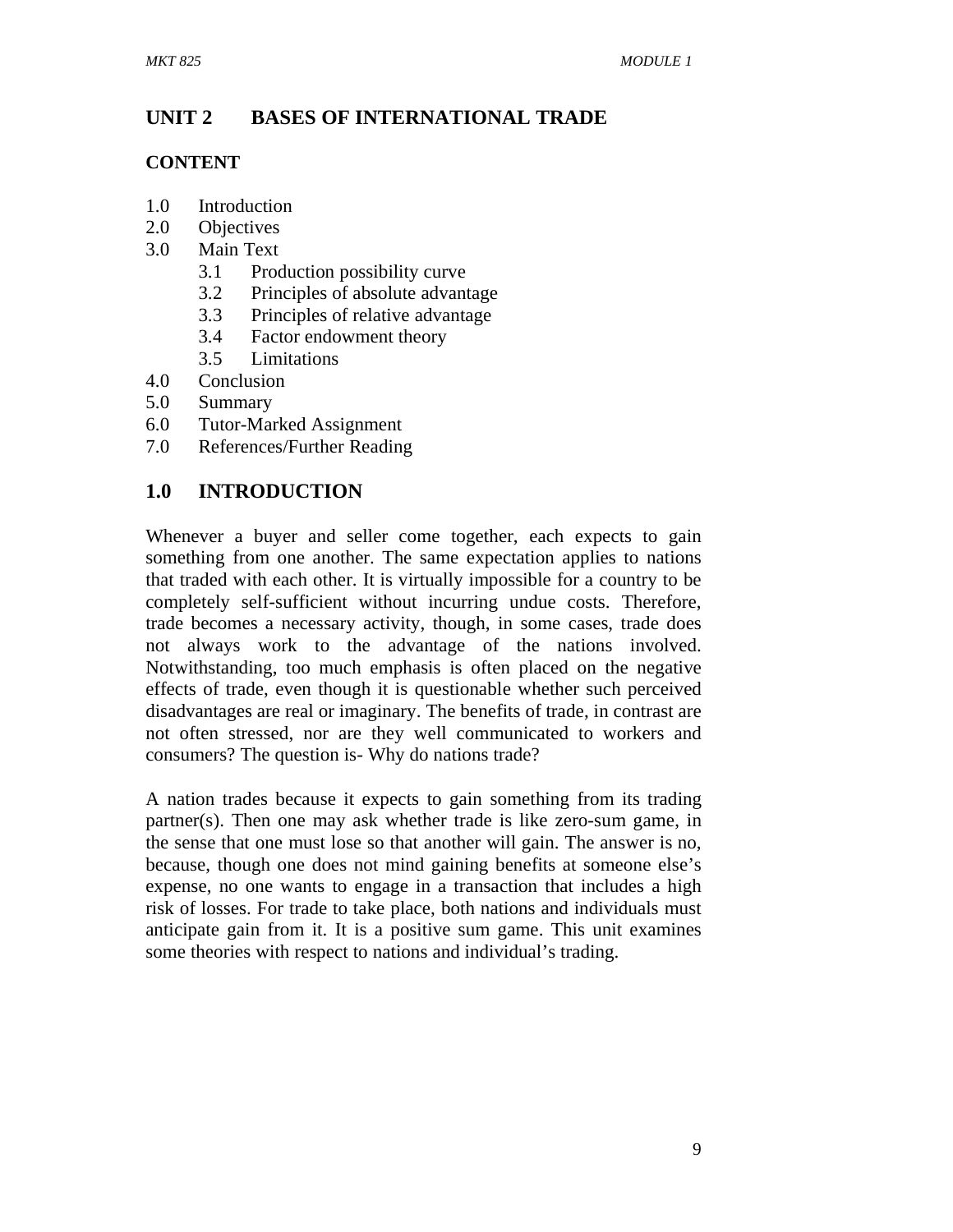#### **2.0 OBJECTIVES**

At the end of this unit, you should be able to:

- explain basis for trade among nations and individuals and
- explain some theories in respect of international trading.

#### **3.0 MAIN CONTENT**

#### **3.1 Production Possibility Curve**

Without trade, a nation would have to produce all commodities by itself in order to satisfy all its needs. Table 1 below, shows a hypothetical example of a country with a decision concerning the production of two products- computers and automobiles.



*(Production Possibility Curve: Constant Opportunity Cost)* 

This diagram shows the number of units of computer or automobile a country is able to produce. The production possibility curve shows the maximum number of units made when computers and automobiles are produced in various combinations, since one product can be substituted for the other within the limit of available resources. The country may elect to specialized or put all its resources into making either computers (point A) or automobiles (point B). At point C, product specialization has not been chosen, thus, a specific number of each of the two products would be produced.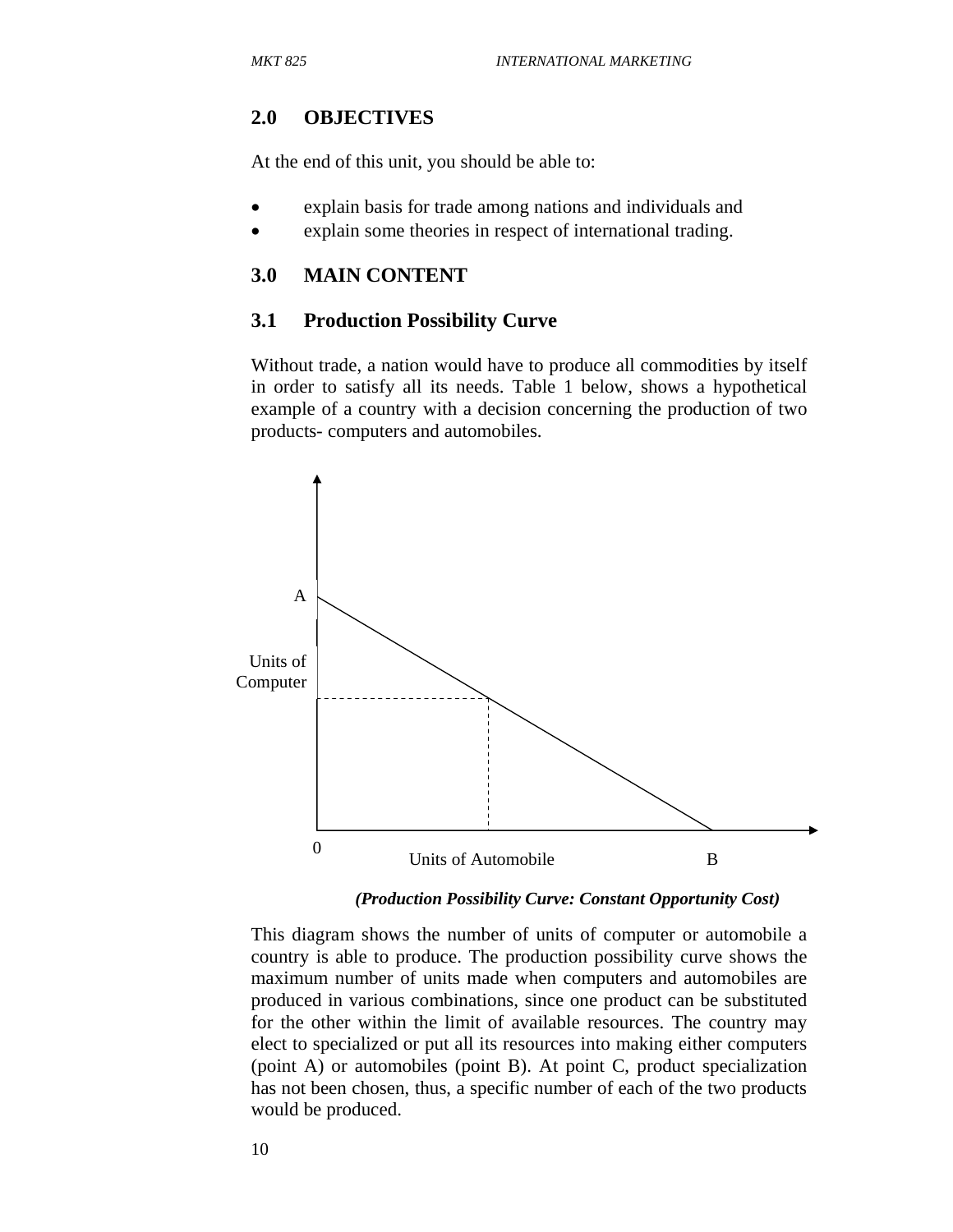Because each country has a unique set of resources, each country possesses its own unique production possibility curve. This curve when analyzed provides an explanation of the logic behind international trade. Regardless of whether the opportunity cost is constant or variable, a country must determine the proper mix of any of the two products and must decide whether its want to specialise in one of the two. Specialisation will likely occur if specialization allows the country to improve its propensity by trading with another nation. These principles of absolute advantage and relative advantage explained how the production possibility curve enables a country to determine what to export and import.

# **3.2 Principles of Absolute Advantage**

Adam Smith in his book titled 'Wealth of Nations' used the principles of absolute advantage as the justification for international trade. According to him, a country should export a commodity that can be produced at a lowest cost than can other nations. Conversely, it should import a commodity that can only be produced at a higher cost than other nations. Consider for example, a hypothetical production figures for Nigeria and Ghana as shown in table 2 below.

|        | Product    | Nigeria | Ghana |
|--------|------------|---------|-------|
| Case 1 | Computer   | 20      |       |
|        | Automobile |         |       |
| Case 2 | Computer   | 20      |       |
|        | Automobile | 30      |       |
| Case 3 | Computer   | 20      |       |
|        | Automobile |         |       |

#### **Table 2: Possible Physical Output**

From the table above, case 2 shows that given certain resources and labour, Nigeria can produce twenty computers or ten automobiles or some combination of both. In contrast, Ghana is able to produce only half as many computers (i.e. Ghana produces ten for every twenty of Nigeria produces). The disparity might be the result better skills by Nigerian workers in making this product. Therefore, Nigeria has an absolute advantage in computers. However, Ghana has an absolute advantage in automobiles.

At this point, it should be clear why trade should take place between the two countries. Nigeria has an absolute advantage for computers, but absolute disadvantage for automobiles. For Ghana, absolute advantage exists for automobiles and absolute disadvantage for computers. Therefore, if each country specializes in the product for which it has an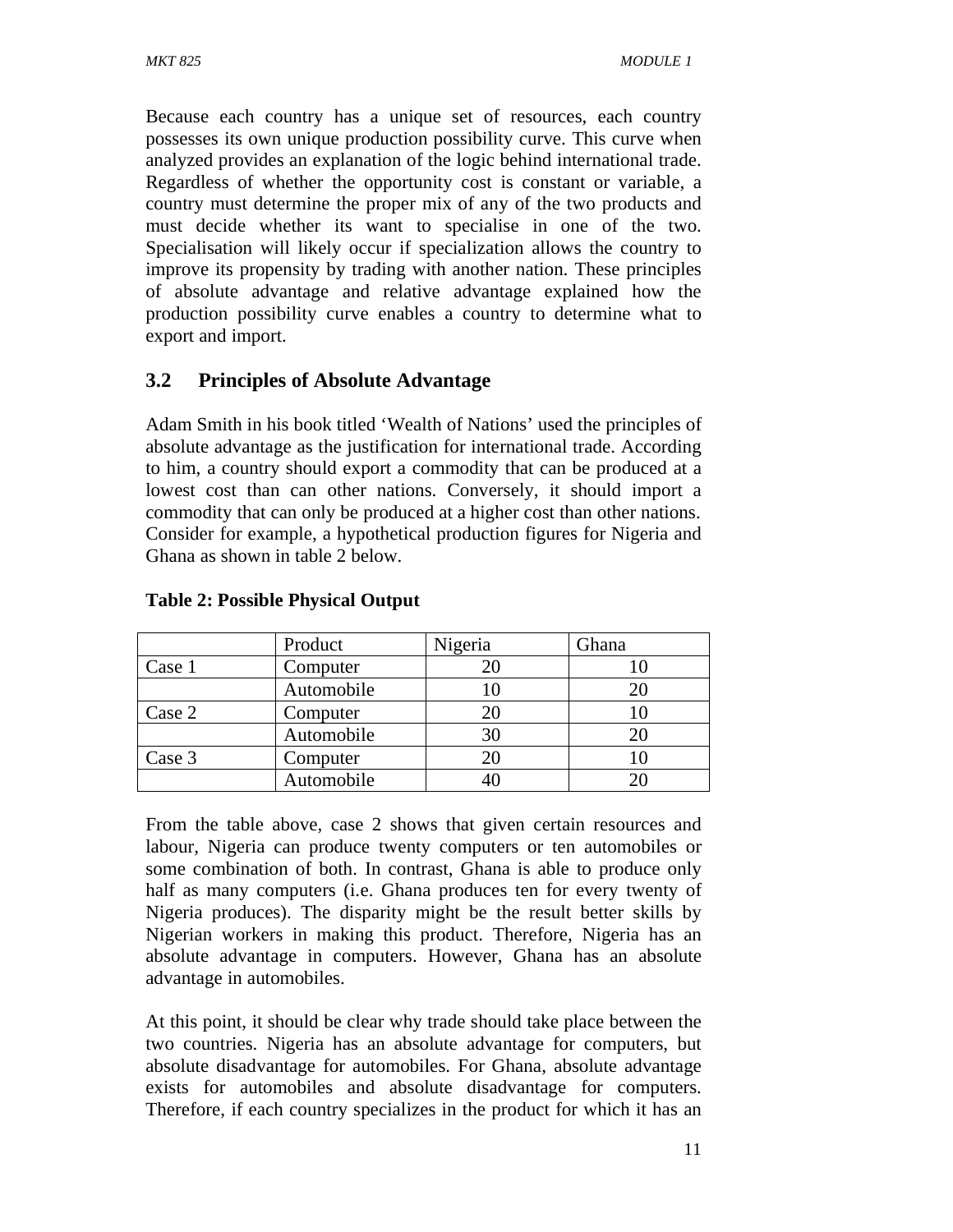absolute advantage, each can use it resources more efficiently while improving consumer welfare at the same time.

This implies that since Nigeria would use fewer resources in making computers, it should produce these products for its own consumption as well as for export to Ghana. Base on this arrangement, Nigeria should import automobiles from Ghana rather than manufacture them itself. While for Ghana, automobiles would be exported and computers imported.

Thus, for practicability each person should concentrate on and specialize in the craft that person has mastered. Similarly, it should not be practical for consumers to attempt to produce all the things they desire to consume. One should practice what one does well and leave the production of other things to people who produce them well.

#### **Self-Assessment Exercise**

Briefly explain the term 'absolute disadvantage'

#### **3.3 Principles of Comparative Advantage**

One problem with the principle of absolute advantage is that it fails to explain whether trade will take place if one nation has absolute advantage for all products under consideration. Case 2 of table 2 above shows that situation. Note that the only difference between case 1 and case 2 is that Nigeria in case is capable of making thirty automobiles instead of the ten incase 1. In the second instance, Nigeria has advantage for both products, resulting in absolute disadvantage for Ghana for both. The efficiency of Nigeria enables it to produce more of both products at lower cost.

At first glance, it may appear that Nigeria has nothing to gain from trading with Ghana. However, nineteenth-century British Economist, David Ricardo, perhaps the first economist to fully appreciate relative cost as a basis for trades. He argues that absolute production costs are irrelevant. More meaningful are relative production costs, which determine whether trade should take place and which items to export and import. According to his principles, a country may be better than another country in producing many products, but should only produce what it produces best. Essentially, it should concentrate on either a product with the least comparative disadvantage. Conversely, it should import for which it has the greatest comparative disadvantage or one for which it has the least comparative advantage.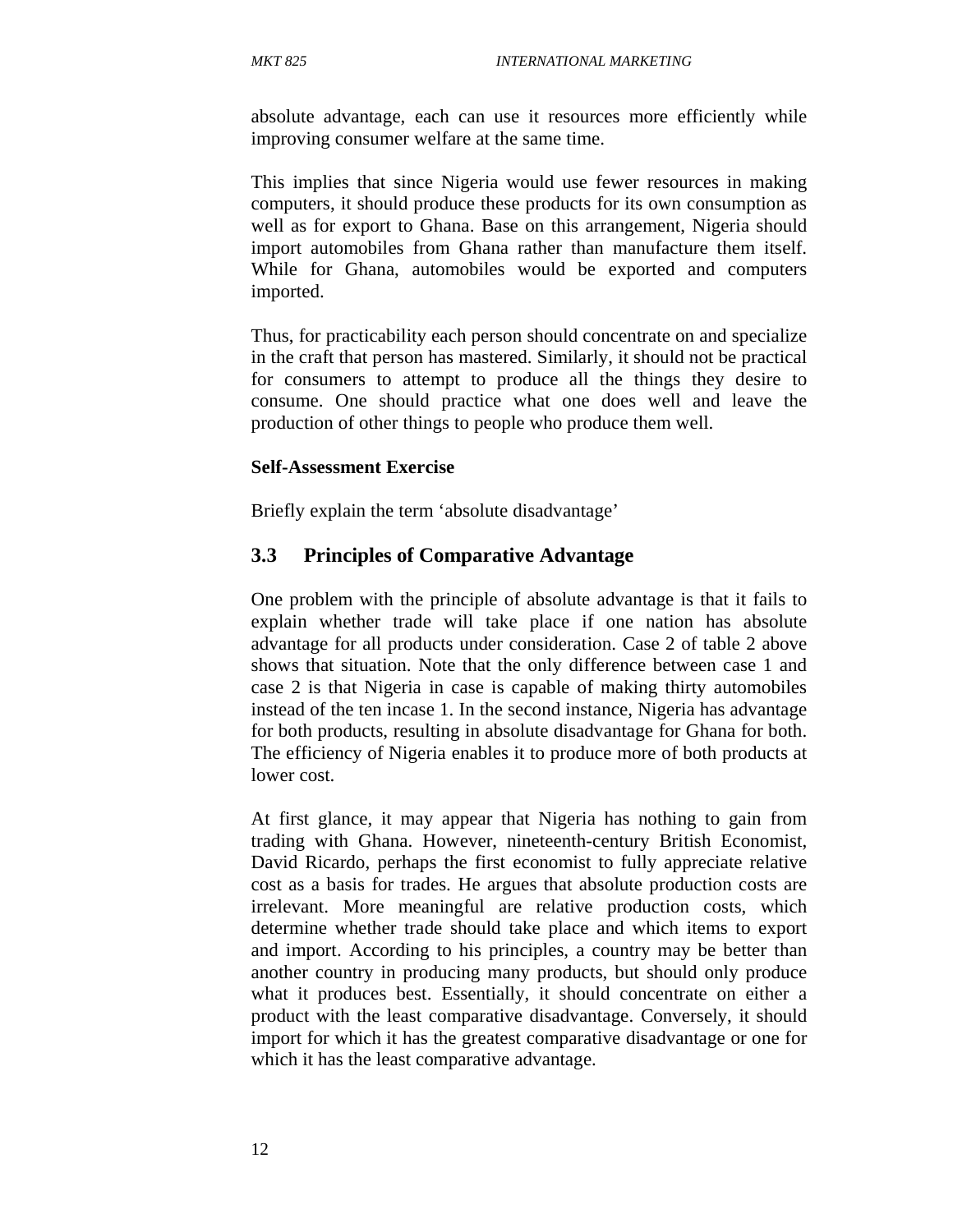Case 2 shows how the relative advantage varies from product to product. The extent of relative advantage can be found by determining the ratio of computers to automobiles. The advantage can be found by determining the ratio of computers to automobiles. The advantage ratio for computers is 2:1 (i.e. 20:10) in favour of Nigeria. Also, in favour of Nigeria to a lesser extent is the ratio for automobiles, 1.5:1 (i.e. 30:20). These two ratios indicate that Nigeria possesses a 100 percentage advantage over Ghana for computers, but only a 50 percentage advantage for automobiles. Consequently, Nigeria has a greater relative advantage for the computer products. Therefore, Nigeria should specialize in producing computer products. While Ghana having the least comparative disadvantage in automobiles indicates that it should make and import automobiles.

# **3.4 Factor Endowment Theory**

The principles of absolute and relative advantage provide a primary basis for trade to occur, but the usefulness of these principles is limited by their assumptions. One basic assumption is that the advantage, whether absolute or relative, is solely determined by labour I in terms of time and cost. Labour then determines comparative production costs and subsequently product prices for the same commodity.

However, if labour is indeed the only factor of production or even a major determinant of product content, then countries with high labour cost should be in serious trouble.

It is misleading to analyse labour costs without also considering the quality of that labour. A country may have high labour cost on an absolute basis, yet this cost can be relatively low if productivity is high. Furthermore, the price of a product is not necessarily determined by the amount of labour it embodies, regardless of whether the efficiency of labour is an issue or not. Since product price is not determined by labour efficiency alone, other factors of production must be taken into consideration, including land and capital.

In conclusion, since countries have different factor endowments, a country would have a relative advantage in a commodity that embodies in some degree that country's comparatively abundant factors. A country should thus export that commodity that is relatively plentiful within the relatively abundant factor.

It should be noted that there are other theories such as production life cycle, Leentief paradox and so forth that you can read on your own.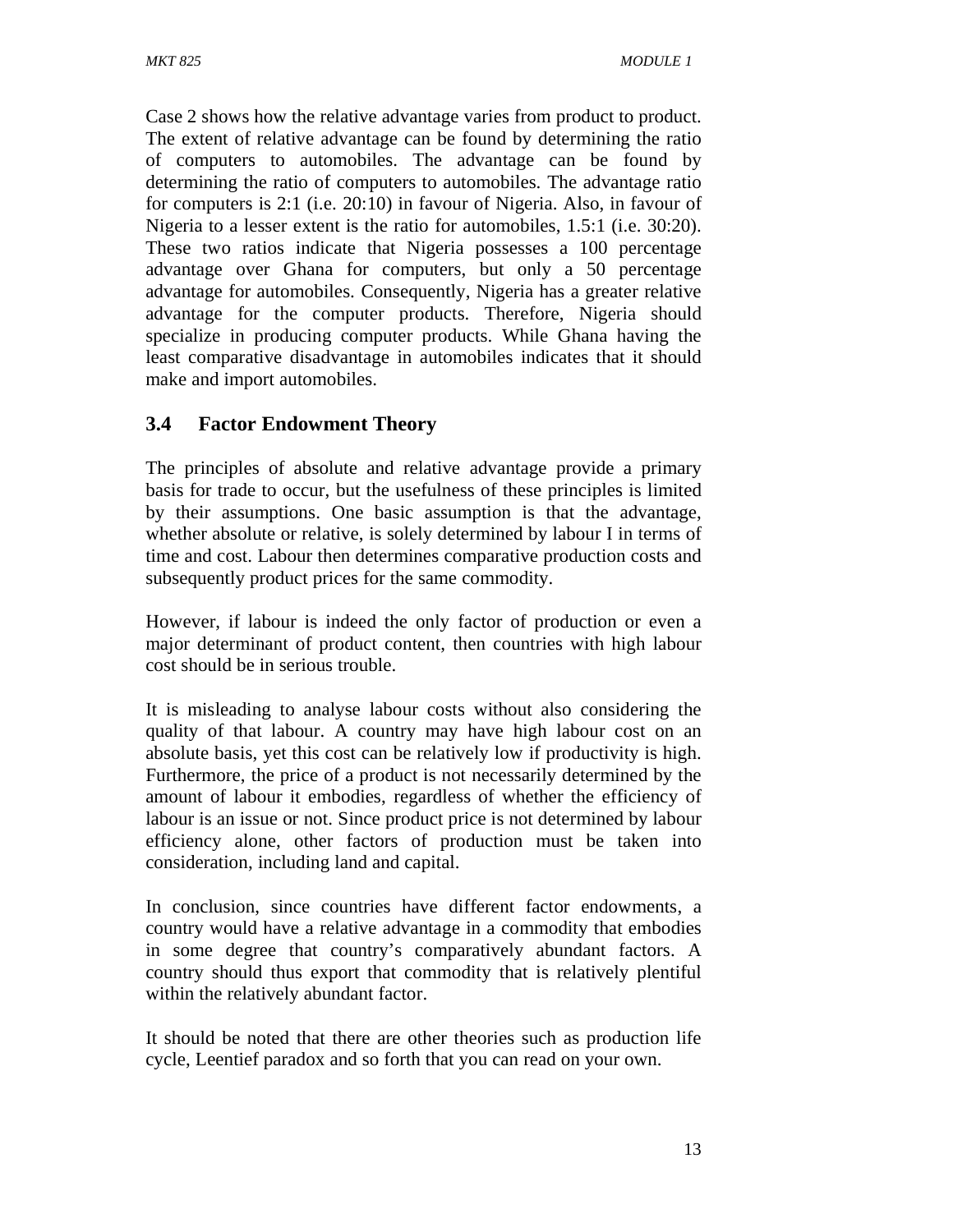# **3.5 Limitations**

In sum, trade theories provide layout explanations about why nation's trade with one another, but such theories are limited by their underlying assumptions. Most of the world's trade rules are based on a traditional model that assumes that:

- 1. Trade bilateral
- 2. Trade involves products originating primarily in the exporting country
- 3. The exporting country has a comparative advantage , and
- 4. Competition primarily focuses on the importing country's market.

However, today's realities are quite different, namely:

- 1. Trade is a multilateral process
- 2. Trade is often based on products assembled from components that are produced in various countries
- 3. It is not easy to determine a country's comparative advantage as evidenced by the countries that often export and import the same product, and
- 4. Competition usually extends beyond the importing country to include the exporting country and the third countries.

#### **Self-Assessment Exercise**

Briefly state the basis of relative advantage.

# **4.0 CONCLUSION**

For countries to want to trade with one another, they must be better of with trade than without it. The principles of absolute and relative advantage explained how trade enables trading nations to increase their welfare through specialization. Trade of products with the best potential fir its own consumption as well as for export. Trade theories, in spite of their usefulness, simply explain what nations should do rather than described what nations actually do.

# **5.0 SUMMARY**

This unit explained basis of trade, and some theories of trade among nations.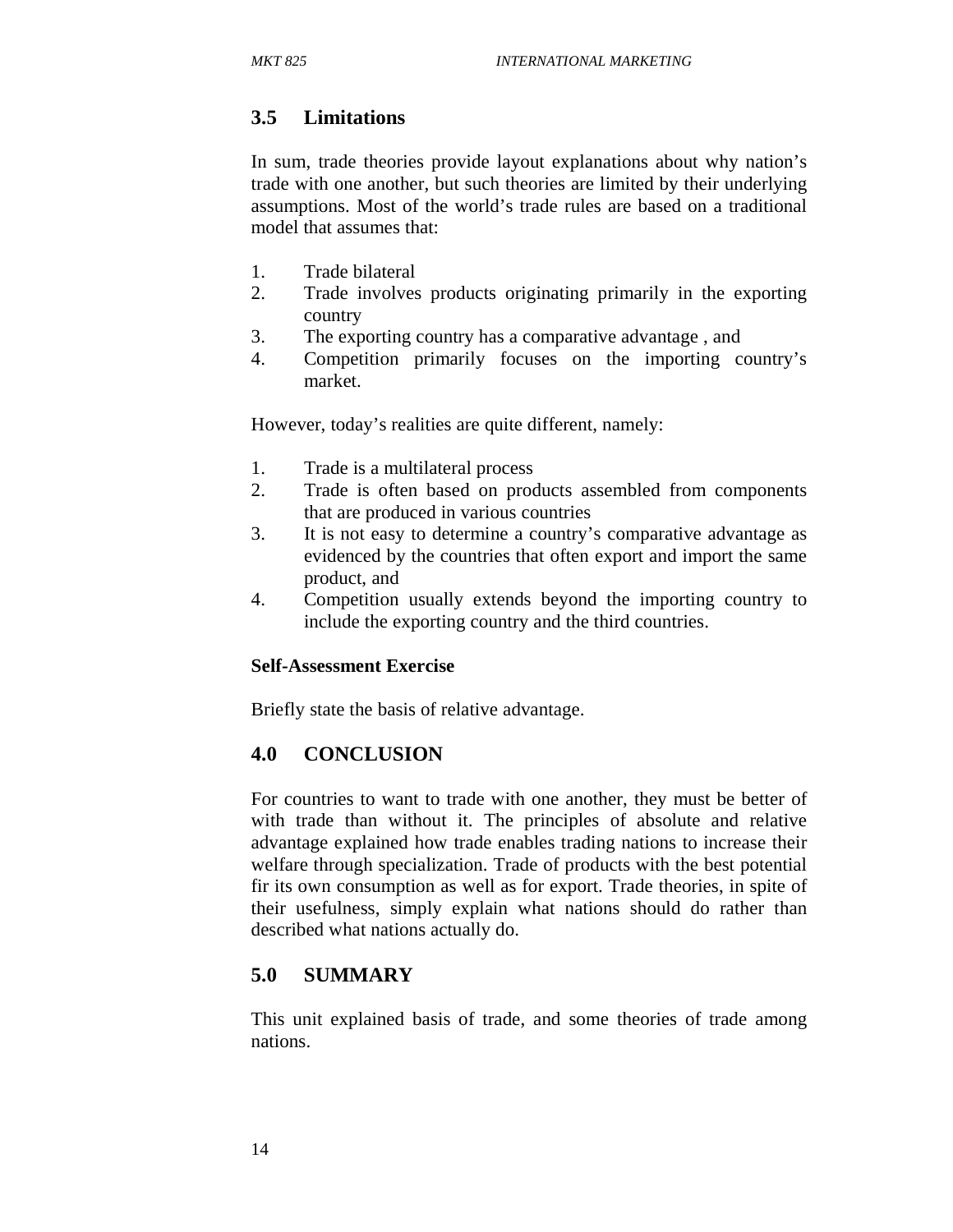# **6.0 TUTOR-MARKED ASSIGNMENT**

Should there be trade if a country has an absolute advantage for all products over its trading partner?

# **7.0 REFERENCES/FURTHER READING**

Adam Smith: 'Wealth of Nations' (1776); Irwin, Homewood, 1963.

- David Ricardo: The Principles of Political Economy and Taxation (1817), Penguin, Baltimore, 1971.
- Onkvisit Sak and Shaw John, J: International Marketing-Analysis and Strategy, 3<sup>rd</sup> edition, New Jersey, Prentice-Hall, 19997.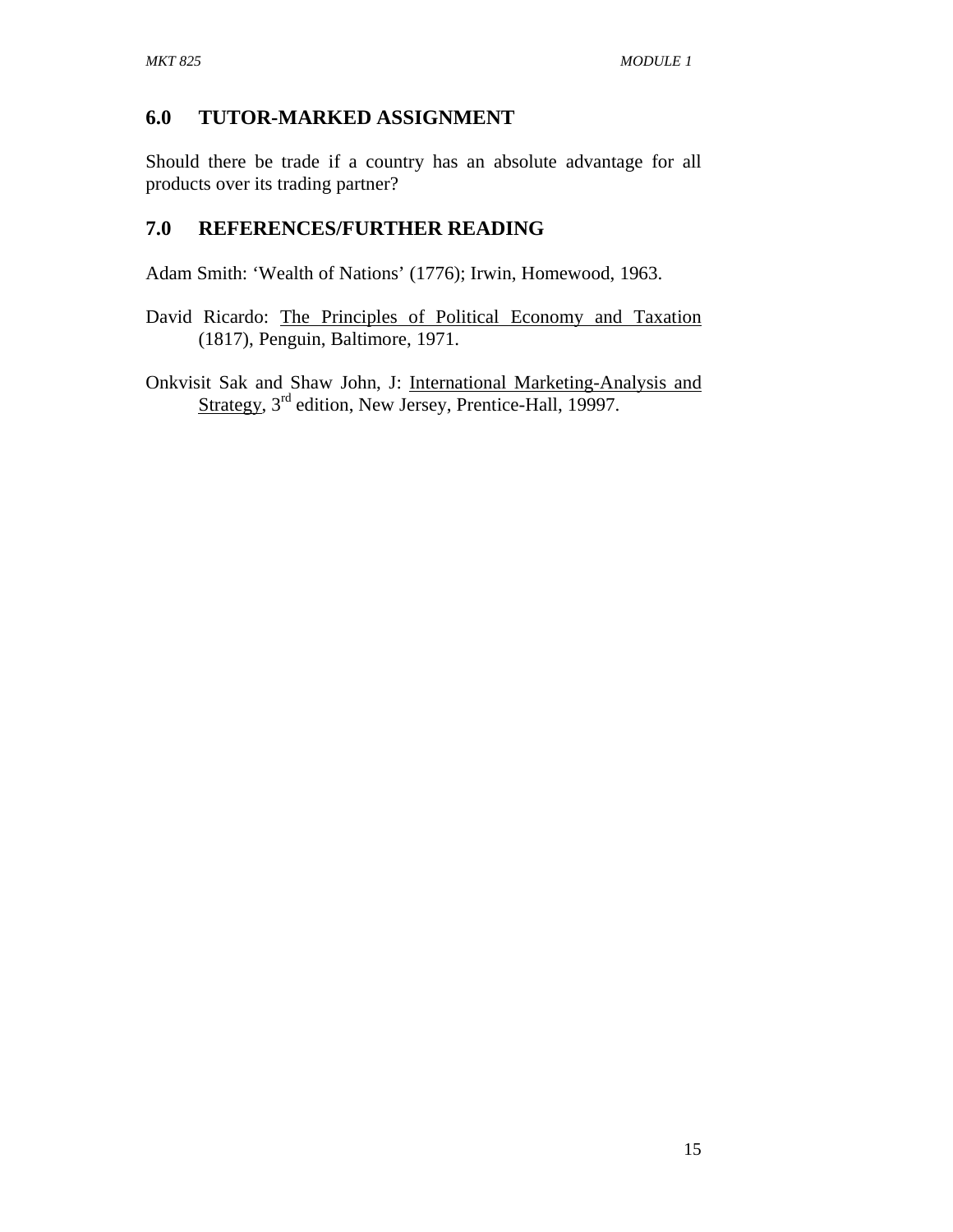## **UNIT 3 WORLD MARKET ENVIRONMENT**

#### **CONTENTS**

- 1.0 Introduction
- 2.0 Objectives
- 3.0 Main Content
	- 3.1 Knowledge of global Markets
	- 3.2 Demographic Environment
	- 3.3 Natural Environment
	- 3.4 Political-Legal Environment
	- 3.5 Socio-Cultural Environment
	- 3.6 Technological Environment
	- 3.7 Economic Environment
- 4.0 Conclusion
- 5.0 Summary
- 6.0 Tutor-Marked Assignment
- 7.0 References/Further Reading

#### **1.0 INTRODUCTION**

Knowledge of world market environment is imperative especially the environment prospective companies want to trade with. Some companies products fail at the world market not because the products are not quality enough, or the target markets do not need them, but they fail to study such environment for their business operations. Some business persons confused the world market environment with home market environment by considering them to be one and the same. This unit examines the world market environmental variables as they affect marketing activities.

#### **2.0 OBJECTIVES**

At the end of this unit, you should be able to:

- explain world market environment
- explain the variables at the world market environment, and
- explain its marketing implications.

#### **3.0 MAIN CONTENT**

#### **3.1 Knowledge of Global Markets**

One of the characteristics that distinguish humankind from the rest of the animal kingdom is the ability to devise ways to overcome the harshness of the environment. Geography, the study of earth's surface,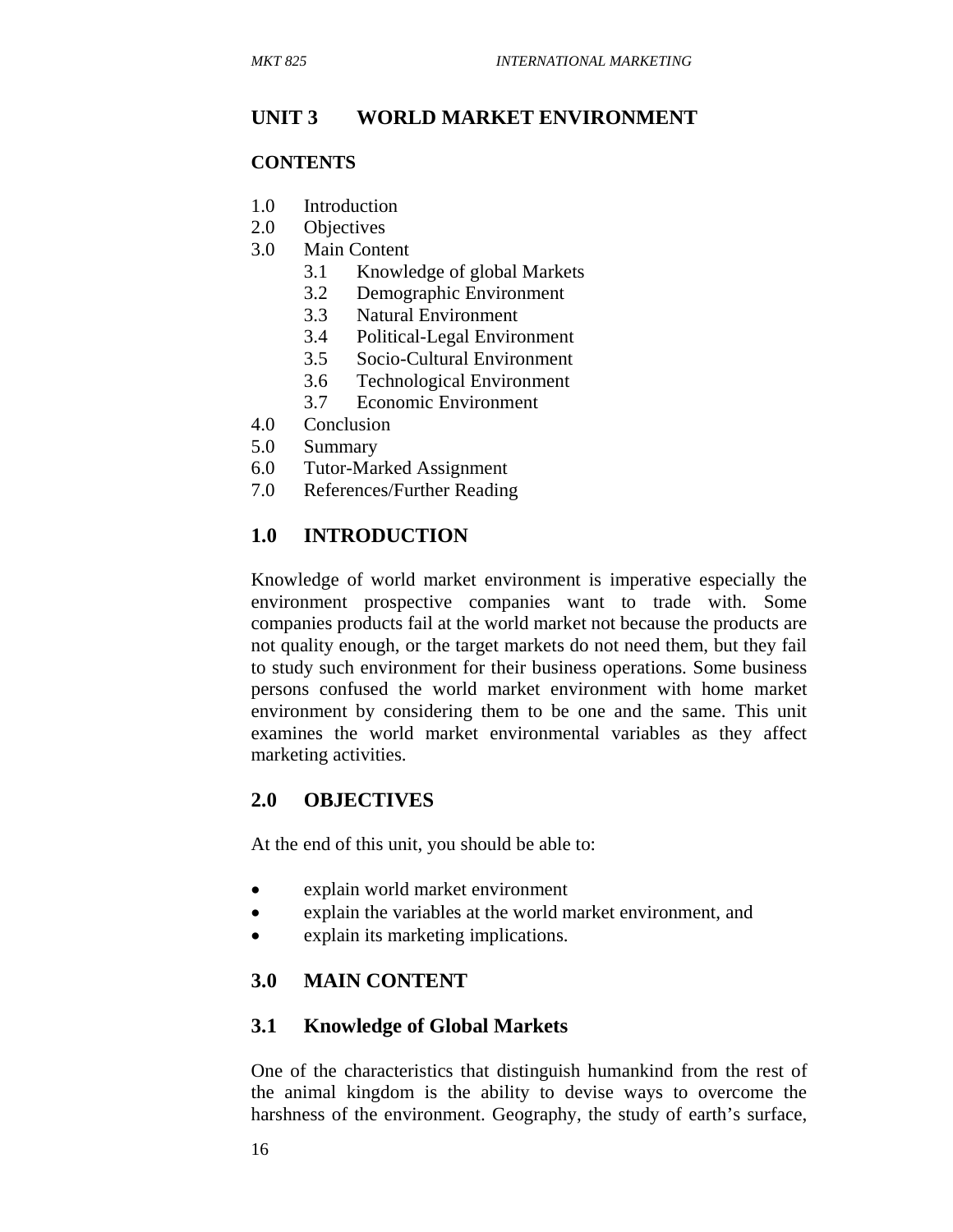climate, continents, countries, people, industries, and resources, is an element of the uncontrollable that confronts every marketer but which receives scant attention. The tendency is to study the aspects of geography as isolated rather than as important causal agents of the marketing environment.

A significant determinant in shaping the culture of a society and its economy is the on-going struggle to supply its needs within the limits imposed by a nation's physical make-up. Thus, the study of geography is important in the evaluation of markets and their environments.

#### Let examine this example**: 'LACK OF BUSINESS ENVIRONMENT KNOWLEDGE'**

"A major food processing company had production problem after it built a pineapple cannery as the delta of a river in Menico. It built the pineapple plantation upstream and planned to barge the ripe fruit downstream for canning, load them directly on ocean liners, and ship them to the company's various markets. When the pineapples were ripe, however, the company found itself in trouble: crop maturity coincided with the flood stage of the river. The current in the river during the period was far too strong to permit the backhauling of barges upstream; the plan for transporting the fruit on barges could not be implemented. With no alternative means of transport, the company was forced to close the operation."

This case has explained itself, no need for further explanations.

# **3.2 Demographic Environment**

Knowledge of the world market population is pertinent to an international marketer. Markets may exist at the world market, but is the population big enough to break-even, talkies of making profits? Answer must be provided for this question; otherwise going world market is nothing but visitation.

Knowing the gross population is not even enough to an international marketer. For the marketer to efficiently plan and implement good marketing programmes, the population has to be broken down into geographical distribution, density, mobility trends, age distribution, birth and death rates, and marriage rates. The international marketer that carefully considers and understands the components of the demographic environment will likely performs a better marketing job than the one that jumps into the market with the assumption that the markets are the same with the home market.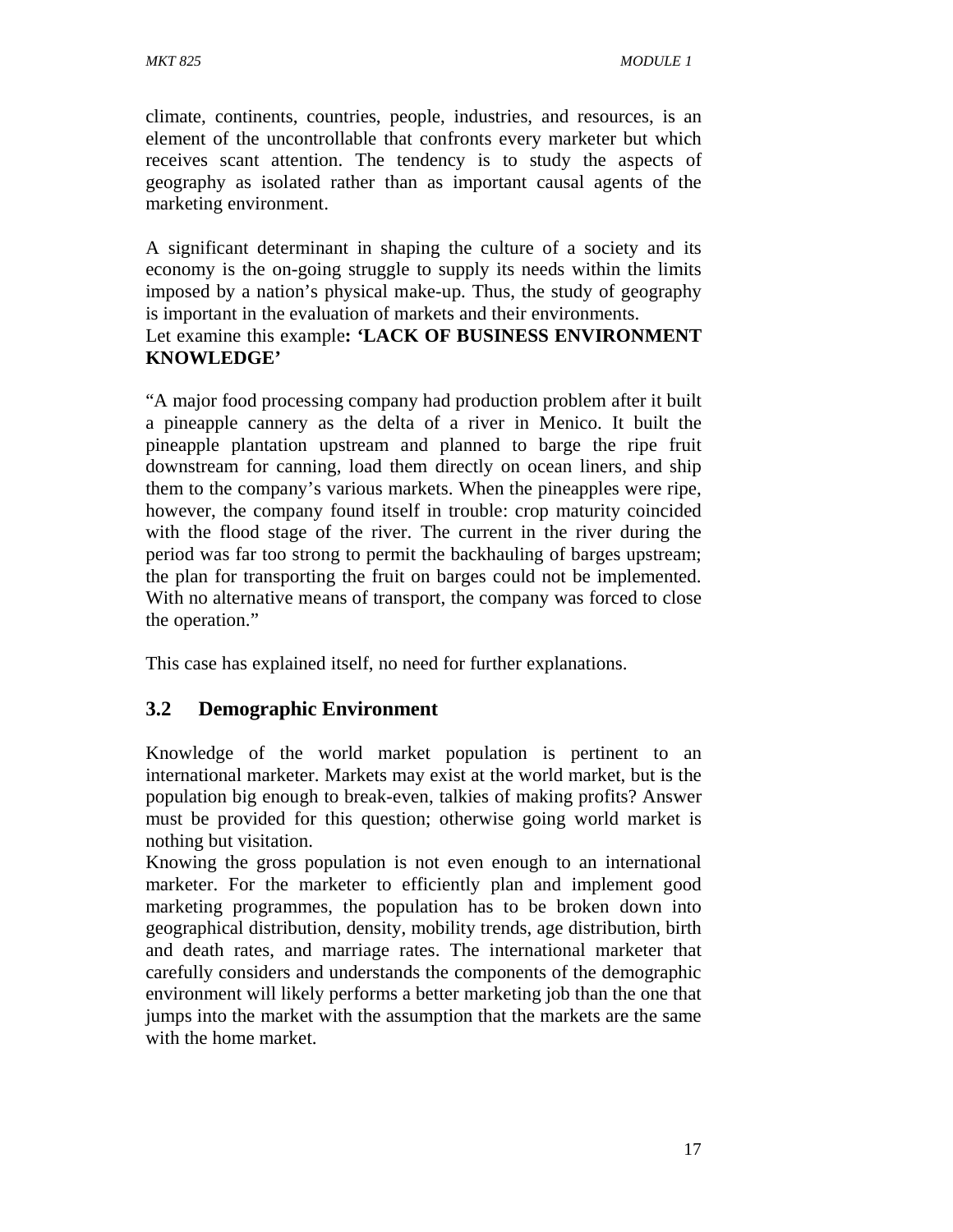# **3.3 Natural Environment**

By nature, some countries are endowed with natural resources such as oil, sand, water, minerals, mountains, rivers, streams, and so forth than the others. While some countries create these artificially to their own advantage. It therefore calls for critical study of these resources as impetus for world market opportunities and threats.

# **3.4 Political-Legal Environment**

Marketing decisions are strongly affected by developments in the political and legal environment. This environment is composed of laws, policies, government agencies, regulations, and pressure groups that influence and limit various organizations and individuals. Sometimes, these laws create new opportunities for business, not only served as threats.

To assess a potential marketing environment, a company should identify and evaluate the relevant indicators of political difficulty. Potential sources of political complication include social unrest, the attitude of nations, and the policies of the host government.

Much like the political environment explained above, there are multiplicities of laws that an international marketers must content with. These include:

- a. Varying laws of nations
- b. Bribery and corruption
- c. Exchange rate policies
- d. Profits repatriation issues
- e. Issues of employment at the subsidiaries/branches
- f. Intellectual property rights, and so forth.

# **3.5 Socio-Cultural Environment**

The society in which people grew up shapes their beliefs, values, and norms. Culture, an inclusive term can be conceptualized in many different ways. The concept is often accomplished by numerous definitions. In any case, a good basic definition of the concept is that 'culture' is a set of traditional beliefs and values that are transmitted and shared in a given society. Culture is also the total way of life and thinking patterns that are passed from generation to generation. Culture means many things to many people, because the concept encompasses norms, values, customs, art, and mores. Therefore, a worldwide business success requires a respect for local customs.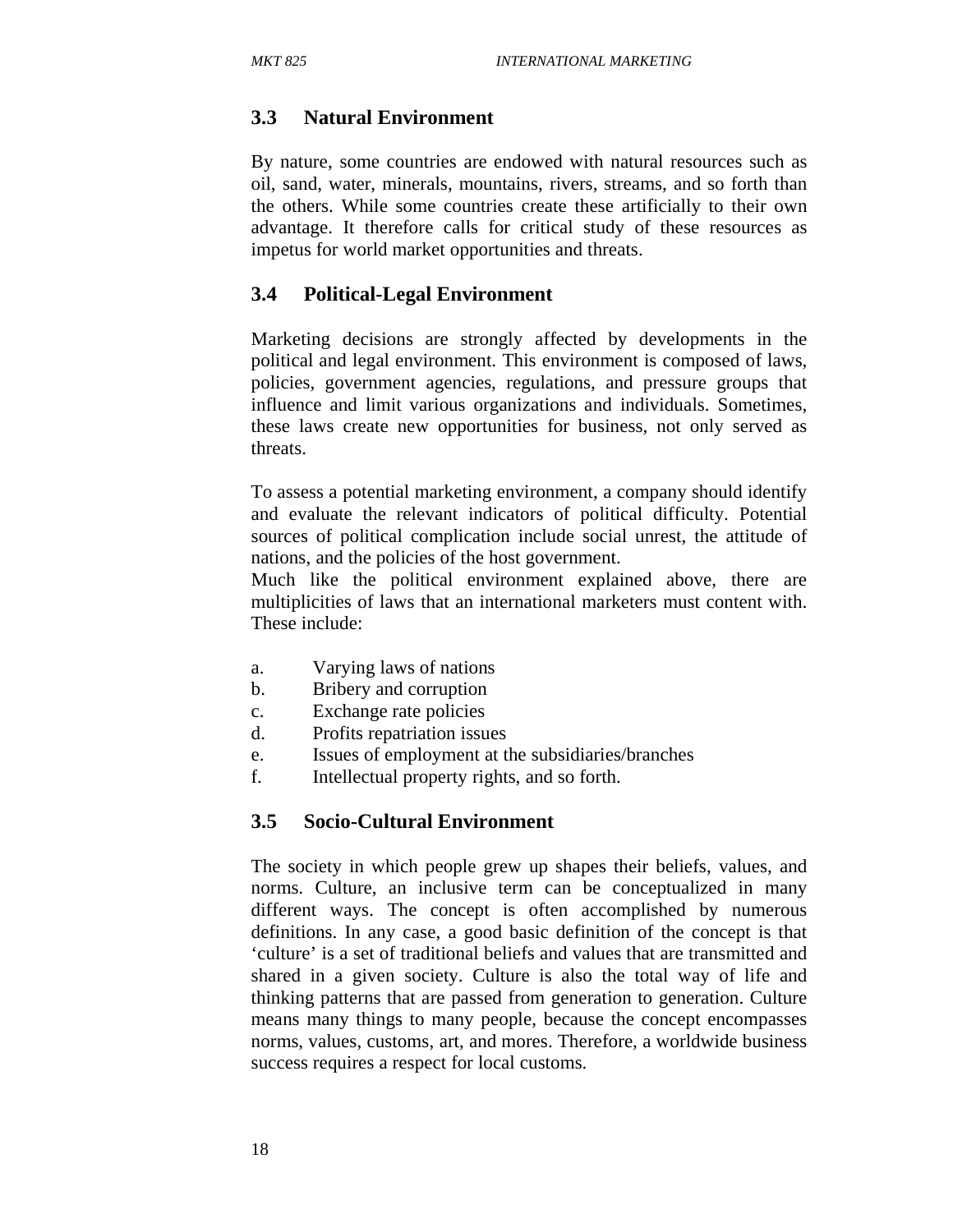For example, consumption patterns living styles and the priority of needs are all dictated by culture. In addition to consumption habits, thinking processes are also affected by culture. Food preparation methods are also dictated by culture preferences. For instance, Asian consumers' prefer their chicken broiled or boiled rather than fried. Consequently, the Chinese in Hong Kong found American –style fried chicken foreign and distasteful.

Cultural universals, when they exist, should not be interpreted as meaning that the two cultures are very much alike. Too often, cultural similarities at first glance may in fact be just on illusion. Thus, an international marketer must therefore guard against taking market for granted.

# **3.6 Technological Environment**

One of the most dramatic forces shaping people's lives is technology. The pace of technological development among nations are not the same, thus, an international marketer must study each nation's technological development independently. Some of the issues, he/she must content with include:

- a. Mode of production of goods and services
- b. Mode of delivery of services
- c. Packaging systems
- d. Mode of payments
- e. Time consideration
- f. Availability of expected technology
- g. Cost of technology, and
- h. Accessibility of technology.

# **3.7 Economic Environment**

Markets requires purchasing power as wells as people. The availability of purchasing power in an economy depends on current income, prices of goods and services, savings, debt and credit availability. Thus, an international marketer must pay close attention to major trends in income and consumers' spending patterns, in addition to economic situation of the world markets.

# **Self-Assessment Exercise**

Does culture influences mode of consumption?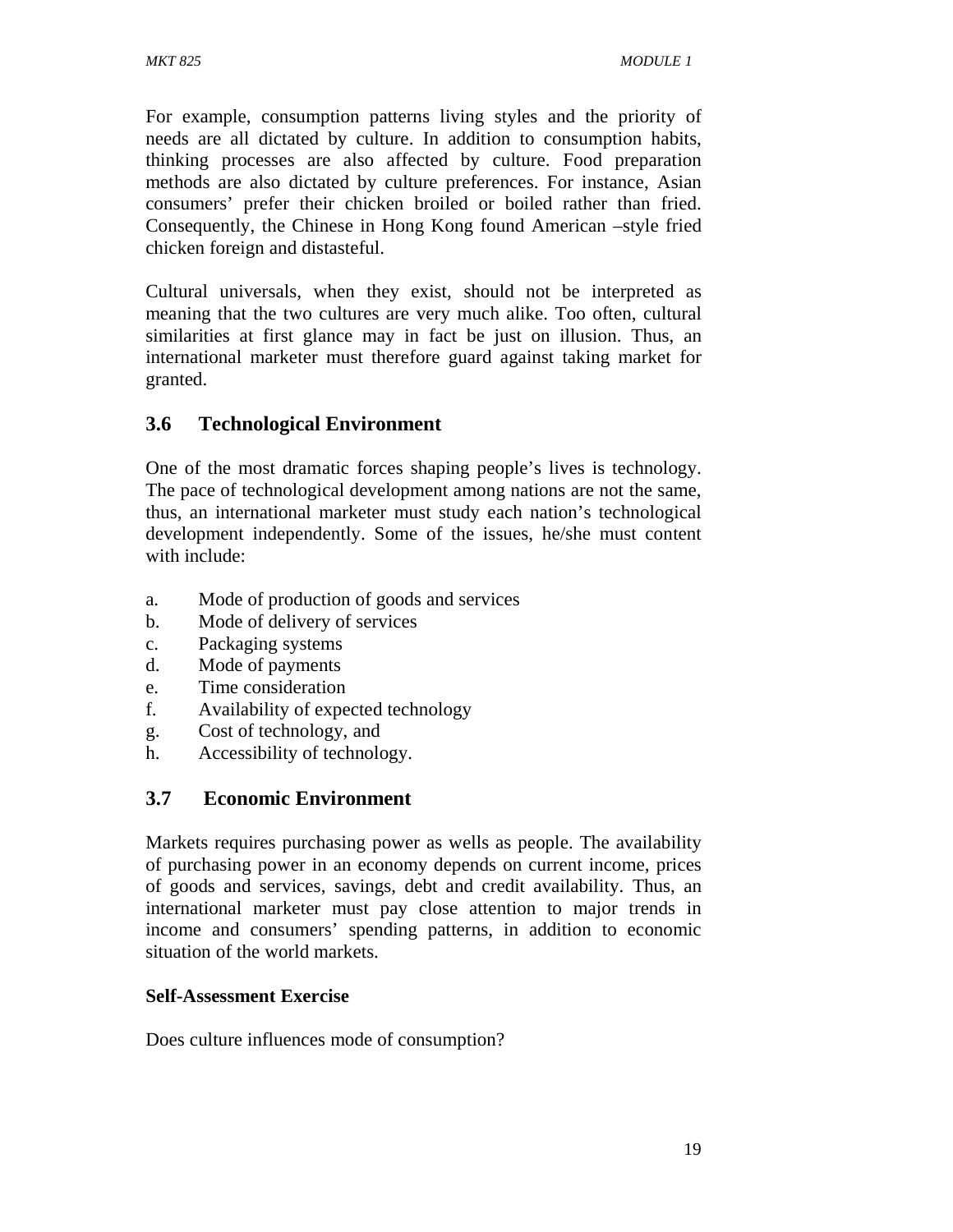#### **4.0 CONCLUSION**

A complete and thorough appreciation of the dimensions of world market environment may well be the single most important gain to a foreign market. Necessary marketing research need to be carried out into world market culture, political-legal system, technological advancement and so forth.

#### **5.0 SUMMARY**

In this unit, you learned about world market environment as it affect international marketing activities.

#### **6.0 TUTOR-MARKED ASSIGNMENT**

Why should a foreign marketer be concerned with the study of culture?

#### **7.0 REFERENCES/FURTHER READING**

Eze, B.I: International Marketing, Bauchi, ATBU, 1999 (Unpublished)

- Kotler, P: Marketing Management-Analysis, Planning, Implementation and Control, 9<sup>th</sup> Edition, New Jersey, Prentice-Hall, 1997.
- Onhvisit, S and Shaw, J.J: International Marketing-Analysis and Strategy,  $3<sup>RD</sup>$  Edition, New Jersey, Prentice-Hall, 1997.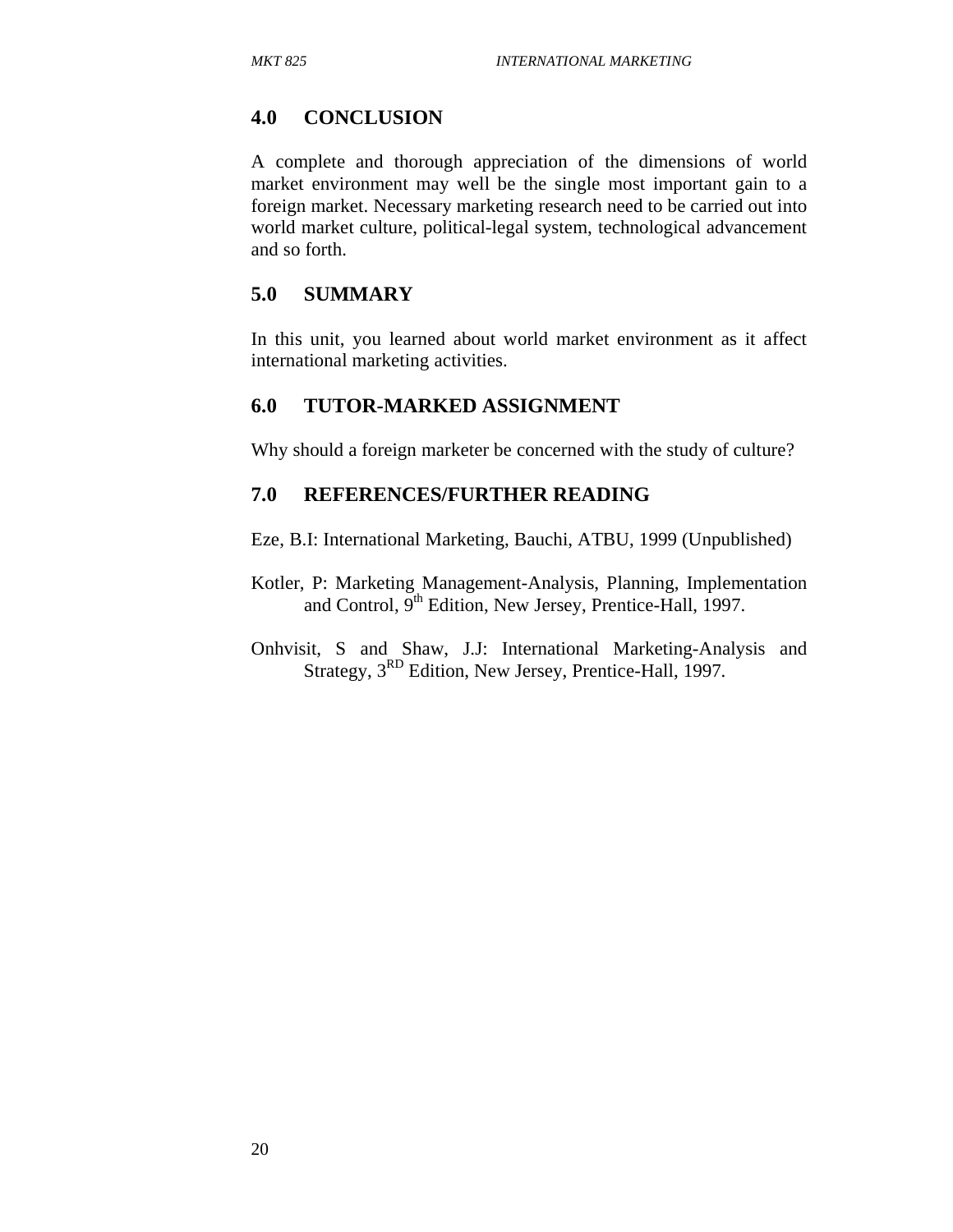# **UNIT 4 INTERNATIONAL MARKETING- MODE OF ENTRY**

## **CONTENTS**

- 1.0 Introduction
- 2.0 Objectives
- 3.0 Main Text
	- 3.1 International market entry decisions
	- 3.2 Export
		- 3.2:1 Indirect Export
		- 3.2.2 Direct Exports
	- 3.3 Joint Venturing
		- 3.3.1 Licensing
			- 3.3.2 Contract Manufacturing
			- 3.3.3 Management Contracting
		- 3.3.4 Turkey Operations
	- 3.4 Direct Investment
	- 3.5 Tree Trade Zones
	- 3.6 Introducing a product into international Markets 3.6.1 Time scale
		- 3.6.2 Firms resources and Goals
		- 3.6.3 Specified Markets
	- 3.7 Factors considered whether to standardized or to differentiate
		- 3.7.1 Corporate objectives
		- 3.7.2 The market usage of the product
		- 3.7.3 Company resources
		- 3.7.4 Level of service required
		- 3.7.5 Base of production
		- 3.7.6 Legal considerations.
- 4.0 Conclusion
- 5.0 Summary
- 6.0 Tutor-Marked Assignment
- 7.0 References/Further Reading

# **1.0 INTRODUCTION**

Marketing opportunities exist in all countries regardless of the level of economic development. To assume that only developed countries offer more market potential is a misconception that wills lead international marketers astray. A particular market may initially seem attractive because of its potential demand and size in terms of the number of consumers or their purchasing power. Yet the market may be attracting more than its share of competition. Since the market is thus crowded by many competitors, it may not be especially attractive after all. As a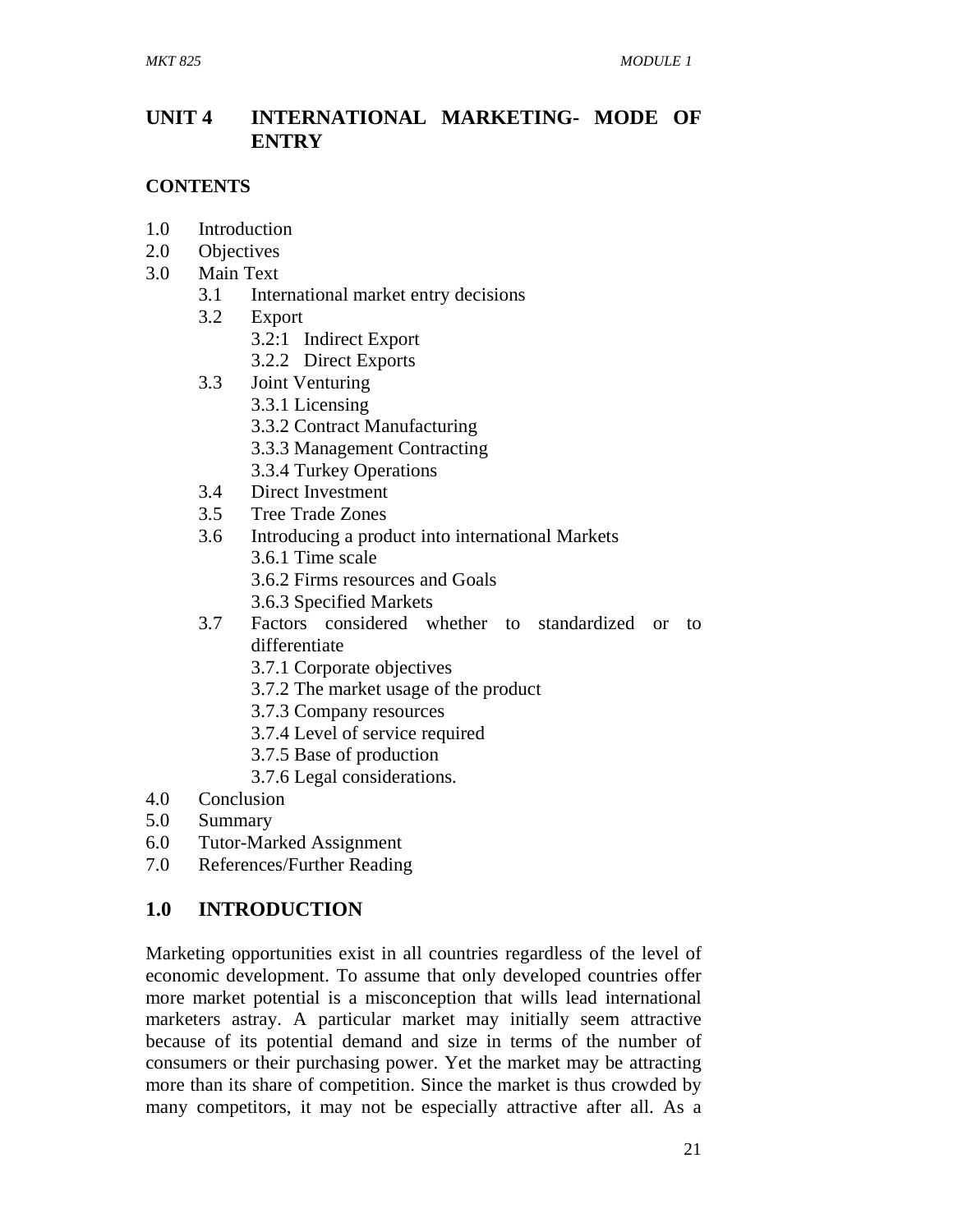result, Onkvisit and Shaw (1997) observed that LDCs may provide a better return on investment because competitive expenditures can be significantly less when sophisticated and expensive marketing techniques are not necessary.

A marketer usually discerns far more market opportunities that a firm's limited resources permit to be pursued. It therefore implies that a marketer must develop a priority system so that available resources will not be spread too thin for the needed impact. Countries must be screened based on certain relevant criteria for comparing opportunities. Such criteria may include market potential, economic growth, political risk, available resources, etc. In assessing market opportunities, there is no single ideal criterion. A marketer must therefore employ a set of criteria that is relevant to the market opportunity under consideration. This unit examines the various alternatives of entering international markets.

# **2.0 OBJECTIVES**

At the end of this unit, you should be able to:

- explain modes of entering international markets
- select the best option for your business and
- advise clients on the modality of approaching an international market.

# **3.0 MAIN CONTENT**

#### **3.1 International Market Entry Decision**

Once a company has analyzed the environment of foreign market and concludes that it represents an alternative opportunity, the next step for the company is to take strategic decisions on how to enter the market. A company that has this kind of decision to make usually have three strategic options to consider and select the most appropriate. In trying to select the most appropriate strategic option, the company has to consider the impact of some the crucial factors such as the nature of the product, nature of the market, financial capacity of the company, the management expertise, and the established objectives of the company. These options are thus discussed below.

# **3.2 Export**

This is the quickest and simplest way through which a company can enter foreign markets. With the option, the manufacturing facilities of the company will remain located in the home country while the company simply makes arrangement on how to sell some of its present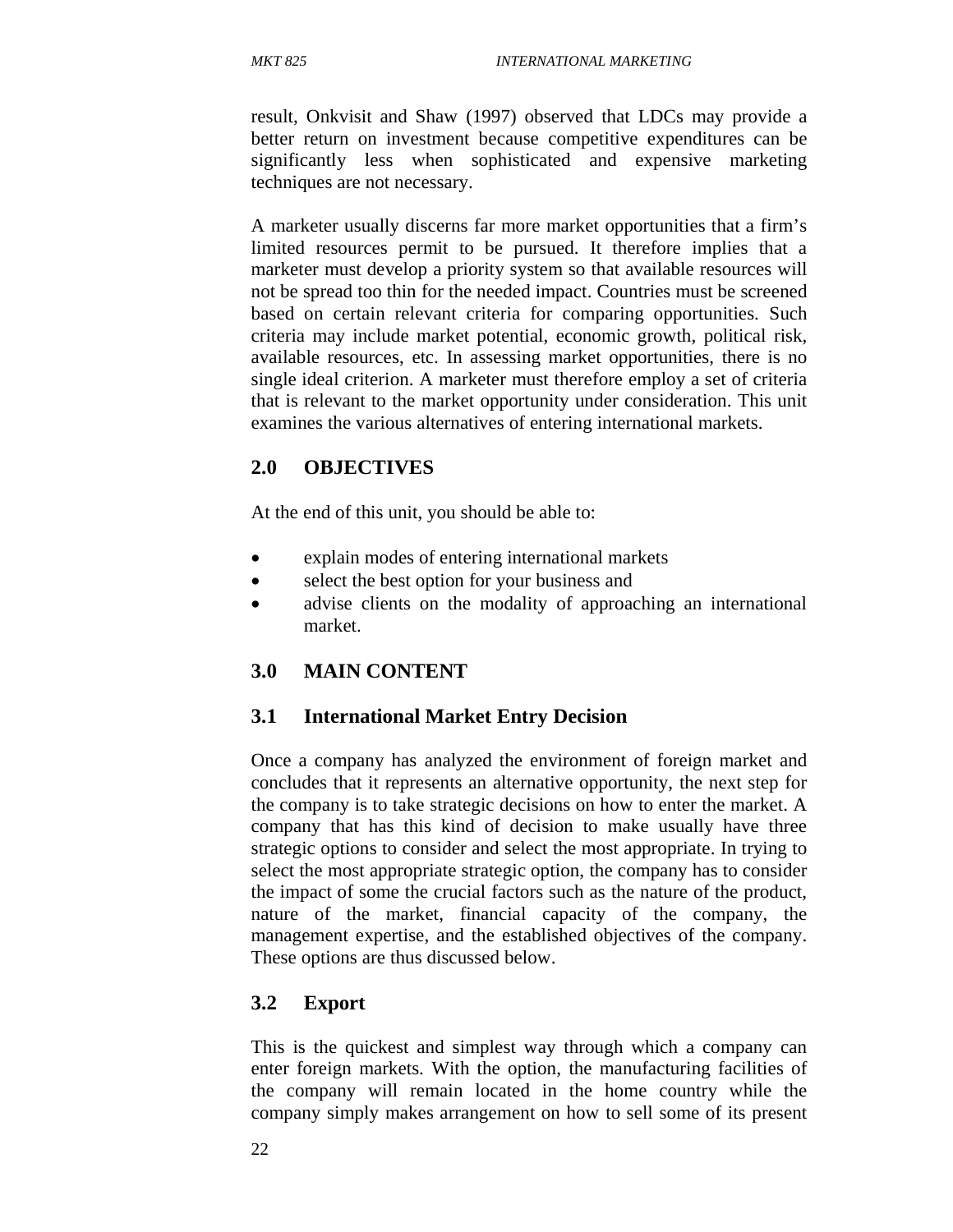products abroad. Exporting is a strategy in which a company, without any marketing or production or organization overseas, exports a product from its home base market abroad.

Exporting allows a company to enter foreign markets with a minimum of change in its product line, company organization, investment, or company mission.

The main advantage of exporting strategy is the case in implementing the strategy. Risks are minimal because the company simply exports its excess production capacity when it receives orders from abroad. The problem with using an exporting strategy is that it is not always an optimal strategy. A desire to keep international activities simple, together with a lack of product modification, make a company's marketing strategy inflexible and unresponsive.

However, any company that chooses to enter into international markets by only exporting its products to the foreign markets can achieve the objective through two ways, namely indirect export and direct export.

# **3.2.1 Indirect Export**

Under this method or strategy, the firm does not have to develop an oversea sale force. It will only hire independent international middlemen in the countries concerned. Firms that are stating export business for the first time usually adopt this method. The method involve less investment and less risks. The assumption is that the middlemen's established goodwill, marketing know-how and services will enable the image of the product and possibly increase the speed of its acceptance in the market. Firms that adopt the indirect export method in their international business usually have three options of domestic middlemen arrangements. They can use any or combination of the following:

# **(a) Domestic Based Export Merchants**

Buys the manufacturers' products and then sell them abroad. With this arrangement, the exporting company only sells its products to the export merchant in the home country. After buying from the company, the export merchant will then sell the product to foreign markets on its own account. Because, the merchant takes title to the product, it shoulders all the burden and risks involved in exporting the product to foreign markets.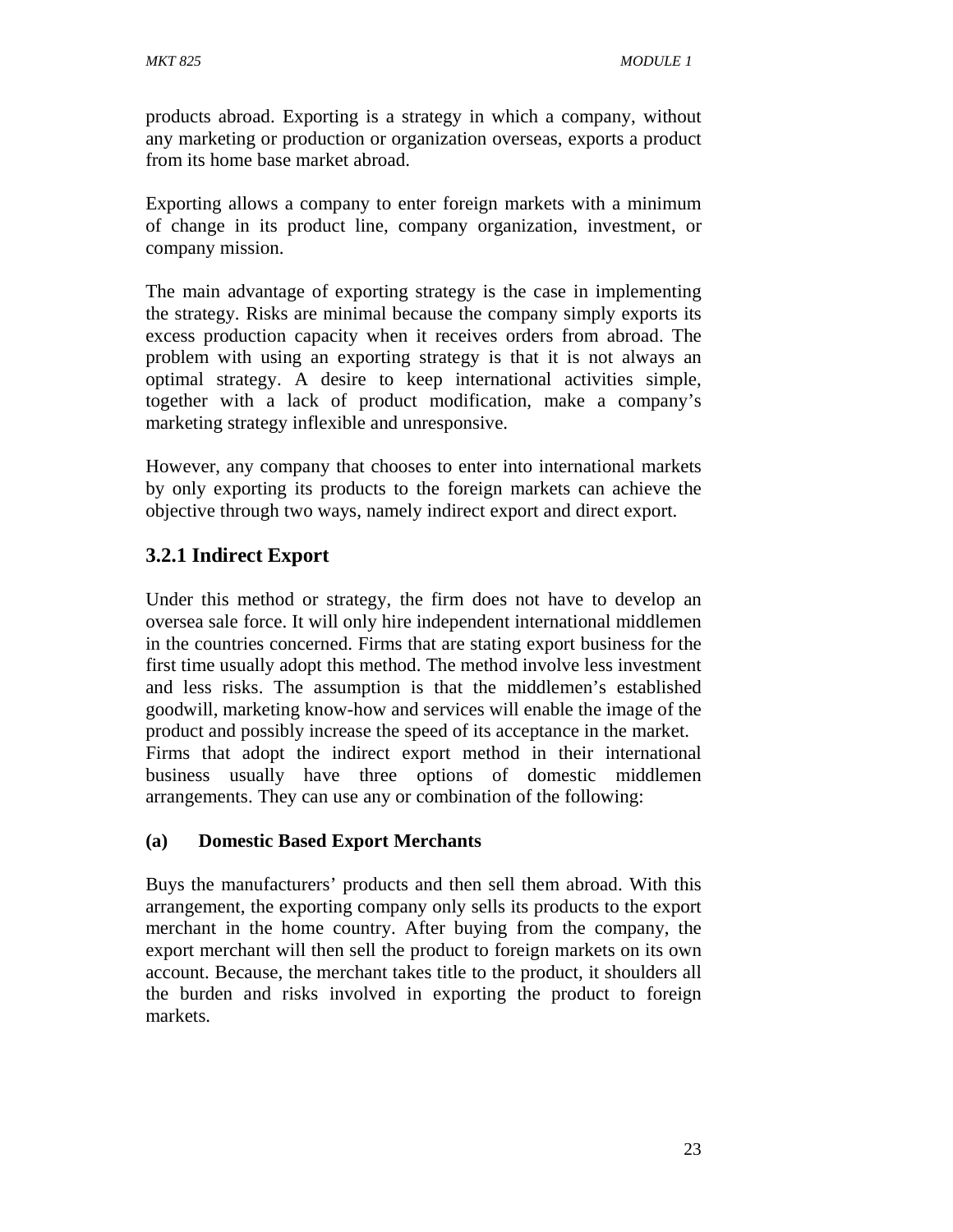#### **(b) Domestic-Based Export Agents**

The agents seek and negotiate foreign purchases and are paid commissions. The agents simply agree to seek for foreign buyers for the company. Their job normally is to bring foreign buyers into contact with domestic sellers. They receive commission on any business done. However, the exporting firm will bear the whole risk involved in the business. In selecting the agent to work with, the exporting company has the option of choosing any of the following:

#### **i. Export Buying Agents.**

They reside in the manufacturer's country but represents foreign buyers. Their functions are to place orders with the manufacturers, take care of the

#### **ii. Brokers**

Their function is only to find buyers for the manufacturer. They do not handle the product.

#### **iii. Manufacturers' Export Agents**

These agents represent many manufacturers with non-competing interests. They render selling and other marketing services to the manufacturers.

#### **(c) Cooperative Organization**

The cooperative organizations serve many producers with noncompeting interests by making careful plans on how to export the products on their behalf. Although, the cooperative organization is independent, it is not wholly independent as the producers have a remarkable influence on the administrative control of its activities.

#### **3.2.2 Direct Exports**

The manufacturers concerned take responsibility of exporting their products instead of using the services of middlemen. However, not all the manufacturers can enter through this method. The method is often employed by big manufacturers with enough quality of products to sell to and by those whose market has grown to sufficient size to justify the burdens involved in it, for example the Coca-Cola Company.

Although, the method has a high probability of yielding a profitable return, the level of investment and risk associated with it is usually high. Notwithstanding, manufacturers that use this method as their entry strategy into international markets, can adopt any of the following options: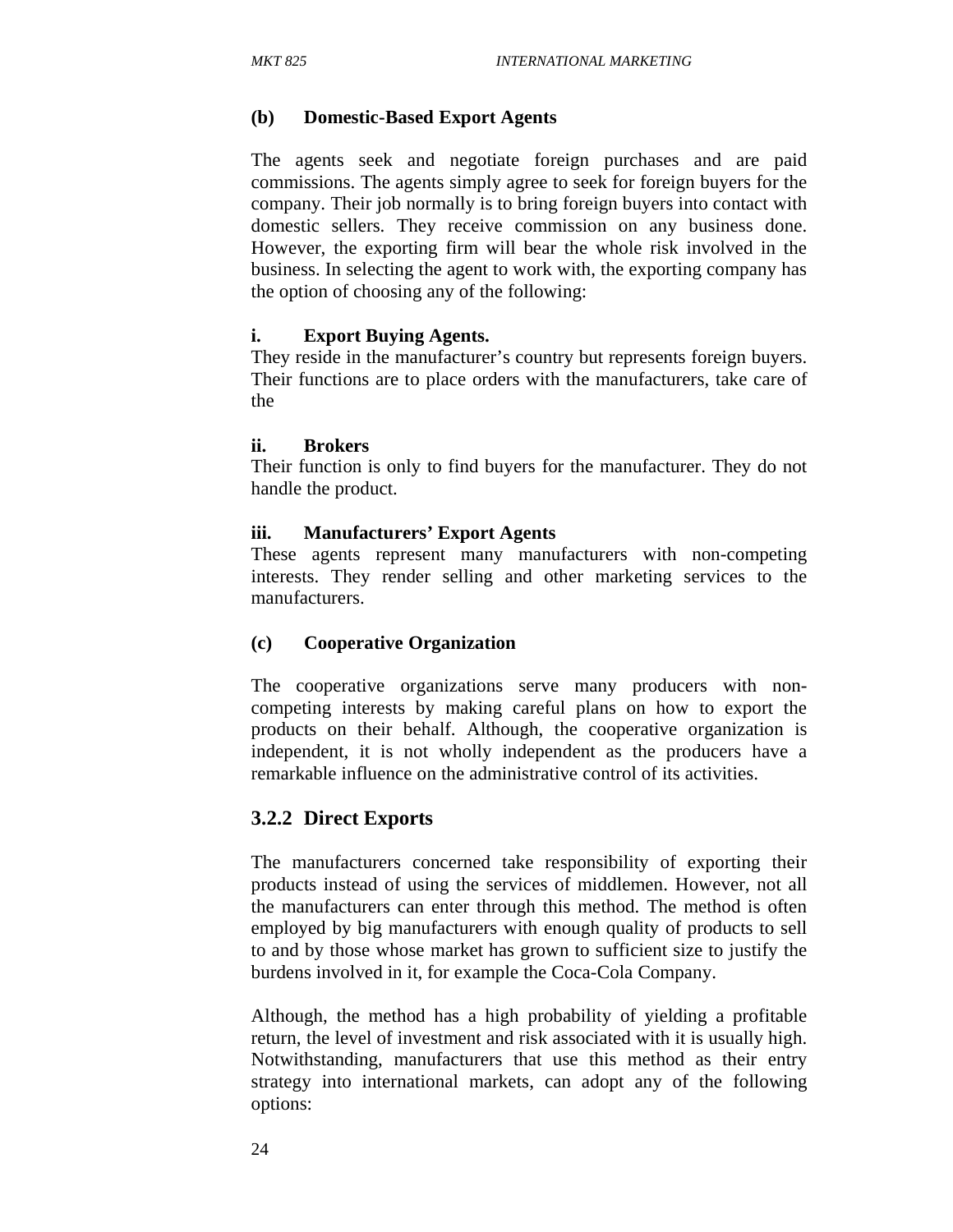- a**) Domestic-Based Export Department:** An export sale manager carries on the actual selling and draws on market assistance as needed. The department might evolve into a self-contained export department performing all the activities to export and operating as a profit centre.
- **b) Overseas Sales Branch or Subsidiary:** An overseas sales branch allows the manufacturer to achieve greater presence and program control in the foreign market. The sales branch handles sales and distribution and might handle warehousing and promotion as well. It often serves as a display and customer service centre also.
- **c) Traveling Export Sales Representatives:** The manufacturers concerned usually send one or two of their home-based sales representatives to foreign markets to canvas for business and possibly get orders from buyers. This strategy is often employed by big companies that are entering into a market newly and by small companies with financial handicap.
- **d) Foreign-Based Distributors or Agents**: The company can hire foreign-based distributors or agents to sell the company's goods. These distributors and agents might be given exclusive rights to represent the manufacturer in that company or only limited rights.

# **3.3 Joint Venturing**

Foreign investors may join with local investors to create a joint venture in which they share ownership and control. That is, companies that adopt this method as their entry strategy into foreign market join hands with the nationals in the foreign countries to set up production and marketing facilities abroad. For example, Kotler (1997) reported that Coca-Cola and the Swiss company Nestle are joining forces to develop the international market for "ready to drink" tea and coffee, which currently sell in significant amounts only in Japan. Also Procter and Gamble has formed a joint venture with its Italian arch-rival Fater to cover babies' bottoms in the United Kingdom and Italy. Some of the available options are:

# **3.3.1 Licensing**

An export manufacturer will enter an agreement with a foreign company authorizing the foreign company to use the production process, trade mark, patent, or trade secret of the exporting manufacturer for a defined fee or royalty. Under this consideration, the exporting manufacturer is the licensor while the foreign partner is the licensee.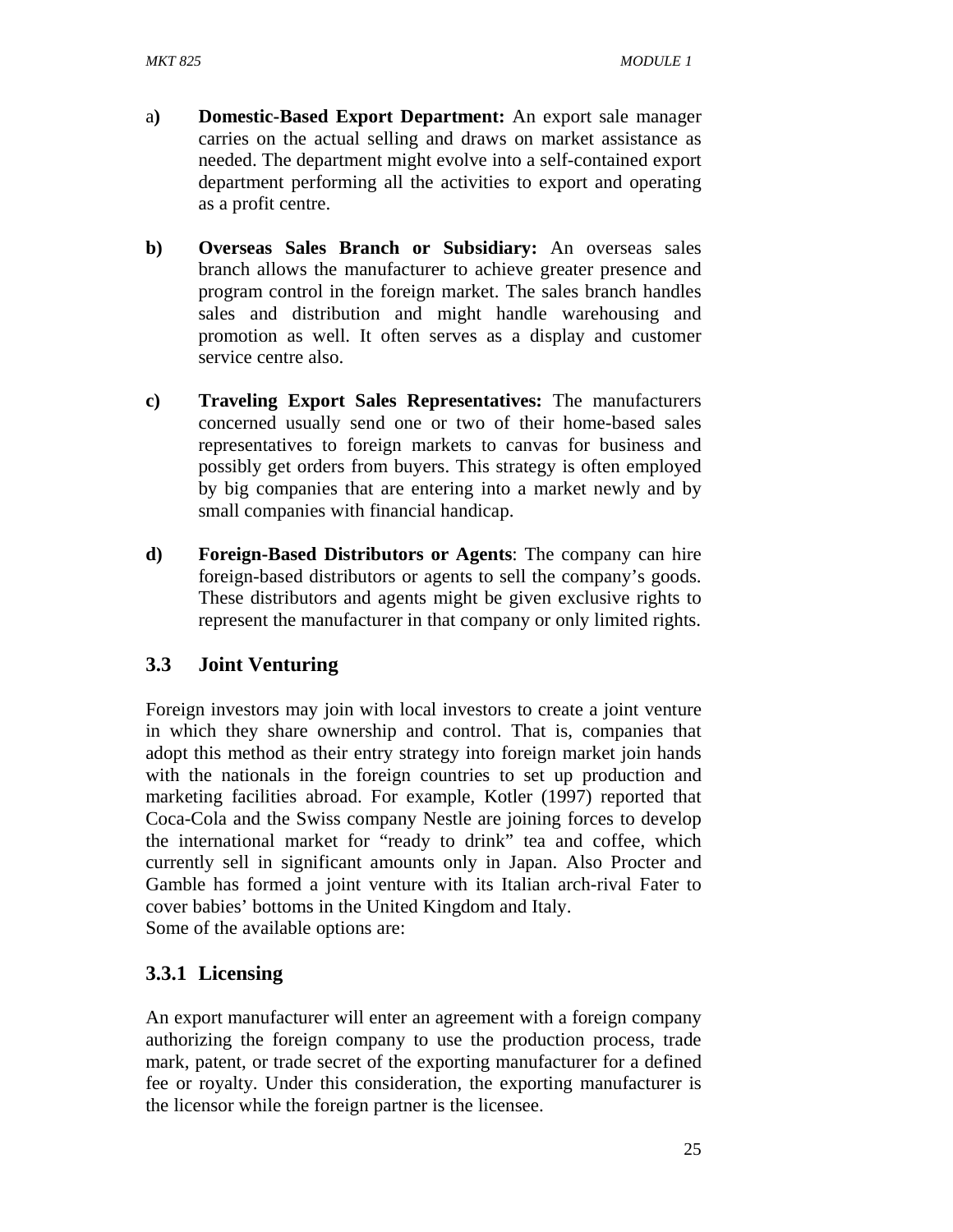The advantage of licensing is that the licensor will gain entry into the market without much difficulty and at a little risk while then licensee will gain production expertise or well-known name without starting from the scratch.

However, the licensor will have less control over the business activities unlike if it had up its own production facilities. Besides, the licensor may even find out that it has set up a competitor. The licensee as well suffers from the foreign interference on it affairs.

## **3.3.2 Contract Manufacturing**

In this strategy, the arrangement will be for the local company in the foreign country to be in charge of the production of the licensed products, while the marketing of the products will rest on the company. The export firm is only exporting its marketing expertise. The advantages and disadvantages of this are similar to that of licensing.

## **3.3.3 Management Contracting**

In some cases, government pressure and restrictions force a foreign company either to sell its domestic operations or to relinquish control. In such a case, the company may have to formulate another way to generate the revenue given up. One way to generate revenue is to sign a management contract with the government or the new owner in order to mange the business for the new owner. The new owner may lack technical and managerial expertise and may need the former owner to manage the investment until local employees are trained to manage the facility. Examples are Aerk Airways, Ondo Oil, etc.

It should be noted that management contracts do not have to be only after a company is forced to sell its ownership interest. Such contracts may be used as a sound strategy for entering a market with minimum investment and minimum political risks. For example, Club Med, a leader I international resort vacations, is frequently wooed by LDCs with attractive financing options because these countries want tourism. Club Med's strategy involves having either minority ownership or none at all, even though the firm manages all then resorts.

# **3.3.4 Turkey Operations**

A turkey operation is an arrangement by the seller to supply with a facility fully equipped and ready to be operated by the buyer's personnel, who will be trained by the seller. The term is sometimes used in fast-food franchising when a franchisor agrees to select a store site, build the store equip it, train the franchisee and employees and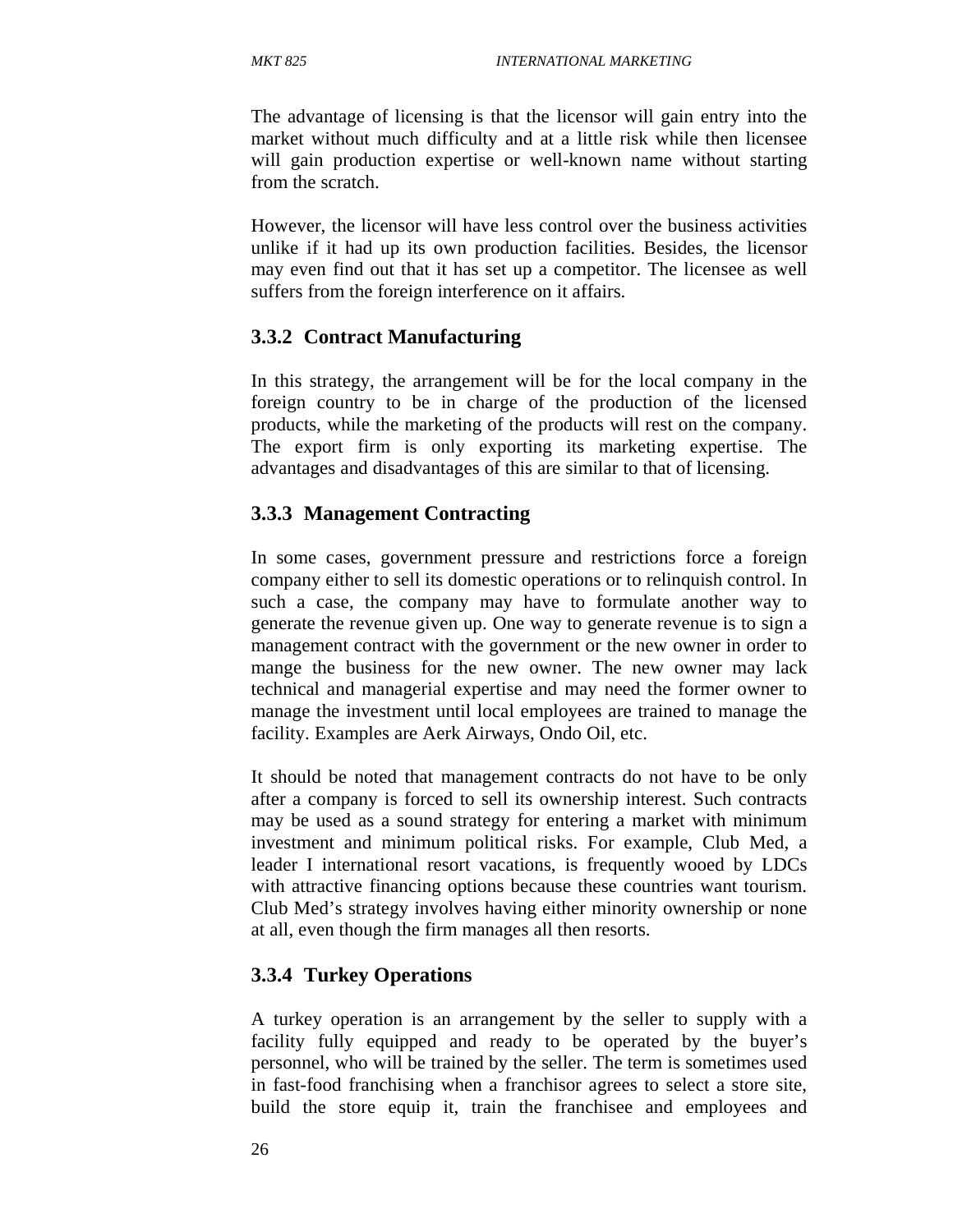sometimes arrange for the financing. In international marketing, the term is usually associated with giant projects that are sold to government or government run companies. Large-scale plants requiring technology and large-scale construction processes unavailable in local markets commonly use this strategy. Such large-scale projects include building steel mills, Fertilizer, and chemical plants; etc.

# **3.4 Direct Investment**

Direct ownership of foreign-based assembly or manufacturing facilities is the ultimate form of foreign investments. The foreign company can buy part or full interest in a local company or build its own facilities. When the firm feels that it has mastered the market and there are opportunities, it will then establish its own production facilities with full management and control.

Some of the advantages include: The company may secure real cost economies in the areas of cheaper labour and raw materials. It can develop manufacturing and marketing policies that will be in agreement with the culture of the people and therefore enhance its long-term international objectives. However, the company suffers from exposing a large investment to certain risks, such as devaluation of currencies, keen competition, etc.

# **3.5 Free Trade Zones**

When entering a market, a company should go beyond an investigation of market entry modes. Another question that should be asked is whether a free Trade Zone (FTZ) is involved and needs consideration. The decisions concerning market entry and FTZs are some what independent. An FTZ can be used regardless of whether the entry strategy is exporting or local manufacturing.

A FTZ is a secured domestic area in international commerce, considered to be legally outside a country's customs territory. It is an area designed by a government for the duty-free entry of goods. It is also a location where imports can be handled with few regulations, and little or no customs duties and excise taxes are collected. As such, goods enter the area without paying any duty. The duty would be paid only when goods enter the customs territory of the country where an FTZ is located, for example Calabar, Nigeria.

Variations among FTZs include free ports, tariff-free zones, airport duty free arcades, export processing zones, and other foreign grade zones. FTZs are usually established in countries for the convenience of foreign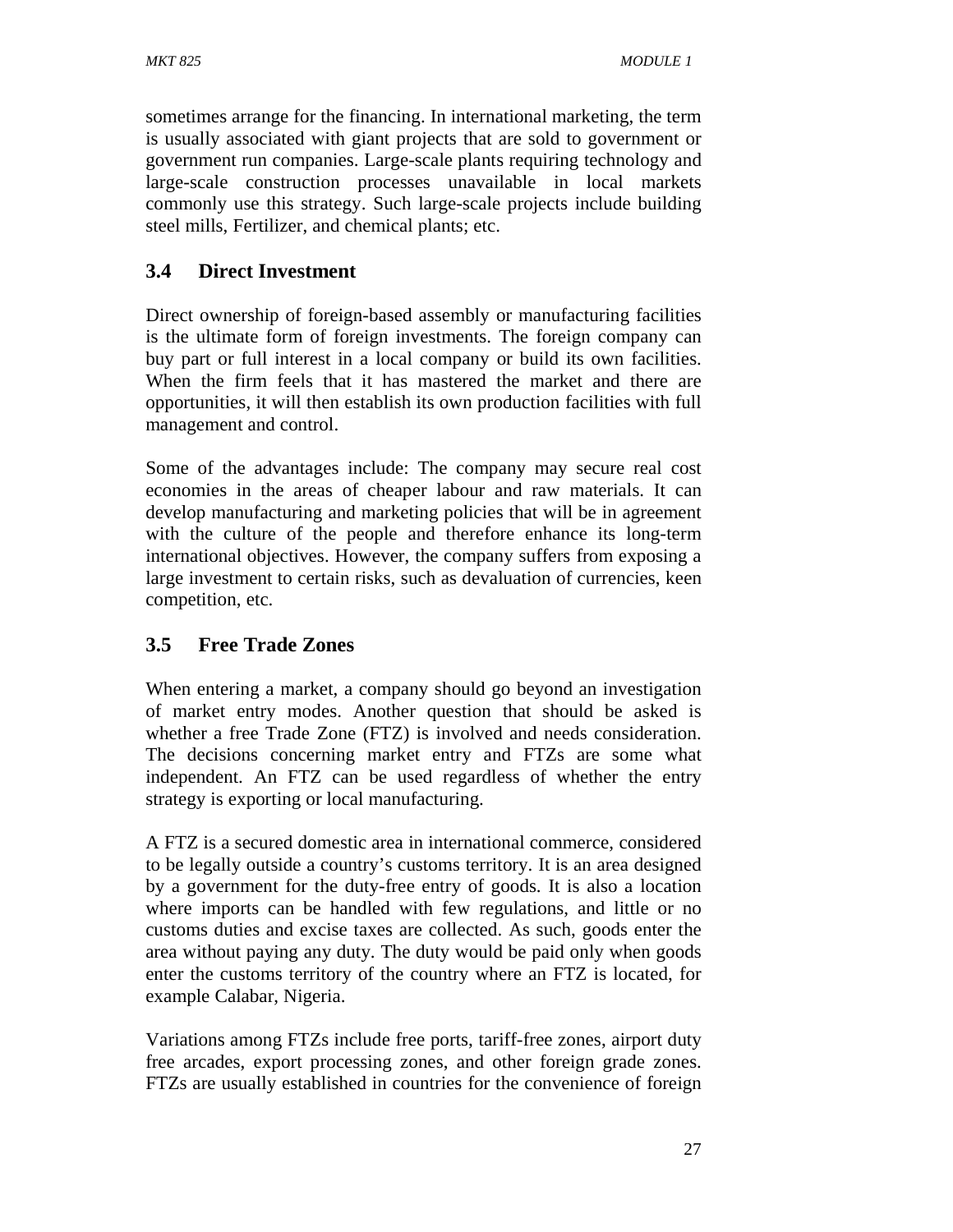trades. The zones may be run by the host government or by private entries.

FTZs offer several important benefits, both for the country and for companies using them. These include:

- a) Job retention and creation- when better facilities and plants are provided to attract MNCs, FTZs can generate foreign investment and jobs.
- b) Some countries offer superior facilities for lower costs.
- c) Lower theft rate, lower insurance costs, delay of tax payment, and reduction of inventory in transit.
- d) It improves the cash flow for a company since FTZ eliminates the need to pay duty immediately on docking.
- e) An FTZ can eliminate the waiting period for the arrival of a product from an overseas firm.
- f) The firm can hold goods in an FTZ until the quota opens up, making it possible to move the goods immediately into the market at the earliest opportunity.
- g) FTZs also provide a means to circumvent import restrictions.
- h) FTZs provide a means to facilitate imports and exports; some forth.

#### **Self-Assessment Exercise**

Briefly define FTZ and explain its benefits.

# **3.6 Introducing a Product into International Market**

Introducing a product into international market is not an easy task. The company has to first of all research the market to such an extent that all the components and supportive attributes of the product have to be clearly detected. Both the market research and the product introduction have to be done with careful consideration of the following factors:

#### **3.6.1 Time Scale**

In interpreting the research findings, the firm has to take into consideration the dynamic fashion environment in the market and rapidly changing tastes and demands of the consumers. Without that, the firm may discover that it has succeeded in introducing a product that is already out-of-fashion and therefore has no demand in the market. This is one of the tricky aspects of modern international marketing. A tactful marketer must try to combine facts with changing scenes.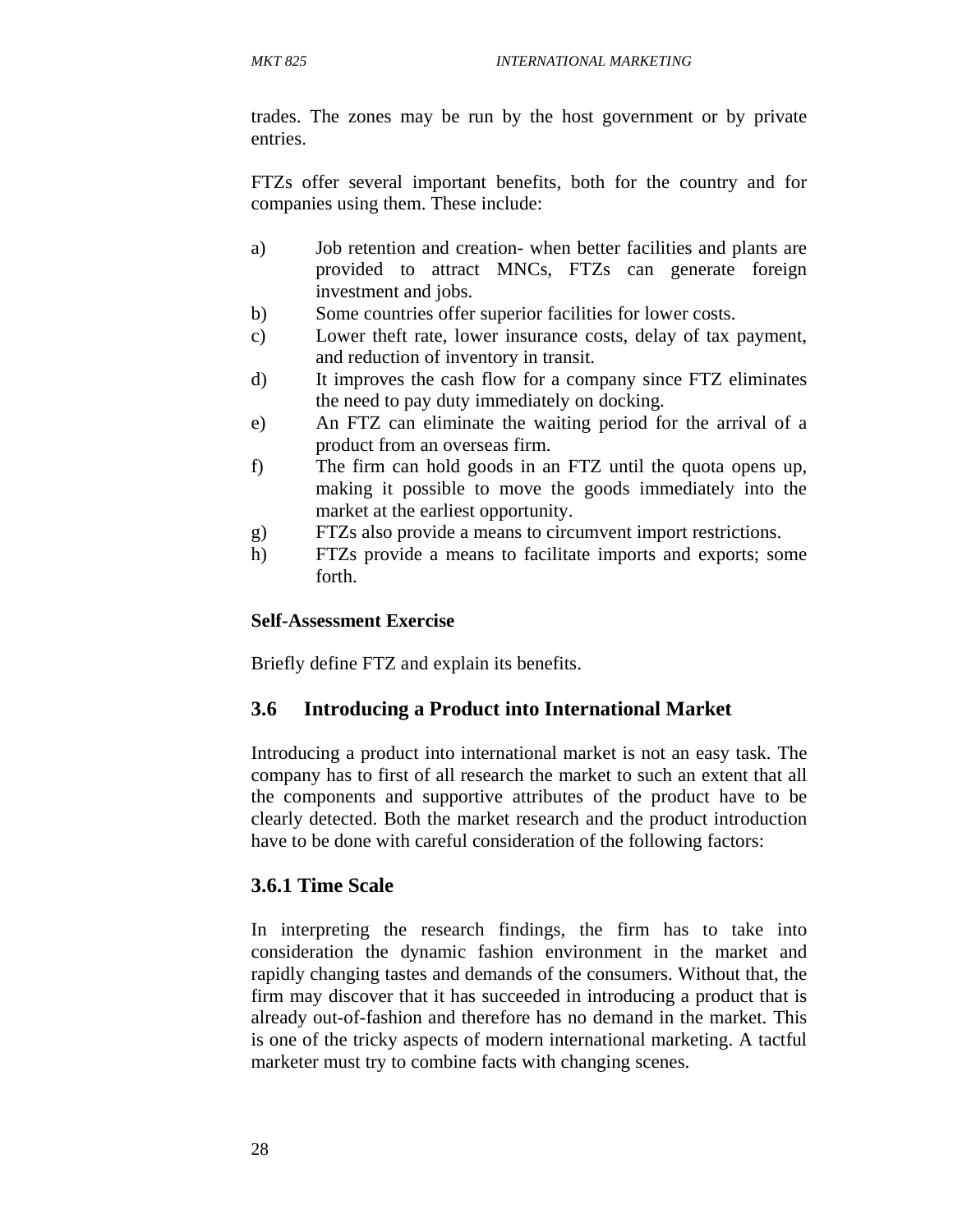# **3.6.2 Firms Resources and Goals**

It is imperative to note that firms have to design their products within the frame-work of their economic realities, resources and goals. Although, the aim is to attain the full satisfaction of the consumers' needs, the firm has to do it in such a way as to make profit or attain other objectives.

# **3.6.3 Specified Markets**

In designing the product, the firm has to have a defined target group at the back of its mind. The target group can be a wide one, consisting of country or region or a small area of few consumers. No matter the size, what is important is that the job must be carried out with a definite buyer in mind.

# **3.7 Factors to be considered whether to Standardize or to Differentiate**

It should be recall that standardization and differentiation have been looked into in the earlier part of the course. Thus, there are many factors to be considered at any time a decision is to be taken on the issue of standardization and differentiation. Some of these are thus briefly examined below:

# **3.7.1 Corporate Objectives**

An international firm that seeks to maximize profits regardless of international market penetration goals is more likely to strike towards product standardization. This is because by the nature of such strategy, the firm is likely to generate a better profit performance in the short-run that if differentiation is opted for.

# **3.7.2 The Market Usage of the Product**

Standardization is hereby recommended where the consumers' usage of the product is similar in all the markets. However, where it differs, differentiation is considered as a better option.

# **3.7.3 Company Resources**

Differentiation involves consideration in production facilities, inventory management and marketing mix ingredients. Because of these financial resources requirements, most weak firms do not go for differentiation strategy, rather prefer standardization strategy option.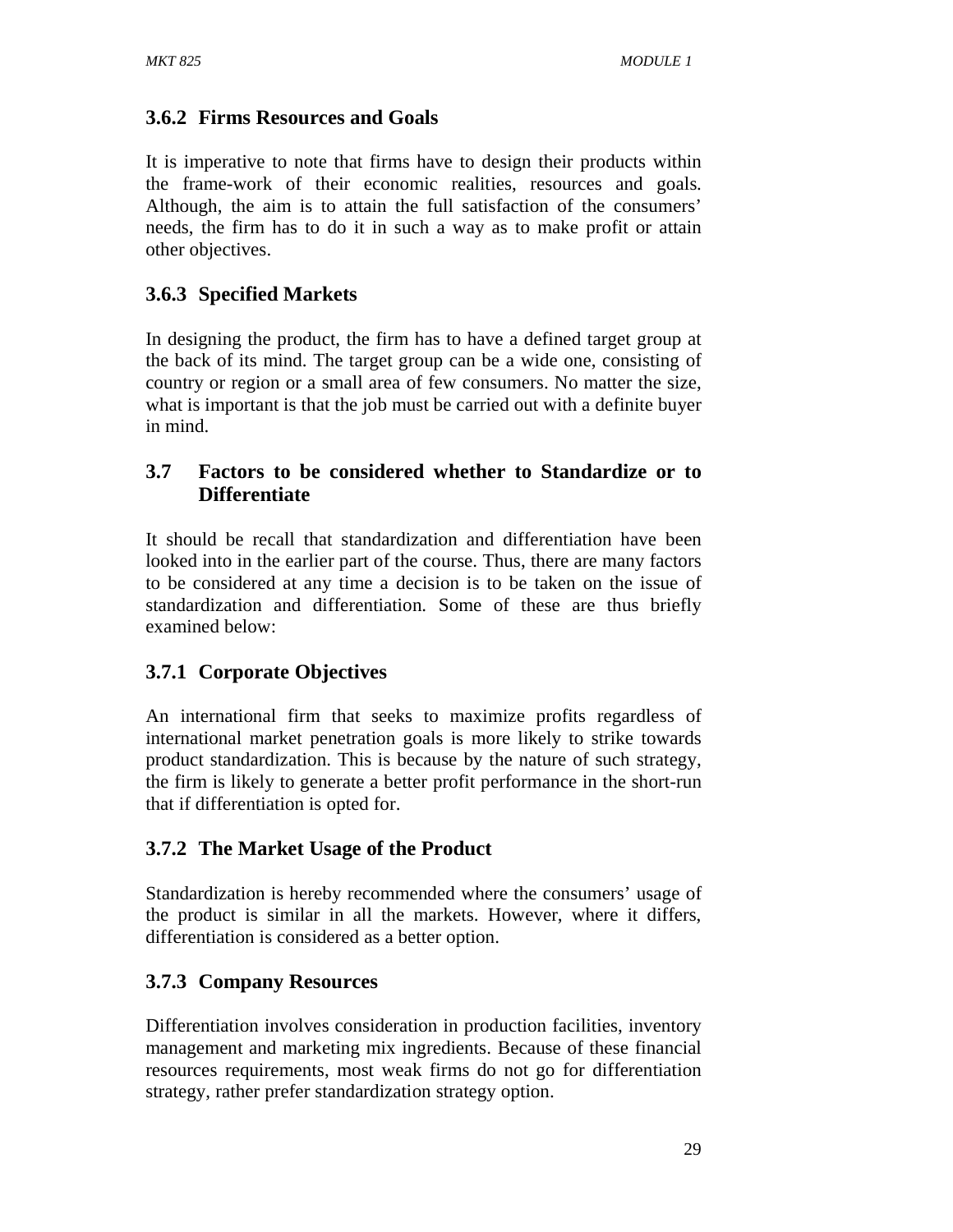### **3.7.4 Level of Service Required**

Products with high technical services either before or after the delivery adopt standardization strategy, for example electronics, automobiles and so forth.

#### **3.7.5 Base of Production**

A product that requires intricate manufacturing processes is likely to support differentiation strategy than a product which can be manufactured with ease. Toilet soaps and Aero-plane are two different products with different skills, this thus call for different strategies.

#### **3.7.6 Legal Considerations**

Legal systems can have a major impact on the design of a product, its packaging and the printed messages incorporated. For example, a packet of cigarette in Nigeria must contain a warning about the health hazard of smoking. It should however be noted that the law is not interested in the inconveniences that such regulations may impose on marketing personals as it is their duty to assess the market and know which strategy is better option.

#### **Self-Assessment Exercise**

Briefly examines factors considered whether to standardized or differentiate.

#### **4.0 CONCLUSION**

When a company considers marketing in foreign markets, it needs to analyze such economic characteristics as GNP, income, and population in order to compare market opportunities. Once a particular market is chosen, management needs to decide on the market entry strategy. However, such companies should consider the feasibility of operating all or some of its international business in a free trade zone, since such zone can complement many of the market penetration options.

#### **5.0 SUMMARY**

This unit examined various modes of entering international markets.

#### **6.0 TUTOR-MARKED ASSIGNMENT**

What is an FTZ? What are its benefits?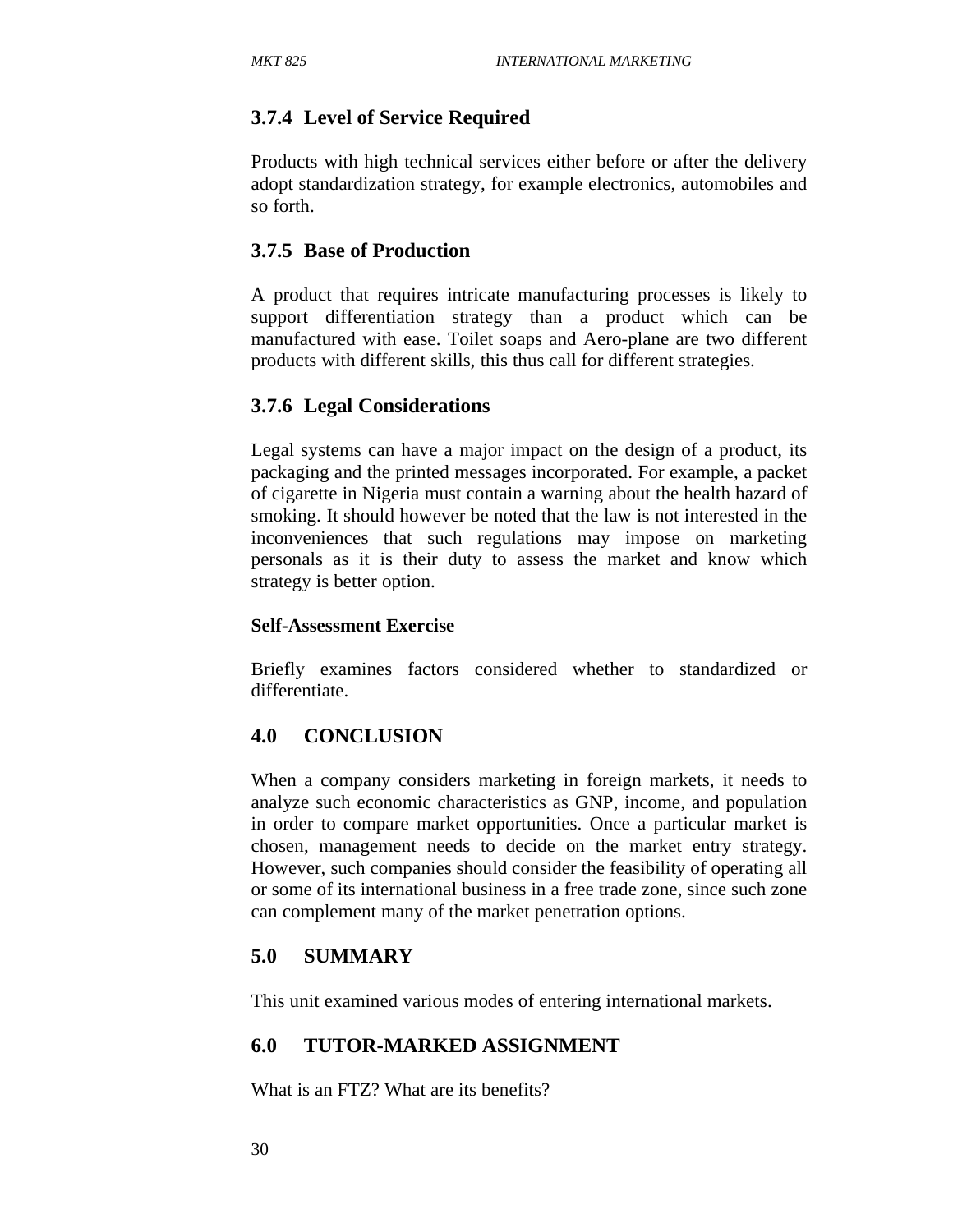## **7.0 REFERENCES/FURTHER READING**

Eze, B.I: International Marketing, Bauchi, ATBU, 1999 (Unpublished)

Ketler, P: Marketing Management-Analysis, Planning, Implementation and Control, 9<sup>th</sup> Edition, New Jersey, Prentice-Hall, 1997.

"Multinational Companies Step Up Pace of Investment in Developing

Nations," The Wall Street Journal, 15 December, 1995.

Onhvisit, S and Shaw, J.J: International Marketing-Analysis and Strategy, 3<sup>RD</sup> Edition, New Jersey, Prentice-Hall, 1997.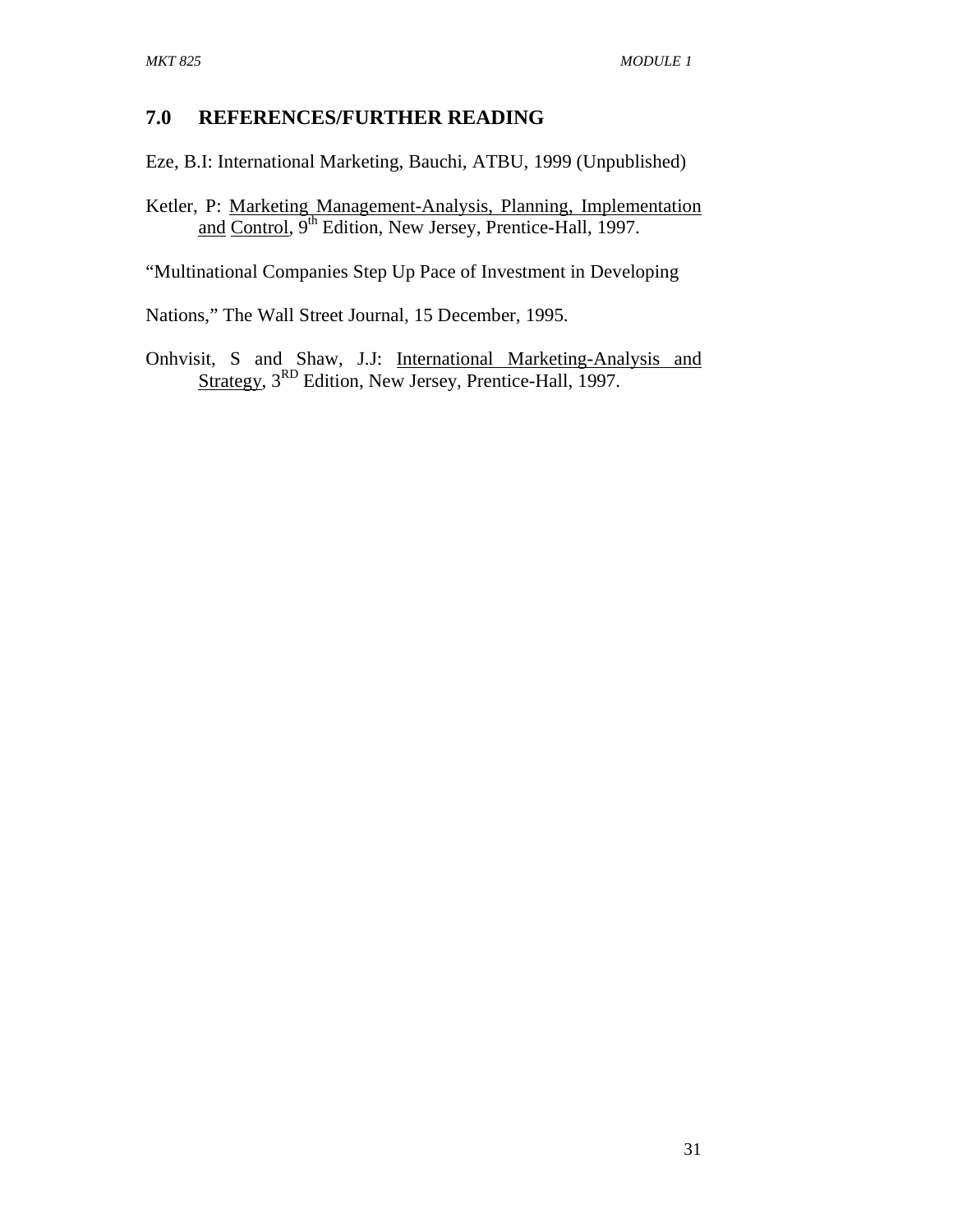### **UNIT 5 BRANDING AND PACKAGING**

#### **CONTENTS**

- 1.0 Introduction
- 2.0 Objectives
- 3.0 Main Content
	- 3.1 Purpose of Branding
	- 3.2 Branding Decisions
	- 3.3 Types of Branding
		- 3.3.1 Private Brand versus Manufacturer's Brand
		- 3.3.2 Single Brand versus Multiple Brands
		- 3.3.3 Local Brand versus Global Brand
	- 3.4 Brand characteristics
	- 3.5 Packaging
		- 3.5.1 Packaging Modification
- 4.0 Conclusion
- 5.0 Summary
- 6.0 Tutor-Marked Assignment
- 7.0 References/Further Reading

### **1.0 INTRODUCTION**

In developing a marketing strategy for individual products, especially for international market, the Multinational Companies (MNCs) have to consider the branding decision. Branding is a major issue in product strategy. Developing a branded product requires a great deal of long term investment planning, especially for advertising, promotion and packaging. Many brand oriented companies subcontract manufacturing to other companies. The purpose of this unit is to acknowledge the strategic significance of branding and packaging, and to examine some of the problems commonly faced by MNCs.

#### **2.0 OBJECTIVES**

At the end of this unit, you should be able to:

- explain branding and packaging
- state their importance, and
- classify various types of branding.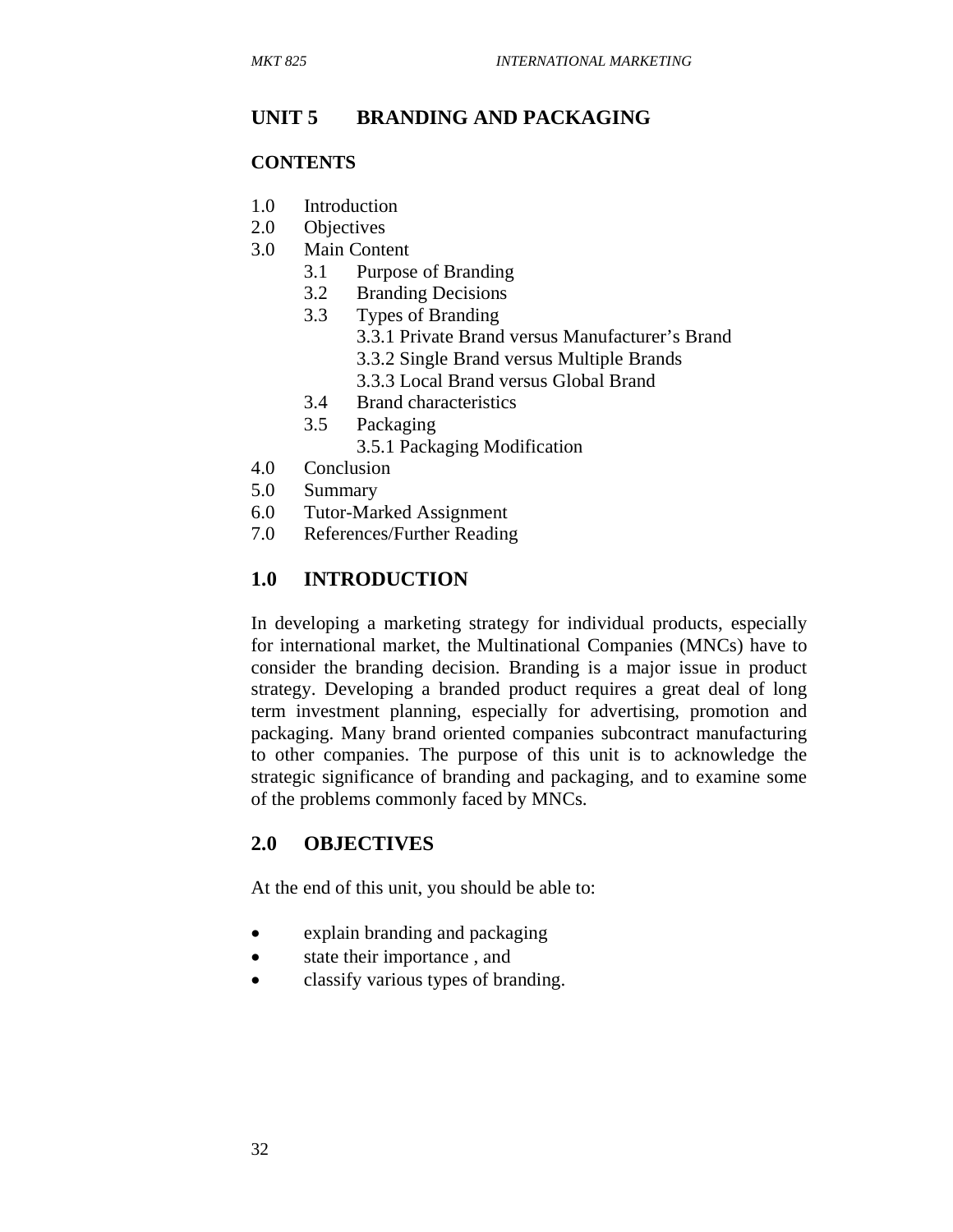# **3.0 MAIN CONTENT**

### **3.2 Purpose of Branding**

In many countries, branding may be nothing more than the simple process of putting a manufacturer's name, signature or picture of a product or its package. Perhaps, the most distinctive skill of professional marketers is their ability to create, maintain, protect and enhance brands. Marketers say that "branding is the art and corner stone of marketing." The American Marketing Association defines a brand as: "A brand is a name, term, sign, symbol or design or a combination of them, intended to identify the goods or services of one seller or group of others and to differentiate them from those of competitors." This therefore implies that brand identifies the logo or other symbols of a product.

A brand is essentially a seller's promise to consistently deliver a specific set of features, benefits, and services to the buyers. The best brands convey a warranty of quality. But a brand is even a more complex symbol. A brand can convey up to six levels of meaning: attributes, benefits, values, personality and user.

If a company treats a brand only as a name, it misses the point of branding. The challenge in branding is to develop a deep set of meanings for the brand. When the audience can visualize all its dimensions of a brand, the brand is deep, otherwise it is shallow. For example, a Mercedes is a deep brand, because we can understand its meaning along all six dimensions. An Audi is brand with less depth, sine we may not grasp as easily its specific benefits, personality and user profile.

Given the six levels of a brand's meanings, international marketers must decide at which levels to promote deeply, anchor the brand's identity. One mistake is to promote only the brand's attributes.

Promoting the brand solely on one or more of its benefits can also be risky. For example, if Mercedes touts its main benefits as "high performance." , suppose several competitive brands emerge with high or higher performance, or suppose our buyers start planning less importance on high performance as compared to other benefits. Thus, Mercedes need the freedom to maneuver into a new benefit positioning. The most enduring meaning of a brand are its values, culture and personality. They define the brand's essence. For example, Mercedes stands for high technology, performance, success and so on. This is what Mercedes must protect in its brand strategy.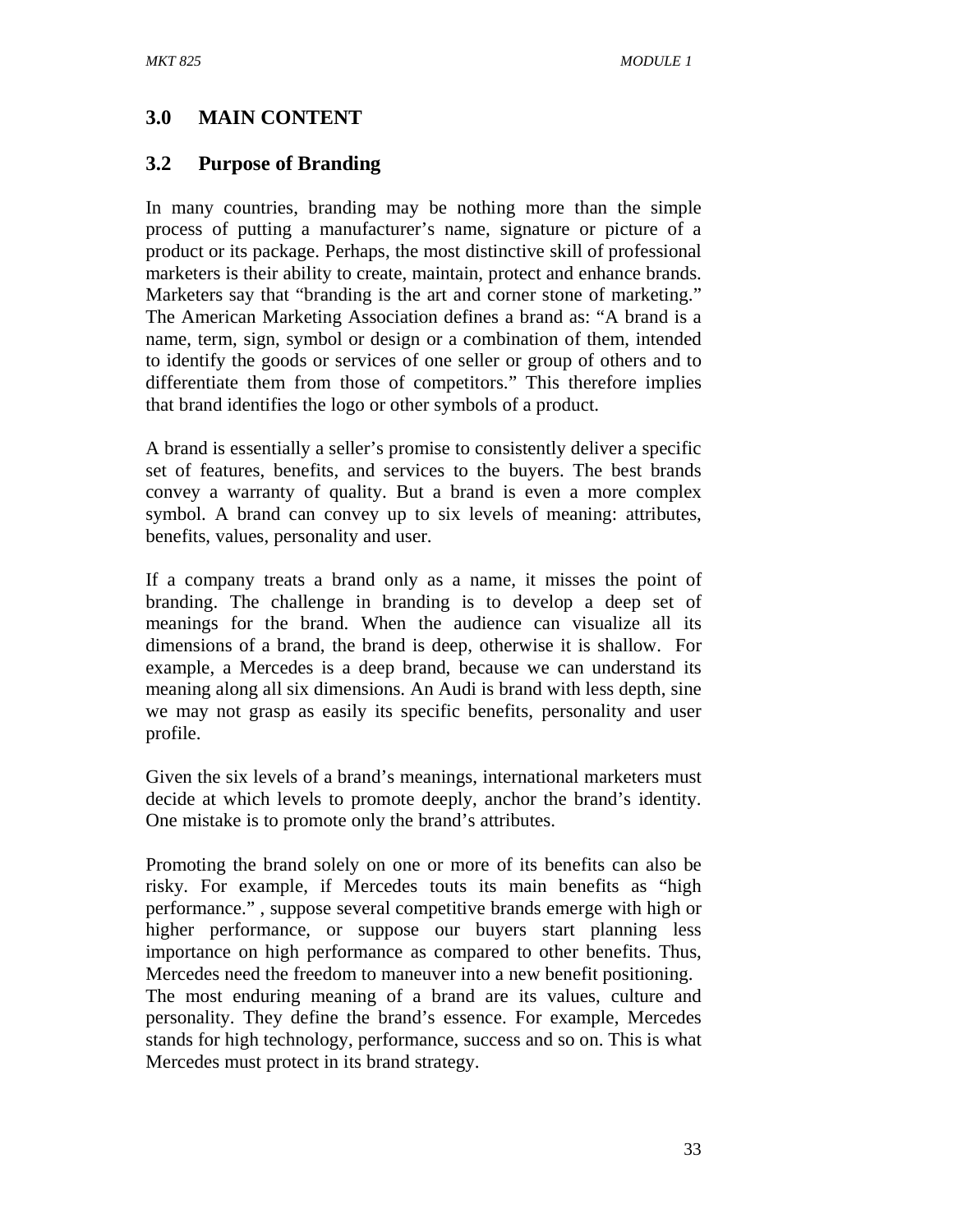The basic purposes of branding are the same everywhere in the world. In general, the functions of a brand are to:

- a. Create identification and brand awareness
- b. Guarantee a certain level of quality, quantity, and
- c. Help with promotion

All these purposes have the same ultimate goals-to repeat sales. However, taking into consideration, the importance of branding as a marketing tool, one would expect that corporate headquarters would normally have a major role in brand planning for overseas markets. Besides, international marketing managers, considered some cultural and socio-economic conditions of foreign countries in making global band image strategy decisions.

#### **Self-Assessment Exercise**

Briefly state the basic purpose of branding**.** 

### **3.2 Branding Decisions**

To brand or not to brand, that is the focus of this section. Branding is not a cost-less proportion, because of the added costs associated with marking, labeling, packaging and legal procedures. These cots are mostly relevant in the case of commodities, such as salt, cement, diamonds, beef and other Agricultural and Chemical products. Unbranded or undifferentiated products are sold by grade. Branding such products is probably undesirable, because brand promotion is ineffective, and thus, unnecessary expenses to operations cost.

Besides, a brand-less product allows flexibility in quality and quantity control, resulting in lower production costs along with marketing and legal costs.

However, the basic problem with a commodity unbranded is that its demand is strictly a function of price. The brand less product is thus vulnerable to any price change. For example, Nigerian farmers can attest to this vulnerability, because prices of farm products have greatly affected by competition from overseas producers.

On the contrary, branding when possible transforms a commodity into a product. It also makes premium pricing possible because of better identifications, awareness, promotion, differentiation, brand loyalty, etc. Although, brand provides the manufacturers with some insulation from price competition, a firm must still find out whether it is worthwhile to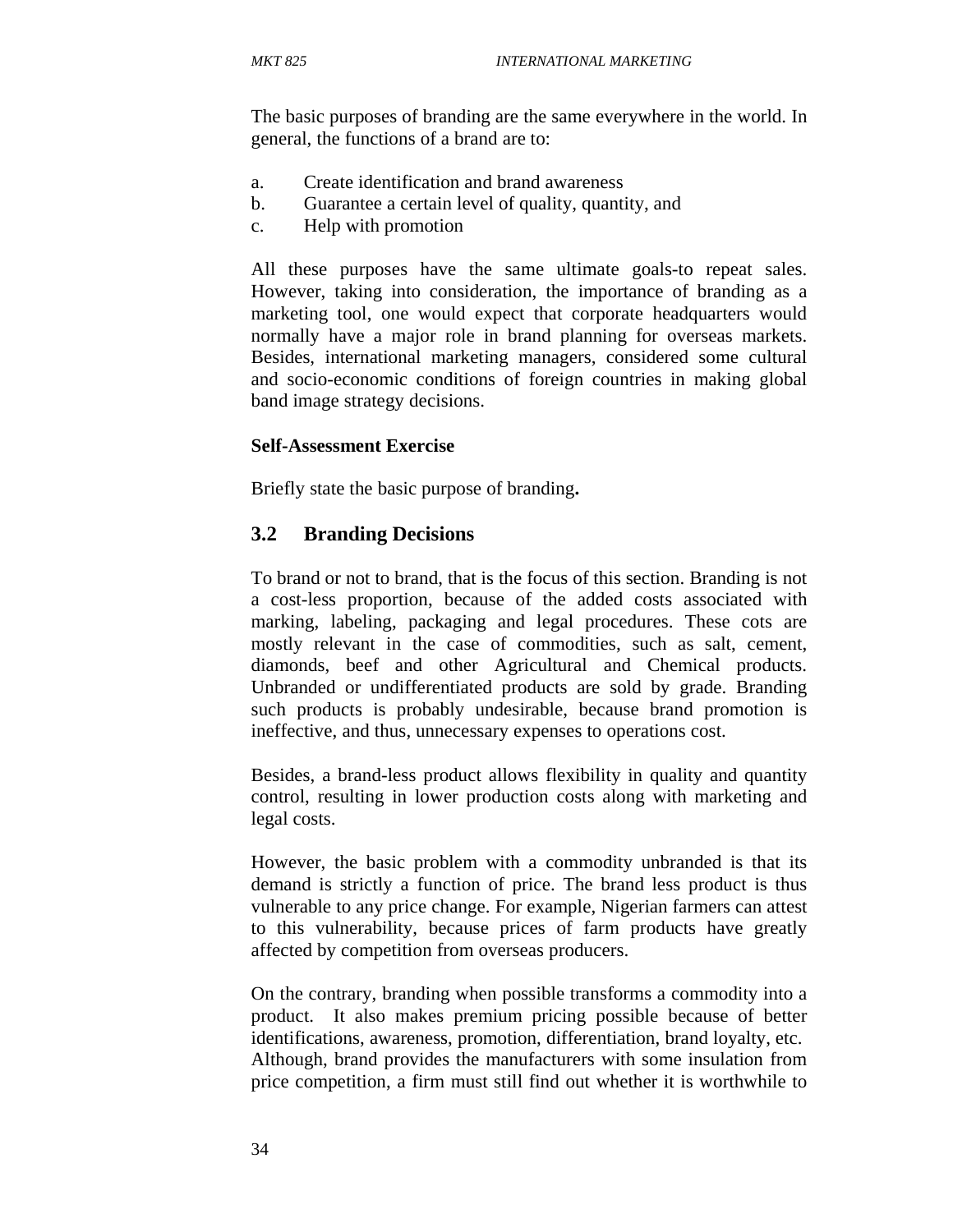brand the product. In whichever way, the following factors should be considered:

- a. Quality and quantity consistency
- b. The possibility of product differentiation, and
- c. The degree of importance consumers place on the product attribute to be differentiated.,

## **3.3 Types of Brands**

Branding to promote sales and move products necessitates a further branding decision. Whether the manufacturer should use its own brand or a distributor's brand, this is the discussion of this section.

## **3.3.1 Private Brands versus Manufacturer's Brand**

Distributors in the world of international business include trading companies, importers and retailers, among others; their brands are private brands. For example, many portable TV sets mode in Japan for U.S market are under private labels.

Even though may seem logical for a distributor to carry the manufacturers well-know brand, many distributors often insisted on their own private brands for several reasons, namely:

- 1. A distributor may be able to create a unique product by bundling or unbundling product attributes and then adjusting the price to reflect the proper value.
- 2. A private brand is a defensive strategy that guarantees that a distributor is not by-passed by its supplier.
- 3. Distributors can convert fixed production costs into variable costs by buying products made by others.
- 4. Distributors insist on private brand mainly because of brand loyalty, bargaining power, and price.

However, there are a number of reasons that the strategy of private branding is not necessarily bad for manufacturer for following reason:

- a. The ease in gaining market entry and dealers' acceptance may allow a larger market share or all, while contributing to offset fixed costs.
- b. There are no promotional headaches and expenses associated with private branding, thus making the strategy suitable for a manufacturer with unknown brand. For example, Suzuki cars are sold in the United States under the GM sprnt brand names.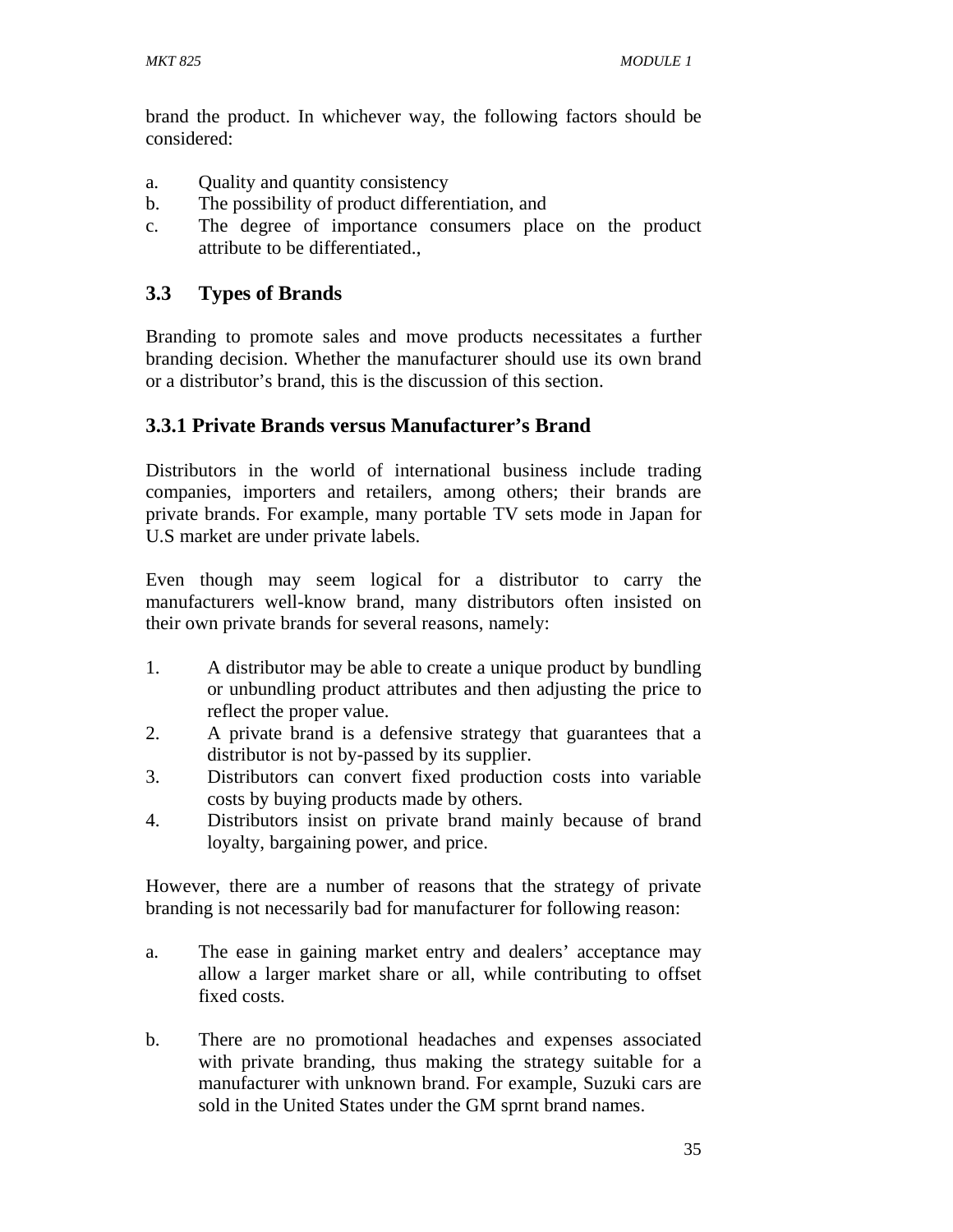- c. A manufacturer may judge that the sales of its own products are going to suffer to a greater or lesser degree by various private brands.
- d. The manufacturer can easily be by-passed.
- e. It loses control over how its product should be promoted-this fact may become critical if the distributor does not do a good job, pushing the product.

Private branding and manufacturer's branding is not necessarily an either/or proposition; a compromise can often be reached to ensure mutual co-existence. If desired, both options can be employed together.

### **3.3.2 Single Brand versus Multiple Brands**

When a single brand is marketed by the manufacturer, the brand is assured of receiving full attention for maximum impact. But a company may choose to market several brands within a single market based on the assumption that the market is heterogeneous, and thus must be segmented. Therefore, a specific brand is designed for a specific market segment. For example, the Watch industry provides a good illustration for the practice of using multiple brands in a single market for different market segments. Also, Citizens, in its attempt to capture the new youth and multiple watch owners market, traded down to include a new brand called 'Vega.'

Multiple brands are suitable when a company wants to trade either up or down because both moves have a tendency to hurt the firm's main business. If a company has the reputation for quality, trading down without creating a new brand will hurt the prestige of the existing brand. However, if it is known for its low-priced production, trading up without creating a new brand would hamper the image of the existing products. For example, Casio is perceived as a manufacturer of low-priced Watches and calculators, and the name adversely affects its attempt to trade-up to personal computers and electronics musical instruments. To overcome this kinds of problem, Honda uses the Acura name for its sporty cars, so that Acura's image is not affected by the more pedestrian Honda image. In addition, IBM has begun to segment the Pc market and employed a multi-brand strategy. Hence, the company aims different brands and separate sale channels at different groups of customers.

### **3.3.3 Local Brands versus Global Brands**

When the manufacturer decides to put its own brand name on the product, the problem does not end there, if the manufacturer is an international marketer. The possibility of having to modify the trade mark cannot be dismissed. Then international marketer must decide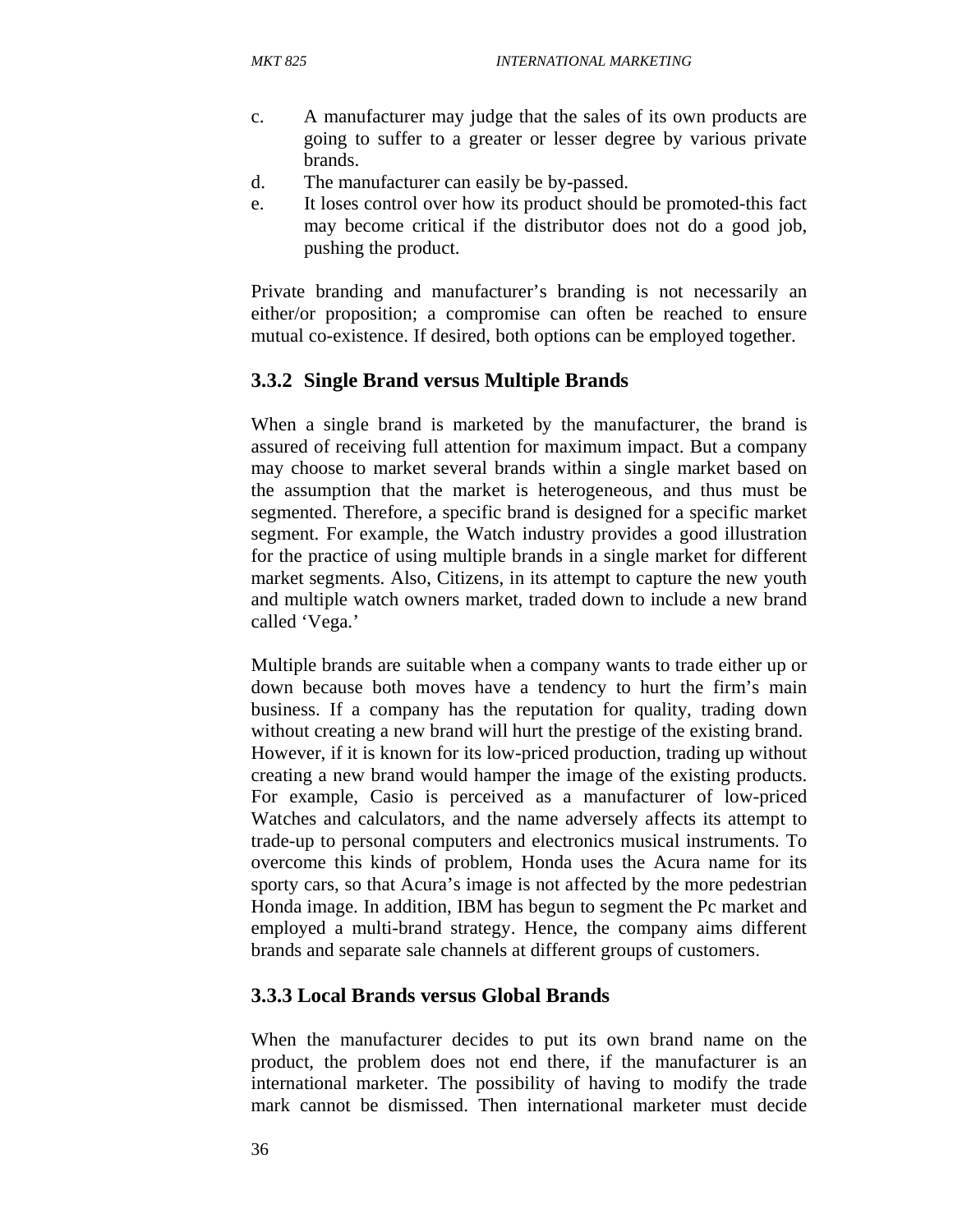whether to use just one brand name worldwide or differentiate brands for different countries.

A single worldwide brand is also known as an international, universal or global brand. For a brand to be global or worldwide, it must, by definition has some commonly set of characteristics and benefits in all its markets. For example, Coca-Kola, is a global brand in the sense that it has been successful in maintaining similar perception across countries and cultures.

A worldwide brand has several advantages:

- 1. It tends to be associated with status and prestige.
- 2. It achieves maximum market impact overall, while reducing advertising costs, because only one brand is pushed. For example, Bata Ltd, a Canadian shoe marketer and retailer in ninety-two countries, found out from its research that consumers greatly thought Bata to be a local concern, no matter the country survey. The company thus decided to become an official sponsor of World Cup Soccer in order to enhance Bata's international stature.
- 3. It provides a convenient identification, and international travels that can easily recognize the product.
- 4. It is an appropriate approach when a product has a good reputation or ia known for quality.

**Local Branding-**There is several reasons for using local branding, namely:

- 1. When the manufacturer is unable to ensure uniform product quality across counties
- 2. When an existing brand is difficult to pronounce. For example, Wrigley had trouble with its spear mint name in Germany, until the spelling was changed to SPEAMINT.
- 3. A local brand is more easily understood and more meaningful for local consumers.
- 4. A local brand can avoid a negative connotation.
- 5. Some MNCs acquire local brands for a quick market penetration in order to save time.
- 6. A local brand may have to be introduced because of prices issues.

### **Self-Assessment Exercise**

Give reasons for global branding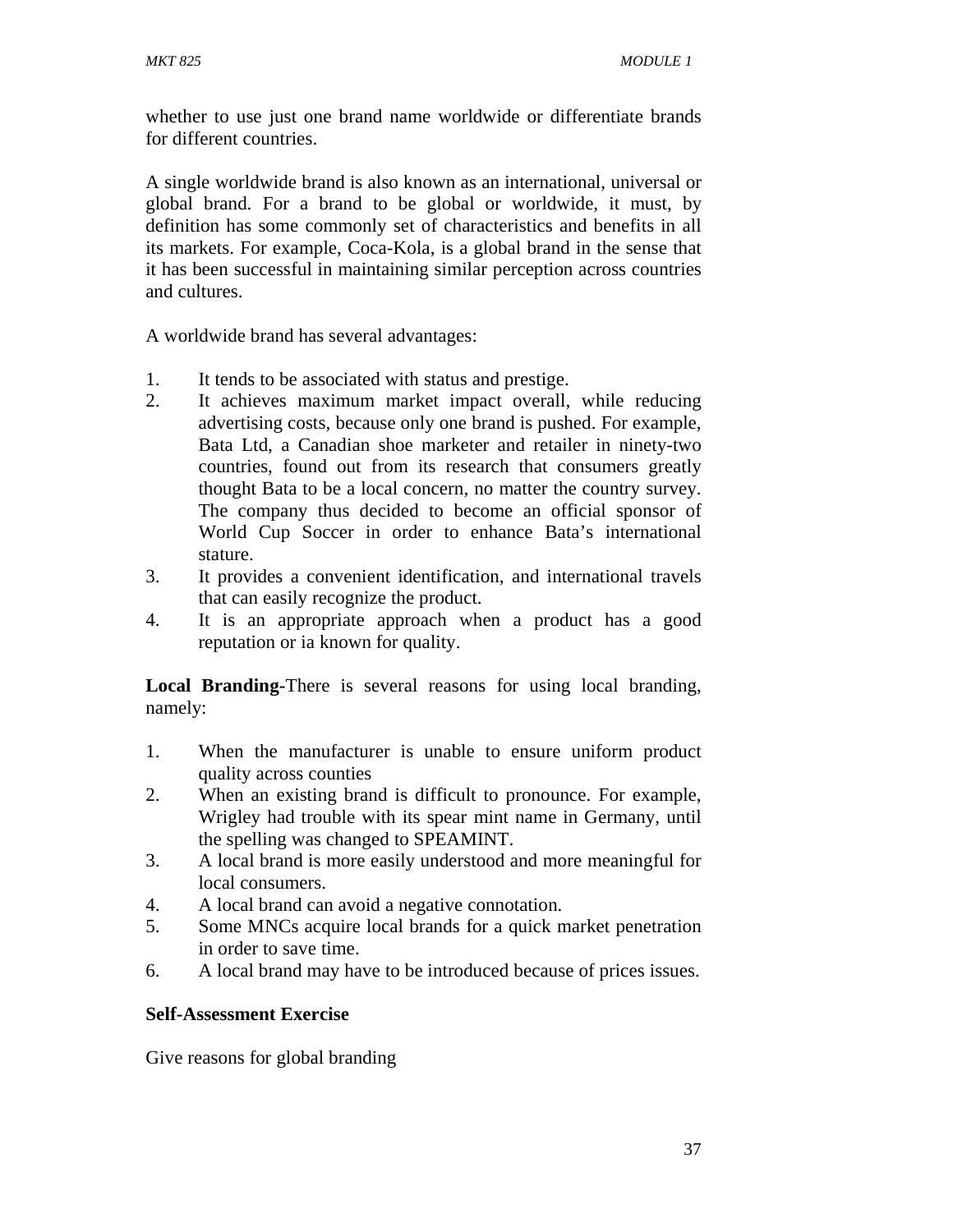# **3.4 Brand Characteristics**

- 1. An international brand name should reflect the desired product image. Consumer perception should be taken into account. For example, worldwide consumers usually perceive French Perfumes to be superior. One way of creating a desired image is to have a brand name that is unique or distinctive. Mercedes Benz has this quality.
- 2. An international product should have an international brand name, and this name should be chosen with the international market in mind. One way of making a brand name more international is by paying special attention to pronunciation. Many languages do not have all the letters, and the English Language is no exception.
- 3. The legal aspect of branding should be taking into consideration. A name that is similar to other firm's trade marks should be avoided.

## **3.5 Packaging**

Much like the brand name, packaging is another integral part of a product. Packaging serves two primary purposes-functional and promotional. A package must be functional in the sense that it is capable of protecting the product at minimum cost. If a product is manufactured locally and has to be exported to another country, extra protection is needed to compensate for the time and distance involved. A country's adverse environment should also be taken into consideration.

For most packaging applications, marketers should keep in mind that foreign consumers are more concerned with the fundamental aspect of a packaging than they are with convenience. For example, empty glass containers can be sold by consumers to recoup a part of the purchase price.

## **3.5.1 Packaging Modification**

A package change may be either mandatory or at the discretion of the marketer. A mandatory change is usually necessitated by government regulations. Sometimes, it is for safety and other reasons. However, packaging regulations, some times are designed more for protection against import than for consumer protection.

## **4.0 CONCLUSION**

Branding decisions involve more than merely deciding whether a product should be branded or not. A manufacturer must decide whether to use a single brand for maximum impact or multiple brands to satisfy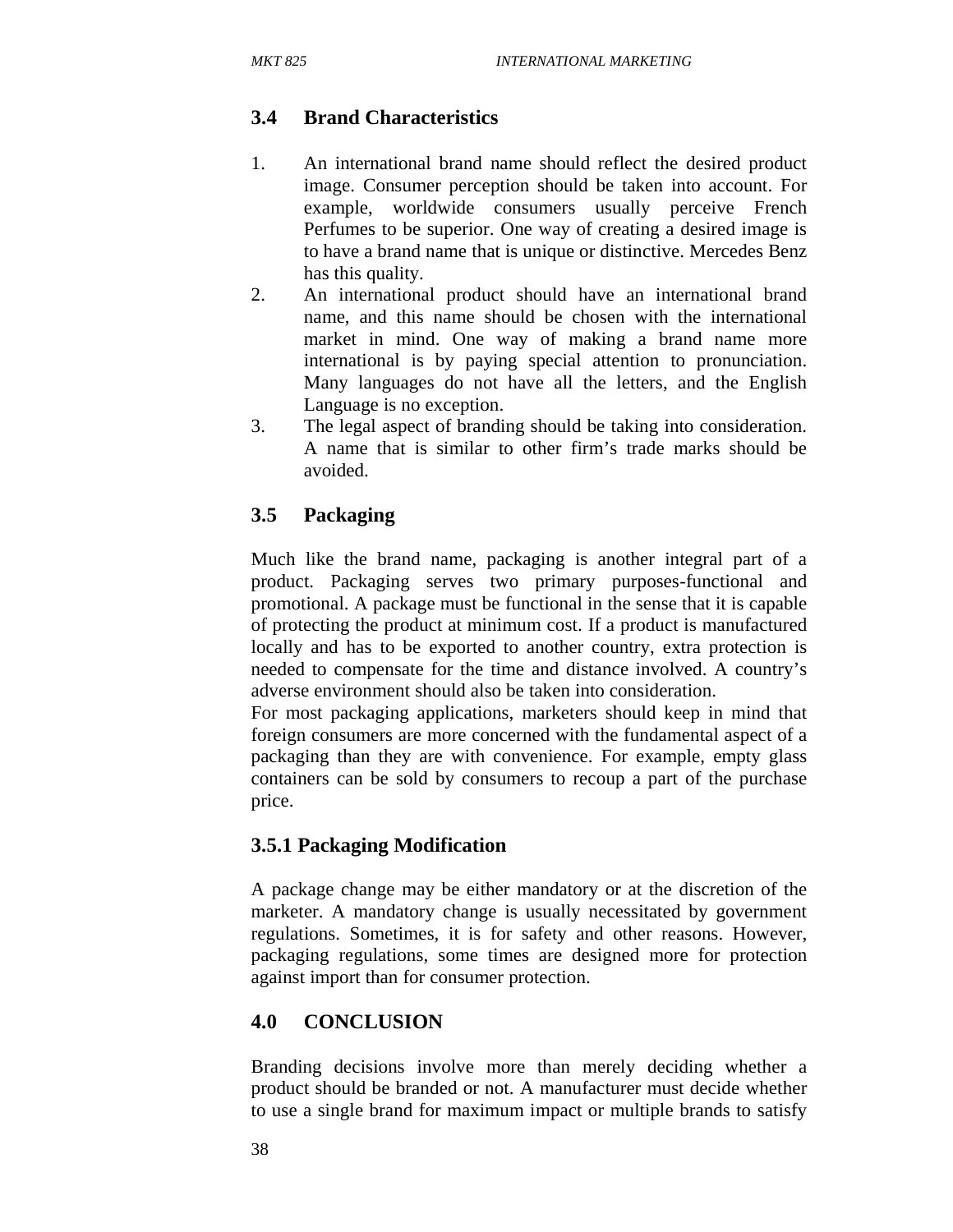different markets. In addition, packaging should be look into critically cultural differences and consumers' perception.

## **5.0 SUMMARY**

In this unit, you should studied branding and packaging as they affect international marketing activities.

## **6.0 TUTOR-MARKED ASSIGNMENT**

Give reasons for global branding.

## **7.0 REFERENCES/FURTHER READING**

- Kotler, P: Marketing Management-Analysis, Planning, Implementation and Control, 9<sup>th</sup> Edition, New Jersey, Prentice-Hall, 1997.
- Smart, J. A and Tony, M (1996) "Changing Needs for Brands", Journal of Advertising Research, 36 (January/February/January) pp.21- 25
- Onhvisit, S and Shaw, J.J: International Marketing-Analysis and Strategy, 3<sup>RD</sup> Edition, New Jersey, Prentice-Hall, 1997.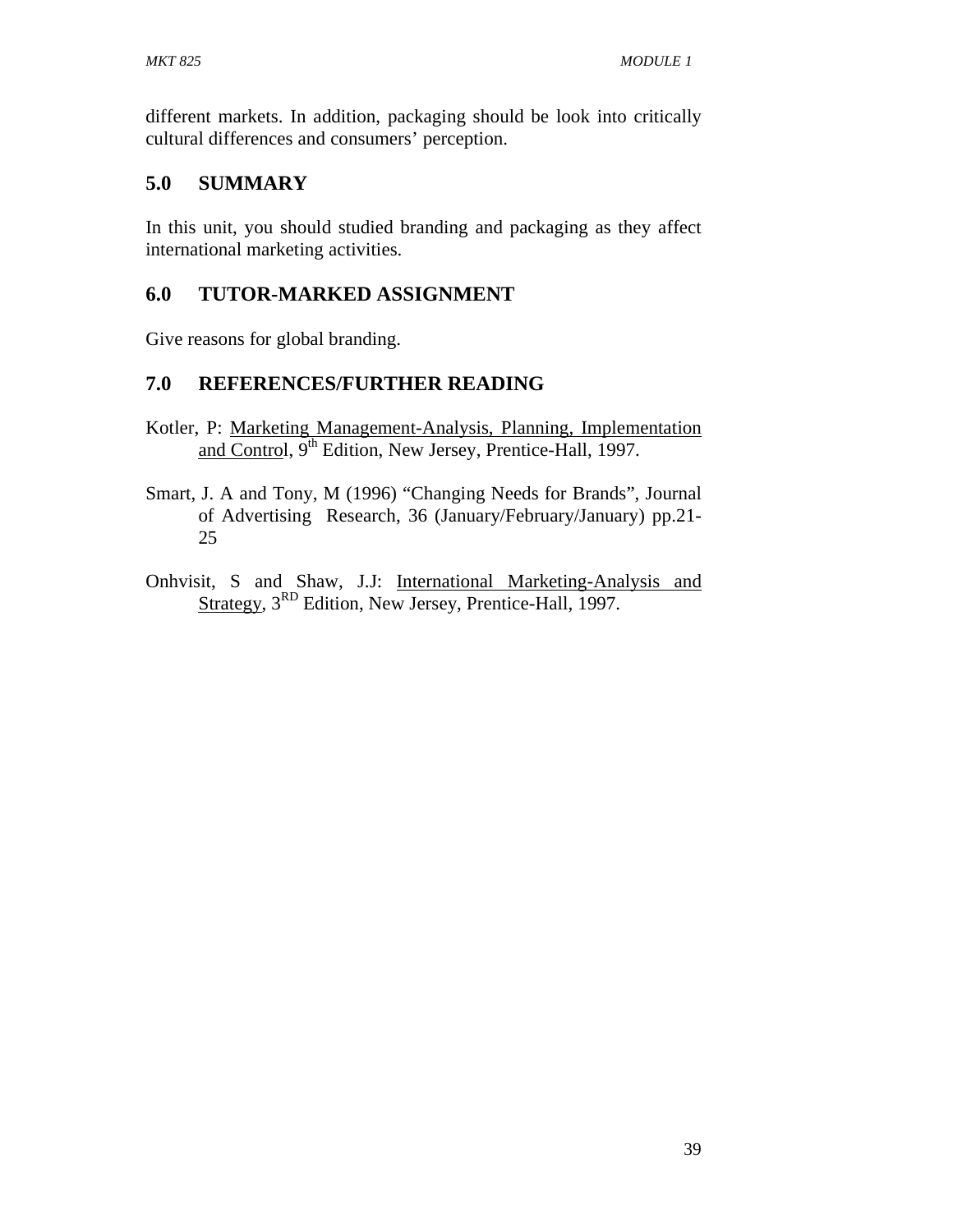#### **MODULE 2 MARKET SHARE STRATEGIES**

- Unit 1 Product strategies
- Unit 2 Distribution strategies
- Unit 3 Pricing strategies
- Unit 4 International services and
- Unit 5 Marketing communication in world market

#### **UNIT 1 PRODUCT STRATEGIES**

#### **CONTENT**

- 1.0 Introduction
- 2.0 Objectives
- 3.0 Main Content
	- 3.1 A product
	- 3.2 New product Development.
	- 3.3 Product Segmentation
	- 3.4 Product Positioning
	- 3.5 Product Adaptation
	- 3.6 Product Standardization versus Product Adaptation 3.6.1 Arguments for Standardization
		- 3.6.2 Arguments for Adaptation
	- 3.7 Theory of international Product Life Cycle.
- 4.0 Conclusion
- 5.0 Summary
- 6.0 Tutor-Marked Assignment
- 7.0 References/Further Reading

#### **1.0 INTRODUCTION**

Individual consumers vary in needs and taste. Different products appeals to individuals differently, because of their peculiar characteristics. A product that is successful in one country is not a guarantee that it would be successful in o other markets. A marketer must always determine local needs and tastes and take them into consideration. Some products have universal appeal, and little or no change is necessary when these products are placed in various markets. But for every so called universal product, there are many others that have a narrow appeal. For such products, modification is necessary in order t0o achieve acceptance in the marketplace. It is generally easier to modify a product than to modify consumer preference. That is, a marketer should change the product to fit the need of the consumer rather than try to adjust consumers' needs to fit product characteristics. The purpose of this unit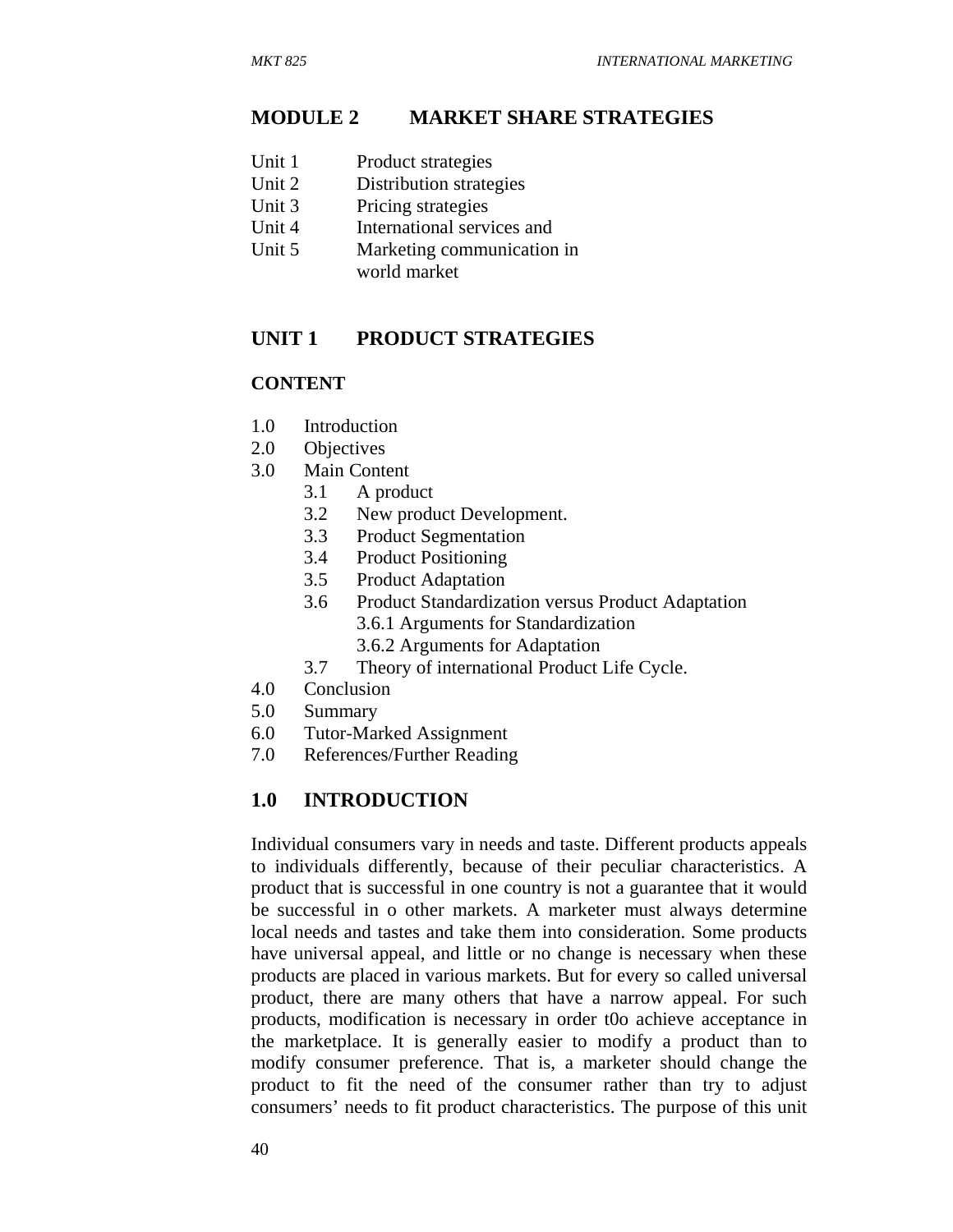is to study product in an international context. The emphasis of the unit is on meaning of product and the necessities of market segmentation and product positioning.

# **2.0 OBJECTIVES**

At the end of this unit, you should be able to:

- define a product
- explain rational behind market segmentation
- explain the term product positioning and
- explain issues in new product development.

## **3.0 MAIN CONTENT**

## **3.1 A Product**

A product is often looked at in a narrow sense as something tangible that can be described in terms of physical attributes, such as shape, dimension, components, form, colour, and so forth. This is a misconception that hen extended to international marketing as well, because many people believe that only tangible products can be exported. A student of marketing, however, should realize that only this definition is of product is misleading since many products are intangible (e.g., services). Actually, intangible products are a significant part of modern marketing activities. For example, Nigerian Movies are distributed worldwide, as are engineering services and business consulting services. In the financial market, Nigeria and European banks have been internationally active in providing financial assistance, often at handsome profits. Besides, even when tangible products are involved, insurance services and shipping are needed to move tangible products into their markets.

In many situations, both tangible and intangible products must be combined to create a single, total product. Perhaps the best way to define a product is to describe it as a bundle of utilities or satisfaction. Warranty terms, for example, are a part of this bundle, and they can be adjusted as appropriate (i.e., superior versus inferior warranty terms). For example, a purchaser of Mercedes-Benz expects to acquire more than just the cars themselves. For instance, different parts of the world do not have the same weather system. In hot and humid countries, there is no reason for a heater to be part of the automobile product bundle, Nigeria for example. In USA, their equipment is heavier and automated transmission due to the weather system.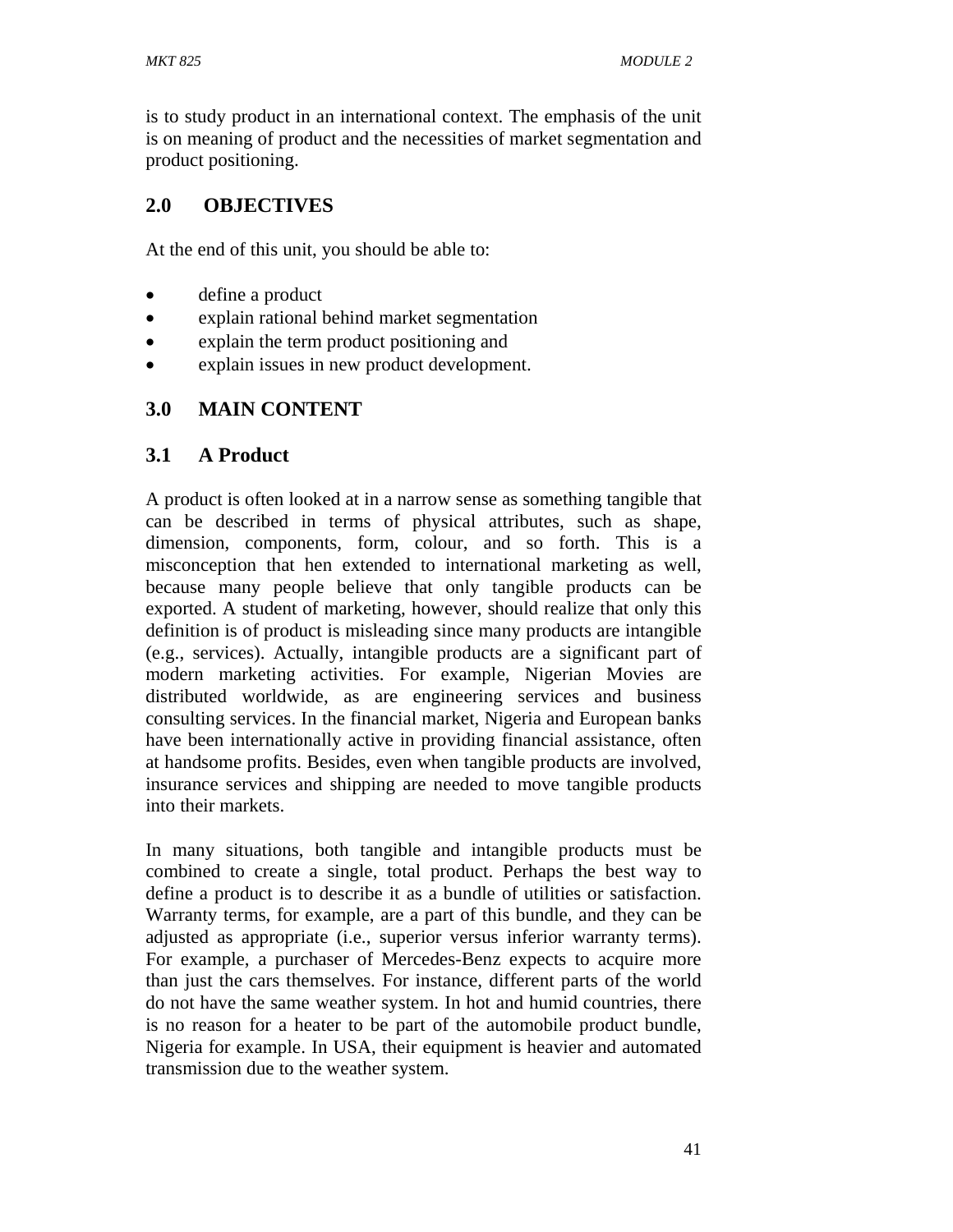Thus, a multinational marketer must look at a product as a total, complete offering. Consider the Mercedes-Benz car, in Nigeria it is considered as the rich men cars; while in Benin Republic it is used like any other cars in the street. This implies that a complete product should be viewed as a satisfaction derived from the four ps of marketing (product, promotion and pricing) - and not simply from the physical product characteristics.

#### **Self-Assessment Exercise**

In your own words define a product.

### **3.2 New Product Development**

There are six distinct steps in new product development, these include:

- 1. Generation of new product ideas. Ideas can be generated from any of these sources- Salespersons, employees, competitors; Governments, marketing research firms, customers, and so forth. As an international marketer, you should note that the anticipating countries where products to be marketed should be taken into consideration.
- 2. Screening of ideas. Ideas must be acknowledged and reviewed to determine their feasibility. To determine suitability, a new product concept may simply be presented to potential users, or an advertisement based on the product can be drawn and shown to focus groups to elicit candid reactions. As a rule, corporations, especially multinational companies usually have predetermined goals that a new product must meet. For example, Kao Corporation, a major Japanese manufacturer of consumer goods, is guided by the following five principles of product development;
- 1. A new product should be truly useful to society, not only now but also in the future,
- 2. It should make use of Kao's own creative technology or skills,
- 3. It should be superior to the new products of competitors, from the standpoint of both cost and performance,
- 4. It should be able to exhaustive product tests at all stages before it is commercialized, and
- 5. It should be capable of delivering its own message at every level of distribution.
- 3. Business Analysis-This is necessary to estimate product features, cost, demand, and profit. This is one area where new international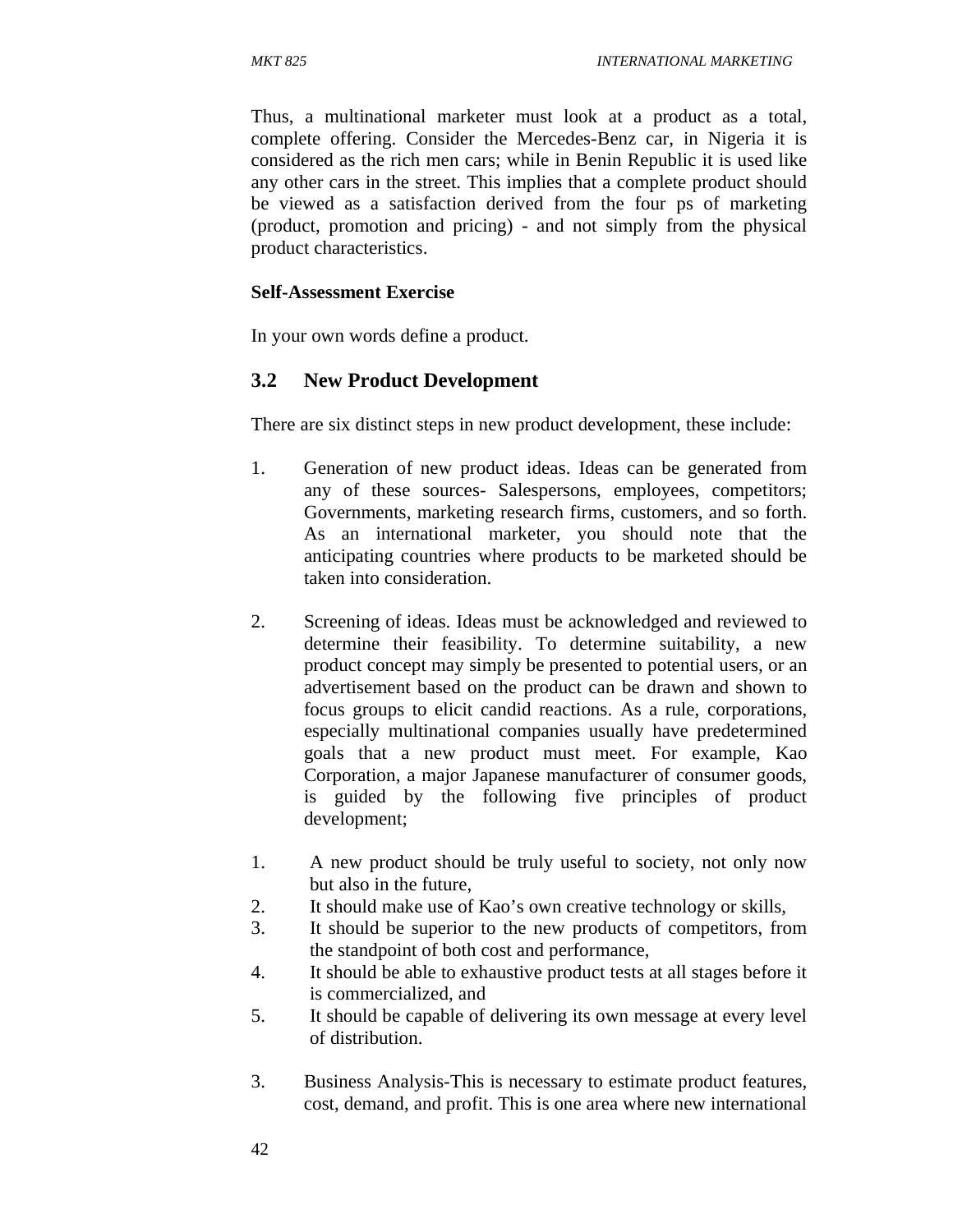marketer needs to critically study. Some marketer jumped into conclusion with by using one of the above variables without necessarily taking others into consideration. It is a combination of two or more variables.

- 4. Product Development: This involves lab and technical tests as well as manufacturing pilot models in small quantities. At this stage the product is likely to be handmade or produced by existing machinery rather than by new specialized equipment. Ideally, engineers should receive direct feedback from customers and dealers. For example billing-per-second from Telecommunication companies in Nigeria was as a result of analyses of Nigerian Market, satisfying yearnings of the target market.
- 5. Test Marketing: This is deigned to determine potential marketing problems and the optimal marketing mix. This stage is critical because some prospective consumers may not display their preference for the products. This therefore calls for testing in more one target markets. This sometimes, implies to correct one or two features the target markets might have included or redesign the product to capture consumer preferences.
- 6. Commercialization: Finally, assuming that things/products go well, the company is ready for full-scale commercialization by actually going through with full-scale production and marketing.

It should be noted that not all of these six steps in new product development will be applicable to all products and countries. For example, test marketing may be irrelevant in countries where most major media are more national than local. If television medium has a nationwide coverage, it is not practical to limit a marketing campaign to one city or region for test marketing purpose. New products are evolving daily depends on the capacity of the company concerned.

However, it is easier for new product to fail than succeed. Natural so many things can go wrong.. Read, reasons for new product fail own. But, it is just as critical for a company to know when to retreat as when to launch a product. For example, Coke-Cola's Ambasa Whitewater, a lactic-based drink, was removed from the market after eighteen months when sales started to decline.

# **3.3 Market Segmentation**

Market segmentation is a concept to which professional marketers like to pay great deal of attention. All conceivable possibilities for segmenting the local markets had been thoroughly studied by some marketers. But on the international scale, some of them are prone to treat market segmentation as an unknown and unfamiliar concept and thus, they apparently leave their knowledge about market segmentation at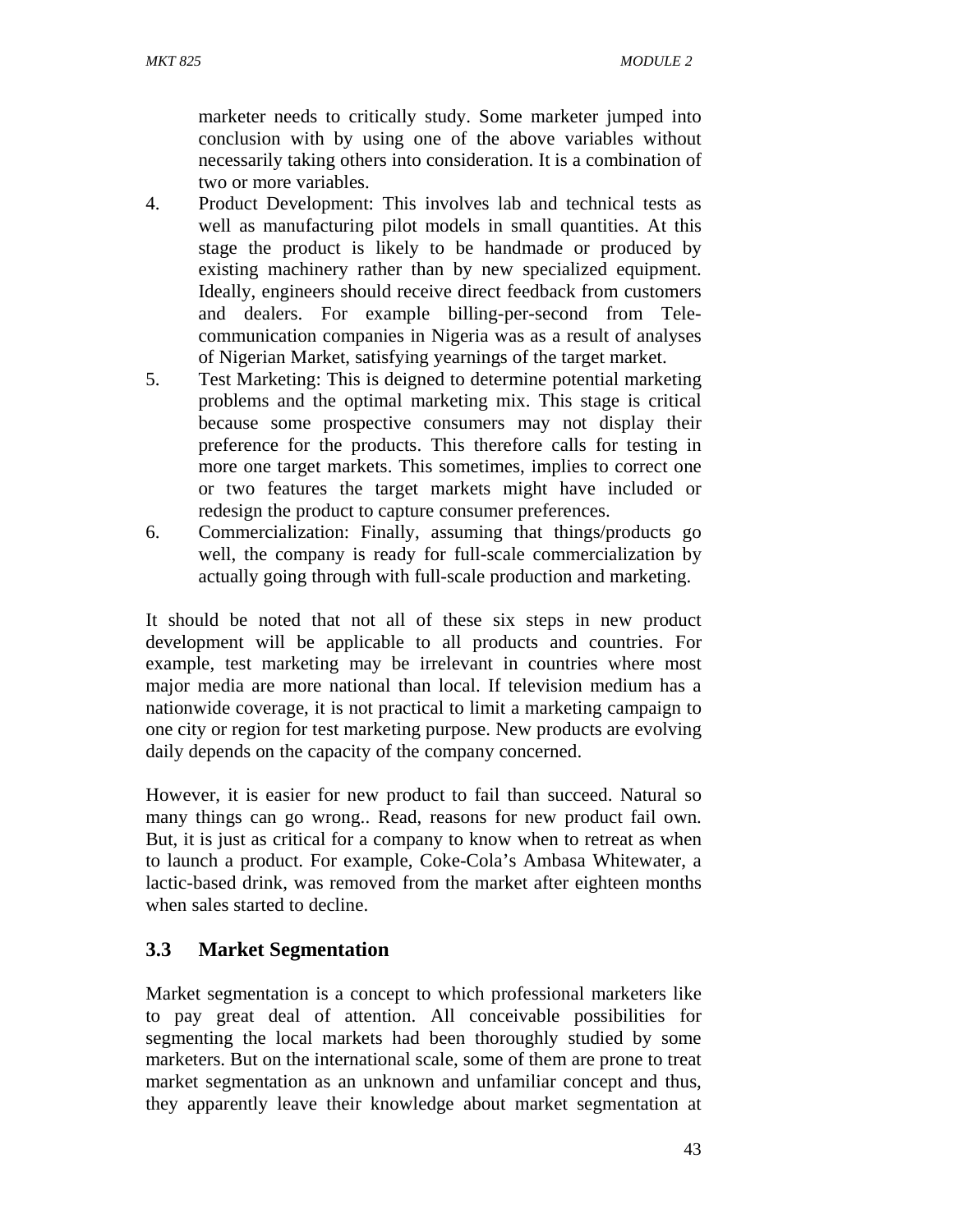home when they go abroad. For example, more often than not, there is hardly any serious or conscious attempt by American businesspeople to segment a foreign market. This phenomenon probably derives from an assumption that by going abroad, geographic segmentation has been implemented. But geographic segmentation, an obvious choice, is often overemphasized and usually inappropriate. Marketers fail to realize that the purpose of segmentation is to satisfy consumer needs.

Another mistake international marketers often make in foreign countries is attempting to capture the local market at once. These results in disappointment in market performance, namely- Consumers in foreign country are likely to be homogeneous. It is important to distinguish consumers into urban and rural. In addition, a total market strategy places the company in head-to-head competition with strong, local competitors. The success of Japanese products for example in United States and Africa in particular can be attributed to explicit and conscious attempt by the Japanese to segment the market. Japanese firms usually pick their targets carefully, avoiding head-to-head with major U.S manufacturers in mature industries. Starting at the low end of the product spectrum, a Japanese firm establishes a reputation for product excellence, and eventually gets customers to trade up over time. This strategy has worked exceedingly well in the automobile and consumerelectronics industries.

The most important reason behind the utilization of market segmentation is market homogeneity/heterogeneity. Base on the national boundary, homogeneity can be vertical (i.e., homogeneous within the same country) or horizontal (i.e., homogeneous across countries). This implies that two countries exhibiting the lack of vertical homogeneity within their borders may still be homogeneous horizontally when a particular segment of the country is similar to an equivalent segment of another country. This is what Hassan and Katsanis call global market segment, and they derive it through "the process of identifying specific segments, whether they may be country groups or individual consumer groups, of potential consumers with homogeneous attributes who are likely to exhibit similar buying behaviour." They fell that the global elite and global teenager segments are particularly amenable to global segmentation.

Nevertheless, market segmentation is not always necessary or desirable. This is because when either consumer needs within a country are largely homogeneous or a mass market exists.

#### **Self Assessment Exercise**

What are the success of Japanese firm's products in African and U.S?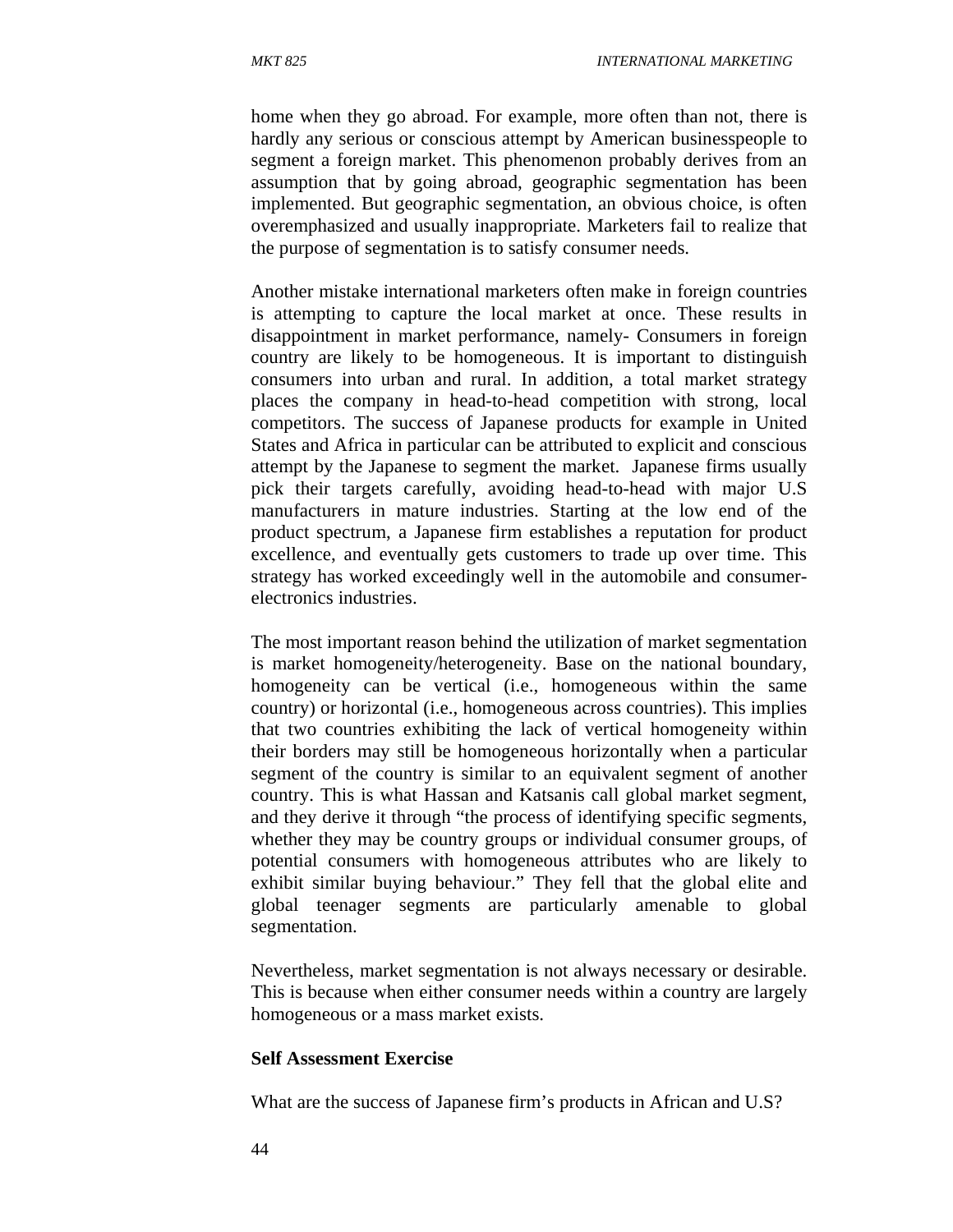# **3.4 Product Positioning**

Product positioning is a marketing strategy that attempts to occupy an appealing space in a consumer's mind in relation to the spaces occupied by other competitive products. The mind is like a computer in that it has slots or positions, and each bit of information is placed and retained in the proper slot. The mind screens and accepts information according to prior experience.

Over the years, Coke-Cola has succeeded in taken over Nigeria market with its soft-drink coke. An average child in the country only knows one soft drink which is COKE. Any attempt to give him/her other brands of soft drinks will amount to explanation upon explanations. This is because Coke is believed to energetic and quality than any other soft drinks in the country. In the automobiles Mercedes-Benz is considered for the wealthy and luxury; while BMW tries to maintain a uniform international image by appealing to then racy.

A marketer determines the perceived position of a product as well as the ideal position in a number of ways, namely:

- 1. To use focus groups to explore possible alternatives.
- 2. To rely on perceptual and preference mapping. Respondents compare brands on perceived similarity and in relation to their ideal brands. The statistics techniques of multidimensional scaling (MDS} can then be used to determine the number and types of dimensions and to transform similarities into distances. Attributes can later be examined to see how each attribute is associated, more or less, with a particular brand.

A product must be positioned carefully. A company may possibly use dual and even triple positioning. For example, Beecham has positioned Aqua Fresh as:

- 1. Toothpaste,
- 2. Breath fresher, and
- 3. Plaque remover.

When a product has been incorrectly positioned or the original position loses its appeal, a firm should reposition the product. Beecham has been successful in repositioning several of its mature brands. It Ribena brand, a black-currant juice sold to children for a half-century, experienced an impressive increase in sales after single-portion packs and new flavours were added to attract adult drinkers and toddlers. In the early 1990s, Volvo wanted the American public to view its product as an import with the comfort of a U.S. car. More recently, Volvo has tried to add a fun-to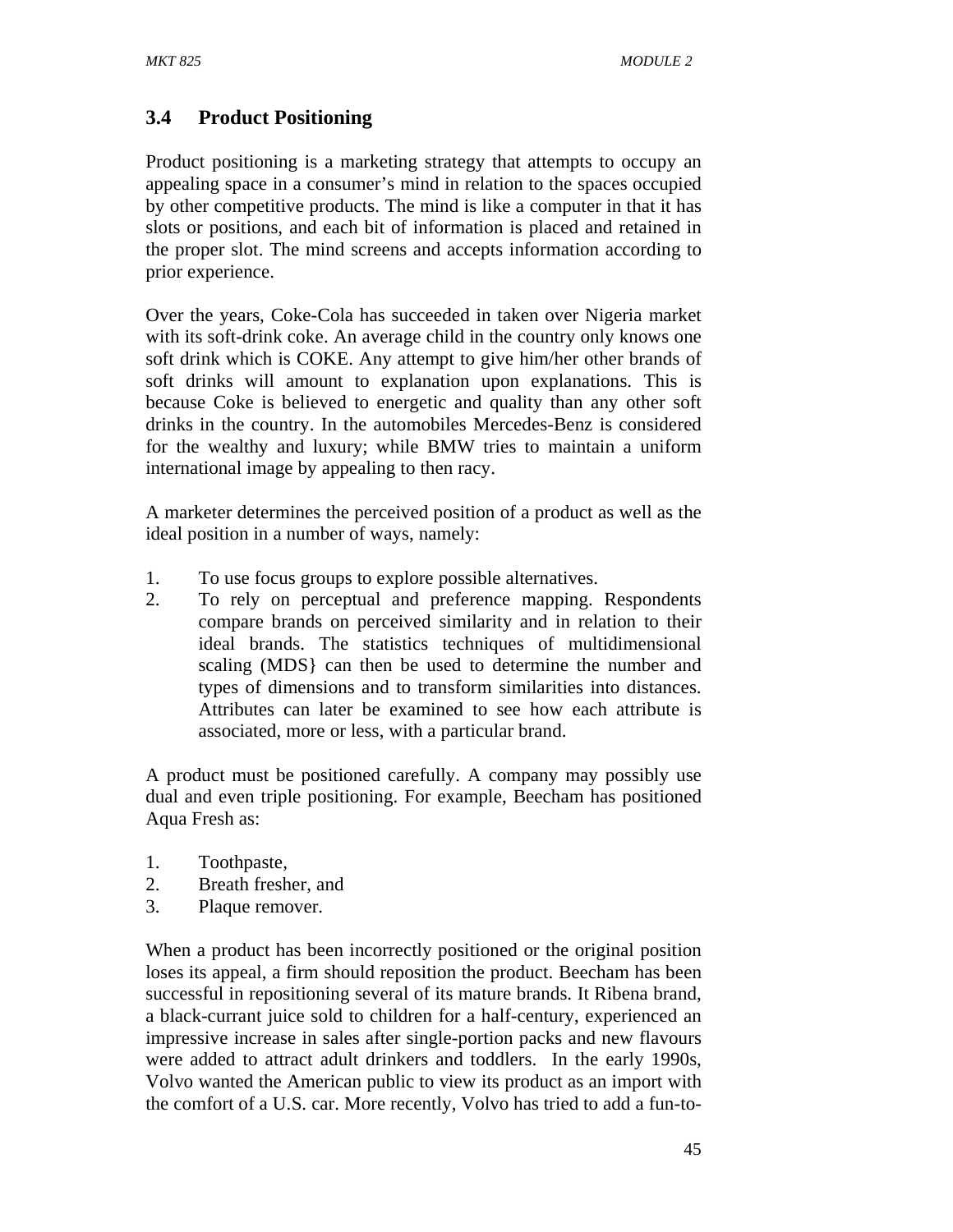drive component to its messages that have reminded people so much of Volvo's boxy, boring, but safe reputation. The T-R5, a special edition of the 850, is used to create a sportier image. Some marketers view Volvo admiringly as a "strategic chameleon."

In practice, segmentation and positioning should be used together to reinforce each other. A study of how American and Japanese firms compete in the British market found that the Japanese have clear market segmentation and positioning strategies. Regarding market segments, the Japanese first entered the low end of the market before moving on to the mass market and eventually the high value-added end. Regarding positioning, the Japanese have a clear focus on quality, service, and innovation. In comparison, British firms emphasize traditional brand names, while American firms emphasized product range and technology and are less likely to adapt to local market conditions.

In conclusion, consumer needs must determine how products are to be positions.

## **3.5 Product Adoption**

While entering international market, marketers should consider factors influencing product adoption. Factors to be considered include:

- 1. Relative Advantage: For product to gain acceptance, it must demonstrate its relative advantage over existing alternatives. For example, product emphasizing cleanliness and sanitation may be unimportant in places where people are poor and struggle to get by one day at a time. Wool coats are needed in a hot country, and products reducing static cling are useless in a humid country.
- 2. Compatible with local customs and habits: A must also be compatible with local customs and habits. A freezer would not find a ready market in Asia, where people prefer fresh food. In Asia and some part of European countries as France and Italy, people like to sweep and mop floors daily, and thus there is no market for carpet or vacuum clearers.
- 3. Compatible: A new pro0duct should also be compatible with consumers' other belongings. I f a new product requires a replacement of those other items that are still usable, product adoption becomes a costly proportion.
- 4. Trialability/divisibility: A new product has an advantage if it is capable of being divided and tested in small trial quantities to determine its suitability and benefits. On the contrary, when a product is large, bulky, and expensive, consumers are much more apprehensive about marketing a purchase. Thus, washers, dryers, refrigerators, and automobiles are products that do not lend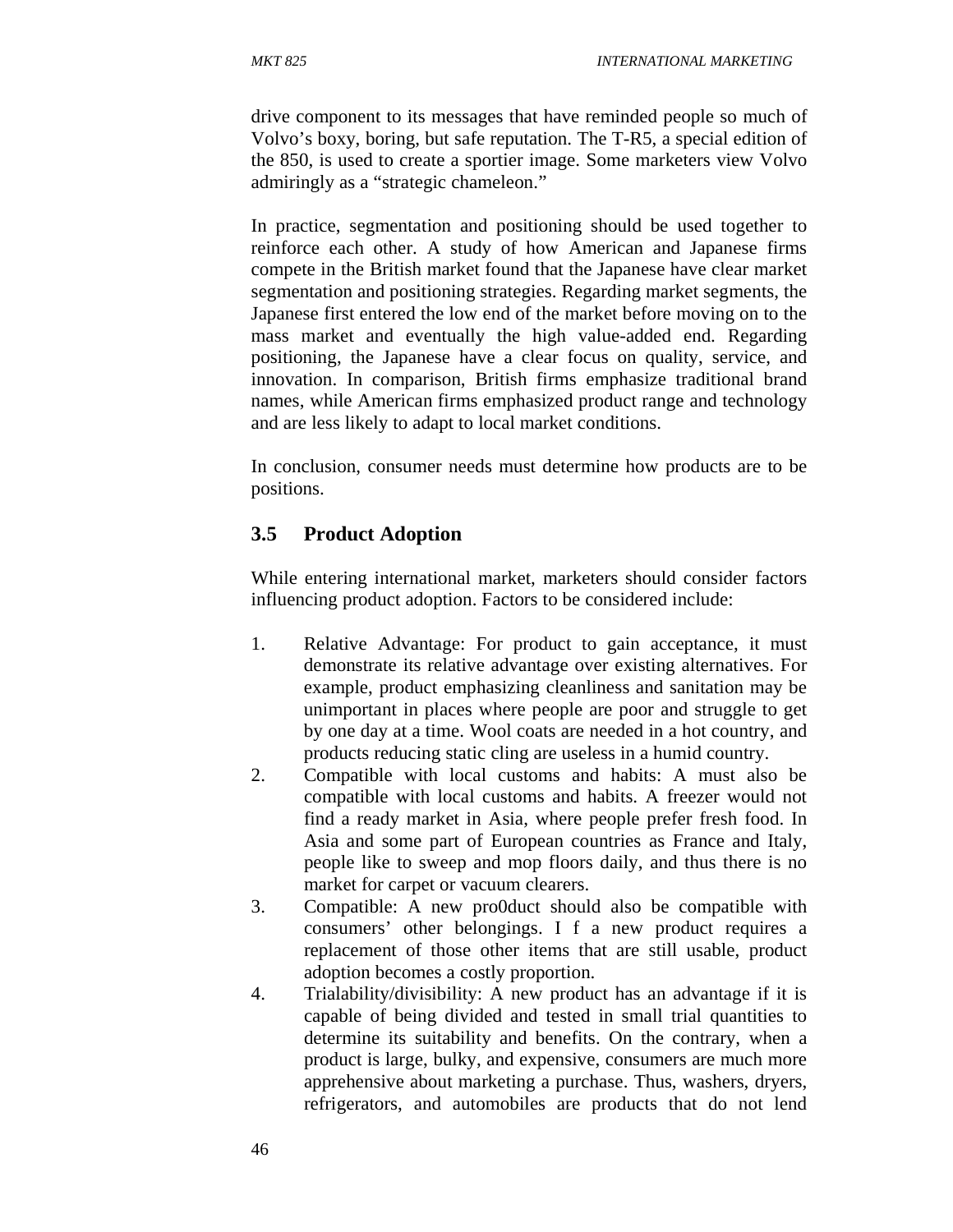themselves well to divisibility. This factor explains one reason why foreign consumers do not easily purchase American automobiles, knowing that a mistake could ruin them financially. Many foreign consumers therefore prefer to purchase more familiar products, such as Japanese automobiles, that less expensive and easier to service and whose parts are easier to repairs.

- 5. Observation: Observation of a product in public tends to encourage social acceptance and reinforcement, resulting in the product's being adopted more rapidly and with less resistance. If a product is used privately, other consumers cannot see it, and there is no prestige generated by its possession. For example, Blue jeans quartz watches, and automobiles are used publicly and are highly observable products. Japanese men flip their ties so that the label shows. Refrigerators, on the other hand are privately consumed products. In any case, a distinctive and easily recognized logo is very useful.
- 6. Complexity: Complexity of a product or difficulty in understanding a product's qualities tends to slow its market acceptance. For instance, computers are complex but have been gradually gaining more and more acceptance, perhaps in large part, because manufacturers have made the machines simpler to operate. The availability of ready made soft wares also alleviates learning computers generally.

The first four variables are positively related to the adoption process. Like complexity, price is negatively related to product adoption. For example, before 1982, copiers were too big and expensive. Canon then introduced personal copiers' with cartridges that customers could change. It low price was so attractive to customers that Canon easily dominated the market.

### **Self-Assessment Exercise**

Briefly explain factors influencing product adoption while entering foreign markets.

## **3.6 Product Standardization Versus Product Adaptation**

Product standardization means that a product originally designed for a local market is expected to other countries with virtually no change, except perhaps for the translation of words and other cosmetic changes. There are advantages and disadvantages to both standardization and individualization.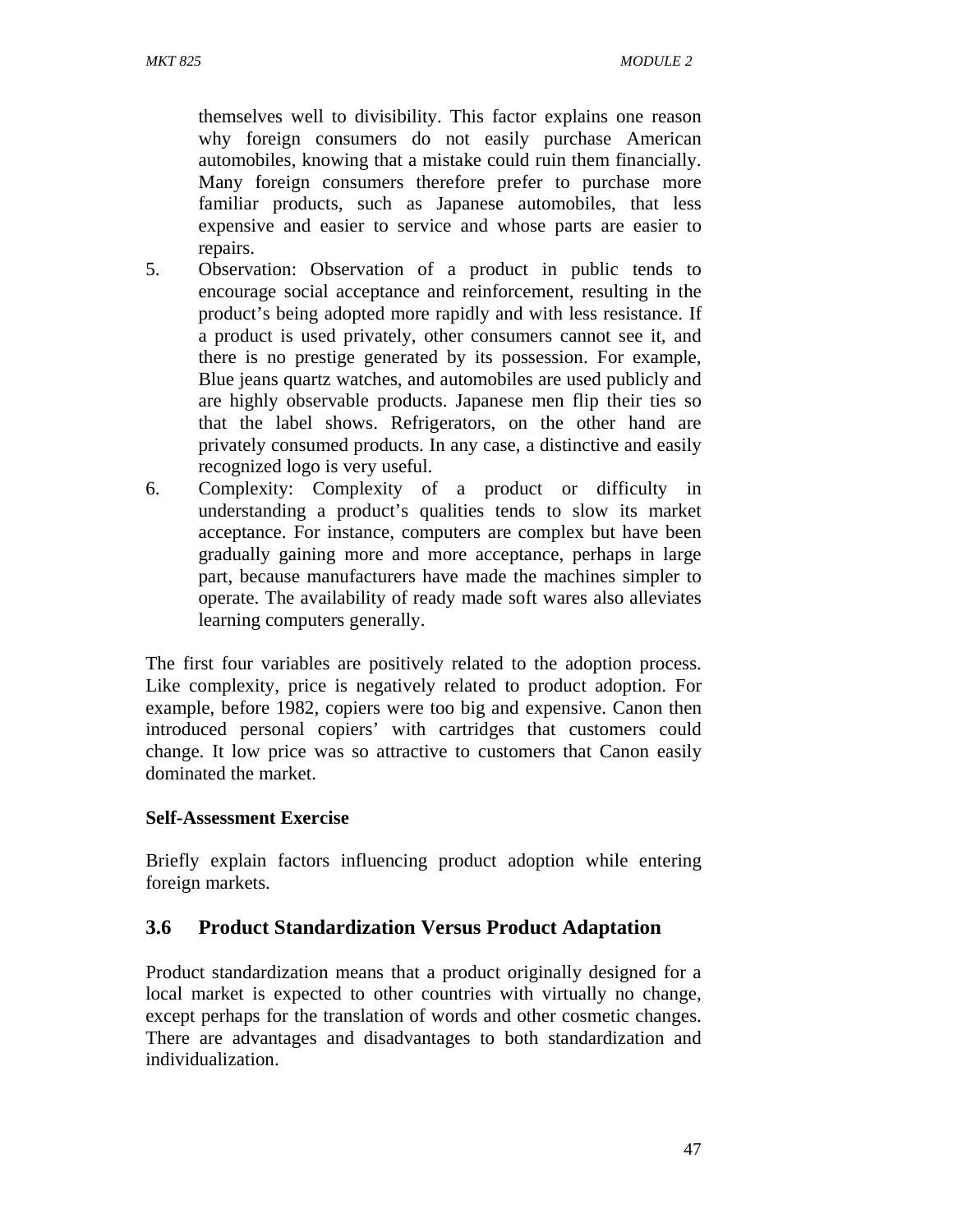### **3.6.1 Arguments for Standardization**

The strength of standardization in the production and distribution of products and services is its simplicity and cost. It is an easy process for executives to understand and implement, and it is also cost-effective. If cost is the only factor being considered, then standardization is clearly a logical choice because economies of scale can be operate to reduce production cost.

However, minimizing production costs does not necessarily mean that profit increases will follow. Simplicity is not always beneficial, and costs are often confused with profits. Cost reductions do not automatically lead to profit improvements, and in fact the reverse may apply. By trying to control production costs through standardization, the product involved may become unsuitable for alternative markets. The result may be that demand will decline, which leads to profit reduction. In some situations, cost control can be achieved but at the expense of overall profit. It is therefore, prudent to remember that cost should not be over emphasized. The main marketing goal is to maximize profit, and production-cost reductions should be considered as a secondary objective. The two objectives are not always convergent. When appropriate, standardization is a good approach. For example, when a consistent company or product image is needed, product uniformity is required. The worldwide success of McDonald's is based on consistent product quality and services.

Some products by their very nature are not or cannot be easily modified. Musical recordings and works of art are examples of products that are difficult to differentiate; the same thing applies to books and motion pictures. Whether such products will be successful in diverse markets is not easy to predict. For examples films that do well in Nigeria, may do poorly in Ghana.

With regard to high-technology products, both users and manufacturers may find it desirable to reduce confusion and promote compatibility by introducing industry specifications that make standardization possible; electrical fittings, for example.

A condition that may support the production and distribution of standardized products exists when certain products can be associated with particular cultural universals. That is, when consumers from different countries share similar need characteristics and therefore wants essentially identical products. Watches are used to keep time around the world and thus can be standardization. Bible and Quara are another example.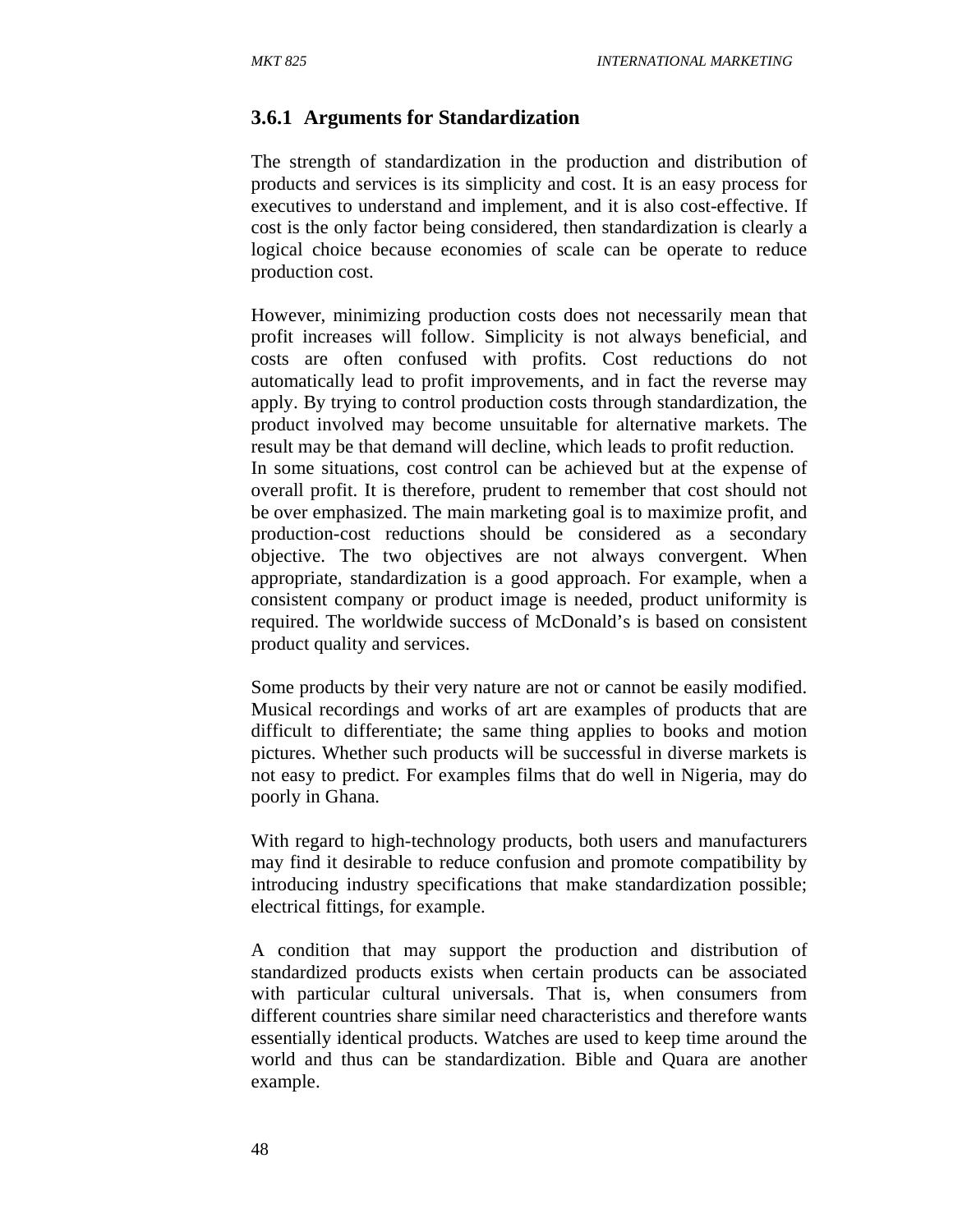Onkvisit and Shaw (1997) reported that industrial managers of consumer goods regarded certain marketing related factors differently, thus implying that product standardization or customization depends in part on the type of product. In addition, respondents consistently regarded competitive environment as the most important variable affecting the marketing standardization.

# **3.6.2 Arguments for Adaptation**

There is nothing wrong with standardization products if consumers prefer those products. In many situations, domestic consumers may desire a particular design of a product produced for a particular market. But when the product design is placed in foreign markets, foreign buyers are forced either to purchase that product from the manufacturer or not purchase anything at all. This manner of conducting business overseas is known as **"big-car" and "left-hand-drive"** syndromes.

According to the big-car syndrome, U.S. marketers assume that products designed for Americans are superior and will be preferred by foreign consumers. U.S. automakers believe that the American desire for big cars means that only big cars should be exported to overseas markets.

The left-hand drive syndrome is a corollary to the big-car syndrome. Americans drive on the right side of the road, with the steering wheel on the left side of the automobile. But many Asian and European countries have traffic laws requiring drivers to drive on the left side of the road, and cars with the steeling wheel on the left present a serious safety problem. Yet exported U.S cars are the same left-hand drive models as are sold in the United States for the right-hand traffic patterns. According to the excuse used by U.S. automakers, a small sales volume abroad does not justify converting exported cars to right-hand steeling. Product adaptation is necessary under several conditions. Some are mandatory, whereas others are optional.

Mandatory Product Modification: The mandatory factors affecting product modification are the following:

- 1. Government's mandatory standards (i.e., country's regulations)
- 2. Electrical current standards
- 3. Measurement standards
- 4. Product standards and systems.

Option for Product Modification: The examples of these options include:

- 1. Physical Distribution
- 2. Local use conditions (Climate conditions)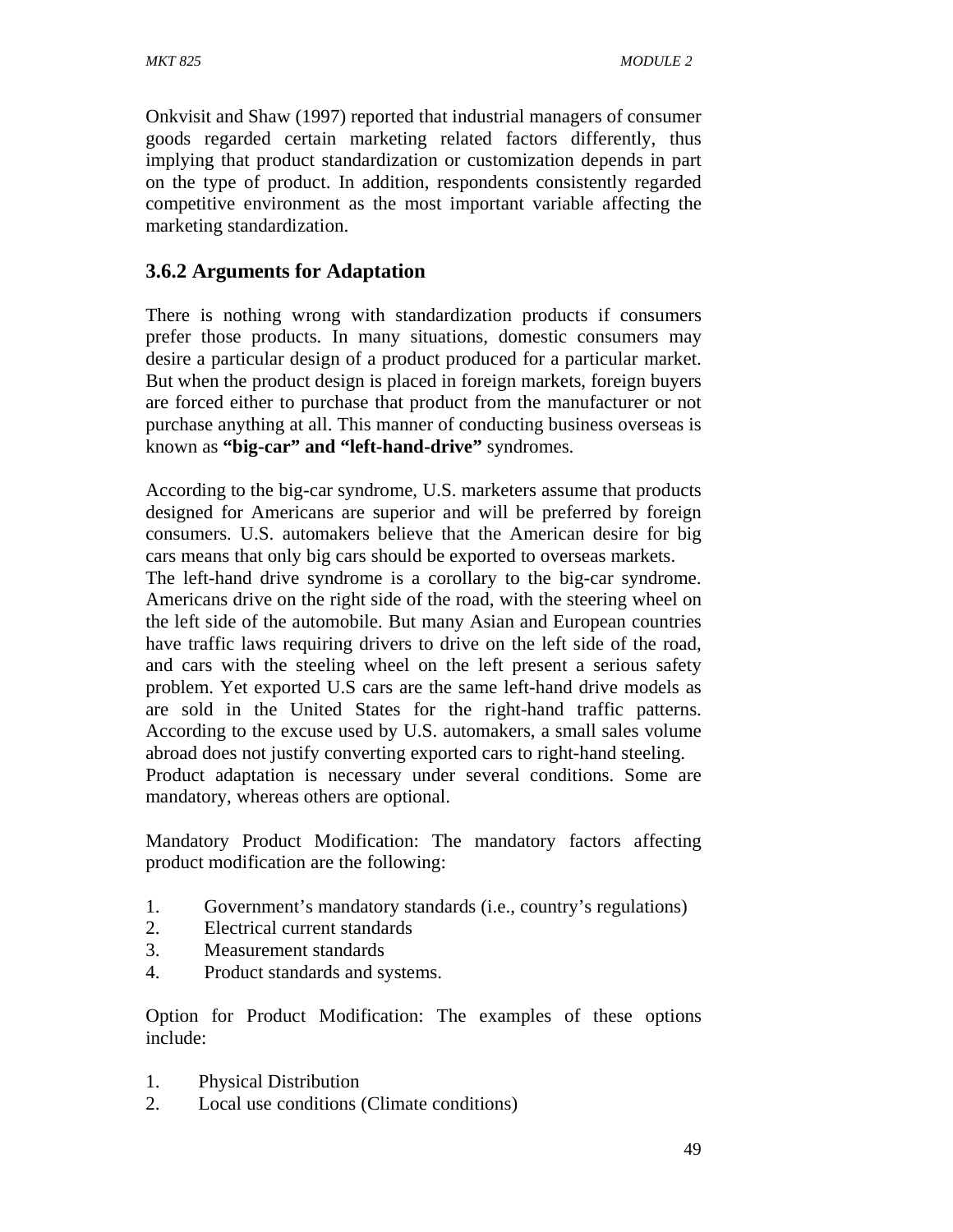- 3. Space constraint
- 4. Consumer demographics as related to physical appearance.
- 5. User's habits
- 6. Environment characteristics; and so forth.

### **3.7 Theory of International Product Life Cycle**

The international product life cycle (IPLC) theory, explain trade in a context of comparative advantage, describes the diffusion of process of an innovation across national boundaries. The life cycle begins when a developed country, having a new product to satisfy consumer needs, wants to exploit its technological breakthrough facilities by selling abroad. Other advanced nations soon start up their own production facilities, and before long LDCs do the same. Efficiency/comparative advantage shifts from developed countries to developing nations. Finally, advanced nations, no longer cost-effective, import products from their former customers. The moral of this process could be that an advanced nation becomes a victim of its own creation.

There are five distinct stages as shown in table 1 below and Table 2

| market<br>cost                                                        |    |
|-----------------------------------------------------------------------|----|
|                                                                       |    |
| None<br><b>USA</b><br>Initially high<br>(1)<br>Local<br>local<br>Few: |    |
| innovation<br>firms                                                   |    |
| Decline<br>Few: Local<br>Increasing<br>USA<br>$\&$<br>$(1)$ Overseas  |    |
| innovation<br>firms<br>advanced<br>export<br>owing                    | to |
| economies of<br>nations                                               |    |
| scale.                                                                |    |
| Advanced<br>Advanced<br>stable<br>$(2)$ maturity<br>Stable export     |    |
| nations<br>nations                                                    |    |
| &LDCs                                                                 |    |
| Advanced<br>$(3)$ worldwide<br>Declining<br>Increase                  |    |
| imitations<br><b>LDCs</b><br>nations<br>export<br>owing               | to |
| lower                                                                 |    |
| economies of                                                          |    |
| scale.                                                                |    |
| Advanced                                                              |    |
| Increase<br>(4) reversal<br>Increasing<br>nations<br>$\&$<br>owing    | to |
| import<br><b>USA</b><br><b>LDCs</b><br>comparative                    |    |
| disadvantage.                                                         |    |
|                                                                       |    |

**Table 1: IPLC Stages and Characteristics (for the initiating country).**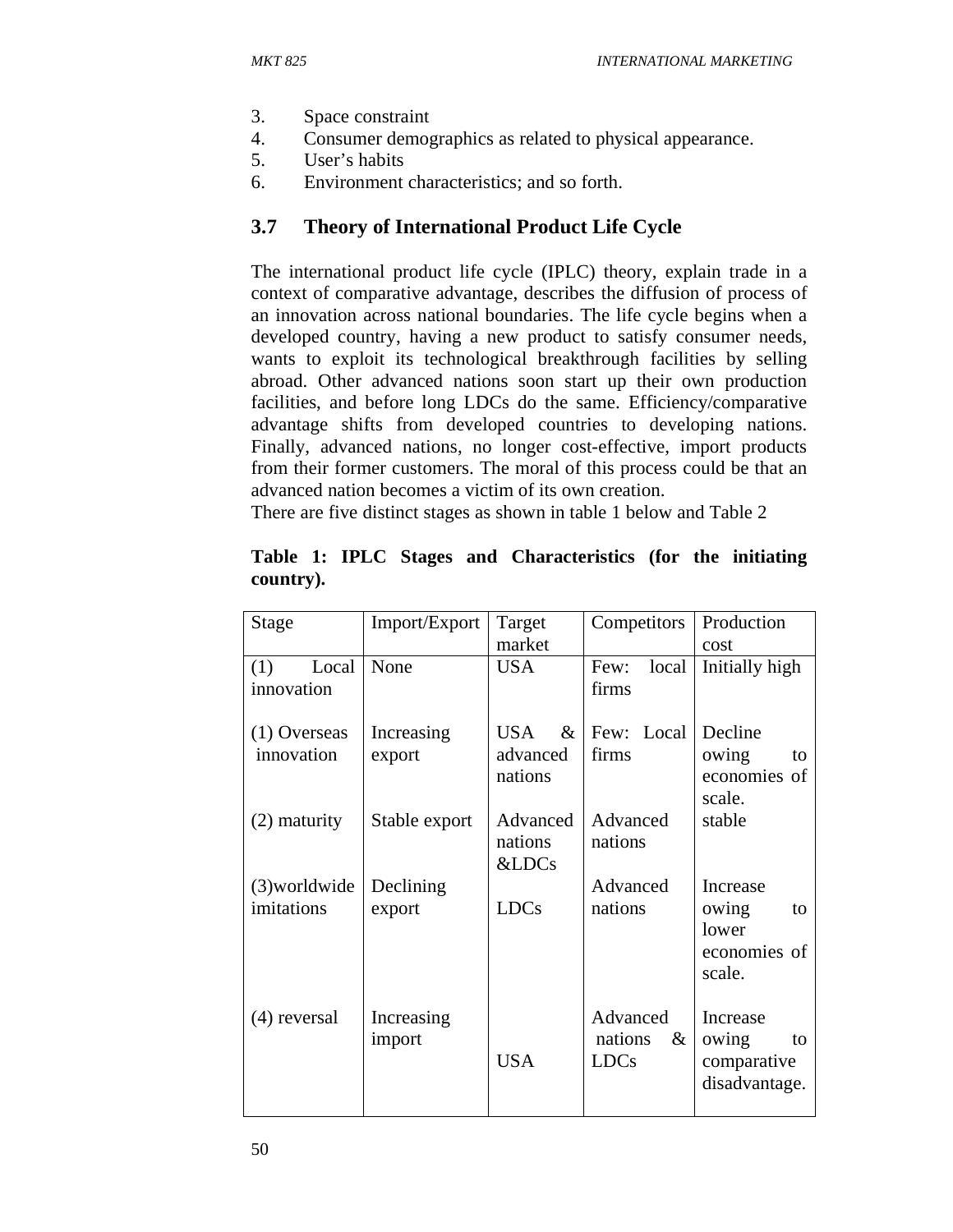**Source:** Sak Onkvisit and John j. Shaw, "An Examination of the International Product Life Cycle and Its Applications within Marketing." Columbia Journal of World Business 18 (fall) 1983): 74

**Stage 0-Local Innovation:** Stage 0, depicted as time 0 on the left of the vertical importing/exporting axis, represents a regular and highly familiar product life cycle in operation within its original market. Innovations are must likely to occur in highly developed countries because consumers in such countries are affluent and have relatively unlimited wants. From the supply side, firms in advanced nations have both the technological know-how and abundant capital to develop new products. This is a pointer to the less developed countries while entering foreign markets.

**Stage 1- Overseas Innovation**: As soon as the new is well developed, its original market well cultivated, and local demands adequately supplied, the innovating firm will look to overseas markets in order to expand its sales and profit. Thus, this stage is known as a "pioneering" or "international Introduction" stage. The technological gap is first noticed in other advanced nations because of their similar needs and high income levels.

Competition in this stage usually comes from U.S firms, since firms in other counties may not have much knowledge about the innovation. Production cost tends to be decreasing at this stage because by this time the innovating firms will normally have improved the production process. Supported by overseas sales, aggregate production costs tend to decline further because of increased economies of scale.

**Stage 2- Maturity:** Growing demand in advanced nations provides an impetus for firms there to commit themselves to starting local production, often with the help of their governments' protective measures to preserve infant industries. Thus, these firms can survive and thrive in spite of relative inefficiency. The development of competition does not mean that the initiating country's export level will immediately suffer. The innovating firm's sales and export volumes are kept stable because LDCs are now beginning to generate a need for the product.

**Stage 3- Worldwide Imitation:** This stage means tough times for the innovating nation because of its continuous decline in exports. There is no new demand anywhere to cultivate. The decline will inevitably affect the innovating firm's economies of scale, and its production costs thus begin to rise again. Consequently, firms in other advanced nations use their lower prices to gain more consumer acceptance abroad at the expense of the U.S firm. The U.S automobile industry is a good example of this phenomenon.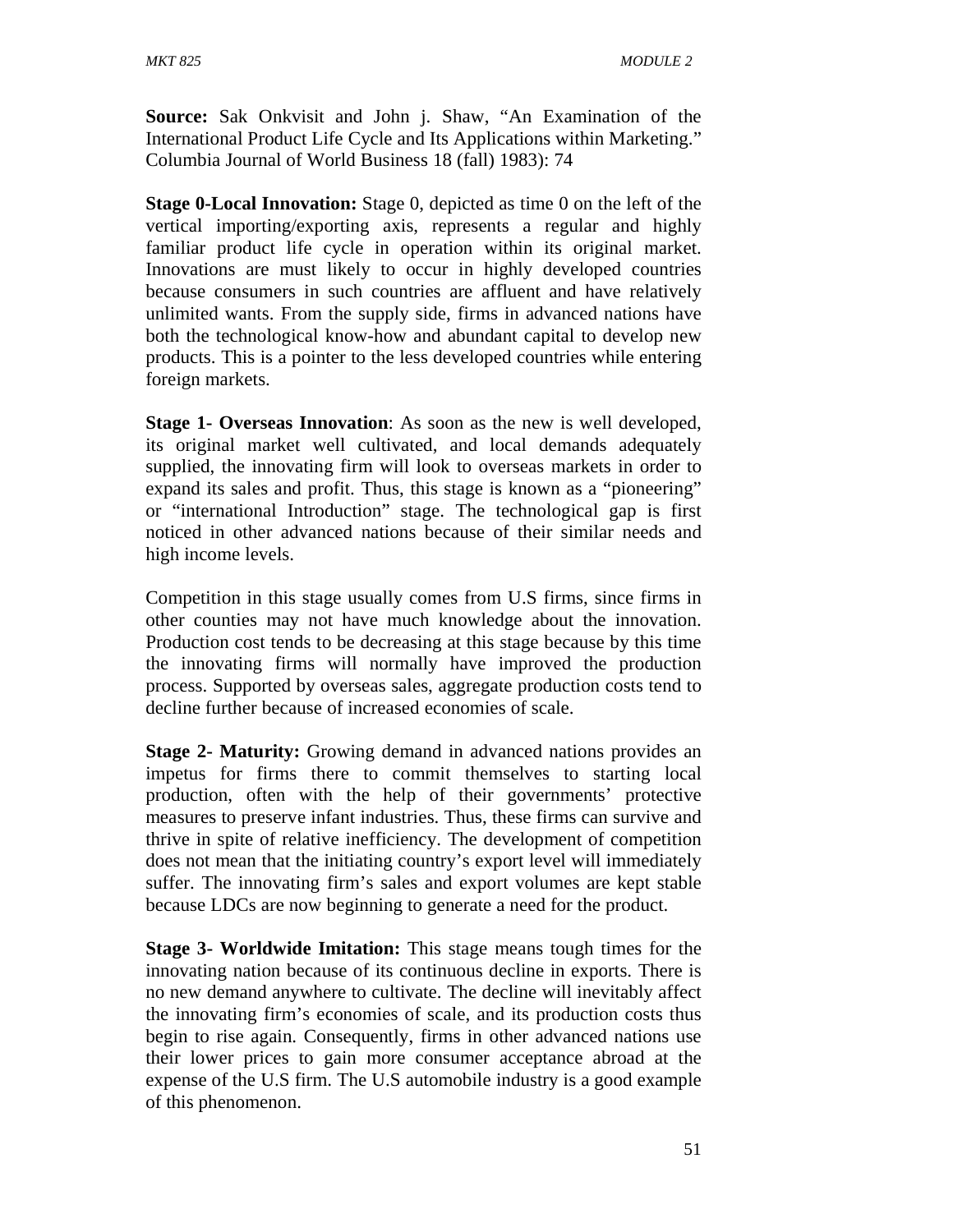**Stage 4-Reversal:** Not only must all good things end, but misfortune frequently accompanies the end of a favourable situation. The major functional characteristics of this stage are product standardization and comparative disadvantage. The innovating country's comparative advantage has disappeared, and what is left is comparative disadvantage. This disadvantage is brought about because the product is no longer capital intensive or technology-intensive but instead has become labour intensive.- a strong advantage possessed by LDCs. Thus, LDCs- the last imitators would establish sufficient productive facilities to satisfy their own domestic needs as well as to produce for the biggest market in the world, the United States.

## **4.0 CONCLUSION**

A product provides a bundle of satisfaction that the consumer derives from the product itself, along with its promotion, distribution, and price. For a product or service to be successful in any market, whether at home or abroad, it must therefore primarily satisfy consumer needs. In order to satisfy these needs, more precisely marketers must employ market segmentation, product positioning and other marketing techniques.

## **5.0 SUMMARY**

In this unit, you learnt about product strategies as a consideration for satisfying consumer needs. Arguments for adaptation and standardization were expressly discussed. Conditions for adaptation and standardization of products at the international marketing were examined.

## **6.0 TUTOR-MARKED ASSIGNMENT**

Offer your argument for product adaptation.

## **7.0 REFERENCES/FURTHER READING**

- Kotler, P: Marketing Management-Analysis, Planning, Implementation and Control,  $9<sup>th</sup>$  Edition, New Jersey, Prentice-Hall, 1997.
- Onhvisit, S and Shaw, J.J: International Marketing-Analysis and Strategy, 3<sup>RD</sup> Edition, New Jersey, Prentice-Hall, 1997.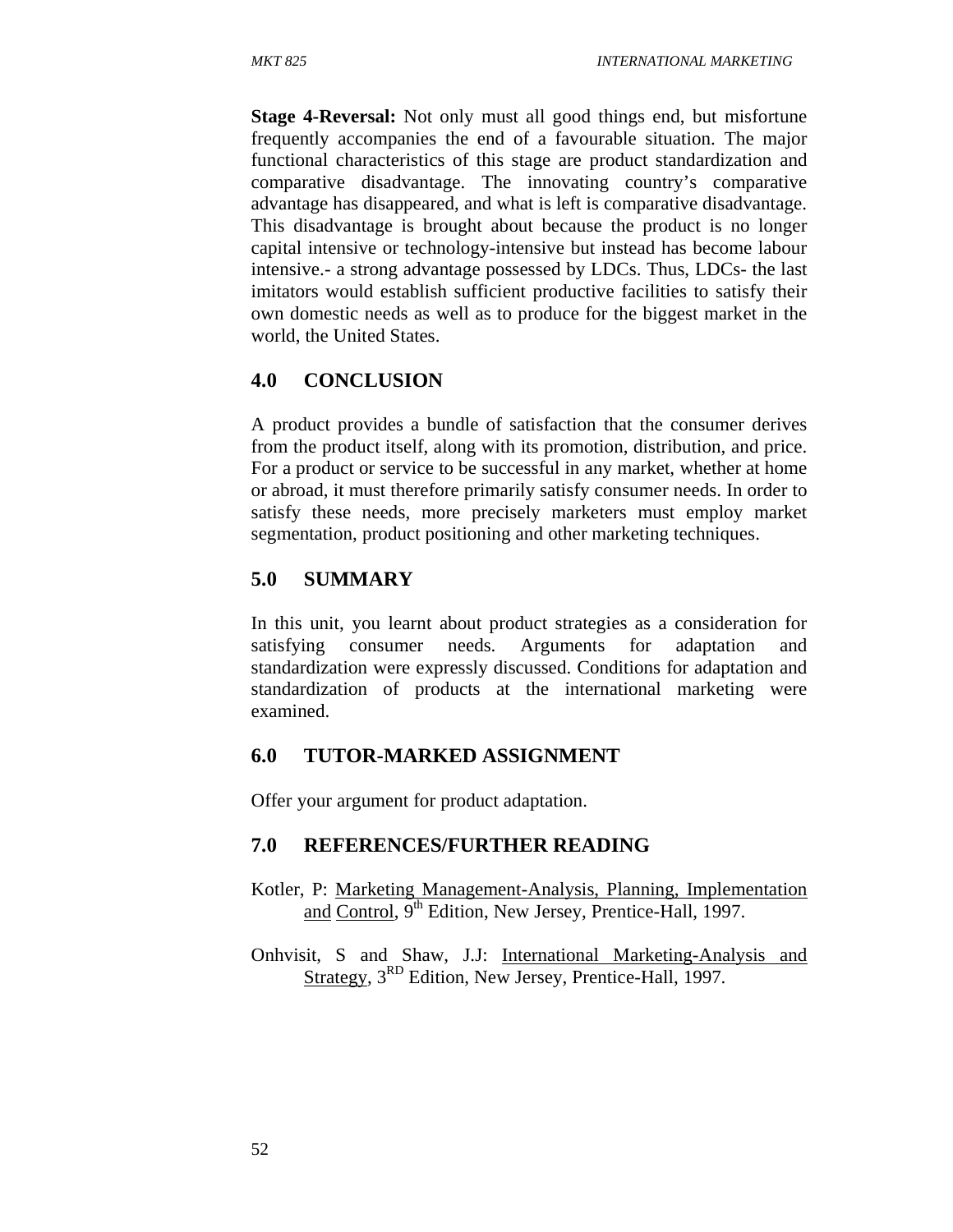# **UNIT 2 DISTRIBUTION STRATEGY**

## **CONTENT**

- 1.0 Introduction
- 2.0 Objectives
- 3.0 Main Content
	- 3.1 Channel of distribution
	- 3.2 Forms of channel of distribution
	- 3.3 Types of intermediaries: Direct channel
	- 3.4 Channel Adaptation
	- 3.5 Determinants of channel Types
	- 3.6 Channel Management Decision
- 4.0 Conclusion
- 5.0 Summary
- 6.0 Tutor-Marked Assignment
- 7.0 References/Further Reading

# **1.0 INTRODUCTION**

A manufacturer can sell directly to end users abroad, but this type of channel is generally not suitable or desirable for most consumer goods. In foreign markets it is far more common for a product to go through several parties before reaching the final consumer. The purpose of this unit is to discuss the various channels of distribution that are responsible for moving products from manufacturers to consumers. The unit also describes the varieties of intermediaries involved in moving products between countries as well as within countries. It should be noted that certain types of intermediaries do not exist in some countries and that the pattern of use as well as the importance of each type of intermediary varies widely from country to country. A manufacturer is expected to make several decisions that will affect its channel strategy, including the length, width, and number of distribution channels to be used.

# **2.0 OBJECTIVES**

At the end of this unit, you should be able to:

- define a channel of distribution for goods or services
- explain channel members involved in moving goods from manufacturers to the consumers, and
- explain the determinants of channel types.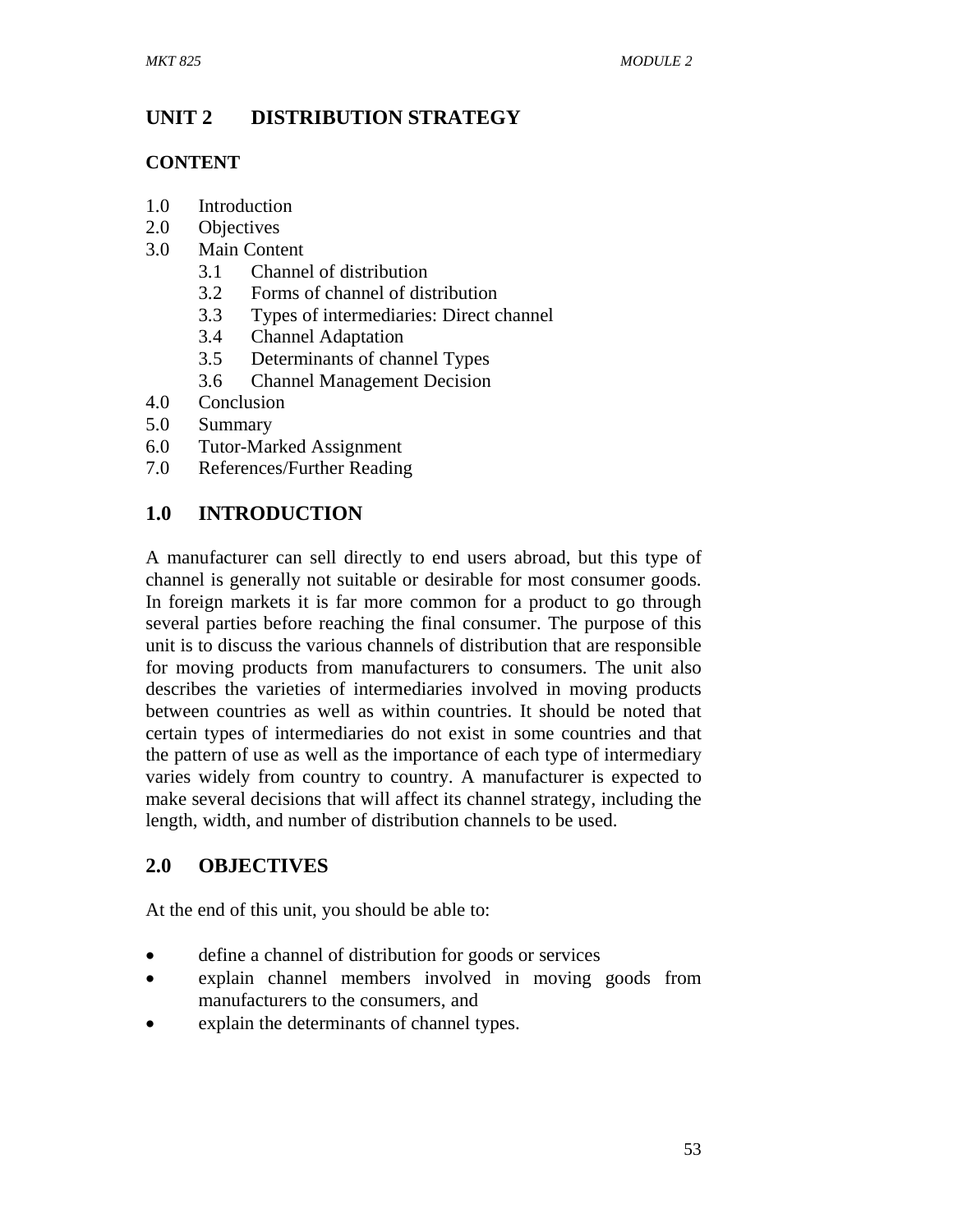# **3.0 MAIN CONTENT**

## **3.1 Channel of Distribution**

A channel of distribution for a product is the route taken by the title to the product as it moves from the producer to the ultimate consumer or industrial user. It can also be describe as a set of institutions which performs all the activities or functions utilized to move a product and its title from production to consumption. A channel always includes both the producer and the final customer for the product, as well as all middlemen involved in the title transfer. Even though, agent middlemen do not take actual title to the goods, they are included as part of the distribution channel. This because, they play such an active role in the transfer of ownership. A trade channel does not include facilitating agencies in marketing. This is because they only assist in the performance of distribution but neither takes title to goods nor negotiates purchases or sales.

### **3.2 Forms of Channel of Distribution**

Companies use two principal channels of distribution when marketing abroad. These are indirect selling and direct selling.

**Indirect selling**, also known as the local or domestic channel, is employed when a manufacturer in Nigeria, for example, markets its product through another Nigeria's firm that acts as the manufacturer's sales intermediary. By exporting through an independent local middleman, the manufacturer has no need to set up an international department. The middlemen's, acting as the manufacturer's external export organization, usually assumes the responsibility for moving the product overseas. The intermediary may be a domestic agent if it does not take title to the goods, or it may be a domestic merchant if it does take title to the goods.

Some of the advantages to be gained by employing an indirect domestic channel include:

- 1. The channel is simple and inexpensive- the manufacturer incurs no start-up cost for the channel and is relieved of the responsibility of physically moving the goods overseas.
- 2. The intermediary very likely represents several clients who can help share distribution costs, the costs for moving the goods are further reduced.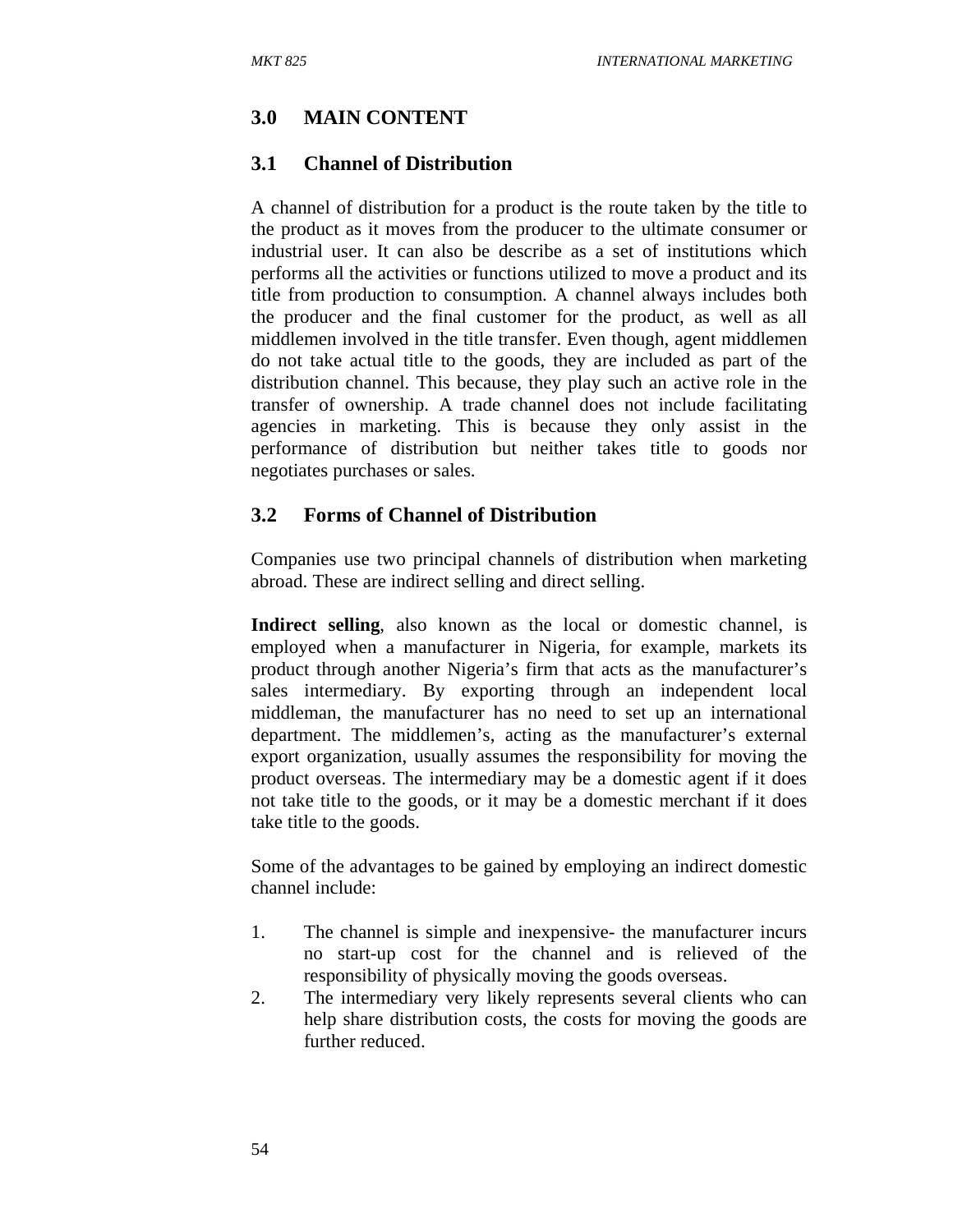An indirect channel does have some limitations, which include:

- 1. The manufacturer has been relieved of any immediate marketing costs, but in effect, has given up control over the marketing of its products to another firm. This situation may adversely affect the product's success in the future.
- 2. The indirect channel may not necessarily be permanent. Being in the business of handling products for profit, the intermediary can easily discontinue handling a manufacturer's product if there is no profit or if a competitive product offers a better profit potential.

**Direct selling** is employed when a manufacturer develops an overseas channel. This channel requires that the manufacturer deal directly with a foreign party without going through an intermediary in the home country. The manufacturer must set up the overseas channel to take care of the business activities between the countries. Being responsible for shipping the product to foreign markets itself, the manufacturer exports through its own internal export department or organization. Some of its advantages are:

1. There is active market exploitation

2. There is a greater control

However, it suffers from difficulty in management of the channel, especially if the manufacturer is unfamiliar with the foreign market. Also, the channel is time consuming and expensive.

# **3.3 Types of Intermediaries: Direct Channel**

There are several types of intermediaries associated with direct channel of distribution. Some of these include:

## **a) Foreign Distributor**

A foreign distributor is a foreign firm that has exclusive rights to carry out distribution for a manufacturer in a foreign country or specific area. Orders must be channeled through the distributor, even when the distributor chooses to appoint a subagent or sub distributor. The distributor purchases merchandise from the manufacturer at a discount and then resells or redistributes the merchandise to retailers and sometimes final consumers. Hence, the distributor's function in many countries may be a combination of wholesaler and retailer. But in most cases, the distributor is usually considered as an importer or foreign wholesaler. In some situations, the foreign distributor is merely a subsidiary of the manufacturer.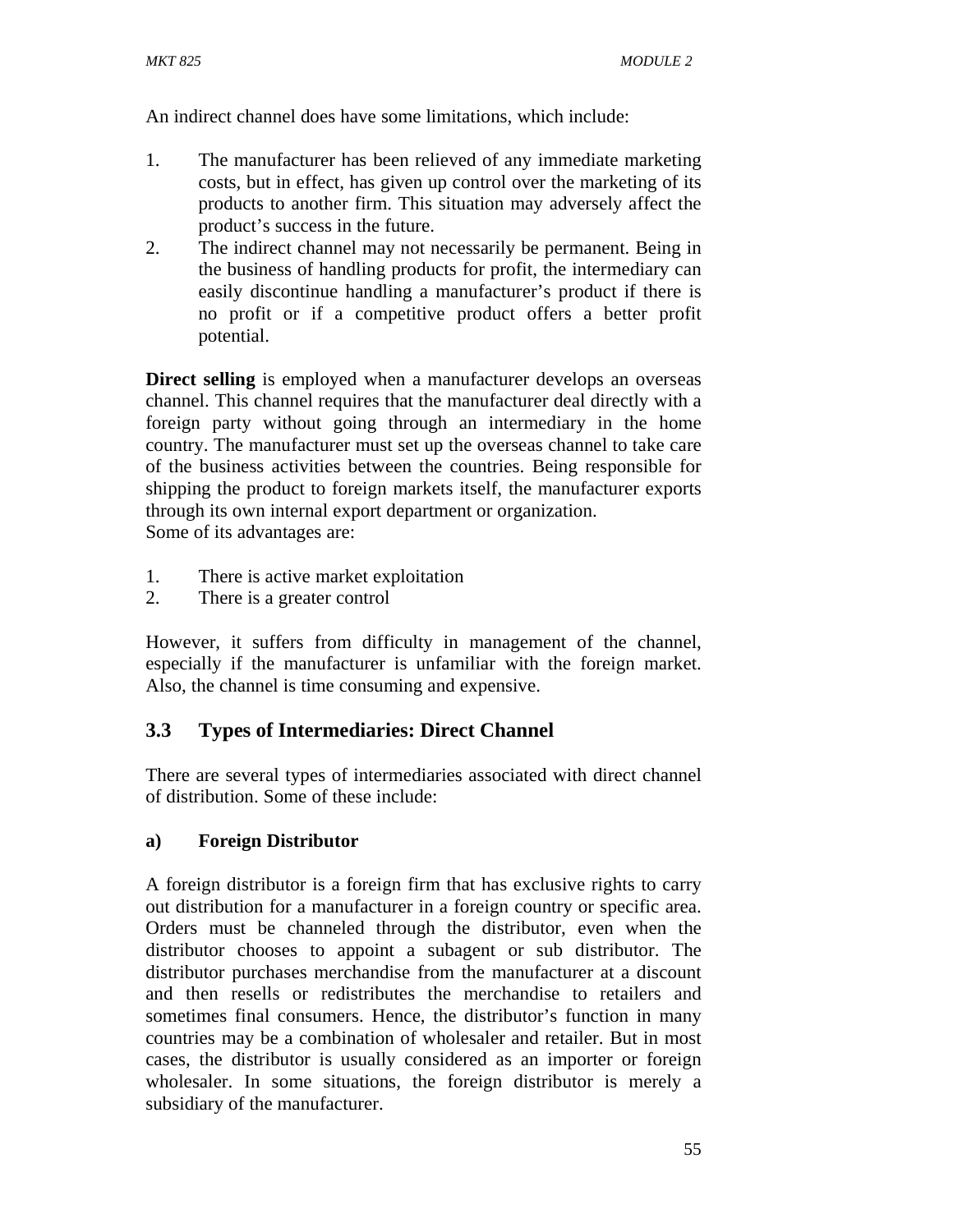### **b) Foreign Retailer**

Foreign retailers are employed for consumers' products rather industrial products.

### **c) State-Controlled Trading Company**

Some products are sold to state-controlled trading company, before they are further resell to individuals and institutions. These entail heavy equipment and machineries.

### **d) End user**

Sometimes, a manufacturer is able to sell directly to foreign end user with no intermediary involved in the process. The direct channel is a logical and natural choice for costly industrial products. However, it is challenging, for example, a consumer may place an order without understanding his or her country's import regulations. When the merchandize arrives, the consumer may not be able to claim it. As a result, the product may be seized or returned on a freight-collect basis. Continued occurrence of this problem could become expensive for the manufacturer.

### **Indirect Channel**

For a majority of products, a manufacturer may find it impractical to sell directly to the various foreign parities. Other intermediaries more often than not, have to come between these foreign buyers and manufacturer's country. With an indirect channel, a manufacturer does not have to correspond with foreign parties in foreign countries. Agents can be further classified according to the principal whom they represent.

### **(a) Export Broker**

The function of an export broker is to bring a buyer and a seller together for a fee. The broker may be assigned some or all foreign markets in seeking potential buyers. It negotiates the best terms for the seller, but cannot conclude the transaction without the principal's approval of the agreement. As a representative of the manufacturer, the export broker may operate under its own name or that of the manufacturer.

### **(b) Manufacturer's Export Agent or Sale Representative**

This is an independent business person who usually retains his or her own identity by not using the manufacturer's name. A sales representative can select when, where and how to work within the assigned territory. Working methods include presenting product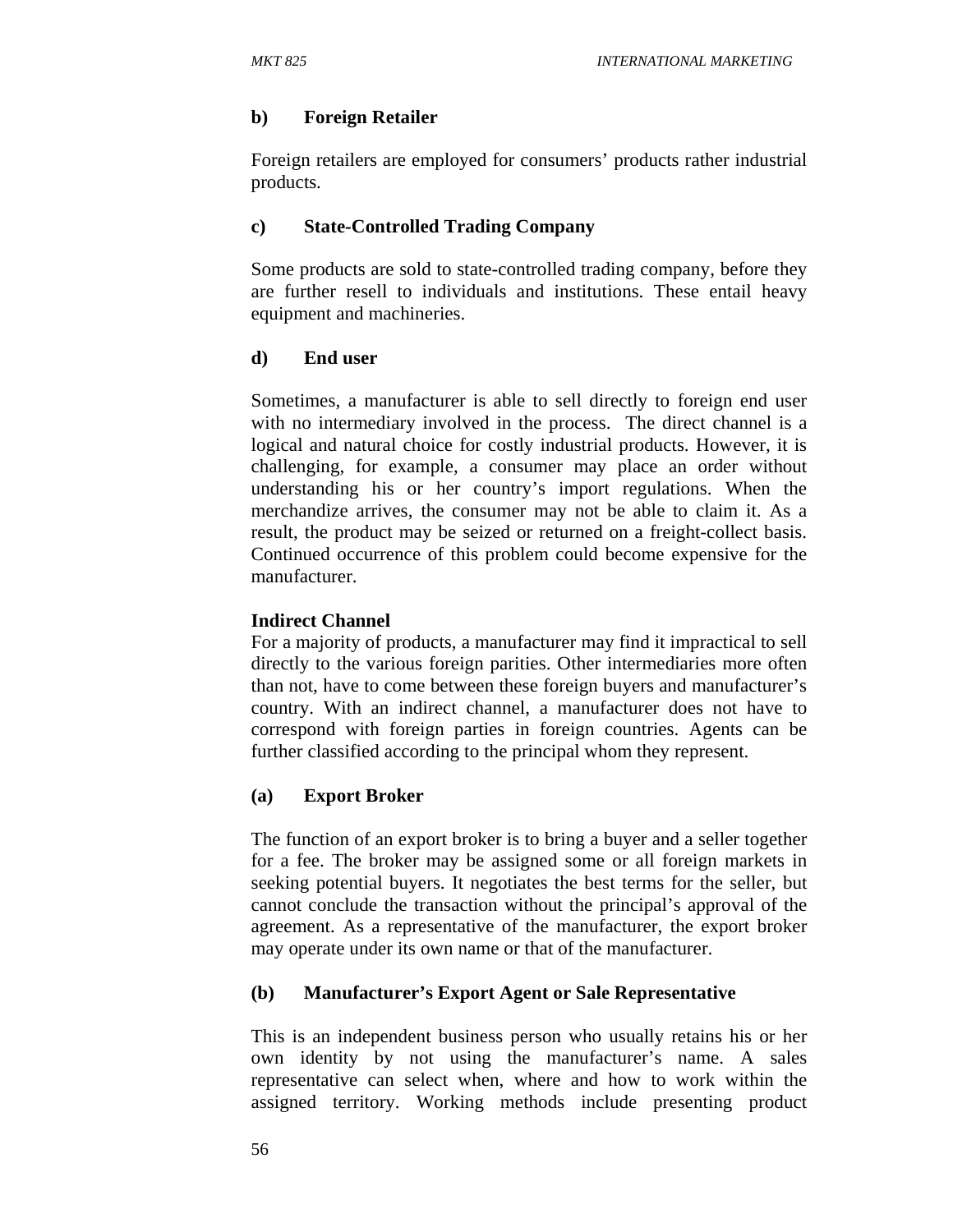literature and samples to potential buyers. The manufacturer's export agent works for commission. The manufacturer's export agent may present some problems to the manufacturer because an agent does not offer all services. An export agent may take possession but not title to the goods and thus assumes no risk- the risk of loss remains with the manufacturer.

# **(c) Export Management Company (EMC)**

An export management company (EMC) manages, under contract, the entire export program of a manufacturer. An EMC is also known as a combination export manager (CEM) because it may function as an export department for several allied but non-competing manufacturers. The EMC has greater freedom and consideration authority. The EMC provides extensive services, ranging from promotion to shipping arrangement and documentation. The EMC is responsible for all of the manufacturer's international activities.

## **(d) Cooperative Exporter**

A cooperative exporter is a manufacturer with its own export organization that is retained by other manufacturers to sell in some or all foreign markets. Except for the fact that this intermediary is also a manufacturer, the cooperative exporter functions like any other export agents. It operates as an export distributor for other suppliers. Tit takes possession of goods but not title.

- (e) Others forms of agents include:
- 1. Purchasing/Buying Agent
- 2. Country-Controlled Buying agent
- 3. Resident buyer
- 4. Export merchant
- 5. Export drop shipper
- 6. Export distributor
- 7. Trading company; etc.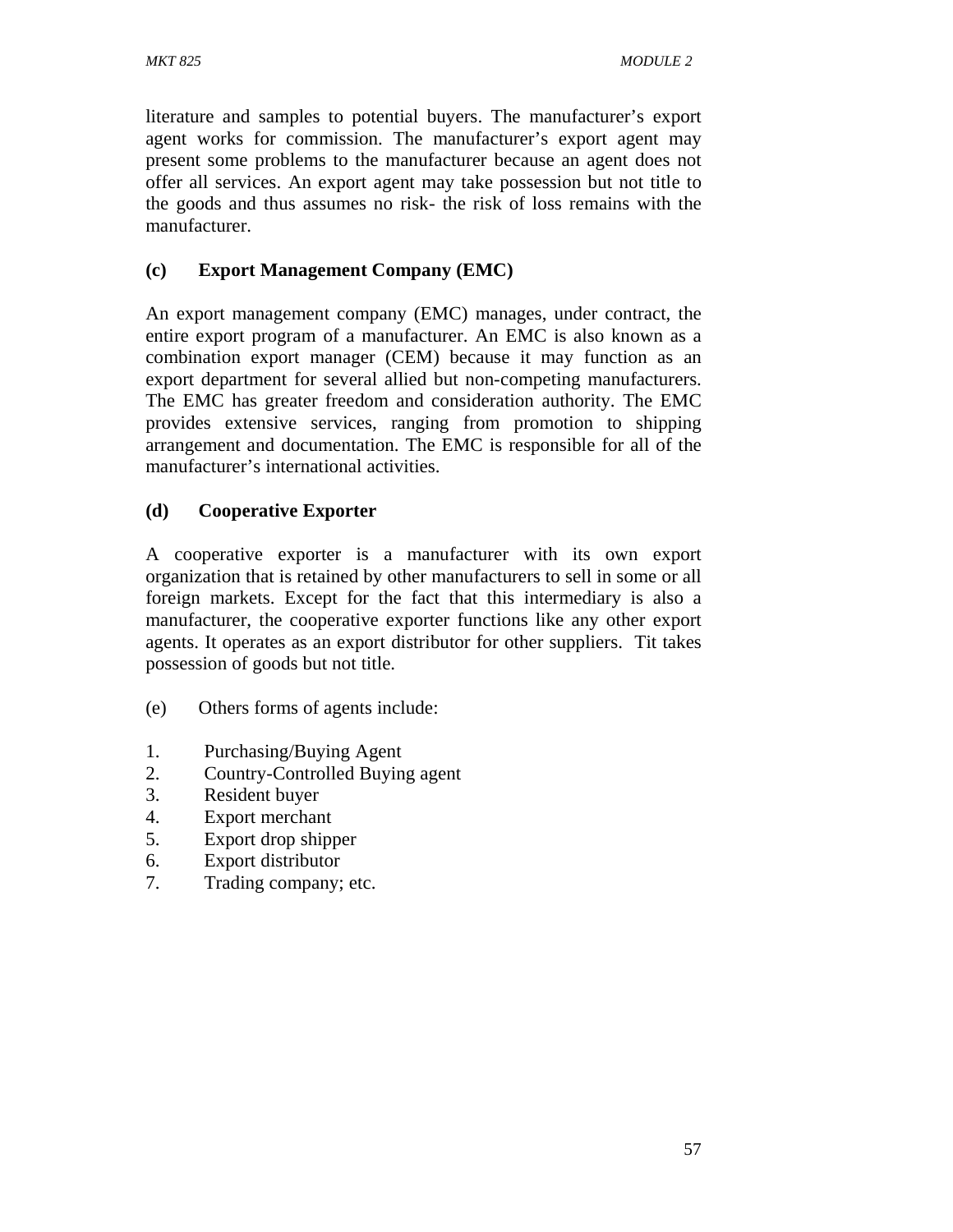This can be summarized using the following figure 3.1

#### **Figure 3.1 Types of Marketing Channels**

- 1. Manufacturer Consumer or Industrial user
- 1. Manufacturer Retailer in Consumer or Foreign country industrial user.
- 3. Manufacturer Wholesaler retailer Consumer or in foreign in foreign industrial user Country country
- 4. Manufacturer\_\_\_\_\_\_\_\_\_\_\_\_\_Importing\_\_\_Do\_\_\_\_\_\_\_\_\_ Do Do Middlemen In foreign Country. 5. Manufacturer exporting Do Do Middlemen
- 6. Manufacturer\_\_ exporting\_\_ Importing\_\_ wholesaler\_\_\_ retailer\_ con. or Middlemen middlemen in foreign in foreign indust. Foreign country country user. country

#### **Self Assessment Exercise**

Briefly differentiate between direct channel and indirect channel

#### **3.4 Channel Adaptation**

Because the standardization/globalized approach to international marketing strategy may not apply to distribution strategy in foreign markets, it is imperative that international marketers understand the distribution structures and patterns in those markets/countries. Hence, comparative analysis should be conducted.

Some channel adaptation is frequently a necessity. For example, Avon has had to develop other distribution methods in Japan and Thailand. A traditional distribution channel may seem inefficient, inefficient, but it may maximize the utilization of inexpensive labour, leaving no idle resources.

A manufacturer must keep in mind that, because of adaptation, a particular type of retailer may not operate in exactly the same manner in all countries. A particular distribution concept proven useful in one country may have to be further refined in another.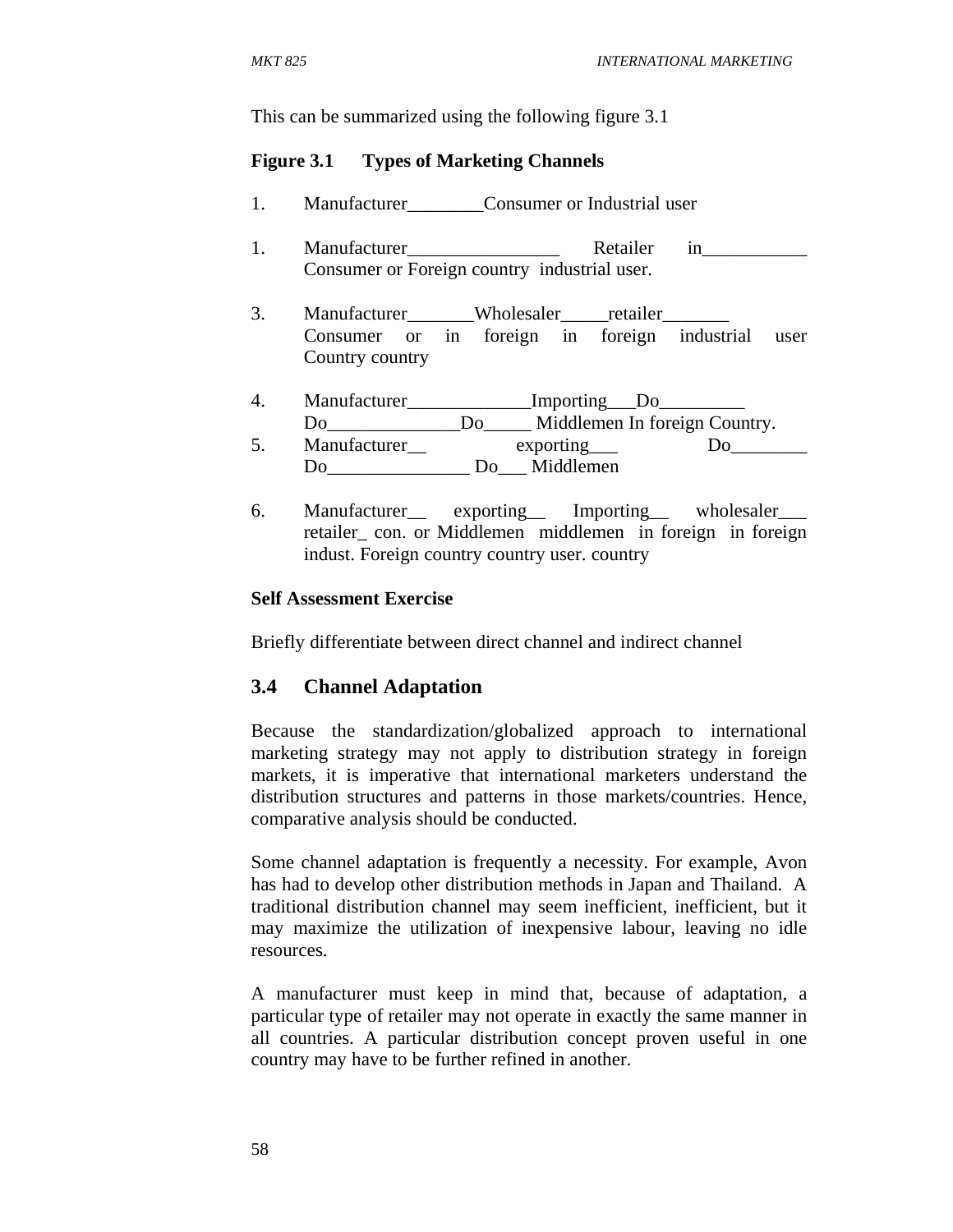# **3.5 Determinants of Channel Types**

There is no single across-the-board solution for all manufacturers' channel decisions. However, there are certain guidelines that can assist a manufacturer in making a good decision. Factors that must be taking into consideration include:

### 1. Objectives of the firm

The objectives of the firm are the corner-stone that determines the kind of channel to be used in any given market. This is because it is the objective that will determine whether the channel to be selected should be long or short.

### 2. Legal Considerations

A country may have specific laws that rule out the use of particular channels or middlemen. France, for example, prohibits the use of doorto-door selling. Although private importers in Iraq may choose to deal through commission agents, Iraqi legislation prohibits state enterprises from dealing with third-party intermediaries in obtaining foreign supplies. Also, Saudi Arabia requires every foreign company which work there to have a local sponsor who receives about 5 percent of any contract

The overseas distribution channel often has to be longer than desired. This is because of government regulations, a foreign company may find it necessary to go through a local agent/distributor. Channel width may be affected by the laws as well.

3. Managerial Resources

The management of distribution channels depends on to a great extent on the experiences that vest in the firm's mangers. A firm that is entering an international market for the first time, mighty lacks the expertise that is required to be able to choose and control short channels or the firm's own local subsidiary. Such firms would prefer to give the job to middlemen. Sometime, even well-established firms often seek the assistance of middlemen in cases of involving new products or new \segments that calls for the acquisition of a new type of experience.

3. Product Image

The product mage desired by a manufacturer can dictate the manner in which the product is distributed. A product with a low-price image requires intensive distribution. On the other hand, it is not necessary or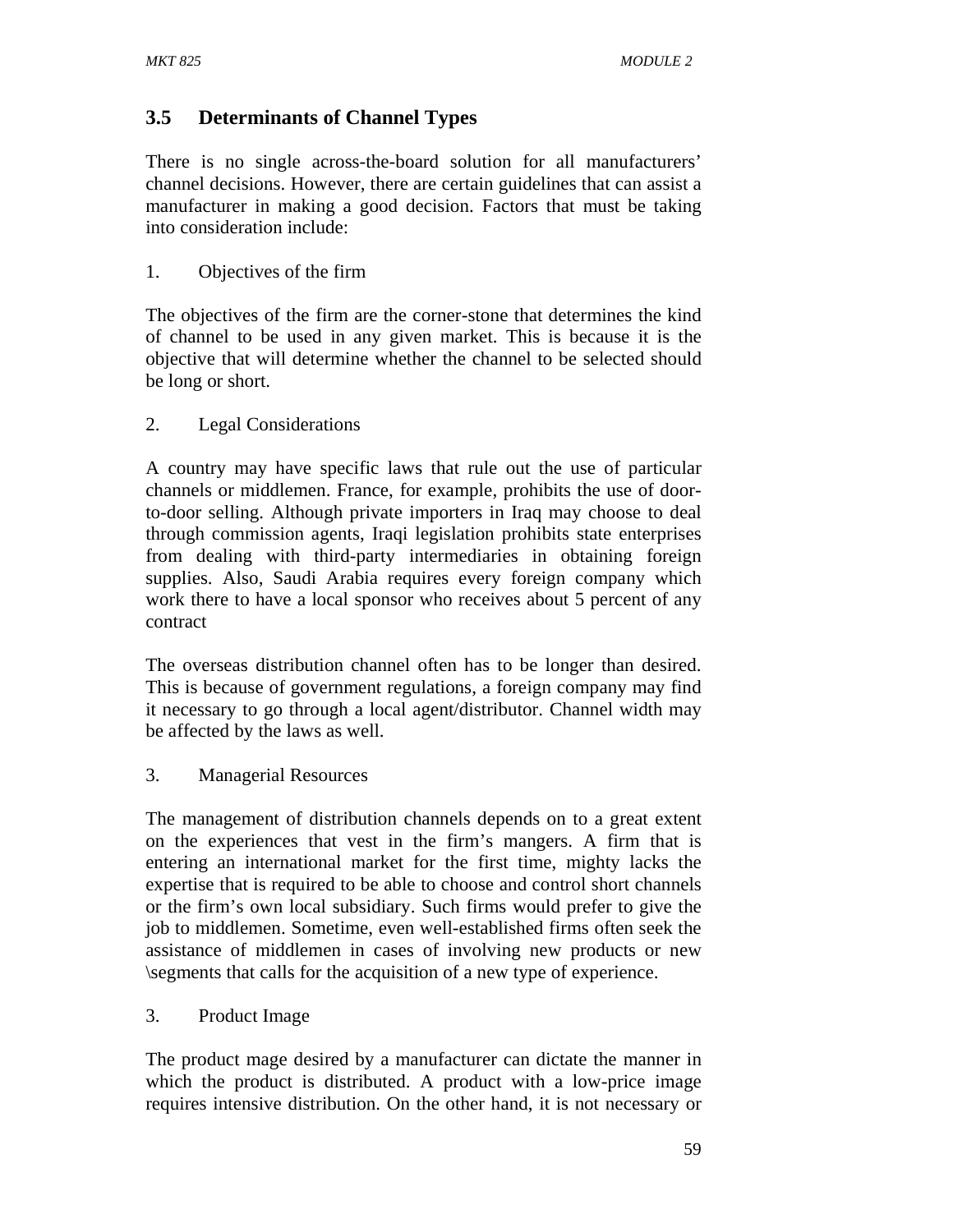even desirable for a prestigious product to have wide distribution. For example, Waterford Glass has always carefully nurtured its posh image by limiting its distribution to top-flight department and specialty stores. Although intensive distribution may increase sale in the short run, it is potential harmful to the product's image in the long run.

4. Channel Availability

This is of course a major consideration as one will not expect to selects a specific type of channel in a given country if:

- a. Such a channel does not exist
- b. It belongs to a competitor
- c. It does not wish to distribute your product.
- 5. Product Characteristics

The type of product determines how that product should be distributed. For low priced, high-turnover convenience products, the requirement are for an intensive distribution network. The intensive distribution of ice cream is an example.

For high-unit-value, low-turnover specialty goods, a manufacturer can shorten and narrow its distribution channel. Consumers are likely to do some comparison shopping and will more or less actively seek information about all brands under consideration. In such cases, limited product exposure is not an impediment to market success

One should always remember that products are dynamic, and the specialty goods of today may be nothing moiré than the shopping or even convenience goods of tomorrow. For example,. Computers which were once an expensive specialty product that required a direct and exclusive channel, today they have become shopping goods, necessitating a long and more intensive channel.

6. Middlemen's Loyalty and Conflict

One ingredient for an effective channel is satisfied channel members. As the channel widens and as the number of channels increases, more direct competition among channels members is evitable.

7. Local Customs

Local business practices, whether outmoded or not, can interfere with efficiency and productivity and may force a manufacturer to employ a channel of distribution that is longer and wider than desired. For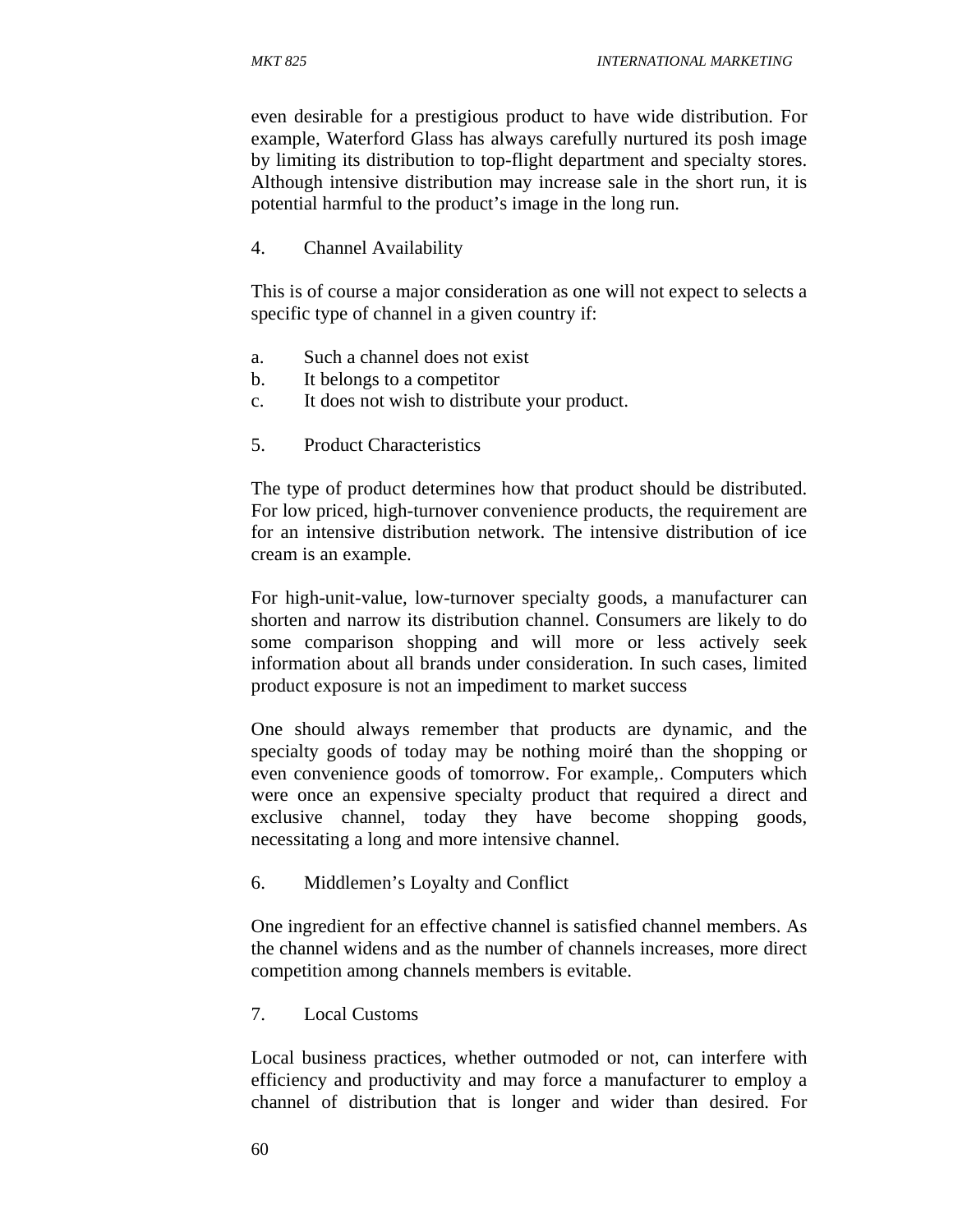example, Because of Japan's mutlitiered distribution system, which relies on numerous layers of middlemen, companies often find it necessary to form a joint venture with Japanese firms.

Domestic customs can explain why a particular channel is in existence. Yet customs may change or may b overcome\me, especially if consumer tastes change. For example Onkvisit and Shaw (1997: 486) reported that there are some 82, 000 British pubs, 50,000 of which are owned by brewing companies; the problem they face was the trend toward beer consumption at home. The pubs have had to adjust by emulating trendy American bars, selling more win and such food as hamburgers.

#### 8. Control

If it has a choice, a manufacturer that wants to have better control over its product distribution may want to both shorten and narrow its distribution channel. However, control to be administered depends on the nature of the products and laws of such countries, the products being marketed to.

In conclusion, there other factors that affect channel decisions. However, most of these factors are inter-related.

## **3.6 Channel Management Decision**

Whether then intermediaries are the employees of the firm's subsidiary or whether they are totally independent, there is a mutuality of interest between the supplying company and its channels' personnel and it is important that the best principles of management employed. After a company has determined its basic channel deign, individual middlemen have to be managed in such a way as to:

- 1. Create distributor loyalty
- 2. Ensure that distributors are adequately remunerated
- 3. Train and develop distributors
- 4. Determine standards of performance, and
- 5. Evaluate performance against standard.

#### **Self Assessment Exercise**

What are the factors that affect the length, width and number of marketing channels?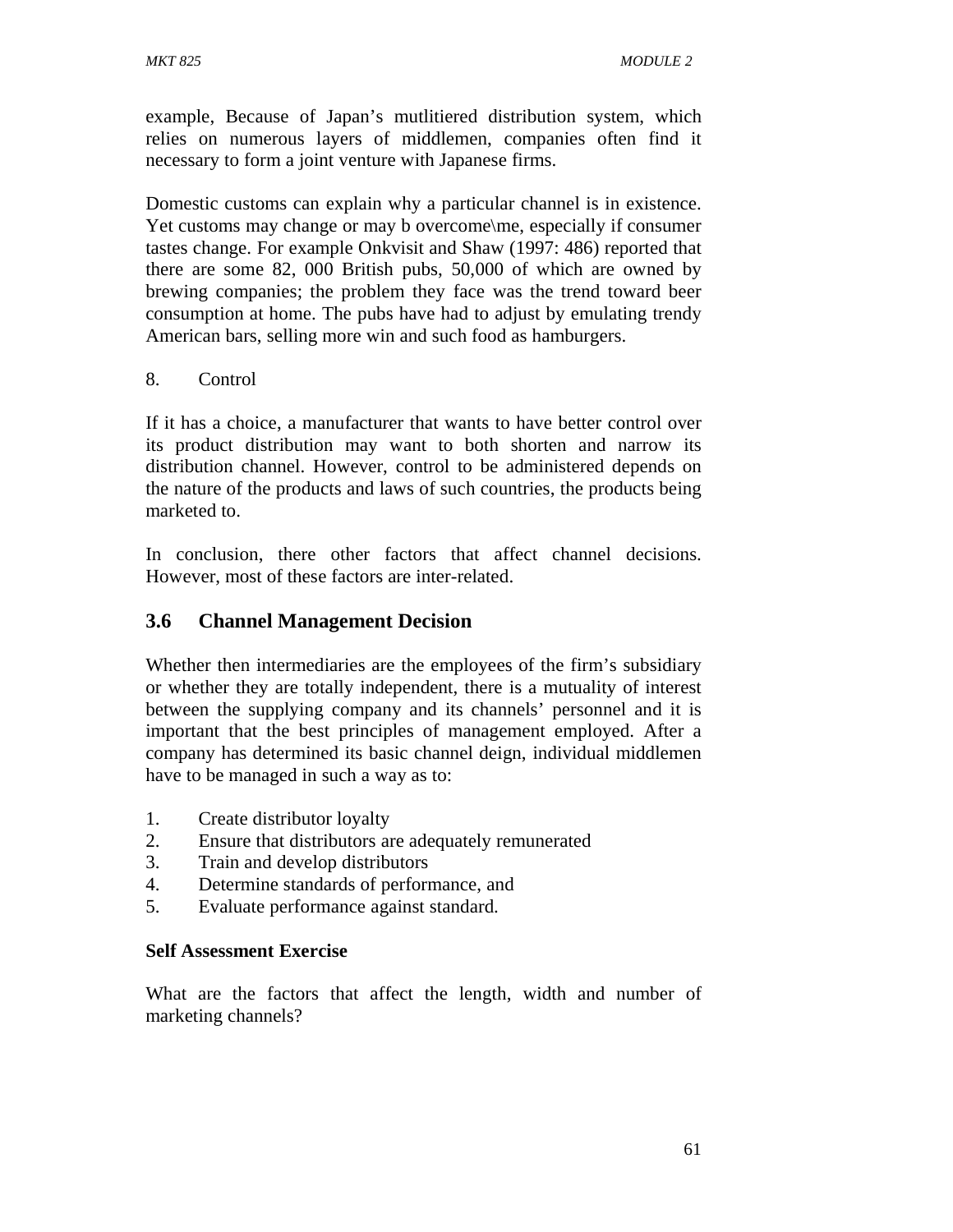### **4.0 CONCLUSION**

A product, no matter how desirable, must b accessible to buyers. A manufacturer my attempt to use a direct distribution channel by selling directly to end users abroad. The feasibility of this channel depends on the type of product involved. Generally, the sales opportunity created by direct selling is quite limited. Intermediaries are usually needed to move the product efficiently from the manufacturer to the foreign users.

#### **5.0 SUMMARY**

This unit examined various channel members involved in moving goods/services to the end users. These channels are classified into six. The channel chosen by marketing executives depends of the nature of the products and the expertise of the channel members. It also considered factors to be look into before selecting a channel.

#### **6.0 TUTOR-MARKED ASSIGNMENT**

What are the factors that affect the length, width and number of marketing channels?

#### **7.0 REFERENCES/FURTHER READING**

- Bert, R and Trina, l. L: "International Channels of Distribution and the Role of Comparative Marketing Analysis," Journal of Global Marketing 4 (no.4, 1991): 39-42.
- Eze, B. I: International Marketing, Bauchi, ATBU, 1999. (Unpublished Lecture note).
- Ketler, P: Marketing Management-Analysis, Planning, Implementation and Control, 9<sup>th</sup> Edition, New Jersey, Prentice-Hall, 1997.
- Onhvisit, S and Shaw, J.J: International Marketing-Analysis and Strategy, 3<sup>RD</sup> Edition, New Jersey, Prentice-Hall, 1997.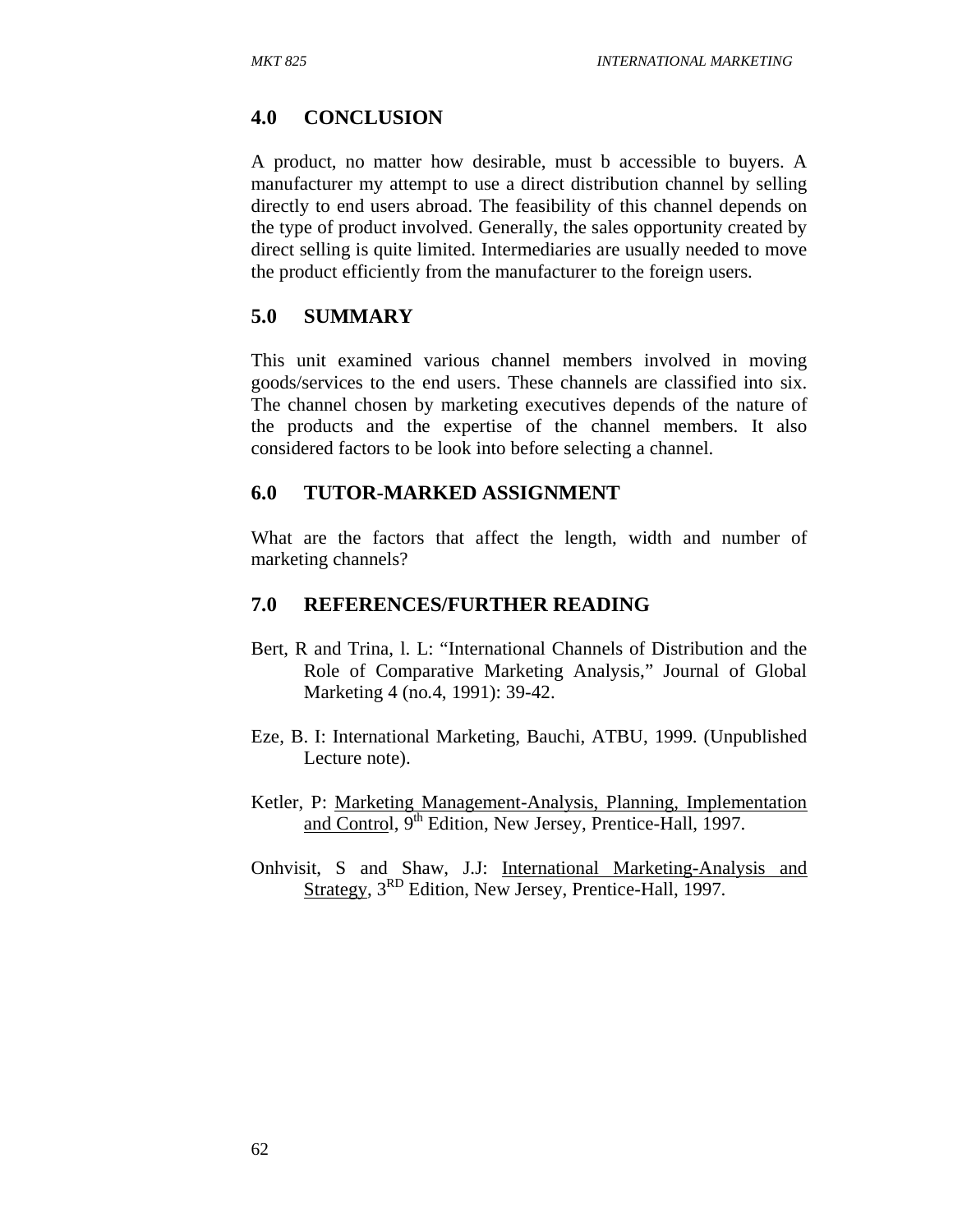# **UNIT 3 PRICING STRATEGIES**

## **CONTENT**

- 1.0 Introduction
- 2.0 Objectives
- 3.0 Main Content
	- 3.1 Pricing
	- 3.2 Importance of Price
	- 3.3 Pricing Objectives
	- 3.4 Pricing Strategies
	- 3.5 Consideration factors for Pricing Strategies in a Given Market
- 4.0 Conclusion
- 5.0 Summary
- 6.0 Tutor-Marked Assignment
- 7.0 References/Further Reading

# **1.0 INTRODUCTION**

Price is an integral part of a product. A product cannot exist without a price. It is difficulty to think or talk about a product without considering its price. Price is important because it affects demand, and an inverse relationship between the two usually prevails. Price also affects the larger economy because inflation is caused by rapid price increases. However, price is not any more important than the other three Ps. Thus, price should never be treated as an isolated factor. This unit examines the importance of pricing on international marketing activities.

# **2.0 OBJECTIVES**

At the end of this unit, you should be able to:

- explain the term 'price'
- state the importance of prices
- discuss pricing strategies, and
- explain factors that affects pricing strategies in a given market.

# **3.0 Main Content**

# **3.1 Pricing**

A sound international marketing strategy demands that a framework for decision making in the pricing area is evolved. In the absence of such a framework, the firm runs the risk of allowing its international pricing to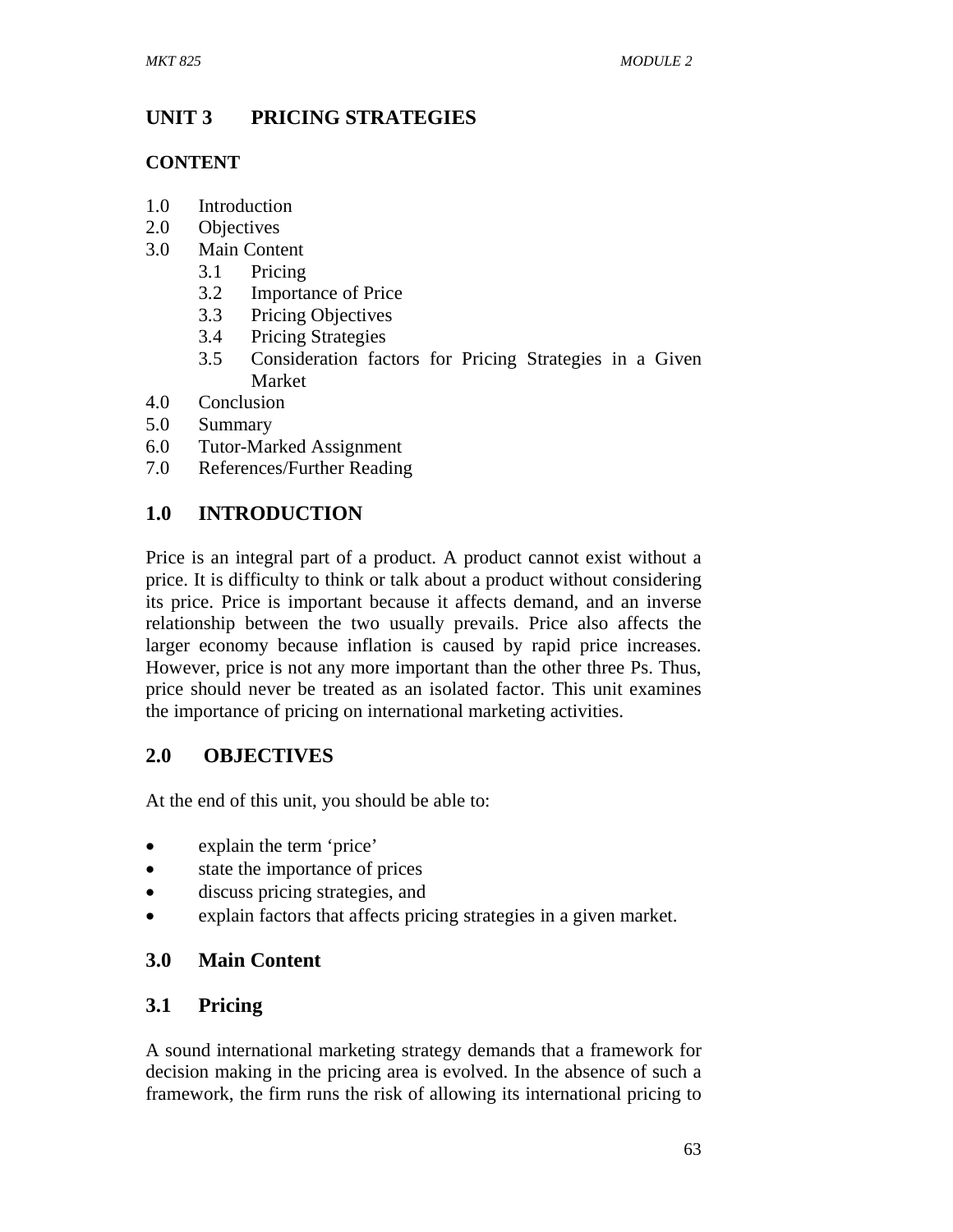run out of control. The problem becomes even more acute in an area of exchange anarchy and floating currencies.

Price is often misunderstood, especially by many executives. Consumers do not object price. What they object to is the lack of relationship between the perceived value of the product and the price being charged. They want a fair price, and a fair price can be either high or low as long as it reflects the perceived value of the product in question. Price can be absolutely high from a cost standpoint yet relatively low from a demand standpoint, in relation to its value and other features.

Pricing the product is not an easy task. Marketers are usually careful as any mismanagement of a firm's pricing policy can easily lead to:

- a. Substantial variations in the price of the same product in different countries.
- b. Pressures for price reductions or bigger discounts resulting from variations
- c. The development of a graw market, by unscrupulous traders. A graw market is created where the product is purchased in a cheap market with the view of being sold in markets enjoying higher prices.

Price is described by many people as: fares, fees, charges, tuitions, rents, and assessment. Whiles in economic theory, we learnt that price, value, and utility are related. But in marketing, price is defined as a value expressed in monetary medium of exchange. For example, a consumer who exchanged #1000 for pair of shoe, #1000 is the price being charged.

### **3.2 Importance of Price**

Having an idea about the importance of price is considered utmost imperative to international marketers. This because it provides guides on how price functions, operates in different types of economy and in the industry. While discussing the importance of pricing, we shall limit our discussion to two areas: Importance to the economy and importance to the firm

1. Importance in the economy

In capitalist economy, pricing is considered to be the key factor that regulates the economy. This is because the market price of products influences wages, rent, interest, and profit. That is, it influences the price paid for factors of production. It regulates the economic system, because it influences the allocation of these factors of production. It determined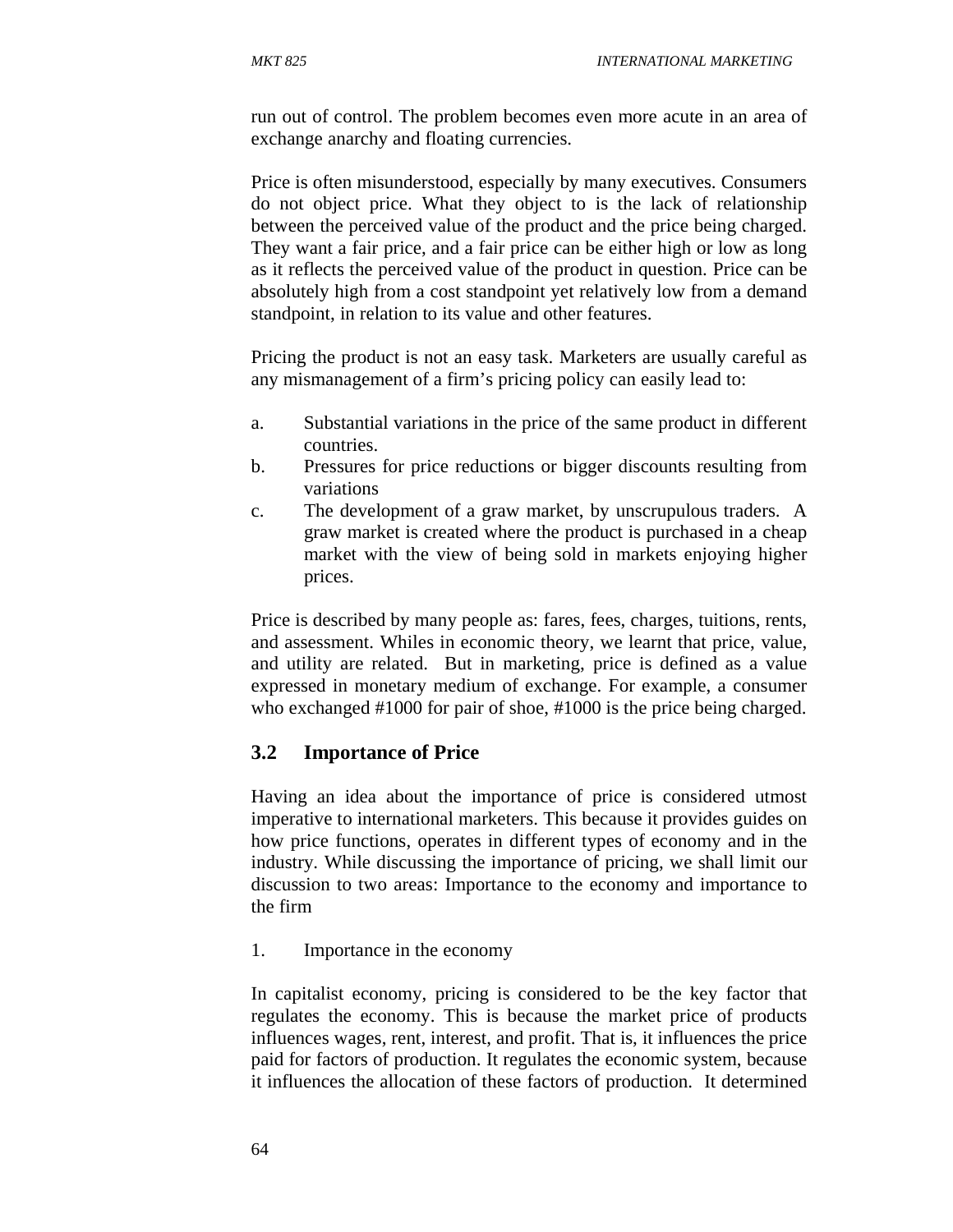what to be produced (supply) and how much of these goods and/ or services (demand).

#### 2. Importance in the Firm

The price of a product is a major determinant of the market demand for the item. Price affects a firm's competitive position and its share of the market. Hence, price has a considerably bearing on a company's revenue and profit. The price of a product also affects the firm's marketing programmes. In product planning, for example, management may decide to improve the quality of its product or add differentiating features. This decision can only be implemented if the market will accept a price high enough to cover the cost of these changes.

However, there are certain features that limit the importance of pricing functions in a company's marketing programme and even in the economy. For example, differentiated product features or a favourable brand at times may be more important to consumers than the price. This is true, because it is known fact that one of the objectives of branding is to decrease the effect of price on the demand for a product. These forces tend to make price less responsive to changes in demand and supply.

In addition, the current state of the economy has a considerable influence on the importance that business executives attach to pricing in relation to other marketing activities. For example, when economic conditions are good and consumers feel relatively affluent, price would not be rated as important as product planning or promotional activity, but during the period of recession and inflation, marketing executives consider price and pricing strategies extremely important and major contributors to marketing success.

## **3.3 Pricing Objectives**

No marketing activities can be carried out without a well defined objectives and pricing is not an exception. It imperative for management to decide on its pricing objectives, before determining the price itself. Discuss herewith are some of the objectives that would international marketers, while setting price on their products or services.

1. Return on Investment

Achieving target return on investment is mostly employed by manufacturers that are leaders in their industry, for example Coca-Kola. The reason behind their use of the method is that being a dominant firm in the industry, they set pricing goals more independently of competition than other smaller firms in the industry. The concern of marketing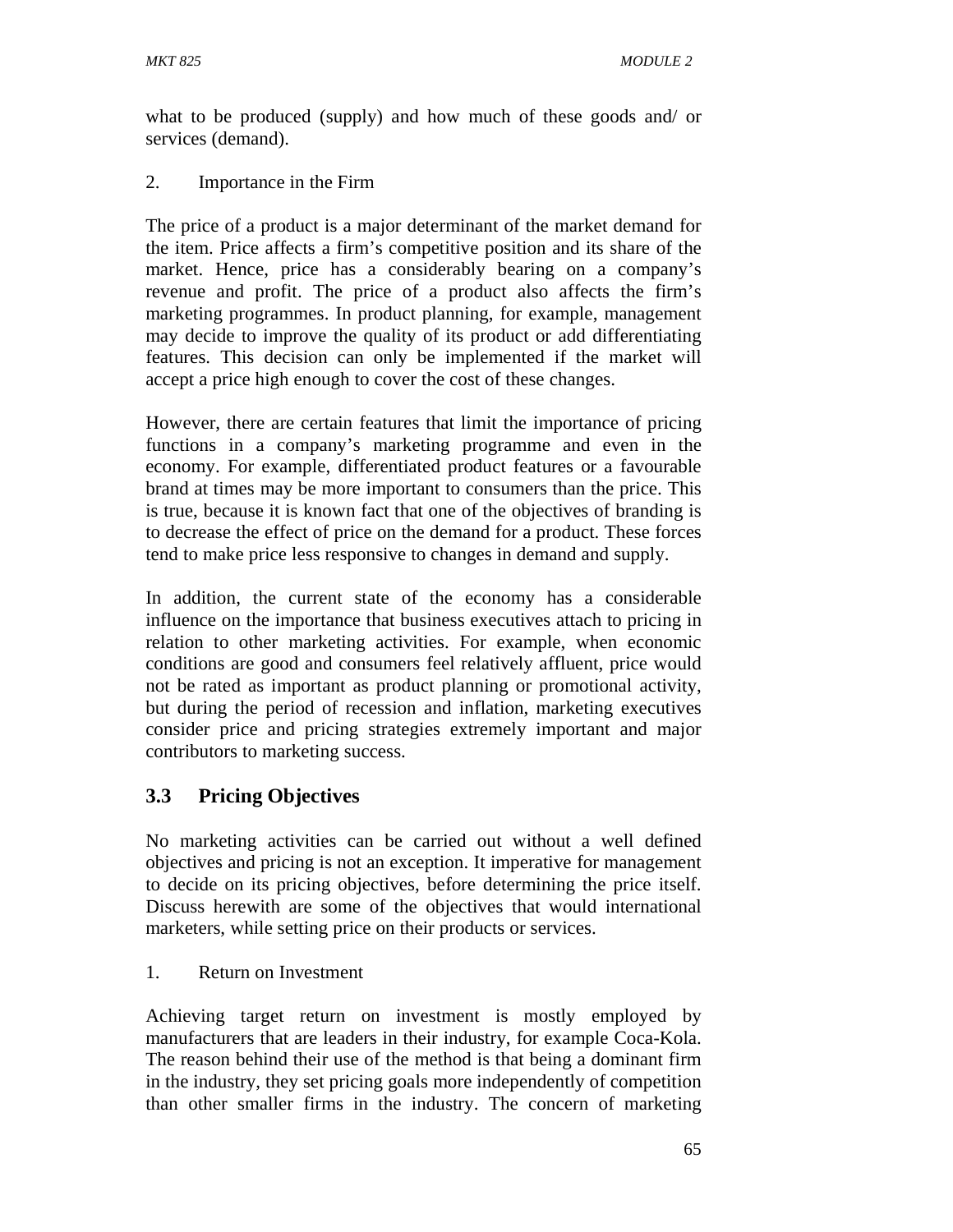executives here is to determine a price which will satisfy the needs of the consumers on one hand and which will at the same time enable the firm to attain a preset return on the capital or investment involved.

2. Market Stabilization

Here the intention of the marketing executives is to operate in a market in such a way that little or no disturbance of competitors take place. Adhering to a pricing objective where by one follows the recognized leader of the market (such as Toyota, Honda, Mercedes; Vital form, Mouka form, etc.) is a sound way for maintaining stability. The marketing implication is that one has to identify the leader in each country and aim to operate a pricing policy which upsets its cost.

3. Maintain or Improve Market Position

Here, firms can deicide to reduce the price of its products with the hope of attracting its competitor's customers, thereby increasing its own market share. Another firm may have the objective of maintaining its present market position. For example, it assumed that MTN is a leader in telecommunication with 90% share; it may decide to maintain this position in Nigeria markets and even surrounding countries. This firm instead of reducing or increasing its price will use other marketing mix combinations to stabilize and maintain the existing price, which it feels will guarantee its position in the market. Such ways include promotion; MTN sponsored 'Who want be a millionaire' and FIFA world Cup in order to maintain her position in African markets.

4. Meet or Follow Competition

This is a perfectly legitimate objective in situations where one enters markets for the first time or where one is operating in markets in which one or more competitors enjoy a dominant position. For in Nigeria, Coca-Kola soft drink Company has dominated the market, thus other soft drinks such as Limca, Pepsi, Mineda, etc follow price fixed by this company. The assumption is that such competitors have been in the markets for some time, and therefore they have had an opportunity of testing the validity and acceptability of their existing prices.

5. Preventing New Entry

A firm may wish, as part of its pricing objectives, to take all the tactical steps within its power to stop a competitor from entering the market or part thereof. Such pricing objective must be handled with care, because it may be based on the fallacy that competitors are fully aware of the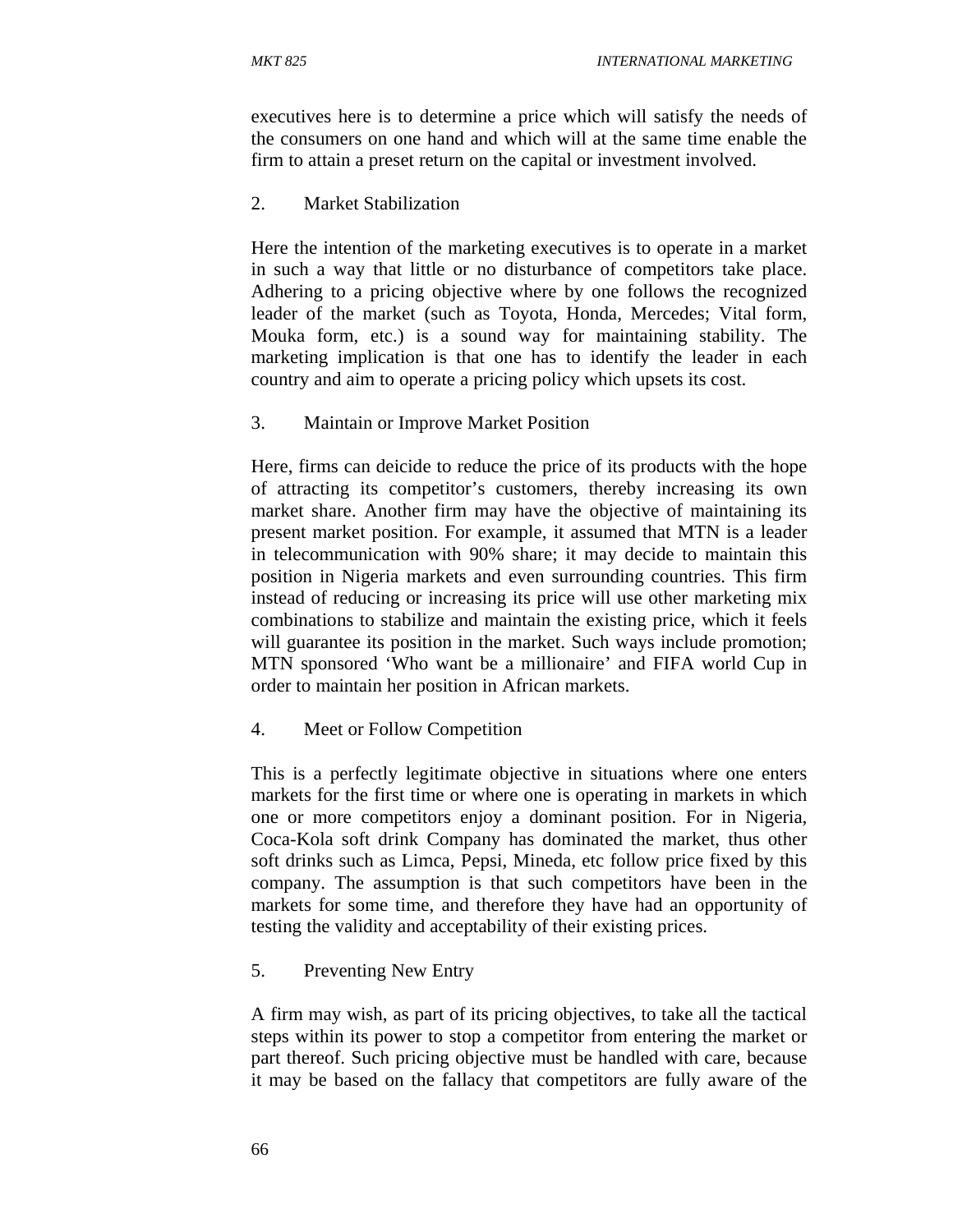cost of production and distribution, and will be deterred from entering a market which is unlikely to offer fair rewards.

This is of course a dangerous assumption, in as much as not every competitor is efficient and painstaking in the way he assembles data about markets and costs. Many competitors simply follow others blindly, and in such an event, a marketer who seeks to prevent new entry through low prices may find himself faced with price war in which nobody is likely to earn a living. This risk is particularly high in international marketing where one is likely to encounter competitors who are particularly ill-informed about the cost realities of marketing in foreign countries.

### 6. To Maximize Profits

This is one of the objectives that most firms both local and international considered important while taking decisions on pricing objectives. The emphasize is because 'profits' is the corner-stone for establishing a business. Without profit, a firm cannot acquire its resources neither can it produce goods and services? The answer is no. In addition, it will be difficult for a firm that does not make profit to survive neither can it grow and expand.

Although, the term 'profit maximization' is not bad in Economic Theory. However, modern marketers frown at it. They prefer to use the term 'profit optimization' which signifies a profit level where sellers and buyers are both better-off and happy. They condemn profit maximization, because in the mind of the consumers, it is associated with profiteering, high prices, and monopoly, which satisfy only the sellers and does not take into consideration what consumers or buyers will benefit.

## **3.4 Pricing Strategies**

A pricing strategy consists of all the principles and tactics associated with putting a price on a product or service with the hope of achieving a defined objective in competitive markets. For any pricing strategy to be effective and achieve its stated objective, it must be planned with careful consideration of the following factors:

- a. The company's competitive size and position in the market.
- b. The company's resources, objectives and policies.
- c. The competitors pricing strategies
- d. The buying behaviour of the target market.
- e. The stage of the product life-cycle, and
- f. The character of the economy.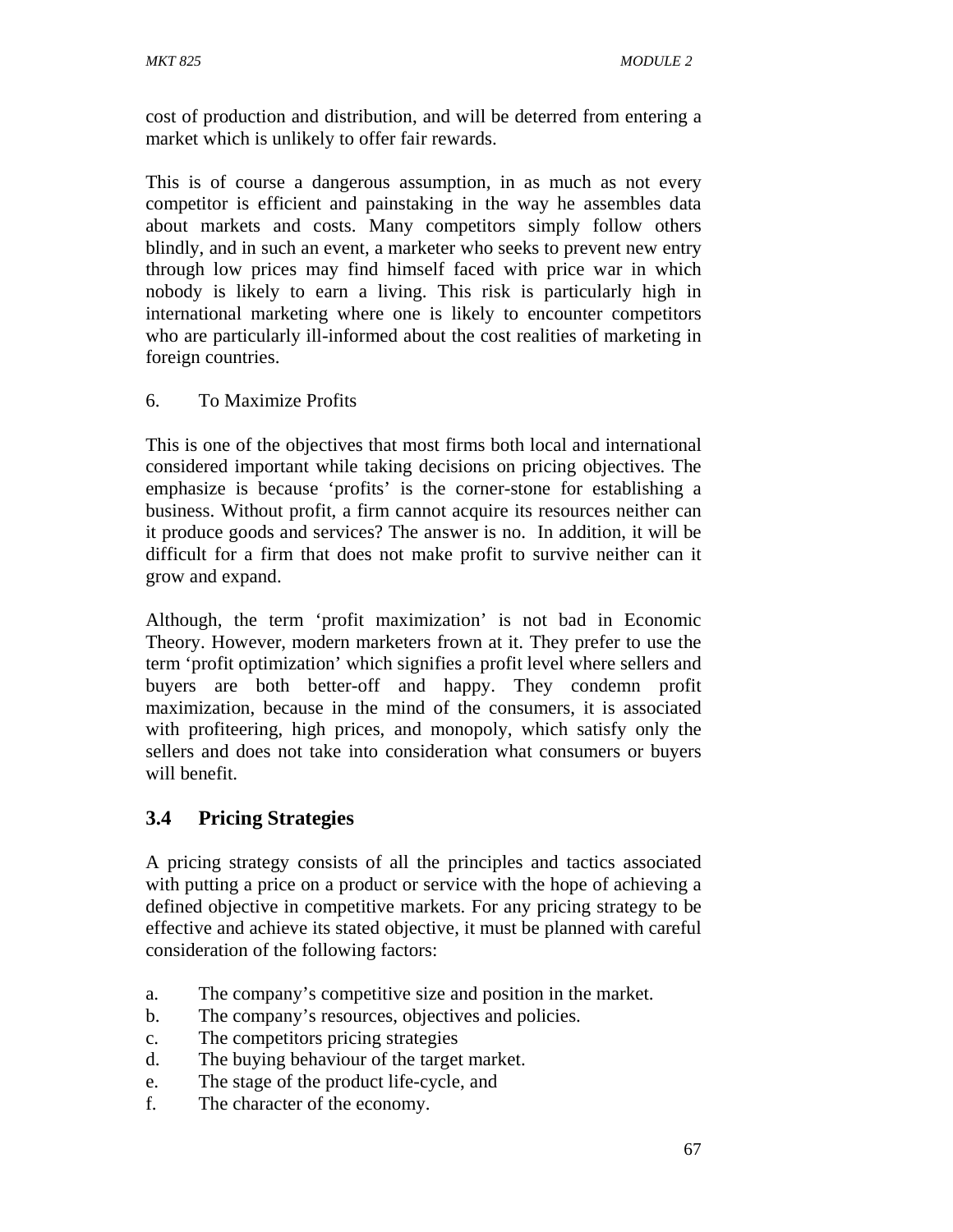### **Activity**

Briefly itemize factors to be considered before adopting any pricing strategy.

## **3.4.1 International Marketing Strategies**

Discuss below are some of the strategies available to international marketers.

### 1. Cream Skimming Pricing

It aimed to set a price which is at top end of the range of possible prices. The seller will continue with this price, until he fells that he wishes to penetrate the market more deeply. At that point, he would lower the price, especially where he has evidence that demand elasticity exists. Skimming strategy is particularly useful where the product is new and the firm has production limitations and it is not fully aware of the market situation. Market skimming can also act as a hedge against possible mistakes in setting the price. It is always easier to correct a price downwards than upwards.

Market skimming is quite popular in international marketing. The size of the potential market is such that a small penetration of the global market can be sufficient to meet the immediate marketing objectives. The high initial prices can generate the level of revenue and profits which could justify a major market development.

### 2. Penetration Pricing

Companies that use this strategy set a low initial price in order to reach mass market immediately. It is a more aggressive pricing strategy than the scream skimming pricing. The strategy can be more satisfactory when the following conditions exist:

- a. Evidence exist to show that demand is sensitive to price.
- b. The production process is such that substantial reductions in cost will occur when a large-scale operation is established
- c. There is an inadequate innovators in the market to sustain a market skimming strategy, and
- d. Competition can be forestalled through an aggressive low price.

A full understanding of the relationship between the price and the product life cycle is an essential element in a successful penetration strategy. While it works with a product with lasting life cycle, it can be disastrous if it is based on a product with a very short life cycle.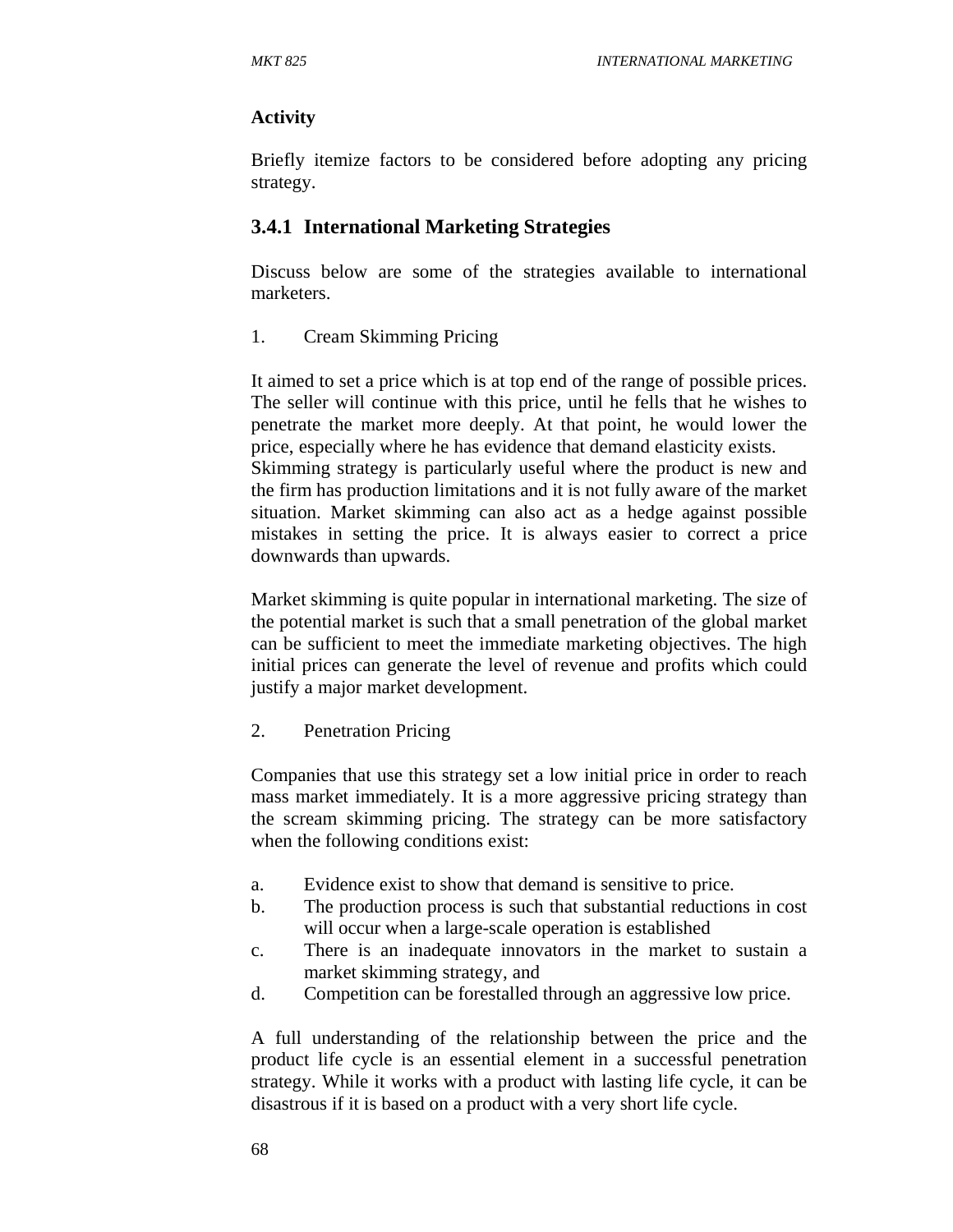Notwithstanding, a firm that has a good international distribution network is probably well positioned to exploit the life cycle on penetration basis. However, the fact that life cycle may be short can be offset by the rapidity at which international markets can be covered.

### 3. Pricing to reflect Product Differentiation

A company that has a wide range of products, serving the same market can choose to highlight the differentiation among these products through variation in prices, examples, UAC and PZ. Such prices do not aim to reflect the actual difference in cost of production of the products in the range. They seek to attach a subjective price tag to each product, thus appealing to a range of segments. For example, Zico and sony wrist watch companies, can offer two different models for different segments of the market; one at a very high price, and the other at a low price. The same apply to electronic market and refrigerators market. Some features are more in one than the other to differentiate class product and price as well.

As long as the products are seen as different and the more expensive product offers a sufficient number of unique selling points to reflect the differentiation, every one that purchases them would be happy.

Such strategy can have important marketing implications. For instance, the firm must ensure that the game is played consistently throughout the world. The strategy is sure to fail. If in one country, the price differentiation is adhered to and in another market it is ignored and the products sold at more or less the same price.

The strategy works better where the price is determined at one centre than where it is determined at local levels as a result of decentralization.

4. Loss Leader Strategy

The underlying reason for this strategy is that by pricing one product at a very low price, the consumer will be attracted to the supplier's market place and at the point he may purchase other commodities which are priced in the normal way. That is, the low price of the loss leader product acts as promotional bait to the consumers. The strategy is particularly adopted by superstores, super-markets, retail sores, etc. They advertise a product and indicate a very low price for it. The consumer will probably buy other items in that store once he has taken the trouble to visit the super-market.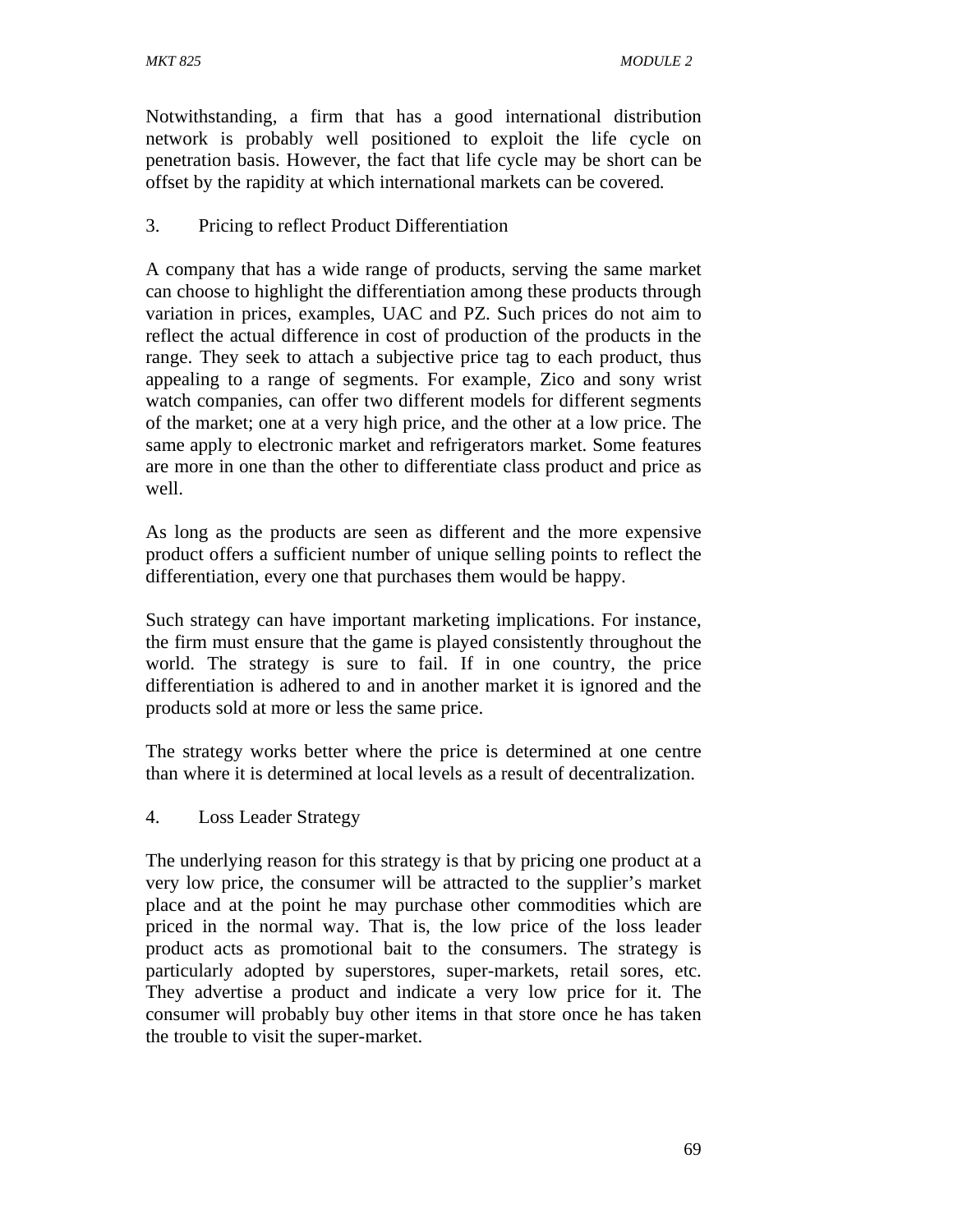It is also useful in situations where derived demand exists. Derived demand occurs where the demand for one product stems from the existence or availability of another product. For example, the demand for razor blade occurs only when the consumer possesses razor. Here, a marketer would try to achieve his profit objectives through the sale of the blades.

As international marketers, there is need to consider the following factors while adopting this strategy:

- a. Loss leadership may contravene the law of certain countries where selling a product on this basis is considered an offence.
- b. In some markets, it would become difficult to raise the price once a decision has been taken to sell the product very cheap.
- 5. Following Competitors and Their Price Practices

Here, marketers' works with the notion that the competitor (s) are more experienced or knowledgeable than he is, and that the best strategy will be to take notice of what they are doing. This approach is recommended only where direct competitors exist or where one has sufficient confidence in their commercial and marketing activities. It may be a bad practice to follow competitors who are known for their poor judgment and performance.

However, one may follow competitors in one of these ways:

- a. Price one's product at the same level
- b. Price the product below competitors' levels
- c. Where one has distinct unique selling points, the product can be priced above competitors levels to reflect such differentiation.

At times, problems use to arise when one tries to follow the practice of competitors, who have no pricing policies of substance or where one misinterprets the underlying motives of such practices, For example, if the competitor that one is trying to emulate reduce his price, in an attempt to reduce slow-moving stocks at the end of the financial year, it will not be wise to adopt such a strategy.

For the international marketers, the big problem is how to identify a competitor who is suitable in a large number of markets. In the absence of such a competitor, one is compelled to follow the practices of different competitors in different markets.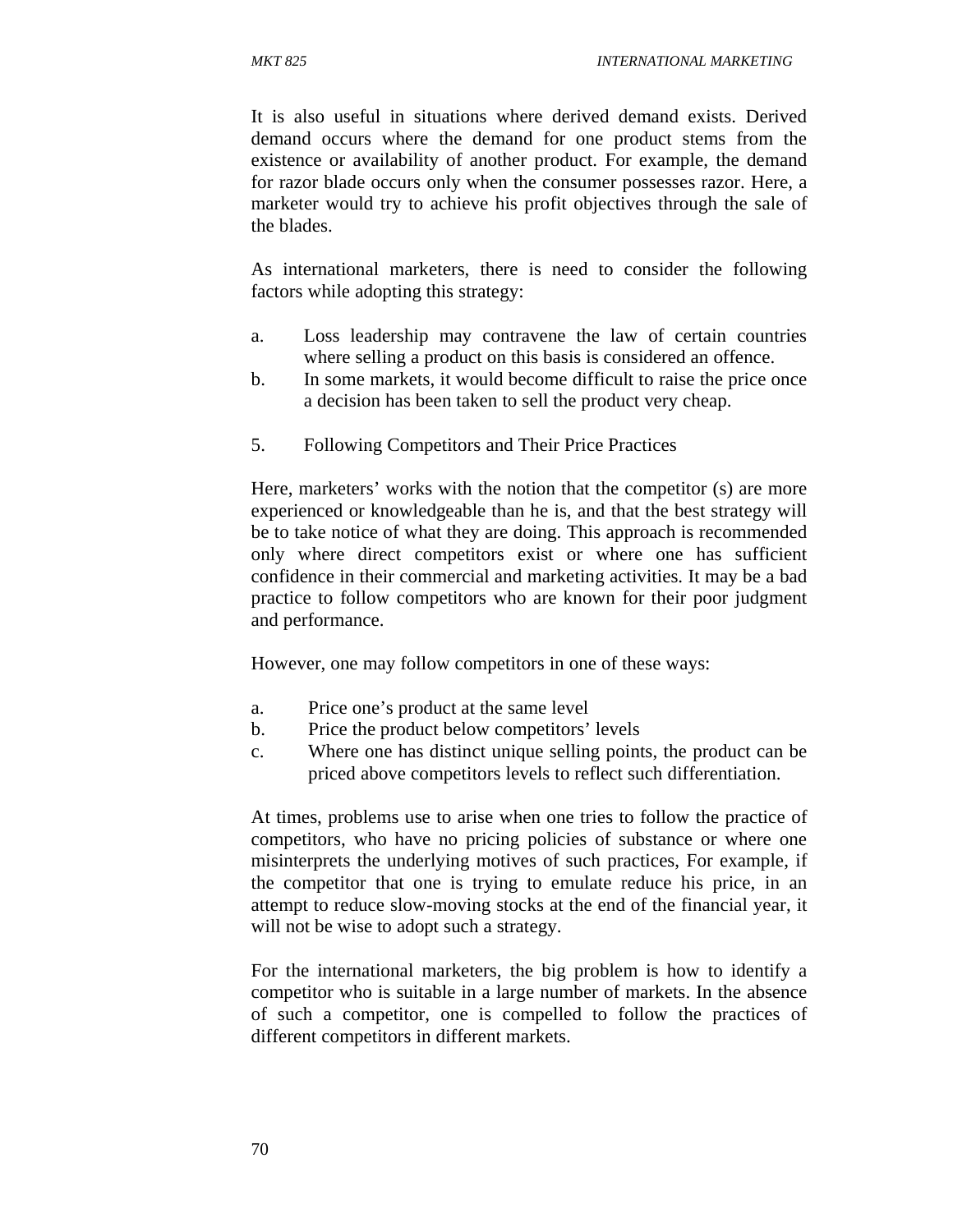### 6. What the Traffic Will Bear

The basis here is that is marketers seek to price their products at a high a level as they can without jeopardizing sales. This strategy is consistent with a market skimming strategy and its advantage is that it allows ample latitude for future reductions. For this strategy to work well, it needs a fair bit of research. This because, one cannot sensibly establish what the traffic will bear, unless one conducts some investigations.

This approach to pricing can be very suitable in situations where the product is expected to have a relatively short life span and marketer's wishes to maximize the returns as quickly as possible with the view of obtaining a rapid investment recovering. It needs to be dynamic in order to continually to satisfy the bulk of the international consumers.

### 7. Resale Price Maintenance

This strategy is mostly used by manufacturers. Those that adopted this strategy set the price of their products to the international distributors and equally set the price that the distributors will sell the products.

At times, the set list price will just be a price to the distributors. Under this arrangement, the manufacturers only use the list price as a base on which to compute the discounts to be given to the distributors. Whiles for some manufacturers, the list price is so rigidly enforced that the distributors franchise may be cancelled if they do not adhere strictly to the list price.

### 8. Psychological Pricing

This strategy is also known as 'odd pricing.' Firms that adopt this strategy usually set the price of their product at such odd amounts that psychologically it will appear in the mind of the consumers that the price has been reduced while significantly the reduction is nothing. For example, a marketer may decide to fix the prices of his product at #95.00, instead of #i00 or #99.9 instead of #100. This is commonly practice by super-stores and super-markets, most especially at the festivity periods, such as Christmas and Sallah. This type pricing strategy appears in the minds of the consumers that the price has been reduced, while the reduction is nothing significantly.

### 9. Dumping

Dumping is a form of price discrimination, is the practice of charging different prices for the same product in similar markets. As a result, imported goods are sold at price so low as to be detrimental to local producers of the same kind of merchandise. For example, Japanese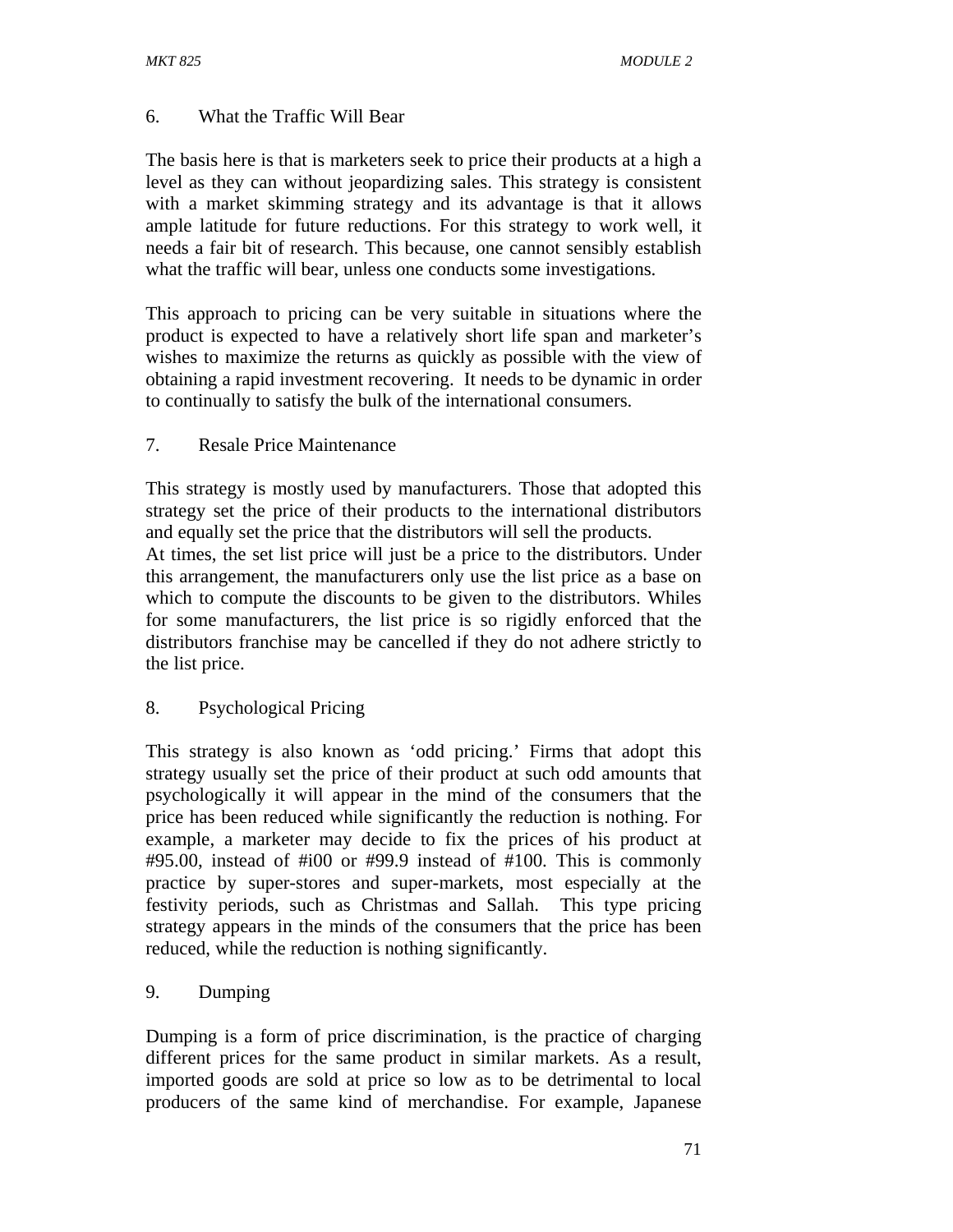banks in California were accused of dumping money in U.S market by pricing their loans at an interest rate lower than what U.S banks charged.

## **3.5 Crucial Factors for pricing Strategies in a Given Market**

The determination of the appropriate pricing strategy for a product or services to adopt in a defined competitive environment is not an easy task for management. This is because of uncertainties that surround the decision makers due to incomplete information/data coupled with other several factors that influence final decision of a management. Notwithstanding, some of the crucial factors that considered are briefly discussed below:

## **1. Corporate Objectives of the Firm**

This is the cap-stone to start with. Until one knows what the firm wishes to achieve, one cannot determines a sound price strategy for the firms products. For example, a firm may achieve a volume of profit by catering for a small number of consumers with a high quality product and at a high price. Whiles, a competitor may pot for a different approach. He may wish to attain a substantial penetration of the market with a low quality product at a lower price and yet achieve virtually the same amount of profit.

The underlying consideration in each situation will be different. It is therefore important for a person responsible for determining the pricing strategy to understand these considerations, and the goals of the firm.

## **2. Competitors Reactions.**

Assuming that the firm's corporate objectives are clear and that they have been communicated to all managers, one must gauge the impact that competitors may have on one's freedom to manipulate one's price. In doing so, the firm has to consider the reactions of other competitors in the market and in the industry. A pricing strategy set without the consideration of competitors' reactions in mind would be detrimental to the firm growth and realization of her objectives.

## **3. The Firm's International Structure**

A firm that has structured its international operation on a centralized pattern is more likely to develop strong pricing guidelines emanating from the central authority. It is much difficult to exercise control procedures of guidelines on a decentralized enterprise. It is common to find price variations among markets organized on the decentralized principles than on the centralized structure. As international marketers, you consider the structure of firm before taking final decision in this regards.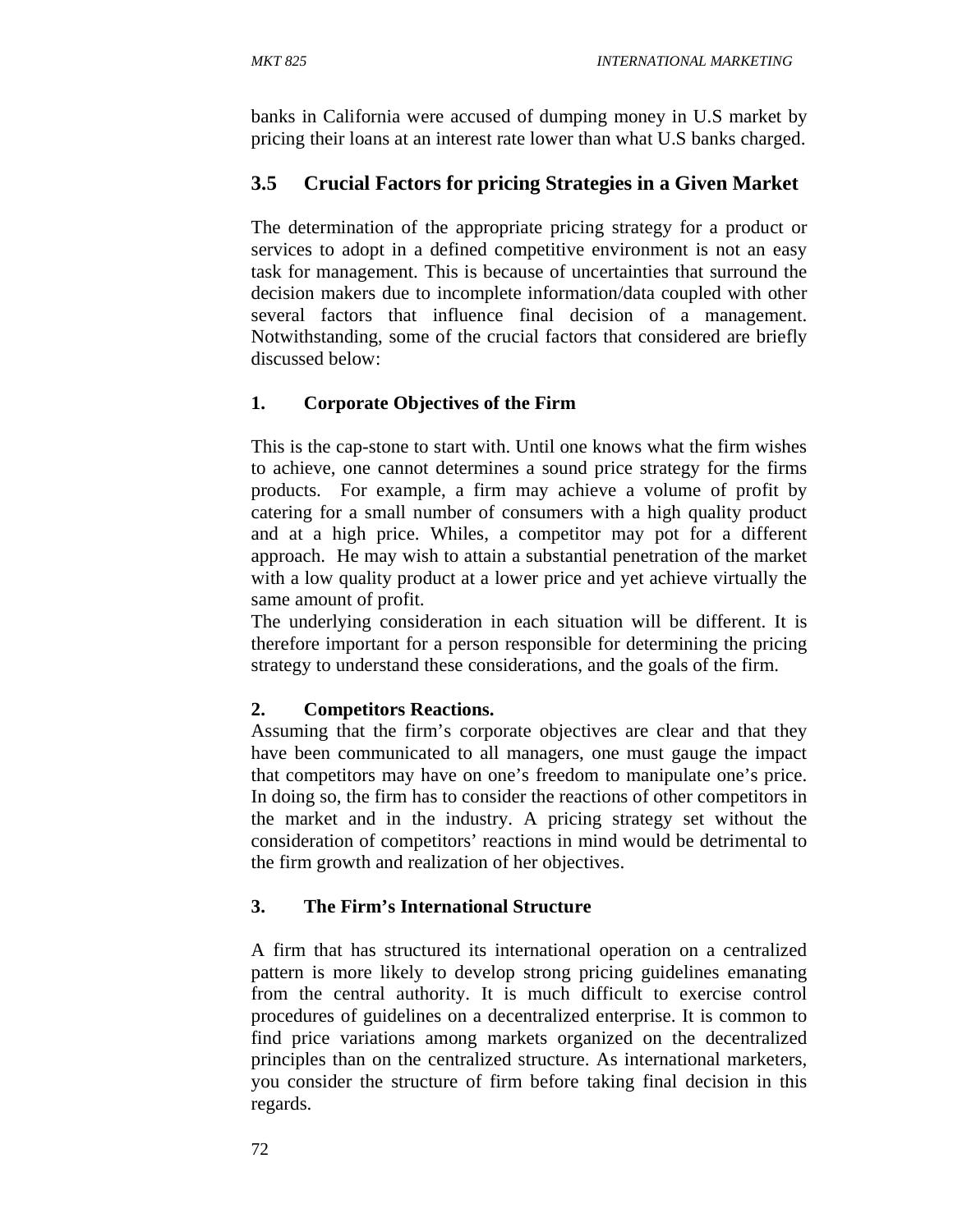## **4. Legal Constraints**

Each country has it own laws and regulations that guide the activities of business, both in pricing, transfer pricing, and other related issues. Knowledge of these laws and regulations provides impetus for consumers' freedom and economy at large. For example 'corruption' is now a global issue, even though, individual's countries frown at it, it thus exists.

### **5. Target Share of the Market**

The market share targeted by a firm is a major factor to consider when a decision is to be made on the type of pricing strategy to be adopted. For instance, a firm that aims at increasing its market share will usually adopt penetration pricing strategy by lowering the prices of its products, with the hope of attracting more customers. Whiles, company that is satisfied with its current share of the market, will only maintain and guard its prices for his products.

### **Self-Assessment Exercise 1**

Briefly state conditions under which price may not be considered important to a firm.

## **4.0 CONCLUSION**

To set price, the concerns of all affected parties must be addressed. A manufacturer needs to make a profit. So do retailers, who demand adequate margin for their services. Moreover, competitors' reactions in terms of their price responses must be anticipated. Finally, it is necessary to take into account both consumers and the value they place on the product.

## **5.0 SUMMARY**

Skimming pricing, price to reflect product differention, and penetration pricing were discussed. Crucial factors in determining pricing strategies in international marketing were examined.

## **6.0 TUTOR-MARKED ASSIGNMENT**

Discuss factors that affect pricing strategies in a given market.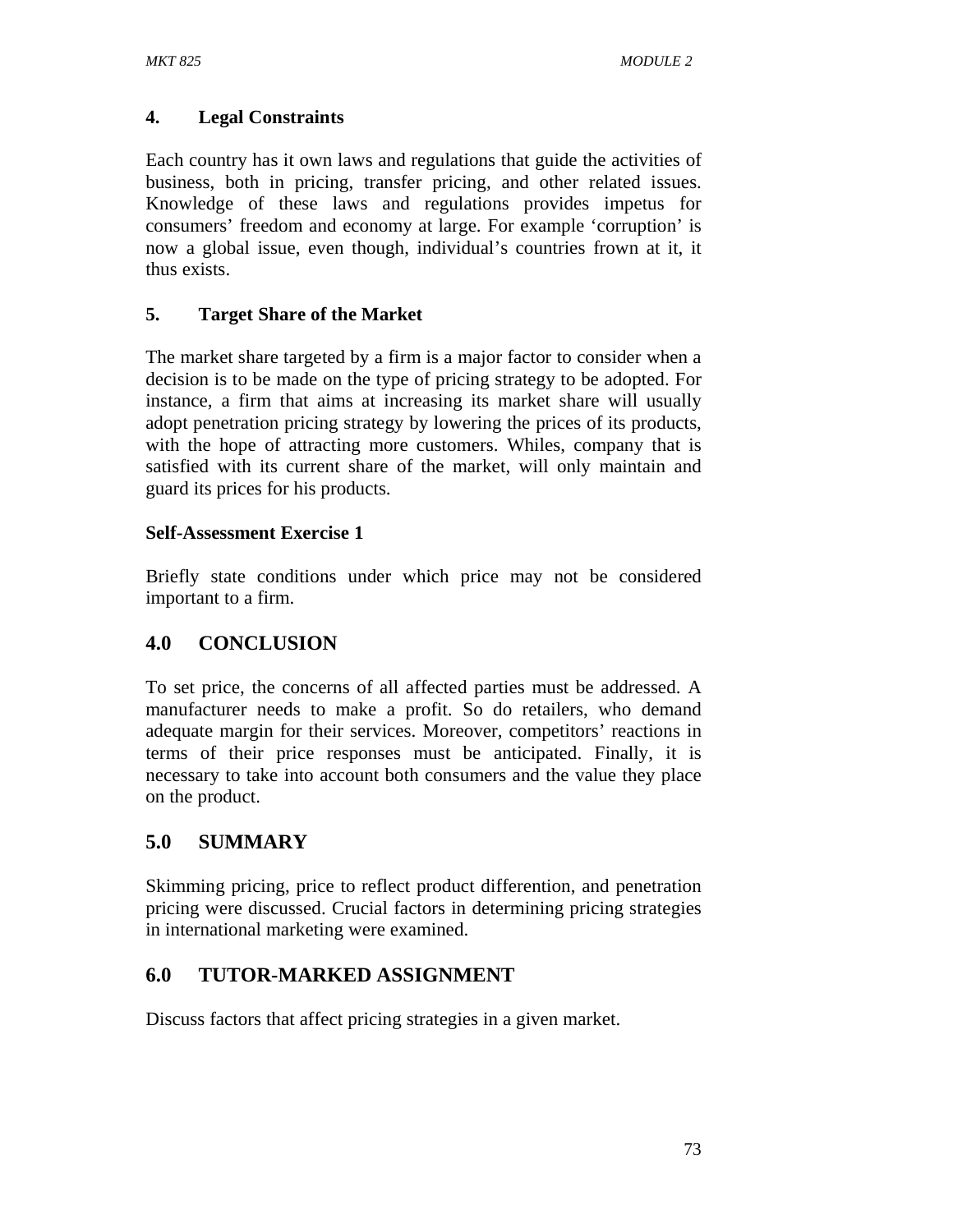### **7.0 REFERENCES/FURTHER READING**

Eze, B.I: International Marketing, Bauchi, ATBU, 1999 (Unpublished)

Ketler, P: Marketing Management-Analysis, Planning, Implementation and Control, 9<sup>th</sup> Edition, New Jersey, Prentice-Hall, 1997.

Onhvisit, S and Shaw, J.J: International Marketing-Analysis and Strategy, 3<sup>RD</sup> Edition, New Jersey, Prentice-Hall, 1997.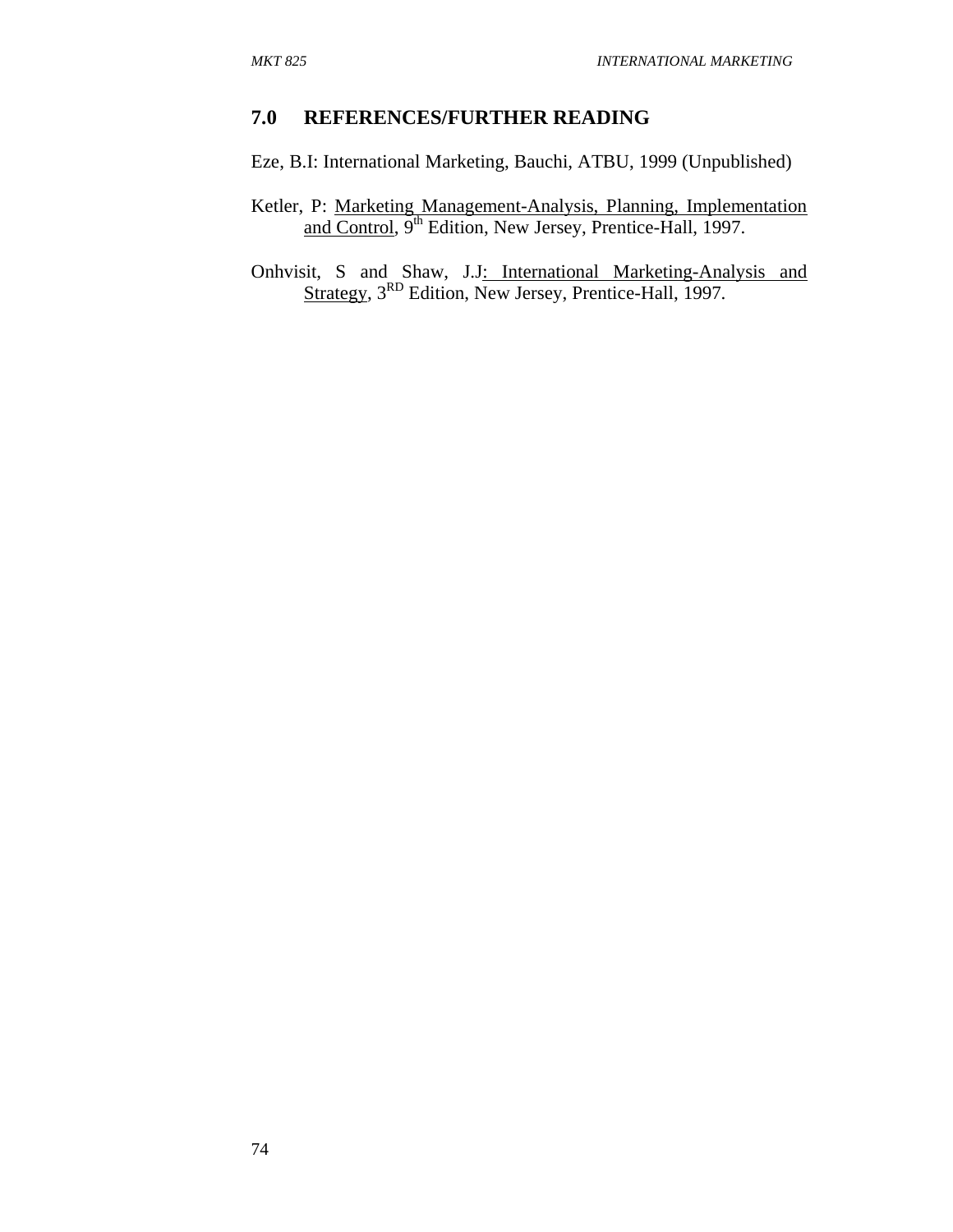# **UNIT 4 INTERNATIONAL SERVICE**

## **CONTENT**

- 1.0 Introduction
- 2.0 Objectives
- 3.0 Main Content
	- 3.1 Services
	- 3.2 Differences between Services and Products
		- 3.2.1 Link between Services and Goods
		- 3.2.2 Stand-Alone Services
		- 3.2.3 Role of Services
	- 3.3 The Role of Global Services in the World Economy
	- 3.4 Global Transformation in the Service Sector
	- 3.5 Problem in International Service Trade
		- 3.5.1 Data Collection Problem
		- 3.5.2 Global Regulations of Services
	- 3.6 Services and E-commerce
	- 3.7 Typical International Business
	- 3.8 Starting to offer Service Internationally
	- 3.9 Strategic Indications
- 4.0 Conclusion
- 5.0 Summary
- 6.0 Tutor Marked Assignment
- 7.0 References/Further Reading

# **1.0 INTRODUCTION**

Services are component of world trade, the link between service and goods are necessary. In essence, service and goods go hand in hand. Service is playing a very great role in the world economy. Despite these, services have some problems while trying to deliver them across borders. The focus of this unit is on international services as they affect international marketing.

# **2.0 OBJECTIVES**

At the end of this unit, you should be able to:

- explain the role of service in international marketing
- explain the complex nature of international trade
- explain the basis used in making international business for service a success
- identify stand-alone service and how the are becoming more important to world trade and
- identify competitive advantage of firms in the service sectors.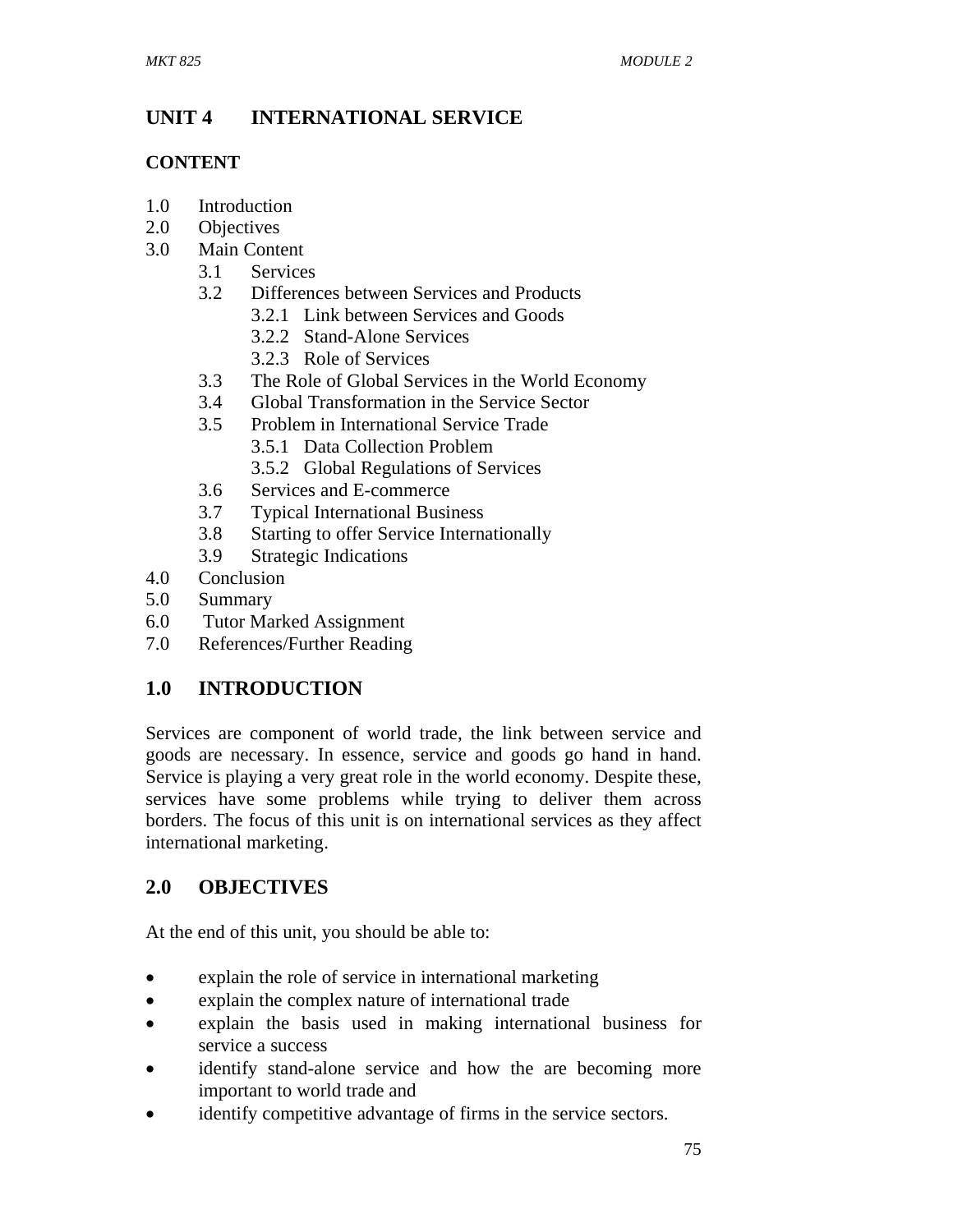## **3.0 MAIN TEXT**

#### **3.1 Differences between Service and Goods**

Kotler et.al (2002) define service as any act or performance that one party can offer another and does not result on the ownership of anything, its production may or may not be tied to a physical product.

To differentiate the two therefore the following definition would serve That a good is an object, a device, a thing, While service is a deed, a performance, and an effort.

Czinkota etal 2002believes that service firms do not have products in the form of reproduced solutions to customer's problems; they have processes as solutions to such problems. Service is said to be the fastest growing sector in the world trade. Service sector is becoming global phenomenon.

### **3.1.1 Link between Services and Goods**

Goods are produce and sold across borders, one interesting aspect is that some goods cannot be sold without accompanying it with service. For instance a purchase of plane, which is a good (product), is most at times followed with service like training of personnel, maintenance, and continuous technological update.

The link between service and goods can be demonstrated in an offering of on airline services as shown in figure 9.1 below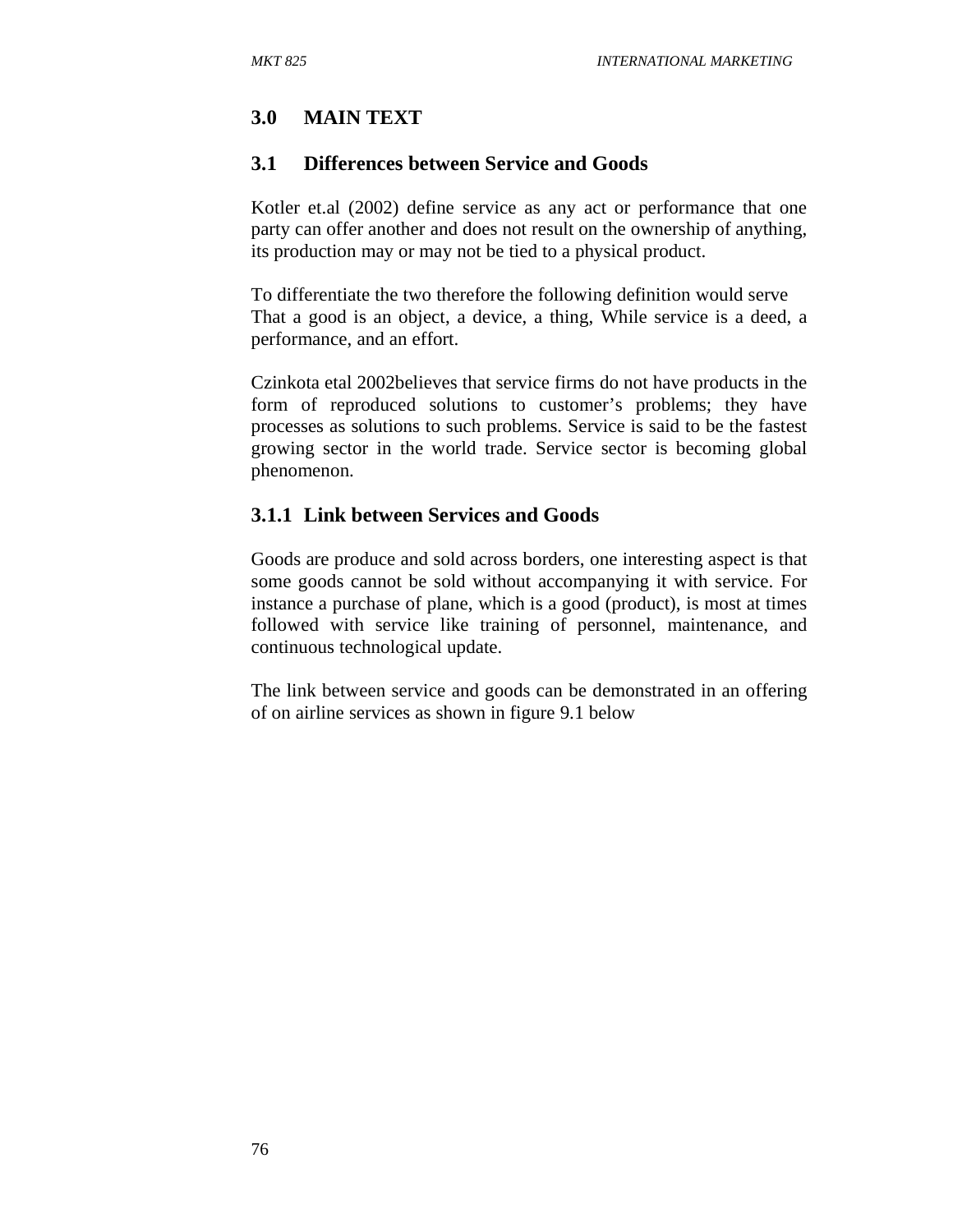

**Intangible Element**

**Figure 9.1: Goods and Services Compared**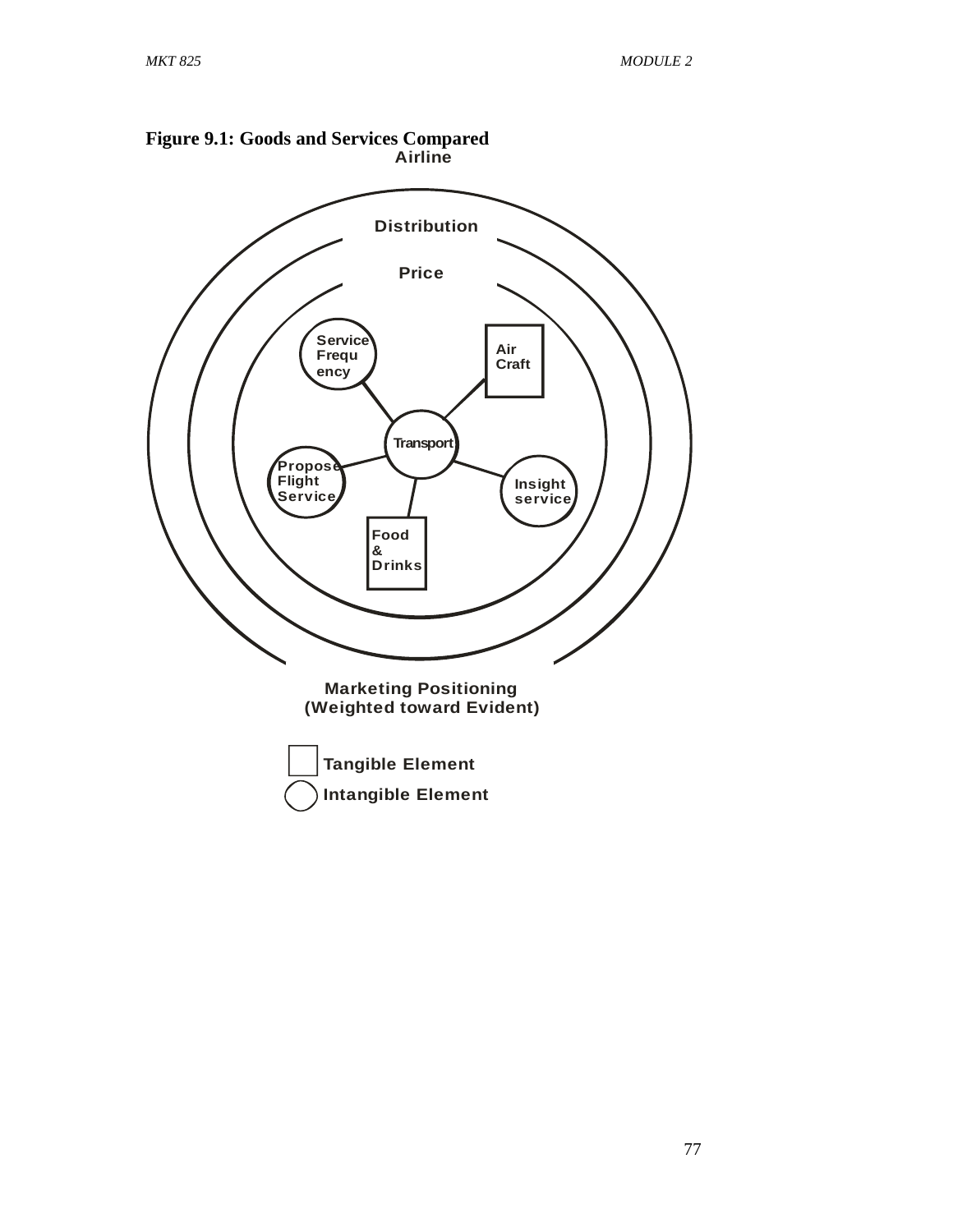

 Just the way goods are accompanied with service for customers' satisfaction so also the above diagram that service provision can't be complete without a product in use. In essence physical goods are used for service provision.

In the diagram above, an airline that provide transport service has a plane as a product, how perfect the plane is, will have positive or negative effect on service provision. As passenger boards the plane another physical product is given to him in form of food and drinks yet he has in-flight service, service frequency and pre and post light service. In essence service and goods complement each other in a successful customer's satisfaction.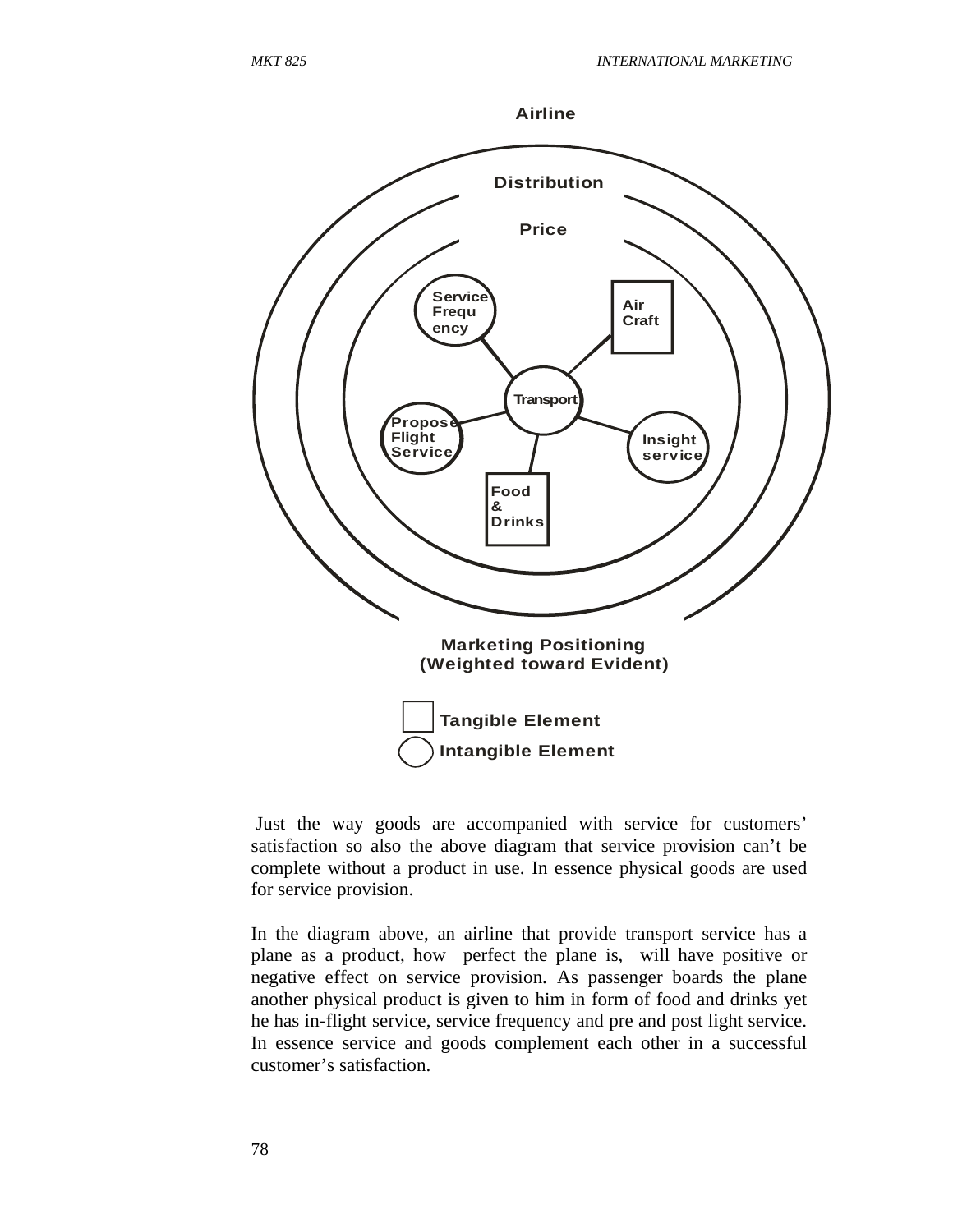### **Self-Assessment Exercise 1**

Differentiate between service and a product

## **3.1.2 Stand-Alone Service**

Service mix is divided into six categories

- i. Pure tangible good
- ii. Tangible goods with accompanying service eg. Computer and installation service.
- iii. Hybrid-offering with equal part of service and goods i.e. patronizing restaurant for food and service.
- iv. Major Service with accompanying minor goods and services, e.g. traveling in a plane and being served with food.
- v. Pure service- This is purely services i.e. a psychotherapist.

The fifth division of service which is pure service is what you learn here and to know more about it, you must look at some basic characteristics.

- (a) Intangible- It means service can't be seen, tested, felt, learned or smelled before they are bought. To succeed in selling this type of service you need to know one of the following marketing tools.
- Place
- People
- Equipment
- Communication material
- **Symbols**
- Price
- (b) Variability- Service provision is done by different people even if they are working for the same organization where and when they are provided brings about variability in service provision. About three areas if properly looked into service provision will reduce variability.
- Investing in goods, hiring and training procedures
- Standardize the service performance process throughout the organization
- Monitor customer satisfaction.
- (c) Perish ability- Service cannot be stored. For instance a plane that takes off with 10 empty seats cannot be redeemed or an Hotelier who could not get a quest in his room for the previous night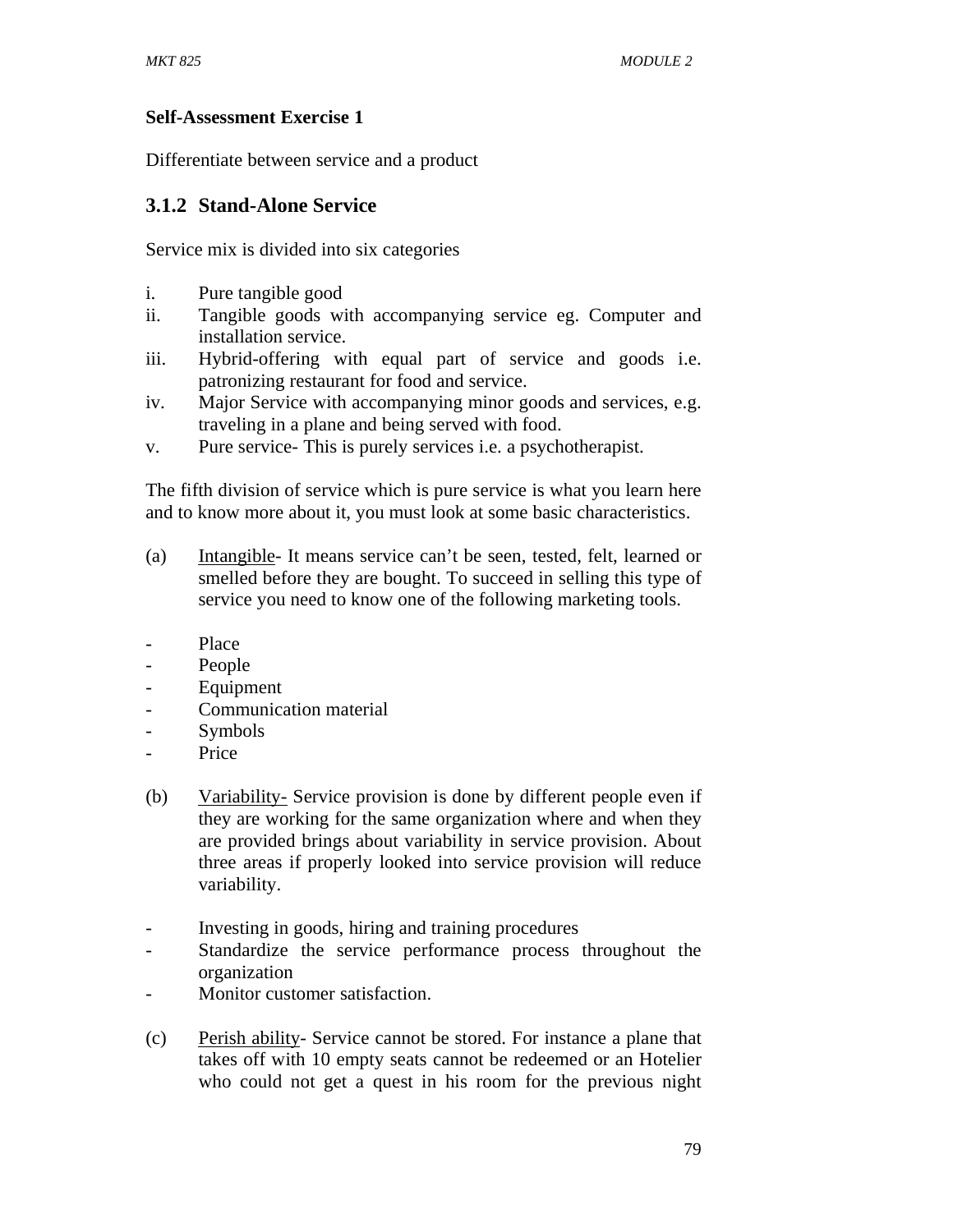cannot regain such loss. The marketing idea is to improve on the Demand and Supply system.

In Demand-

- You differentiate pricing
- Cultrate non-peak demand
- Develop complementary service
- Reservation system should be developed.

In Supply side-

- Part time worker should be used for peak period
- Introduce peak time efficiency
- In creased consumers participation.
- Shared service can be provided.
- Develop facilities for future expansion.
- (d) Inseparability- The provider of service and the service itself is seen as same i.e. a cashier in a bank attending to a customer rudely is seen as the bank and he is equated with the bank.

### **Self Assessment Exercise**

Discuss 4 basic characteristics of an international business?

## **3.1.3 The Role of Service**

Service been it in US or Nigerian Economy has been able to:

- Create jobs
- Service provision is increasing worldwide; therefore it has generated enough revenue for the US. In year 2000 alone the revenue was \$ 295 billion.

## **3.2 The Role of Global Service in the World Economy**

In the world economy, service provision worldwide has two basic areas that have touch the world economy.

- i. There has been a rise in service sector globally, as such some economies; GDP has improved due to service provision for instance in Argentina it accounts for 65% GDP, 64% in Mexico and 65% in South Africa.
- ii. A lot of economics are shifting away from traditional economic development pattern and are concentrating on development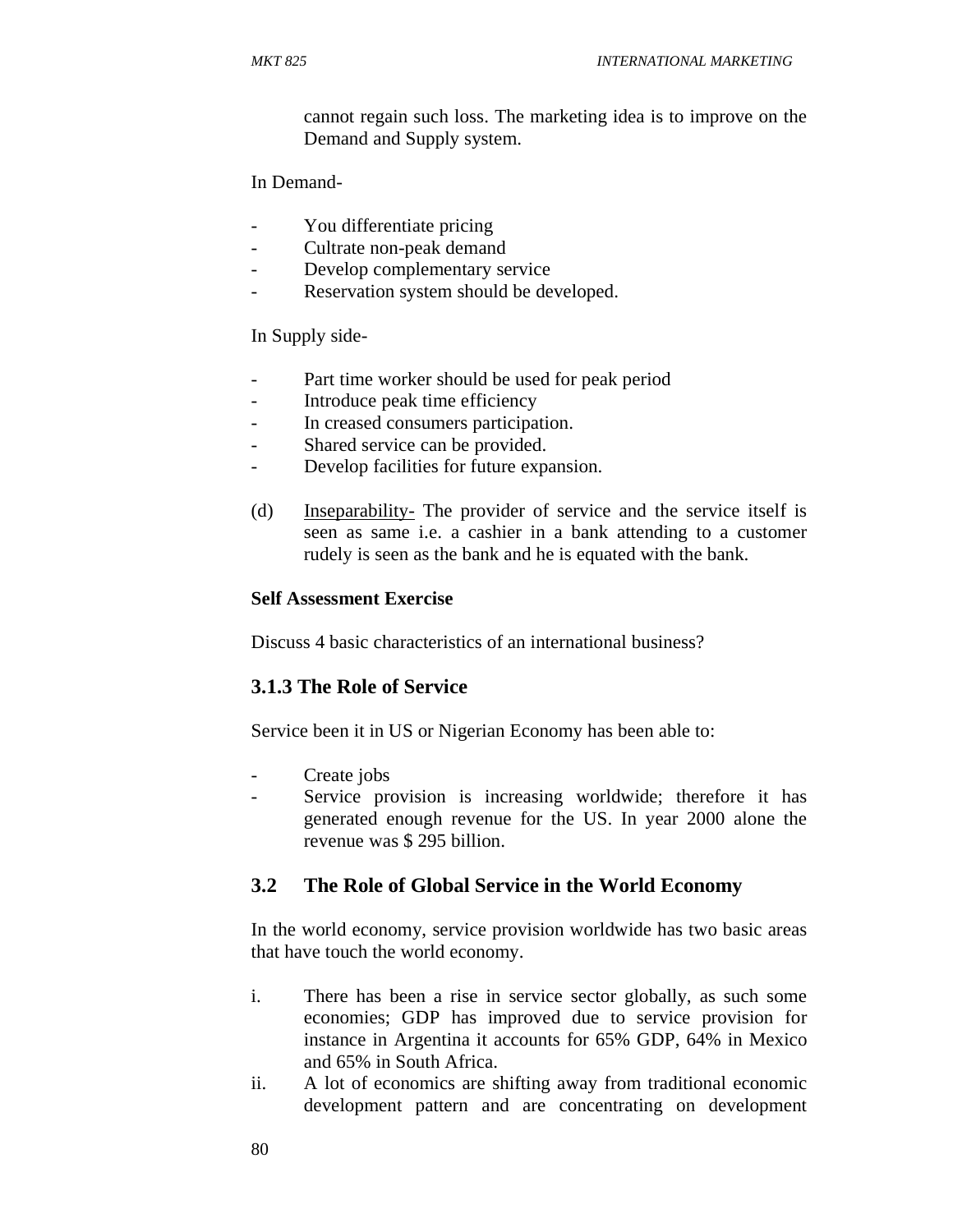strong service sectors. Nigeria has even created a ministry for tourism, to encourage service provision.

## **3.3 Global Transformation in the Service Sector**

Service provision worldwide has increase tremendously. There are basically two factors that have lead to the global transformation in the service sector. These factors include:

1. Technology:- Once we talk about technology, computers comes into mind, for instance Architectural work or car design that would have been done manually is been design by computers thereby given room for growth in providing services. Technology has equally reduced the cost of communication. Service provision is increasing without the presence of human being i.e. banking service with automatic teller machine. This equally has lead to growth in service provision worldwide.

Growth of corporate world web sites companies takes advantage of this. Distance and barriers have been removed. A customer in Japan and Nigeria need not to worry about distance because technology has removed that barrier while transacting business.

- 2. Environment: In this situation regulation and deregulation has increased the chances of service provision worldwide.
- Reduction in Government Regulation, which has brought about deregulation, it has given rise to service provision.
- Deregulation in transport sector has given rise to increase in service worldwide.
- Regulation of service industries by their service groups is another reason i.e. fields like law; health care has contributed to this.

## **Activity**

- i. List five (5) area of pure service that you know
- ii. List four (4) characteristics of service

## **3.4 Problems in International Service Trade**

There are basically two problems areas of international service trade. They include: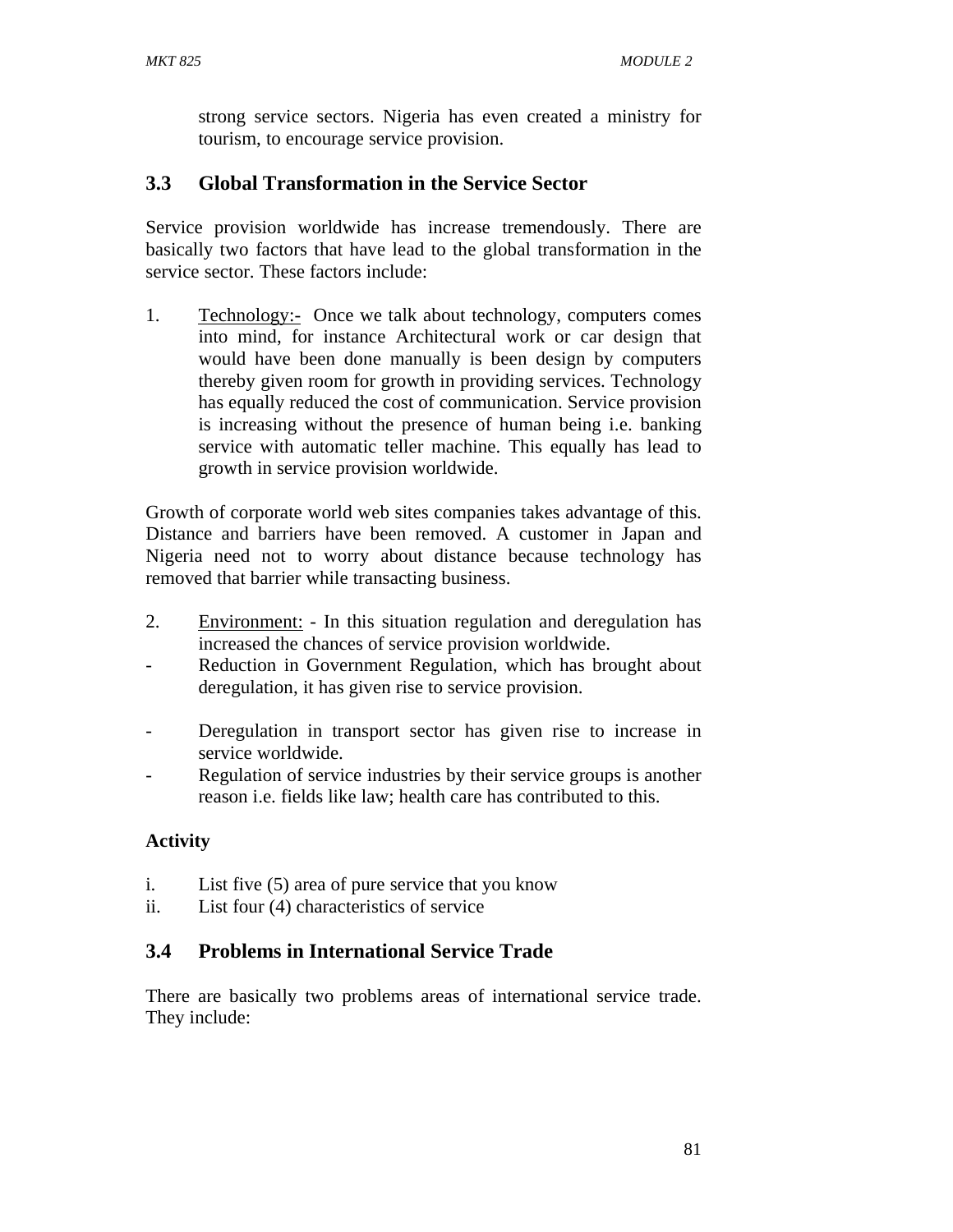### **3.4.1 Data Collection Problem**

It is difficult to track down information on people who go round to provide service worldwide. In fact the information is sketchy. An example of an Irish citizen working for a Canadian financial consulting firm from the headquarters in Sweden advises an Israeli citizen living in India on management of funds deposited in a Swiss bank to determine the import and export of this business diversion is difficult to track down and record the information down.

#### **3.4.2 Global Regulation of Services**

This is considered from two angles, namely

- Barriers to entry and
- Problem of performing services abroad.

Barriers to entry are always explained by countries with reference to national security and economic security. The host country may create barriers based on protecting infant industry.

Another area of global regulation of services is performing services abroad. Once a service provider has gotten access to a local market he is faced with the problem of discriminating and non-discriminating regulations. These regulations hinder service providers to penetrate some markets.

General agreement on trade on service (GATS) in 1995 came up to regulate services worldwide. This is similar to GATT.

#### **3.5 Service & E- Commerce**

Electronic commerce and service have succeeded in removing distance between the user and provider of service. Government population across border has equally been removed by providing service electronically. This equally has led to businesses that are small to look big in the internet. It is believe that there are some provider of service and the users that have never met face to face.

Internet has been the basis of E-commerce, One should take note that Internet has occurs in different countries at different time and not all have access to it.

Language could be another barrier on the Internet. Many companies do not permit any interaction on their websites, thus missing out in feed back from visitors.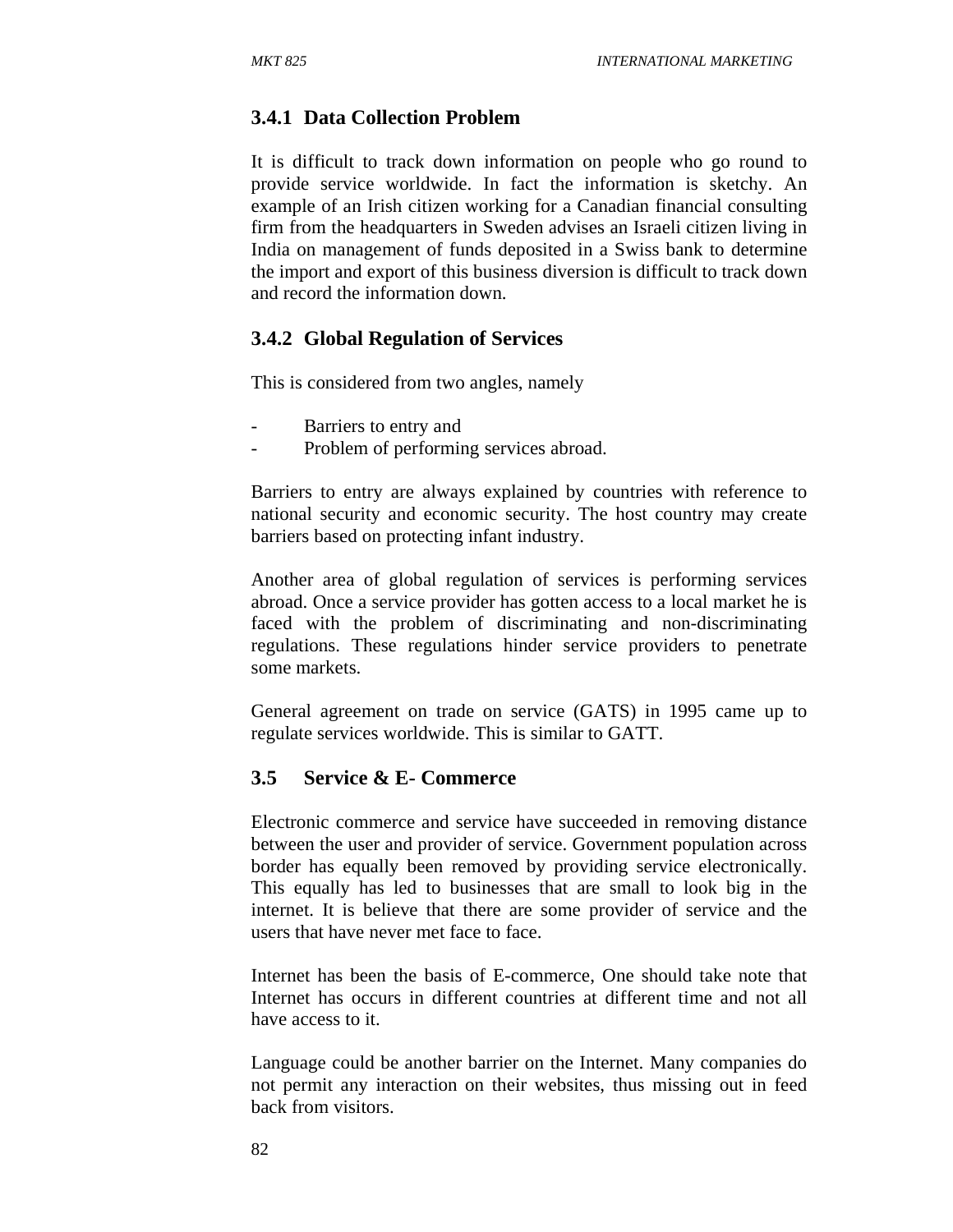## **3.6 Typical International Services**

The following are the commonly practiced international services.

- i. Construction, Design and Engineering services
- ii. Insurance services
- iii. Communication services
- iv. Teaching services
- v. Consulting services
- vi. Tourism

## **3.7 Starting to Offer Services Internationally**

If you are to go into service provision internationally you are:

To look at service you are to provide:-is it in support or in conjunction of goods, the most acceptable method is to follow the method and ways goods are provided to provide service.

Czinkota etal (2002) observed that service providers, whose activities are independent from goods, need a different strategy. These individuals and firms must search for market situations abroad that are similar to the domestic market.

Another thing is that a service provider must identify and understand points of transition abroad.

Service provider internationally should equally stay informed about international projects sponsored by domestic organization, and World Bank, United Nations etc.

## **Activity 2**

List five areas of mostly practice international service'

## **3.8 Strategic Indications**

For you to be successful in an international business in service provision, you must:

- Determine the nature and the aim of the services offering core that is, whether the services will be aimed at people or at things and whether the service act in itself will result in tangible or intangible actions.
- As a manager you should consider other tactical variable that have an impact in the preparation of the service offering. For instance if you are carrying out a research for services,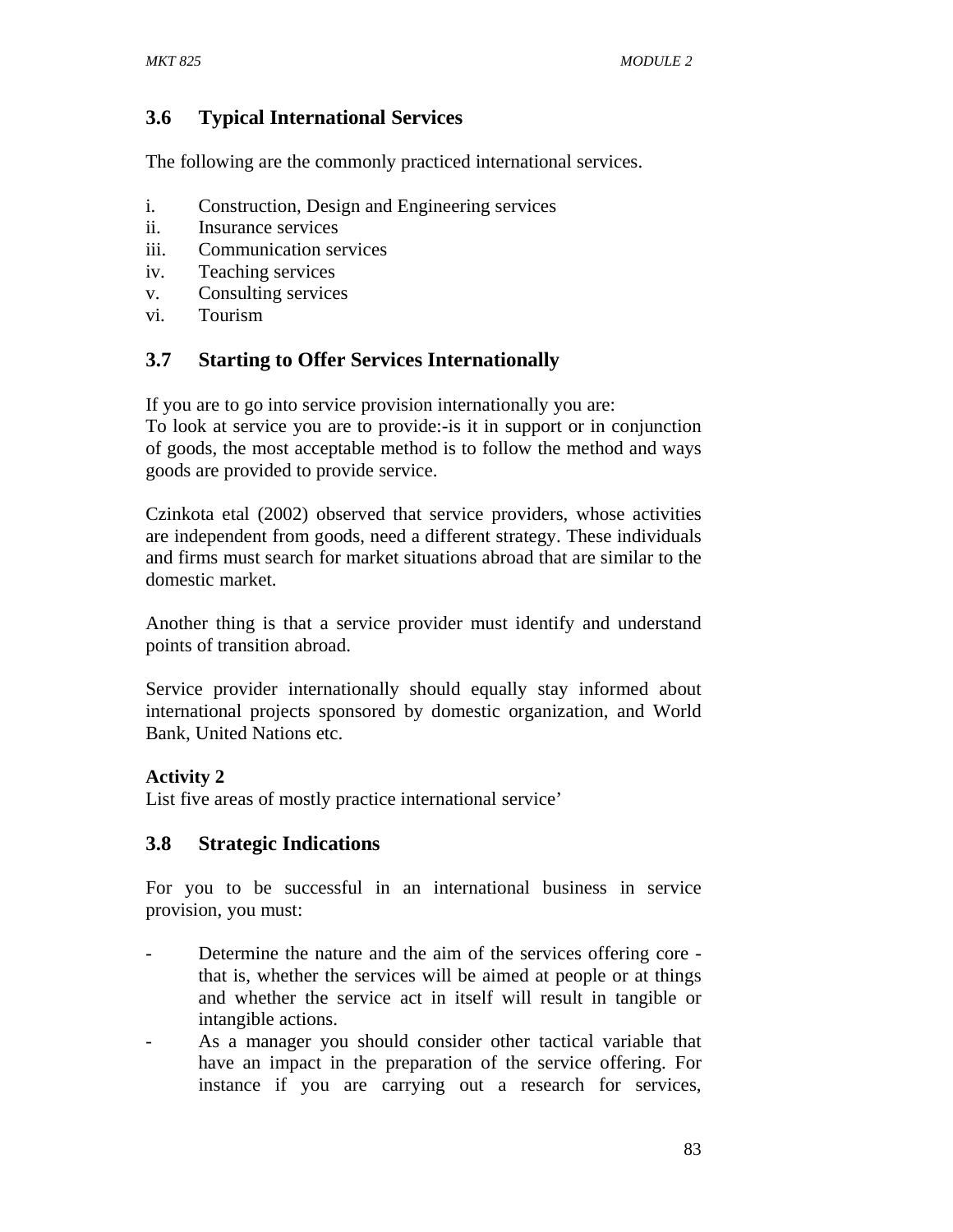measurement of capacity and delivery efficiency often remain highly qualitative rather than qualitative.

- Personnel issue must be looked into, if, you want to provide service internationally.
- Managers of service that prefer going abroad should have close interaction with their customers.
- Pricing and financing area should equally be looked into because service is not stored; you should have in mind the demand and supply situation of service, so as to have greater flexibility in pricing.
- In distribution, the service provider should have in mind that shorter channel of distribution are better.

### **Self Assessment Exercise 2**

Discuss the difficulty Nigerians may face in exporting his Service outside this country.

## **4.0 CONCLUSION**

Service and goods must be used to compliment each other. Service is intangible and goods are tangible. Service has four characteristics which include: Intangibility, perish ability, variability and incomparability.

Service has been able to create jobs and more revenue generated. In global service provision, it has led to increase in nations GDP and they are shifting from traditional method.

Technology and Environment has transform service provision worldwide. Data and Regulation are major problem of service worldwide.

## **5.0 SUMMARY**

Examined in this are services and goods, the role of services while providing goods for consumer satisfaction, problems of service sectors, and strategic indicators of service industries.

## **6.0 TUTOR-MARKED ASSIGNMENT**

Discuss the six types of service as enumerated in this unit.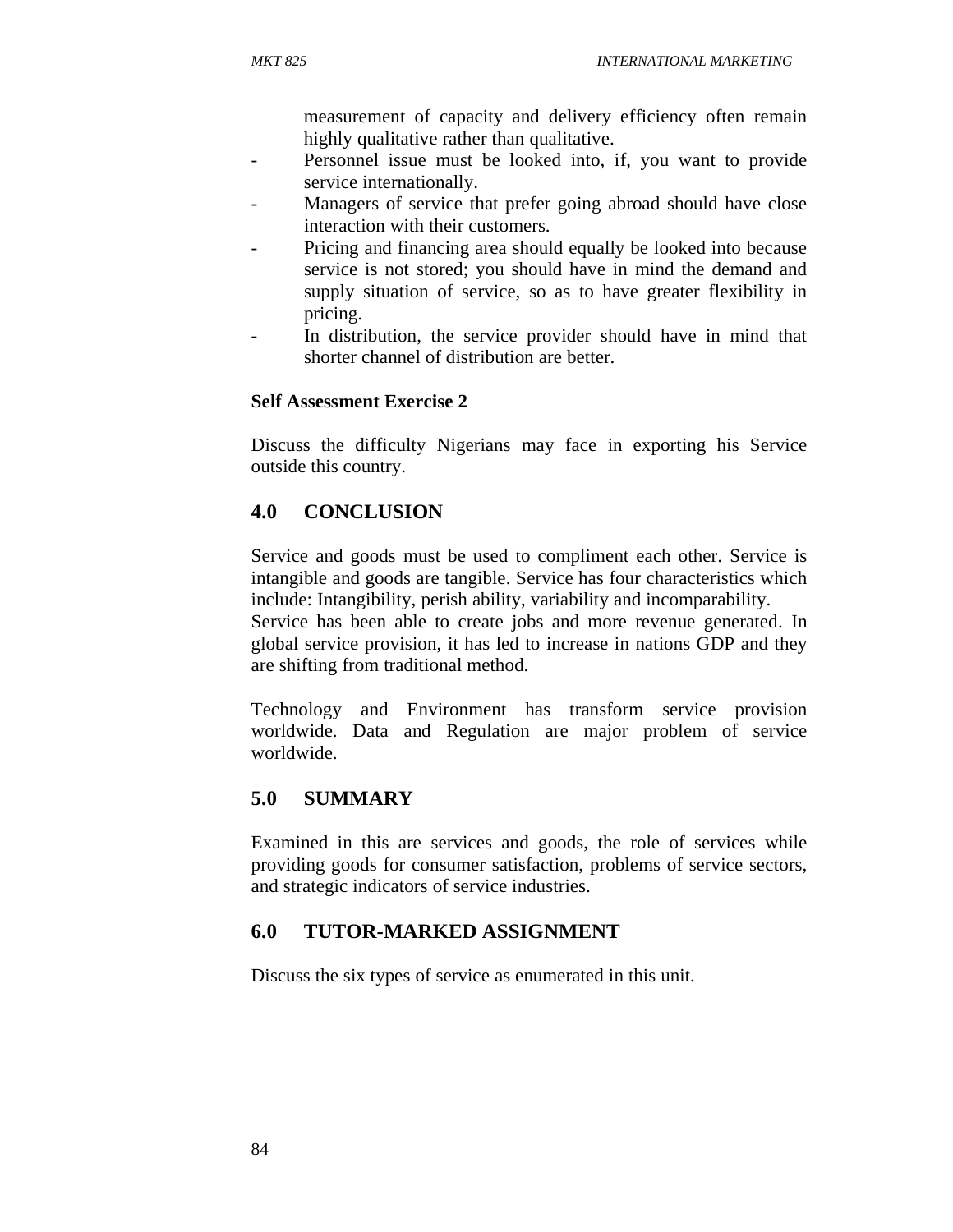## **7.0 REFERENCES/FURTHER READING**

- Czinkotta M R, Ikka A R, Michael H M. (2002): International Business, 6<sup>th</sup> Southwestern: USA, Thompson Learning.
- Kotler, P and Keller K (2006): Marketing Management,  $12<sup>th</sup>$  Ed., India, Person Education Inc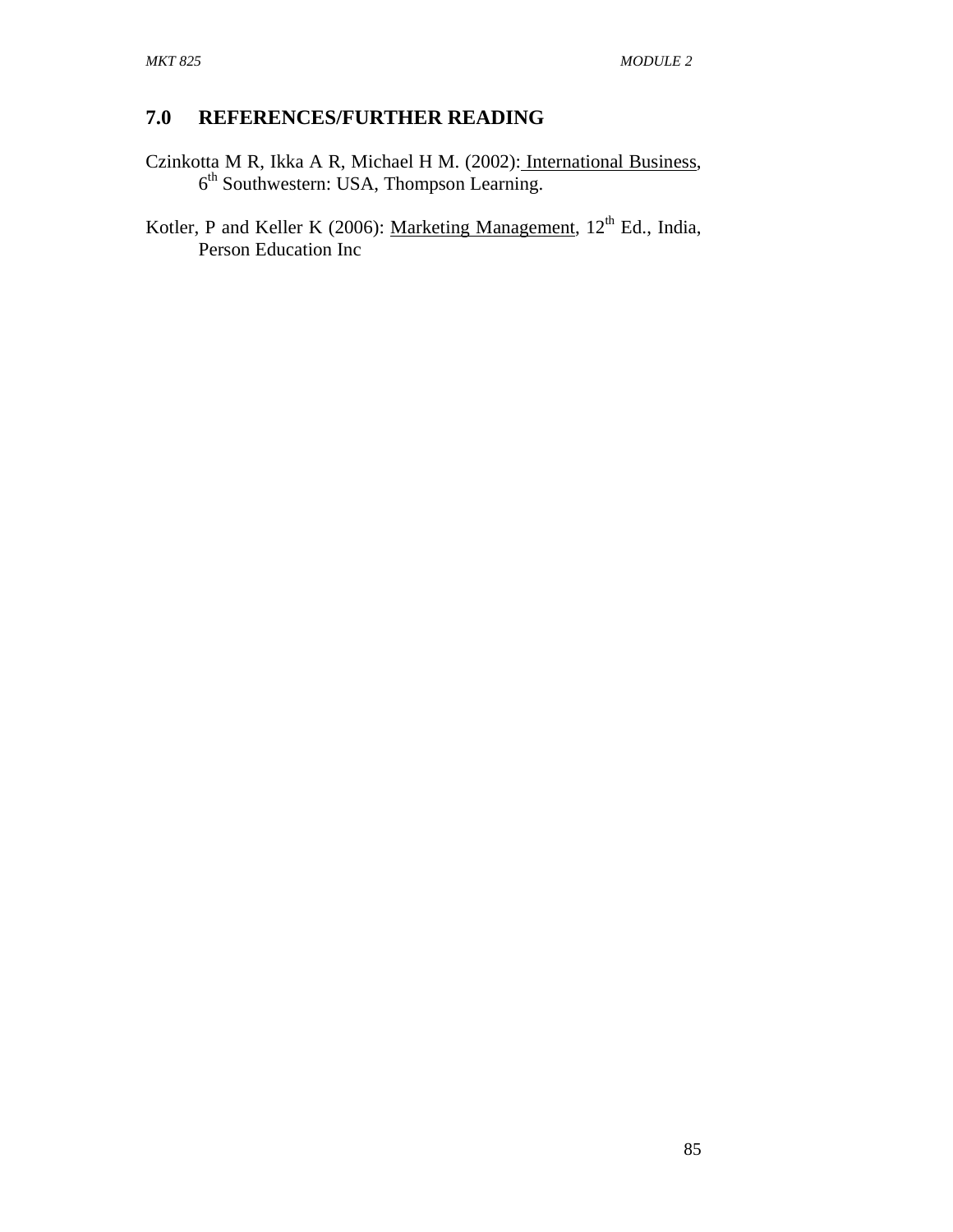### **UNIT 5 MARKETING COMMUNICATIONS IN WORLD MARKET**

#### **CONTENT**

- 1.0 Introduction
- 2.0 Objectives
- 3.0 Main Text
	- 3.1 The Communication Process
	- 3.2 Marketing Communication Mix
	- 3.3 Developing Effective Communication
		- 3.3.1 Identifying THE Target audience
		- 3.3.2 Determining the communication Objectives
		- 3.3.4 Selecting the communication channels
		- 3.3.5 Establishing the Total Promotion mix
		- 3.3.6 Deciding on the Promotion mix
	- 3.4 Factors that affects communication decisions
		- 3.4.1 The firm's objectives
		- 3.4.2 The Nature of the Product
		- 3.4.3 Legal Considerations
		- 3.4.4 Media availability
- 4.0 Conclusion
- 5.0 Summary
- 6.0 Tutor-Marked Assignment
- 7.0 References/Further Reading

## **1.0 INTRODUCTION**

Modern marketing calls for more than developing a good product, pricing it effectively, and making it accessible to target customers. Companies must also communicate with their present and potential customers, retailers, suppliers, other stakeholders, and general public. Every company is inevitably cast into the role of communication and promoter. For most companies, the question is not whether to communicate but rather what to say, to whom and how often. This unit examines the influence of communication on international marketing.

### **2.0 OBJECTIVES**

At the end of this unit, you should be able to:

- draw communication processes
- explain communication mix and
- explain factors that affect communication decisions.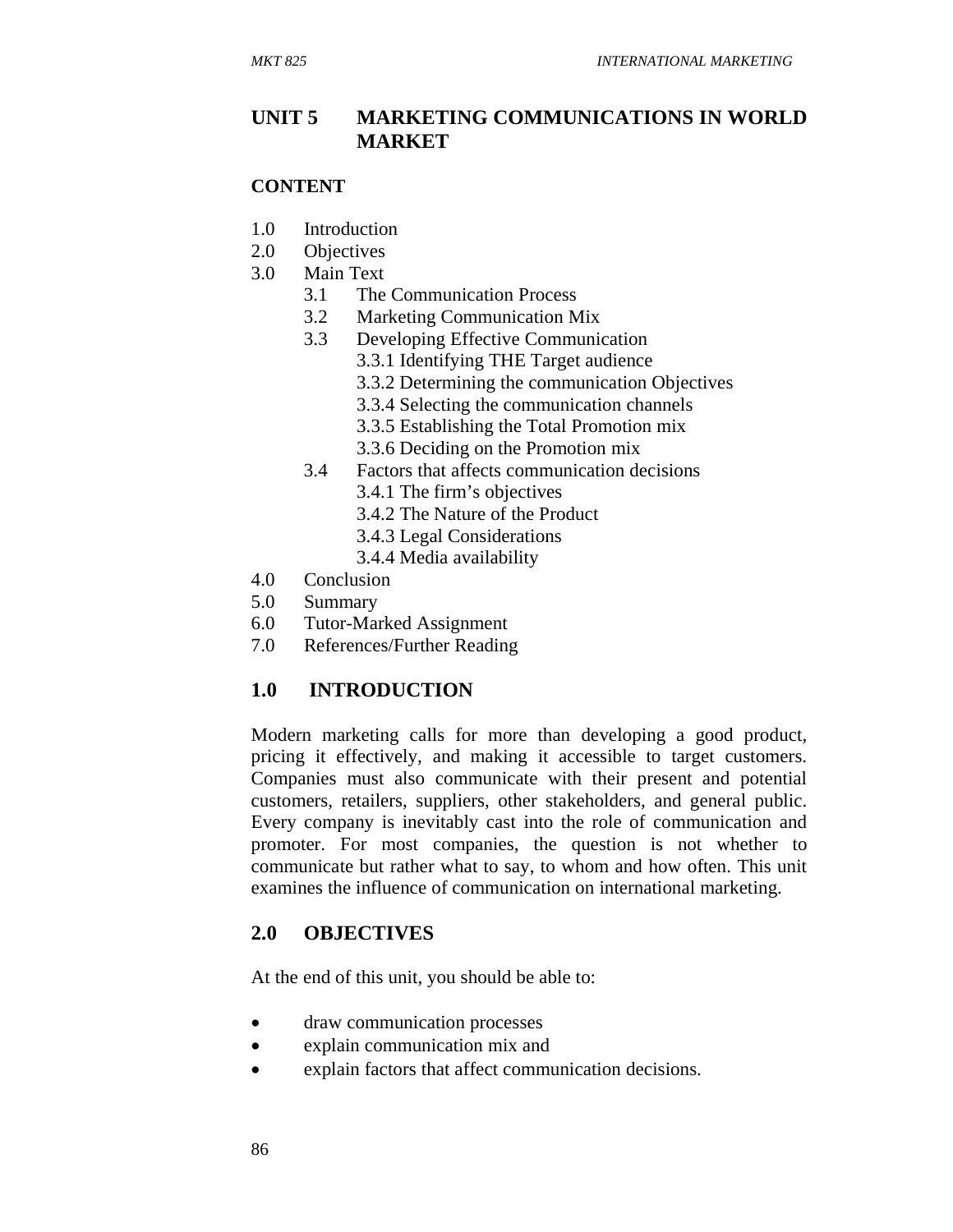## **3.0 MAIN CONTENT**

### **3.1 The Communication Process**

Too often, marketing communications focus on overcoming awareness, an image, or a preference gap in the target market. But this approach to communication has several limitations. It is too short-term and too costly, and most messages of this type fall on deaf ears.

But this day, communication is being viewed as the management of customer buying process over time, during the pre-selling, selling consuming and post-consuming stages. This is because, customers differ, and communications programs need to be developed for specific segments, niches, and even individuals. Given the new electronic technologies, companies must ask not only "How can we reach our customers?" but also "How can we find ways to let our customers reach us?"

Therefore, the starting point in the communication process is thus an audit of all the potential interactions target customers may have with the product and company. For example, someone who wishes to purchase a car would talk to others who have used such cars, see ads, read articles in newspapers and magazines, and observe cars in the show rooms. Hence, marketers need to assess which of these experiences and impressions will have the most influence at the different stages of the buying process. This understanding will help marketers allocate their communication naira more efficiently.

To communicate effectively, marketers need to understand the fundamental elements underlying effective communication. Figure 1 below shows a communication model with nine elements. Two elements represent the major parties in a communication- sender, and receiver. Two represent the major communication tools- message and media. Four represent major communication functions- encoding, decoding, response, and feedback. The last element in the system is noise (i.e., random and competing messages that may interfere with the intended communications.

Model explains the key factors in effective communication. Senders must know what audiences they want to reach and what responses they want. They must encode their messages in a way that takes into account how the target audience usually decodes messages. They must also transmit the message through efficient media that reach the target audience and develop feedback channels to monitor the receiver's response to the message.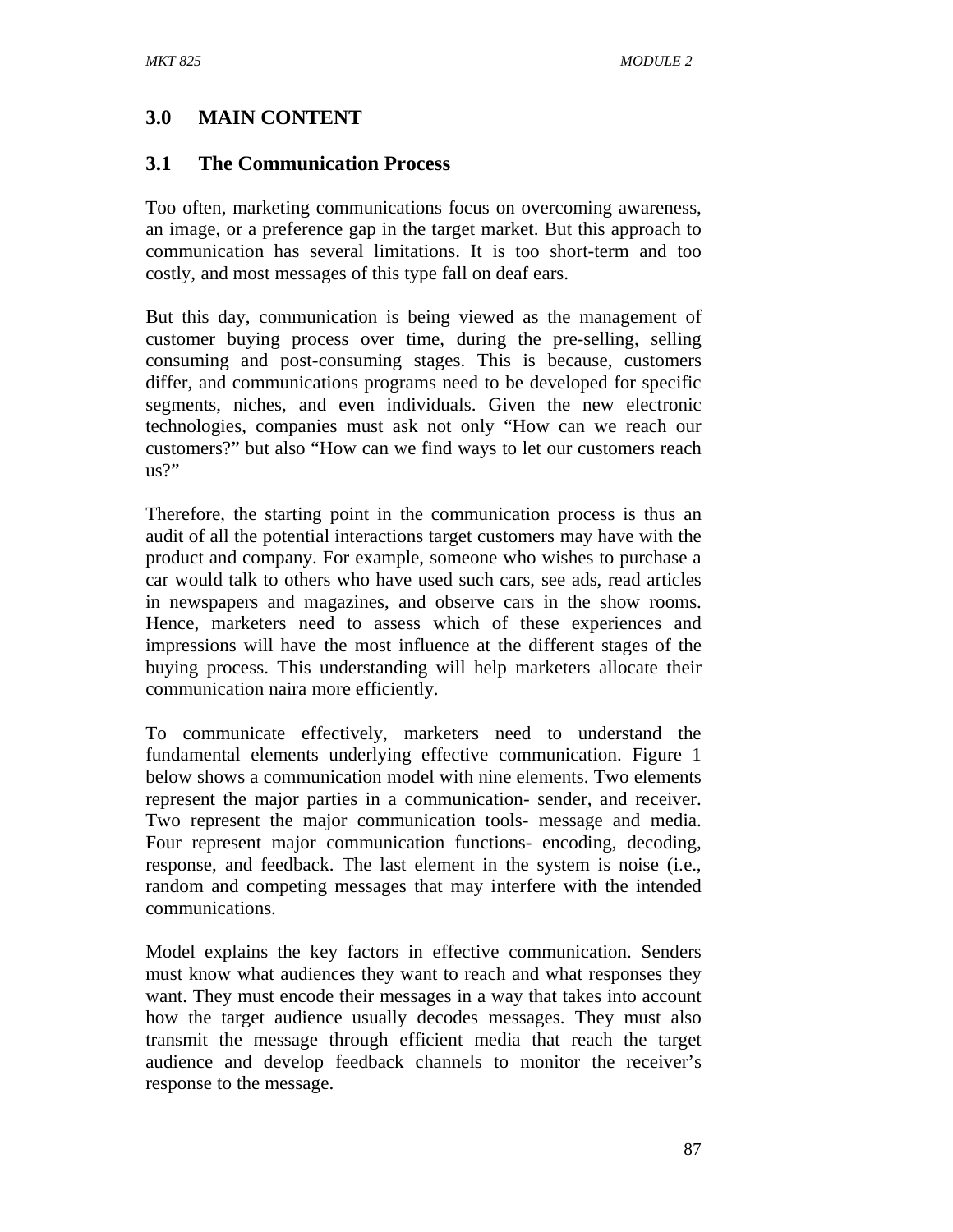

#### **Figure 10.1: Communication Process**

For a message to be effective, the sender's encoding process must mesh with the receiver's decoding process. Thus, the best messages are essentially signs that are familiar to the receiver. The more the sender's field of experience overlaps with that of the receiver, the more effective the message is likely to be. This requirement puts a burden on communicators from one social stratum who wants to communicate effectively with another stratum.

The sender's task is to get his or her message through to the receiver. The target audience may not receive the intended message for any of three reasons:

- a. Selective attention
- b. Selective distortion, and
- c. Selective recall.

The communicators should look for audience traits that correlate with persuasibility and use them to guide message and media development. Kotler (1997) observed that 'people of high education and/or intelligence are thought to be less perusable, but the evidence is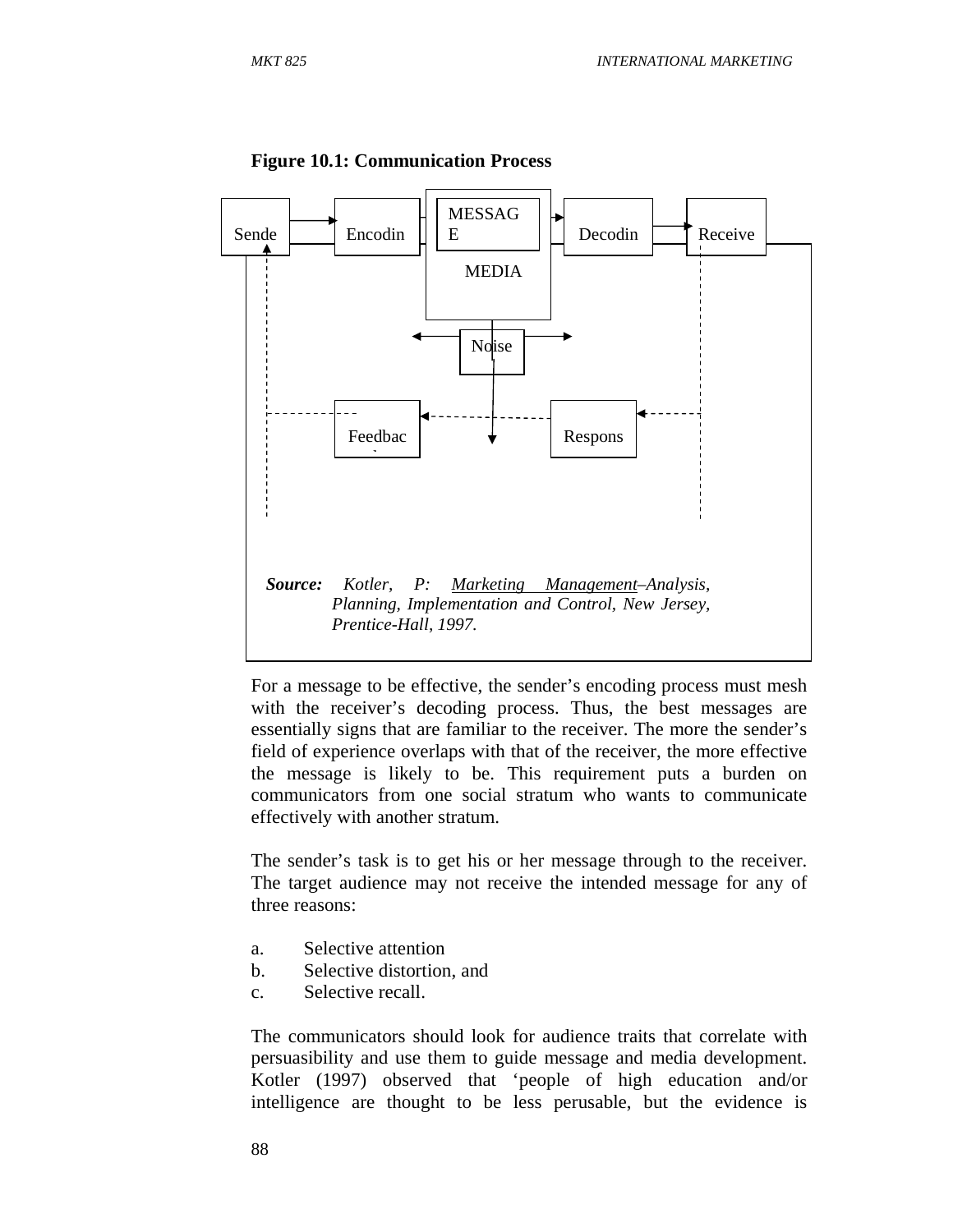inclusive. Persons who accept external standards to guide their behaviour and who have a weak self-concept appear to be more persuasible, as are people who are low self-confidence.'

Communicators also need to think about their audience awareness that the communicator is attempting to persuade them. People who have been exposed to previous persuasion attempts have a different response to persuasion than those who have not been exposed to such attempts. Fiske and Hartley as reported by Kotler (1997) have outlined some general factors that influence the effectiveness of a communication:

- 1. The greater the monopoly of the communication source over the receipt, the greater the recipient's change or effect in favour of the source.
- 2. Communication effects are greater where the message is in line with the receiver's existing opinions, beliefs, and dispositions.
- 3. Communication can produce the most effective shifts on unfamiliar, lightly felt, peripheral issues, which do not lie at the center of the recipient's value system
- 4. Communication is more likely to be effective where the source is believed to have expertise, high status, objectivity, or likeability, but particularly where the source has power and can be identified with, and
- 5. The social context, group or reference group will mediate the communication and influence whether or not the communication is accepted.

### **Self-Assessment Exercise 1**

Explain factors that influence the effectiveness of a communication

## **3.2 Marketing Communication Mix**

The marketing communication mix consists of the combination of all the communication variables or tools in a given target market by an organization with the hope of satisfying the market and to achieve a defined objective.

There are two ways to look at the component of the marketing communication mix. The first view that can be described as the broad view states that each of the 4ps should be included in the marketing communication mix. According to this view, the product's styling, the colour and shape of the packaging, price and place all communicate something. The second view which can be termed the narrow view states that the marketing communications mix consist of the subset of marketing tools that are primarily communicational in nature. They are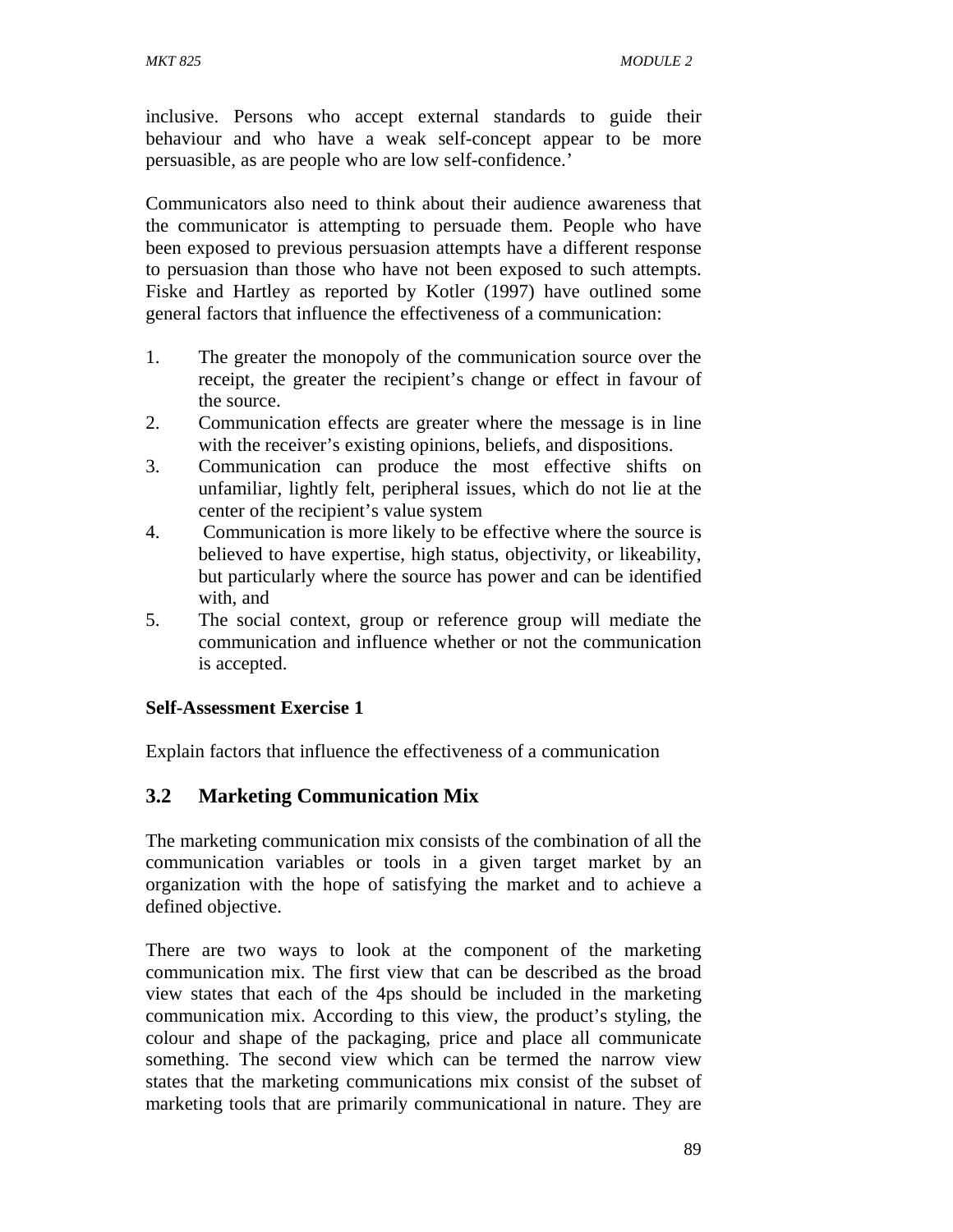the tools normally classified under promotion, one of the 4ps. They are called promo-tools and include various forms of advertising, personal selling sales promotion, and publicity

### **3.3 Developing Effective Communication**

Here we would examine briefly ways of achieving effective communication system.

## **3.3.1 Identifying the Target Audience**

A marketing communicator must start with a clear target audience in mind. The audience could be potential buyers of the company's products, current users, deciders or influencers. The audience could be individuals, groups, particular publics, or the general public. The target audience will critically influence the communicator's decisions on what to say, how to say it, when to say it, where to say it, and whom to say it. A major part of audience analysis entails assessing the audience's current image of the company, its products and its competitors. An organization seeking to improve its image must have great patience. Images are sticky; they persist long after the organization has changed. For example, a famous university might have got down in her educational standard, yet it continues to be highly regarded in the public mind. For instance examples, Harvard, Oxford, Cambridge, ABU, UI, etc universities are examples of image being discussed.

## **3.3.2 Determining the Communication Objectives**

Once the target market and its characteristics are identified, the marketing communicator must decide on the desired audience response. The desire ultimate responses are purchase, high satisfaction, and favourable word-of-mouth. Purchase behaviour is the end result of a long process of consumer decision making. The task of marketing communicator here knows how to move the target audience to higher states of readiness to buy. There are various ways of achieving this; however this depend on thee nature of the products and characteristics of the markets available.

## **3.3.3 Designing the Message**

Having defined the desired audience response, the communicator moves to developing an effective message. Ideally, the message should gain attention, hold interest, arouse desire, and elicit action (AIDA). Formulating the message will require solving four issues: what to say (message content), how to say it logically (message structure), how to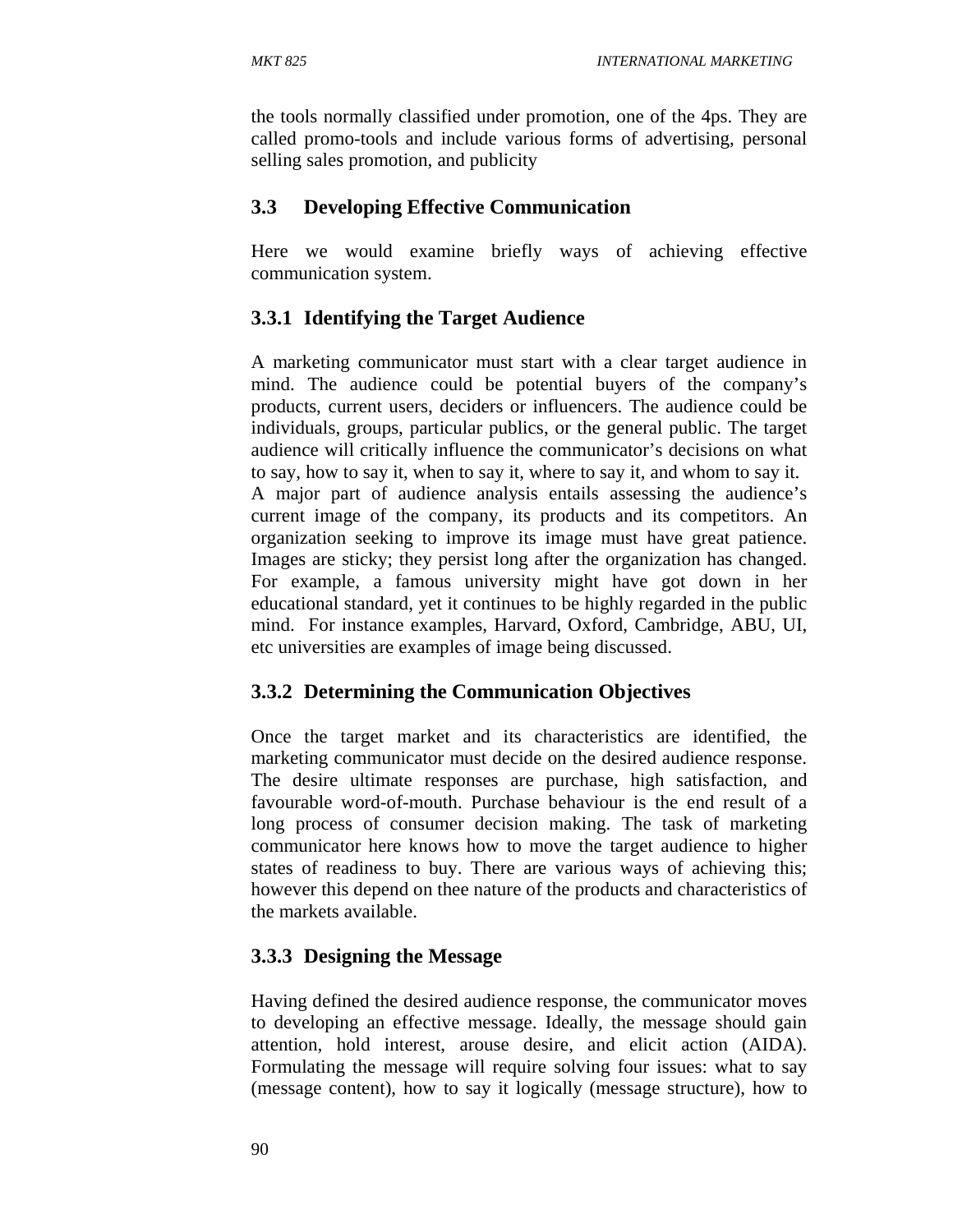say symbolically (message format), and who should say it (message source).

## **3.3.4 Selecting the Communication Channels**

The communicator must select efficient channels of communication to carry the message. The channel chosen depends on the nature of the products and availability of experts who will carry the message to the target markets. Communication channels of two broad types, personal and non-personal.

Personal communication channels involve two or more persons communicating directing with each other. They might communicate face to face, person to audience, over the telephone, or through the mails. Personal communication channels derive their effectiveness through the opportunities for individualizing the presentation and feedback.

The non-personal communication channels without personal contact or interaction. They include media, atmospheres, and events. Media consist of print, broadcast media, etc. Atmospheres are 'Packaged Environments' that create or reinforce the buyer's leanings toward product purchase.

## **3.3.5 Establishing the Total Promotion Budget**

One of the most difficult marketing decisions facing companies is how much to spend on promotion. John Wanamaker observed, as reported by Kotler (1997) said "l know that half of my advertising is wasted, but I don't know which half." This is the dilemma of most management executives.

However, there some methods through which companies would be able to determine the amount to be spend on promotional activities. These include:

- a. Affordable method
- b. Percentage- of-sales method
- c. Competitive-parity method
- d. Objective and task method, and so forth.

## **3.3.6 Deciding on the Promotion Mix**

Companies face the task of distributing the total promotion budget over the five promotional tools- advertising, sales promotion, public relations and publicity, sales force, and direct marketing. Company executives are always searching for ways to gain efficiency by substituting one promotional tool for another. All the five promotional tools are goods,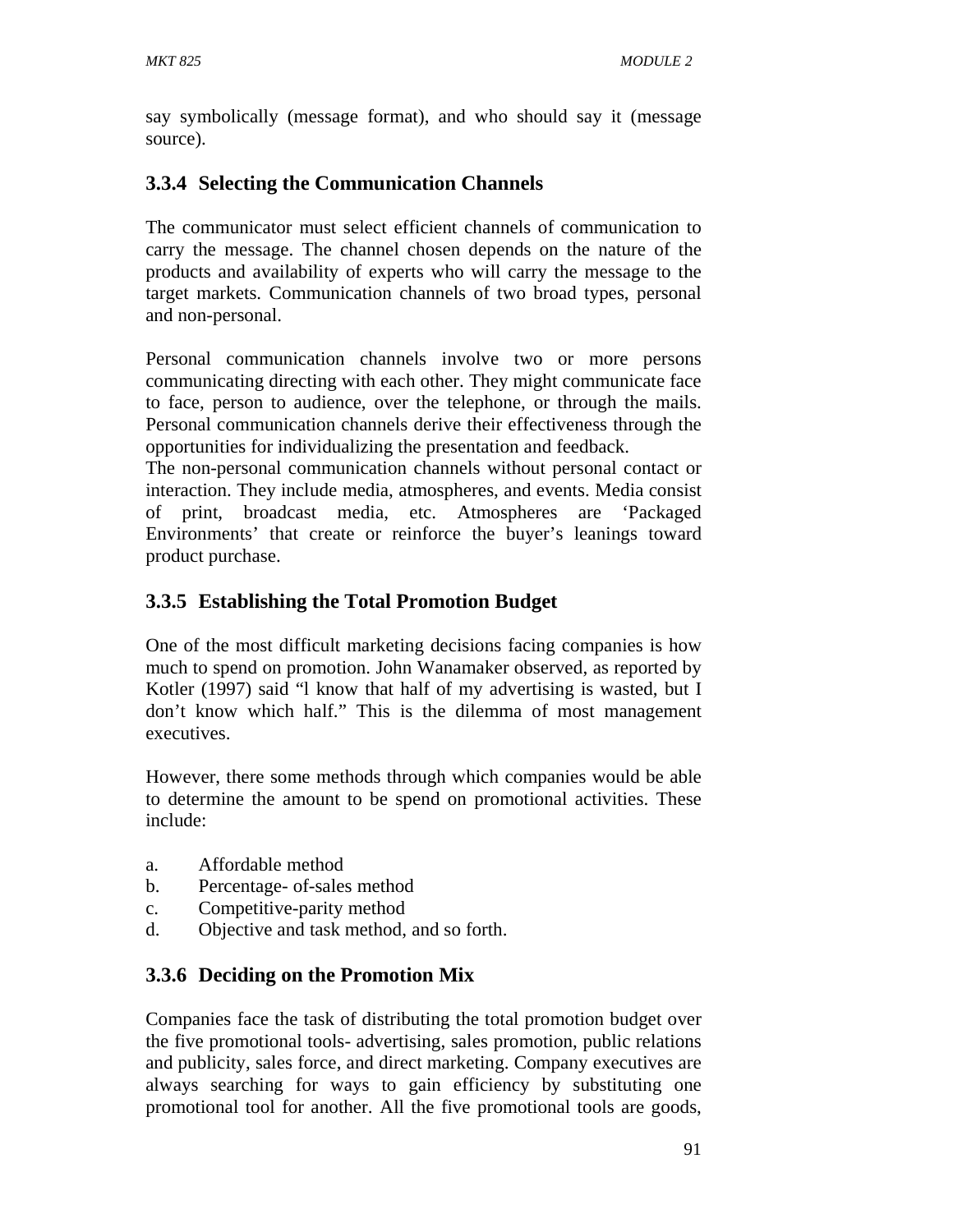but their selection depends on the availability of funds, nature of the products, stages of product life cycle, accessibility of the target markets and objectives the company want to achieve.

## **3.4 Factors that Affect Communication Decision in International Marketing**

Many factors are taken into consideration by international marketers while deciding on communication issues, some of these are:

## **3.4.1 The Firm's Objectives**

The objectives of a firm spell out the direction of the firm's activities, of which communication is inclusive. For example, companies that pursuit short term objectives, its communicative strategies will quite different from that one that pursuit long term objectives.

## **3.4.2 The Nature of the Product**

The nature of the product strongly determines the kind of communication policy that a firm should adopt. This because certain types of goods lend themselves to a highly standardized style of promotion, whiles others by their very nature call for a high degree of differentiation. For example, technical goods calls for a higher level of standardized of communication policy as compared to fashion-based products.

## **3.4.3 Legal Considerations**

The legal system of a country often has an important impact on what can and what cannot be done in the field of marketing communications. What may be acceptable in one country may be against the law in another country. For examples:

- a. In Norway and Sweden, television advertisement is not permitted
- b. In Belgium and France, cigarettes and alcoholic are permitted on television.
- c. In Austria and Italy, regulates television advertisement using children.

Therefore to ensure that one does not encounter any problem, it is important that an international marketer gains a broad understanding of the legislation of each target market.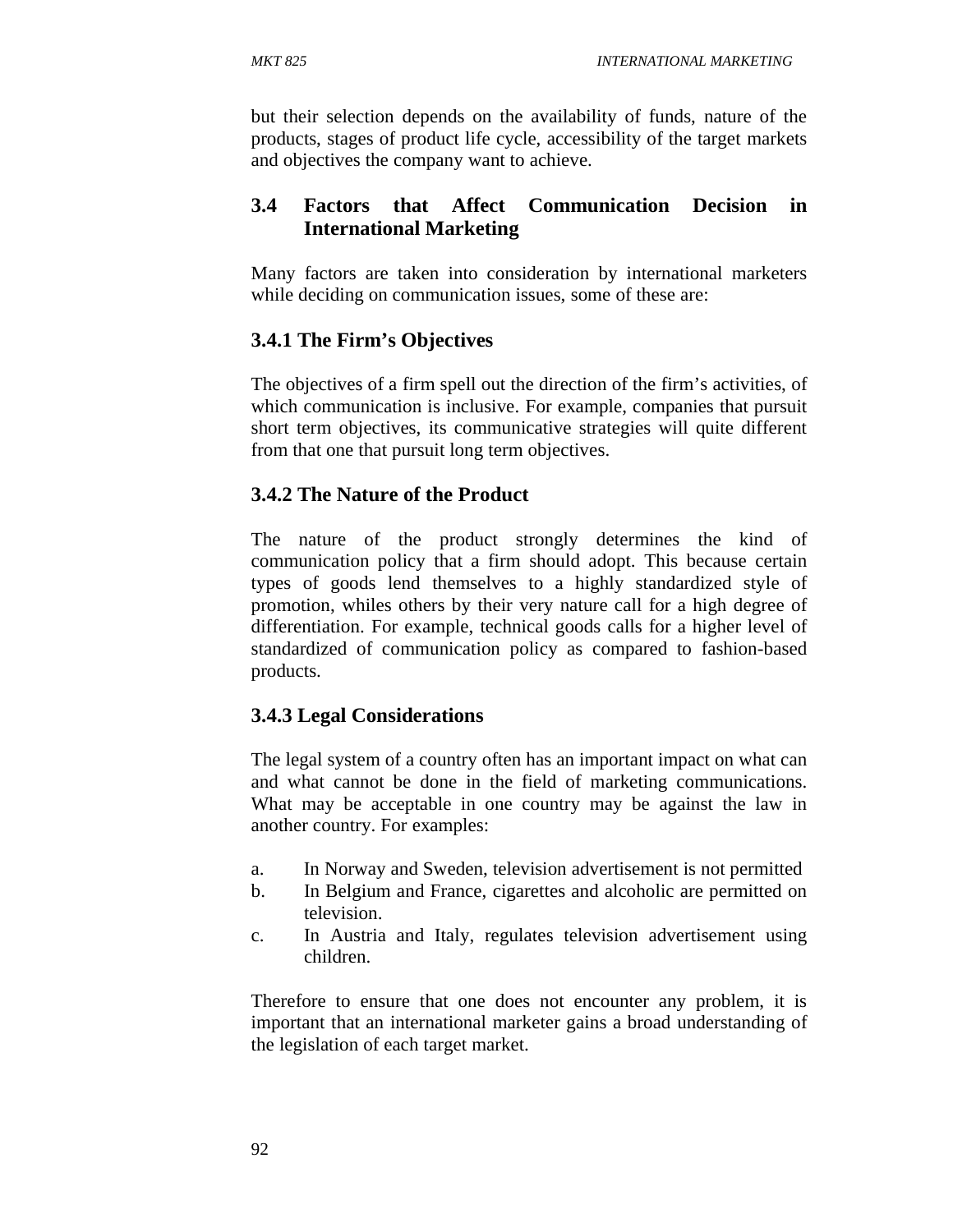# **3.4.4 Media Availability**

An international marketer must never assume that the type of media he had been accustomed to at home be likely to be found in foreign markets. For example, in some countries, the media that one wants may not be in existence. Even if they exist, the number may be too few to meet the demand for it. Cinema advertising for instance, may be popular in one country, whiles in another; it may be totally non existent. An international marketer that wants to know about the media availability in the foreign markets can seek for assistance from some reputable advertising agents. These agents possess useful information on media availability and they provide necessary documents.

### **Self-Assessment Exercise 2**

Briefly explain factors that affect communication decisions in international marketing.

# **4.0 CONCLUSION**

The international marketer's communications responsibilities go beyond disseminating information to target customers. The company must communicate effectively with other parties in its task environment, external publics and internal publics. Communication is so essential in marketing that the question companies ask is not whether to promote but how to spend and in what ways.

## **5.0 SUMMARY**

This unit looked into communication as panacea for achieving international marketing objectives. Communication mix and factor s considered for total promotion budget were discussed. Also discussed in this unit were factor considered for selecting communication channels.

## **6.0 TUTOR-MARKED ASSIGNMENT**

Briefly explain factors that affect communication decisions in international marketing.

## **7.0 REFERENCES/FURTHER READING**

Eze, B.I: International Marketing, Bauchi, ATBU, 1999 (Unpublished)

Ketler, P: Marketing Management-Analysis, Planning, Implementation and Control, 9<sup>th</sup> Edition, New Jersey, Prentice-Hall, 1997.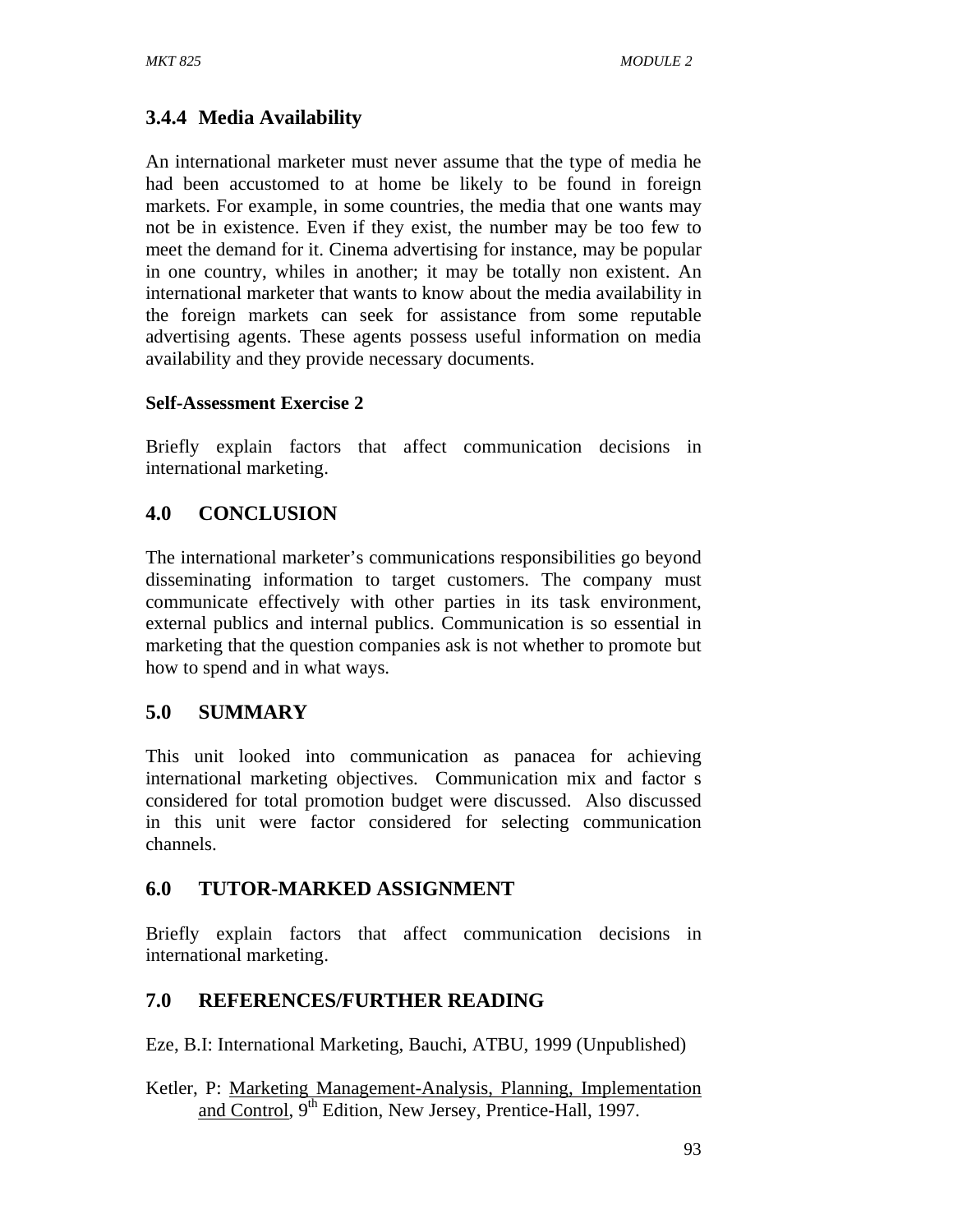#### **MODULE 3 ECONOMIC STRATEGIES**

- Unit 1 International organizations and international marketing
- Unit 2 Financial influence on world market
- Unit 3 Nigerians organizations and international marketing
- Unit 4 International accounting and taxation and
- Unit 5 International marketing research

### **UNIT 1 INTERNATIONAL ORGANIZATIONS AND INTERNATIONAL MARKETING**

#### **CONTENTS**

- 1.0 Introduction
- 2.0 Objectives
- 3.0 Main Content
	- 3.1 International Organization
	- 3.2 United Nation
	- 3.3 World Bank
	- 3.4 International Monetary Funds
	- 3.5 World Trade Organization
	- 3.6 Organization of Petroleum Exporting Countries
	- 3.7 African Trade Organization
	- 3.8 Bank for International Settlements
- 4.0 Conclusion
- 5.0 Summary
- 6.0 Tutor-Marked Assignment
- 7.0 References/Further Reading

### **1.0 INTRODUCTION**

The essence of international organization to international marketing is to facilitate, regulate, and measure or to finance international business. International organizations are mostly regional or world wide; they may be a source of financing or a source of order for business organizations, and equally a source of jobs. These organizations have some relationship with marketing. It will be myopic of a business organization to understand only the political, socio-cultural, etc. environment without understanding the international organizations that have impact on international marketing activities. Examples are given of companies who wants to merge in US, may need the approval of EU so that the merger will not have effect in the European market This unit examines influence of international organizations on international marketing activities.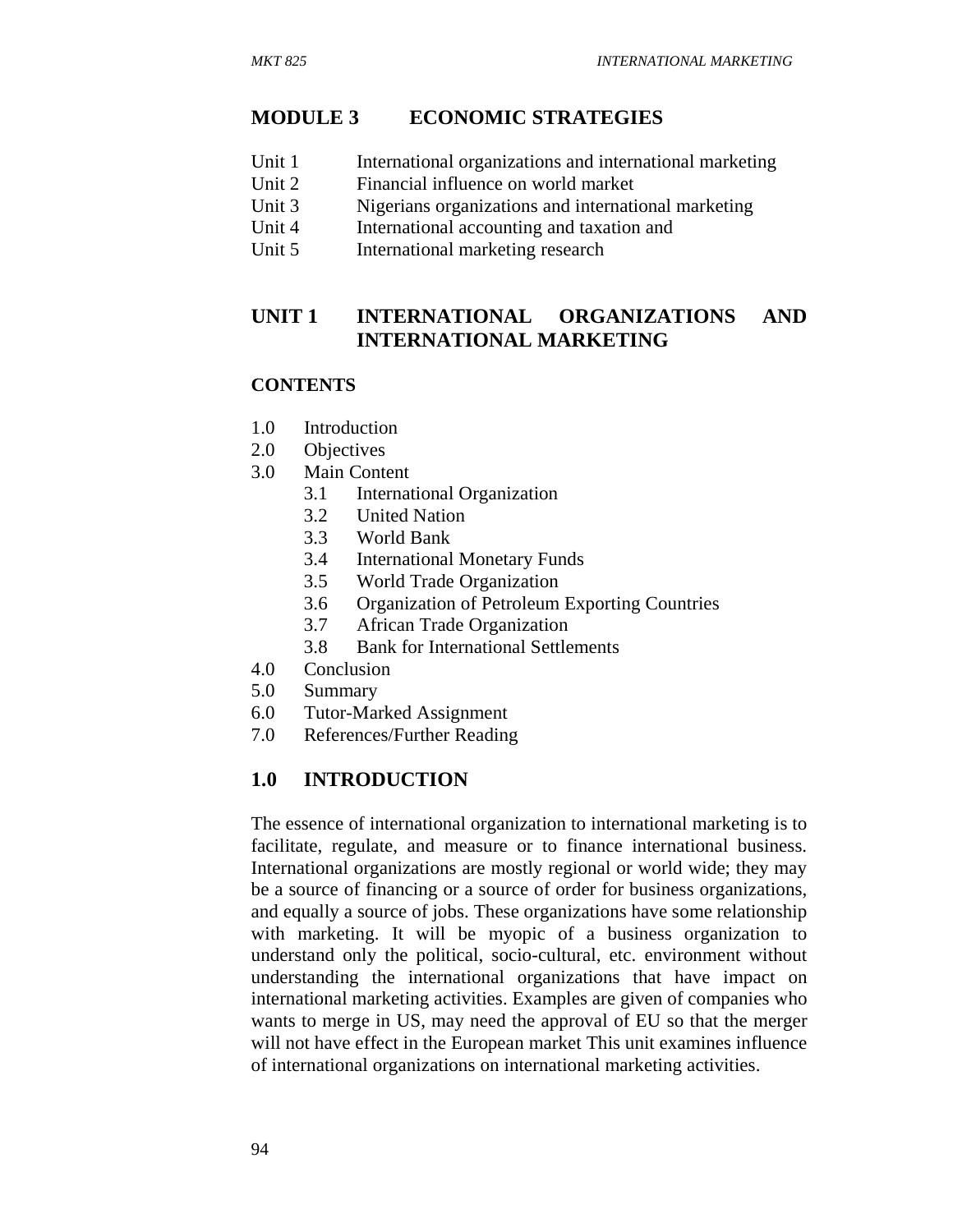## **2.0 OBJECTIVES**

At the end of this unit, you should be able to:

- explain the influence of UN on international business world wide.
- explain the role of IMF and World Bank and bank of international settlement and
- explain the contribution of OPEC and African trade organization.

## **3.0 MAIN CONTENT**

## **3.1 International Organizations**

It is an association of two or more groups especially counties, with the aim of protecting member interest in different areas that may include business, culture, military etc. International organizations include:

- **United Nations**
- World bank
- International monetary funds
- World trade organizations
- Organization of petroleum exporting countries
- African trade organization
- Bank for international settlement.

## **3.2 The United Nation**

The UN is the most popularly and best-known worldwide organization. After the World War II, the UN was formed. It has achieved a lot, and many people have viewed its achievement from both the positive and negative angle. International organization has 189 members' countries; it is dedicated to the promotion of peace. It also has many other functions related to business. The UN has different programmes and specialized agencies. It equally has Autonomous organizations and convention secretariats.

The UN carry out it activities through the use of five main body organs. They include:

- General Assembly
- Security council
- Economic and social council
- International court of justice
- The secretariat.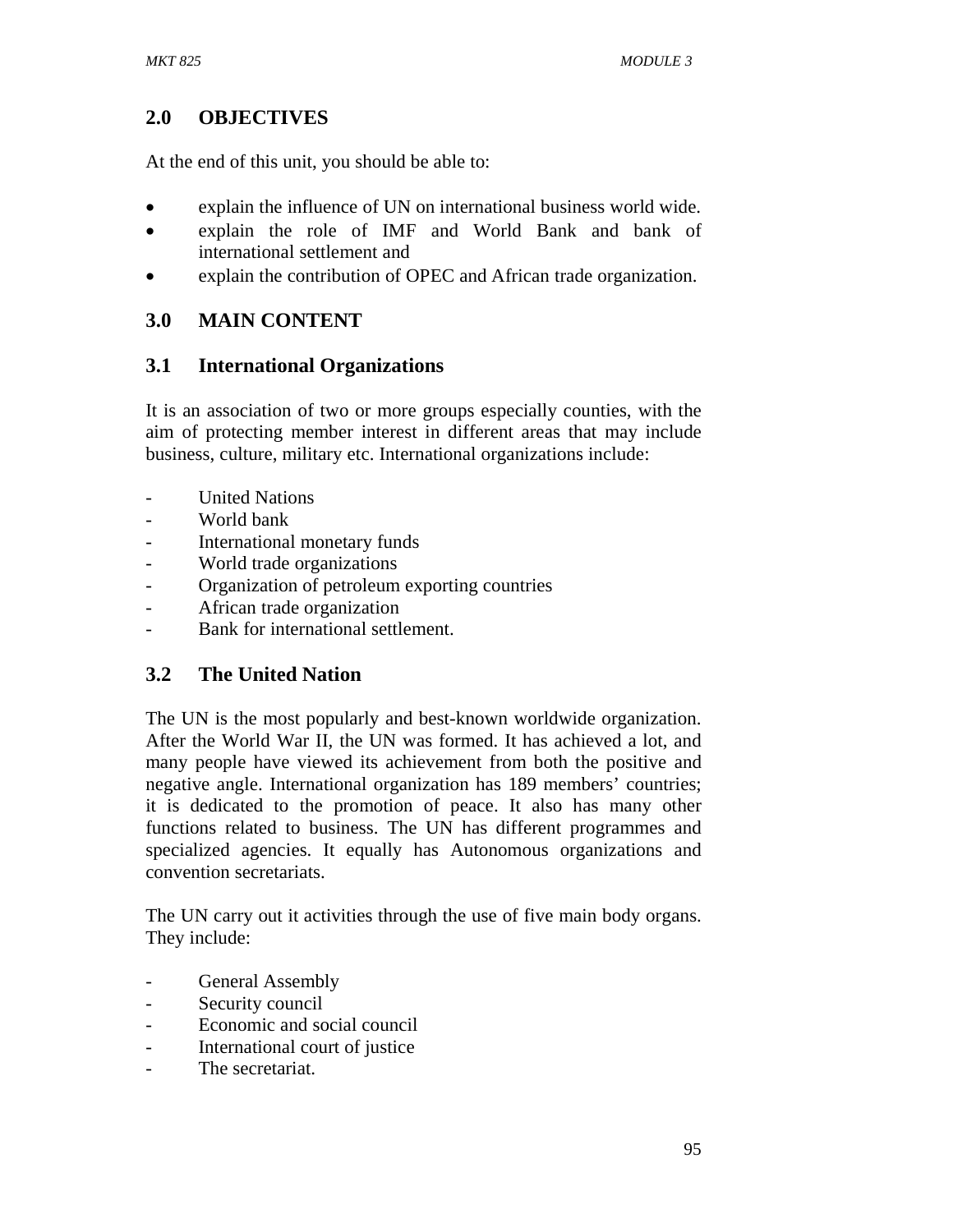#### i. General Assembly

Is a deliberative body of UN made up of all members, Nations, each with one vote regardless of size, wealth or power?

#### ii. Security Council

Body of UN composed of 5 permanent members with veto power and ten chosen (5 each year) for two-year term. They have been agitation for the expansion of the Security Council.

#### iii. The Secretariat

The secretary General is the head and equally a staff of UN with the headquarters in New York City, charged with the responsibility of dayto-day administrative function. As at know Banki-moor is the secretary general, while Kofi Anan of Ghana is the immediate past secretary general of UN.

#### iv. The Economic and Social Council (ECOSOC)

Ball et. al (2002) described it as concerned with economic problems such as trade, transport, and industrialization and economic development and social issues, including population, children, housing, women's rights, racial discrimination, illegal drugs, and crime, social's welfare, youth, the human environment and food.

#### v. International Court of Justice

The court is established to resolve dispute among sovereign states and not individuals. The issue of Bakassi between Nigeria and Cameroon is still fresh in our memory as example of cases decided by this court.

The question one may ask is that- what is the contribution of United Nations to international business? The answer is given by Ball etal (2002) observed that UN has contributed to business in the following seven ways:

- When ships sail freely across the seas and through international straits, they are protected by rules legitimized in UN conferences.
- Commercial airlines have the right to fly across borders and to land in case of emergency, due to agreement negotiated by the international civil aviation organization, part of the UN system.
- The world Health organization sets criteria for pharmaceutical quality and standardizes the names for drugs.
- Universal postal union protocols prevent losses and allow the mail to move across borders.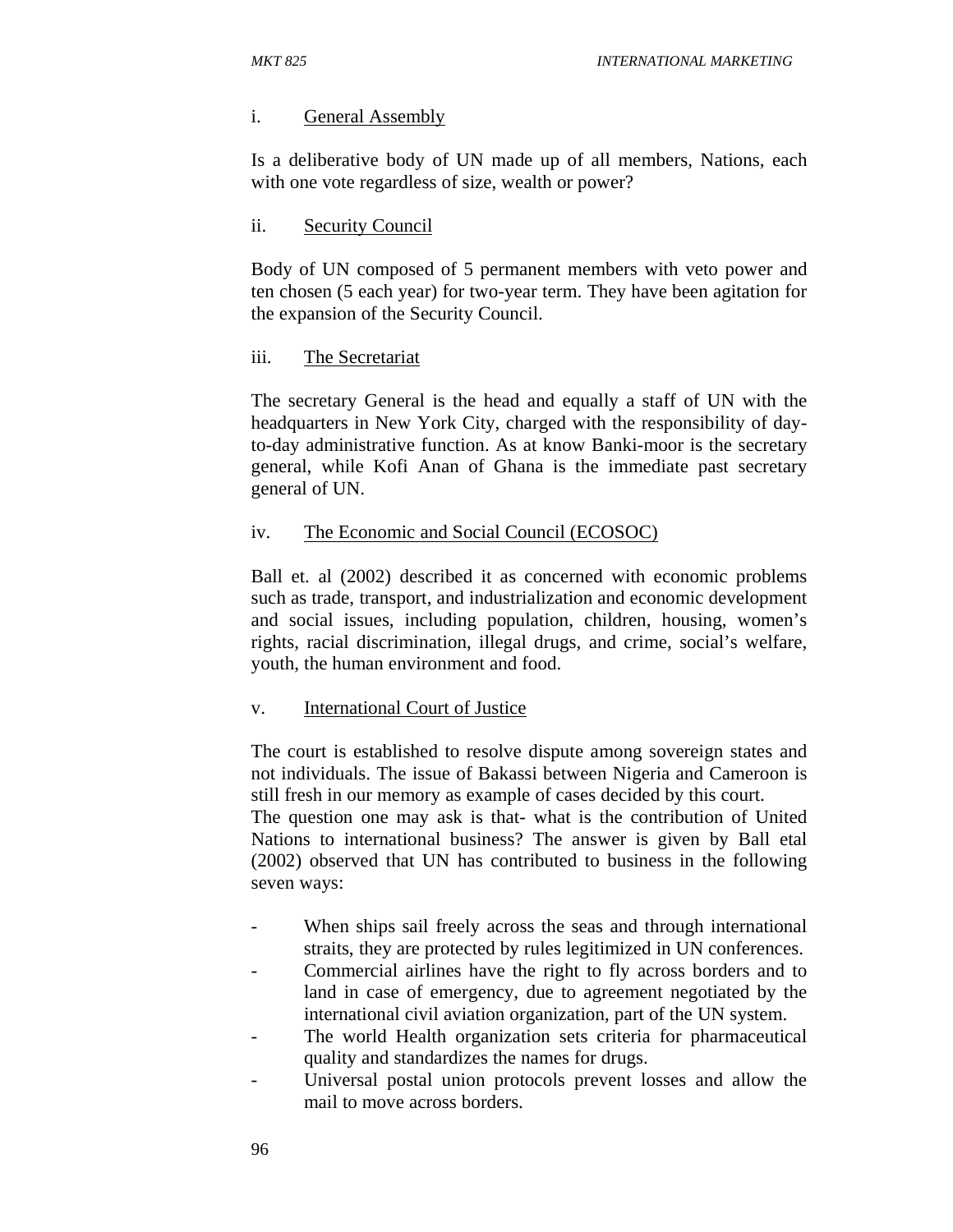- International telecommunication union allotment of frequencies keeps the airwaves from becoming hopelessly clogged and thus avoids interference among Radio transmission.
- Data collected and redistributed from member states by the world meteorological organization makes possible worldwide and country specific weather forecast.
- The UN sales convention and the UN convention on the carriage of goods by sea help to establish rights and obligations for buyers and sellers in international commercial transaction.

### **Self-Assessment Exercise 1**

What is the contribution of UN to international marketing?

## **3.3 World Bank**

The World Bank is the largest source of development assistance; it provides about \$ 16 billion loan to its clients i.e. countries. Most of the credit is given to developing countries. The World Bank is otherwise known as International Bank for Reconstruction and Development (IBRD). The World Bank consists of:

- World Bank
- International Finance Corporation (IFC)
- International Development Association (IDA)
- Multinational Investment Guarantee Agency (MIGA)
- International Center for Settlement of investment Disputes (ICSID)

The World Bank gives out what is called Hard-loan which is made payable in hard, convertible currencies at market interest rates with normal market maturities.

The World Bank has the following organizations under it

i. International Finance Corporation (IFC)

It is the world banks group investment banker; it operates in the developing countries with private risk ventures and it creation of local capital markets.

ii International Development Association (IDA)

It gives out soft loans to developing countries and repayable in soft, convertible currencies, carrying low or no interest obligation. The loans are frequently long term, up to 40 years, and may grant grace period of up to 10 years during which no payment are required.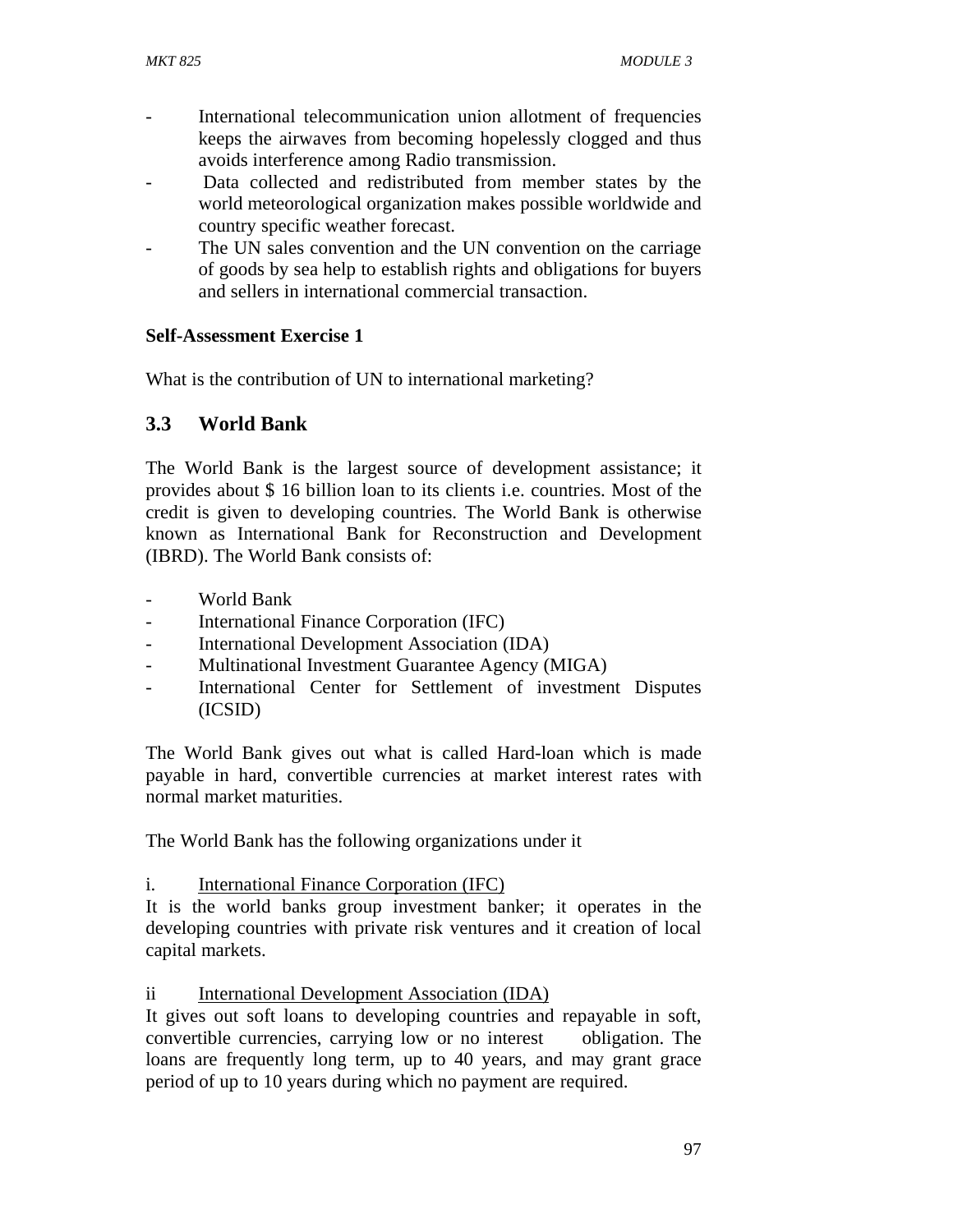#### iii The multilateral investment guarantee agency (-MIGA):

This agency attracts foreign investment with about 152 countries that are members. MIGA issues contract, most especially developing countries. Ball et.al 2002 observed that "MIGA, had issued more than 420 contracts to private investors for projects in some 70 developing countries, facilitating more than \$30 Million in private investment"

#### iv International center for settlement of investment disputes  $(ICSID):$

Just like international court, ICSID provides facilities for settlement by conciliation or arbitration of investment disputes between foreign investors and their host countries.

World Bank loans therefore has the effect on business for the fact that loans are given out, members of host countries feel the impact of this either directly or indirectly.

### **3.4 International Monetary Funds (IMF)**

IMF business is more with government, despite this; it has a tremendous effect on business worldwide. The main objectives of IMF include:

- Orderly foreign exchange agreements
- Convertible currencies
- Shorter duration and lesser degree of balance of payments disequilibrium.

Before now IMF was charged with the responsibility of fixing a permanents exchange rate among member nations, which was fixed at\$ 35 per ounce of gold.

In the 70s and 80's, there were some fundamental changes in IMF. The major change was to abandon the fixed exchange rate and adopt the floating exchange rate.

The IMF had more power for firm surveillances which permits the IMF to influence or even dictate fiscal and monetary policies of member countries of the economically strong countries allow such instruction. The IMF contributes to policy coordination among the major industrial countries known as G7, they countries include Canada, France, Germany, Italy, Japan the UK and USA.

IMF has conditionality and cooperation with the World Bank. The two organization work with borrowing member countries in what is called structural adjustment facilities (SAF'S) or enhanced structural adjustment facilities (ESAs)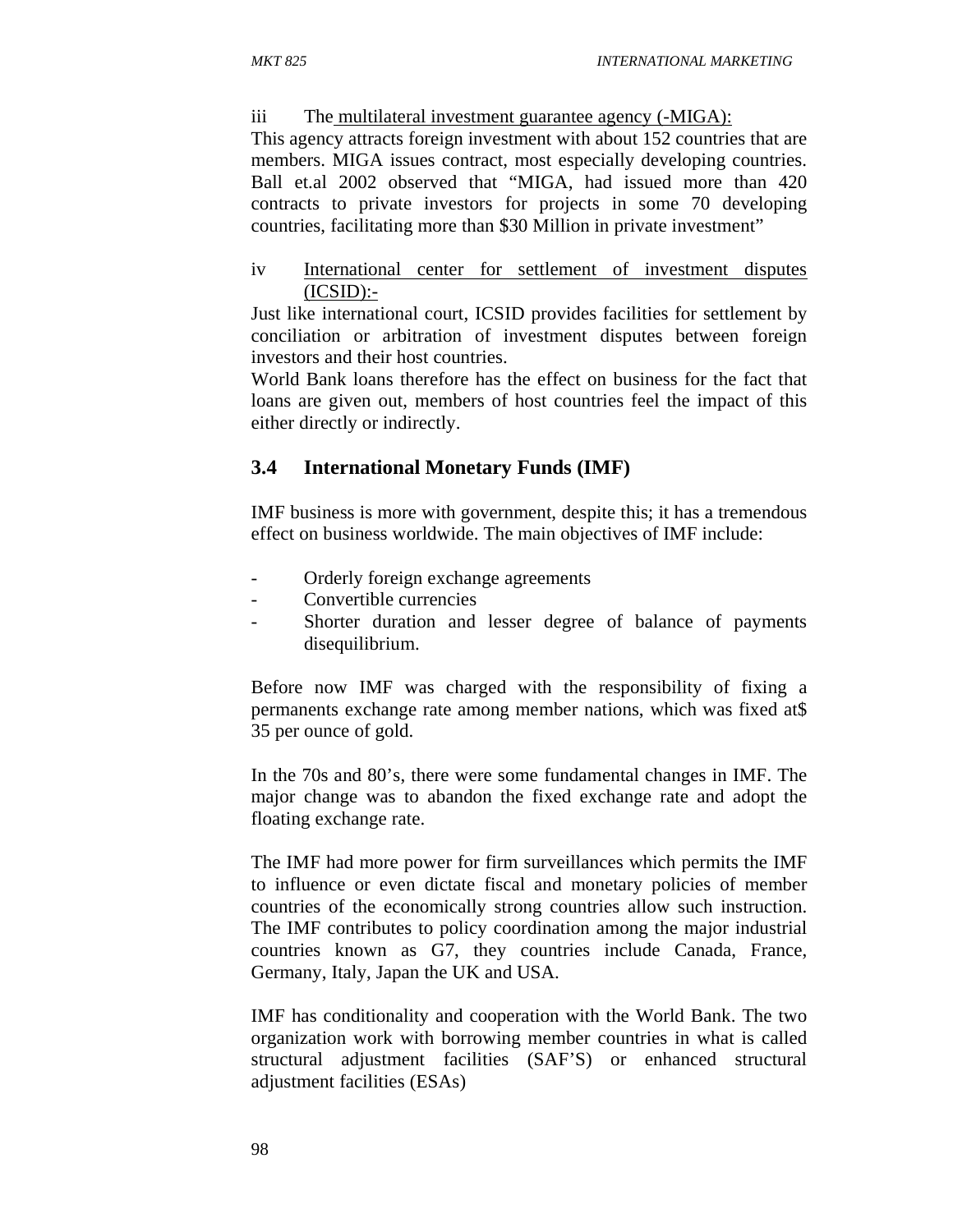The effect of IMF on international business is equally direct and indirect. The indirect is the policy a country adopts affects their countries business. If a country limits it import and expand its export it means companies coming to operate in a host country will be limited.

## **Activity**

Name fives areas of Country where United Nations impact has been felt.

- (i)
- (ii)
- (iii)
- $(iv)$

## **3.5 World Trade Organization**

Hearing the name world trade organization one will feel that this is an organization that has more impact on international business just like others. It has its direct and indirect effect on international business.

Ball et.al (2002) opined that WTO is a multinational organization designed to deal with value of trade between nations. The WTO works with its core agreements, which were negotiated, signed and ratified by World most trading nations .WTO has its headquarters in Geneva Switzerland, it has 140 countries as members.

WTO has made its impact felt in the area of trade restriction.

The general agreement on tariff and trade was born 1947. The general tariff among member Nations was reduced from 40 percent to 5%. Issues of tariff among member nations for instance disputes were amicably settled by GATT. Because of this, trade in manufactured goods multiplied up to 20 times.

Here are some of the problems of WHO, namely:

- Regional trade agreements (RTA'S) are weakening WTO
- RTAS are destroying trade at the expense of countries that are not party to the agreements
- There has been a lot of protest from member countries.
- The question of whether member countries abide by the decisions of GATT is an issue on its own.

## **Activity**

Name five countries that are part of WTO.

## **3.6 Organization of Petroleum Exporting Countries (OPEC)**

The organization of the petroleum exporting countries (OPEC) is large group of countries made up of Algeria, Angola, Indonesia, Iran, Iraq,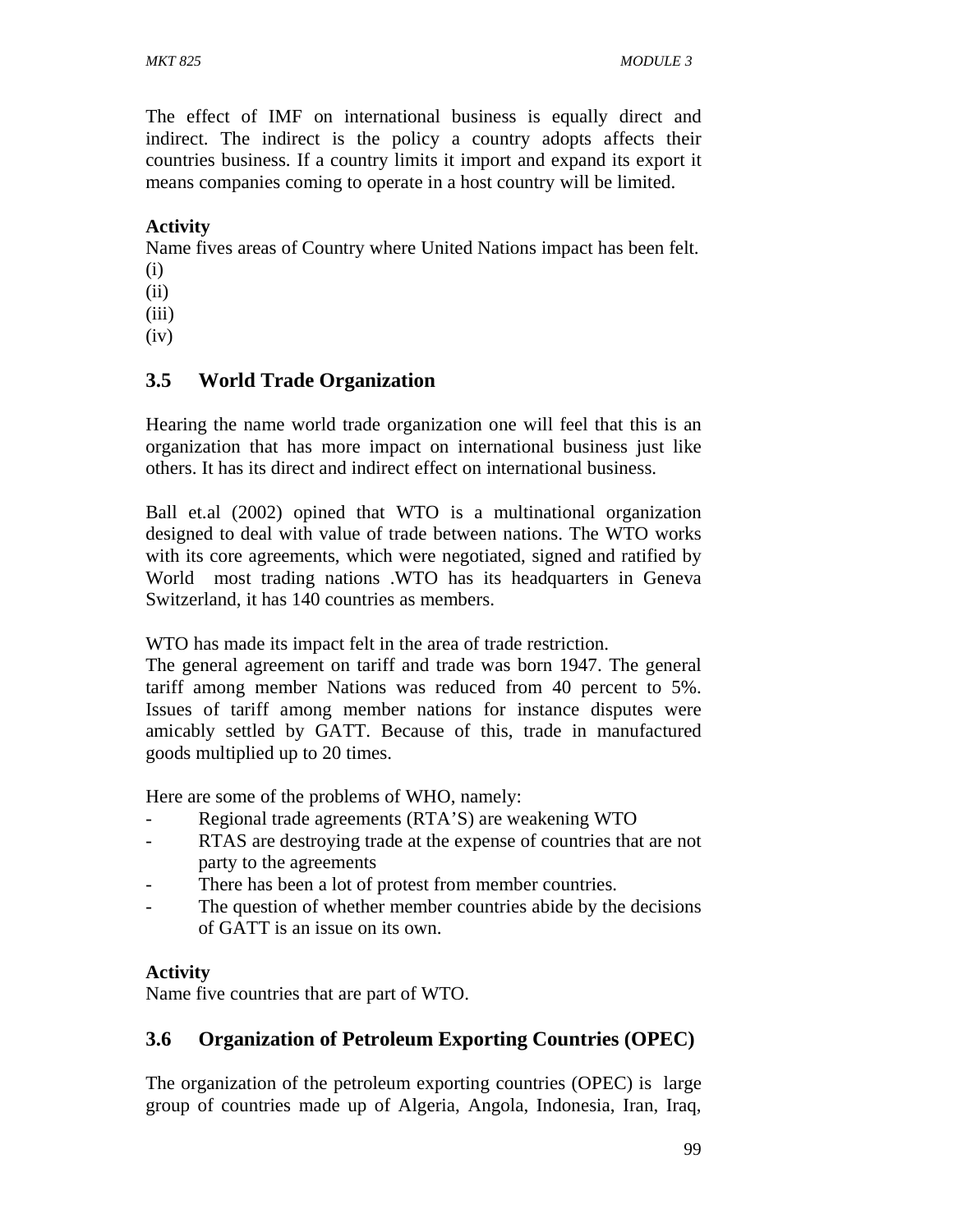Kuwait, Libya, Nigeria, Qatar, Saudi Arabia the united Arab emirate, Venezuela and Ecuador (which rejoined OPEC in November 2007). The organization has maintained its headquarters on Vienna since 1965, hosting regular meetings between the oil ministers of its member states.

The principal aim of OPEC according its statute, is the determination of the best means for safeguarding their interest The member nations individually and collectively devise ways and means of ensuring the stabilization of prices in international oil markets with a view to eliminating harmful and unnecessary fluctuations, giving due regard at all times to the interests) of the producing nations and to the necessity of securing a steady income to the producing countries. Efficient, economic and regular supply of petroleum to consuming nations and a fair return on their capital to those investing in the petroleum industry is another serious function of OPEC.

OPEC's influence in the market has been called into question; several members of OPEC alarmed the world on triggered high inflation across the developing and developed world when they used oil embargoes in the 1973 oil crisis. OPEC's ability to control the price of oil has diminished somewhat, since the discovery and development of large oil reserves in the Gulf of Mexico and the North Sea, the opening up of Russia and market modernization.

OPEC nations still account for two-thirds of the world's oil services and in 2005, 41.7% of the world's oil production, affording them considerable control over the global market. The next largest group of producers, member of the OECD and the post soviet states produced only 23.8% and 14.8% respectively of the world's total of production. As early as 2003, concerns that OPEC members had little excess pumping capacity sparked speculation that their influence on crude oil prices would begin to slip. (www. Wikepedia. Com.)

One area of OPEC achievement is in the area of pricing. They have had considerable influence on world oil price. Any international business man in area of energy would have to look at the direction of OPEC before taking up any decision.

Sales of oils worldwide are dominated in US dollars, changes on the value of the dollar against other world currency affects OPEC'S decisions on how much oil to produce.

### **3.7 African Trade Organizations**

Ball et.al (2002) reported that to promote economic growth throughout the continent, several African Countries have formed trade and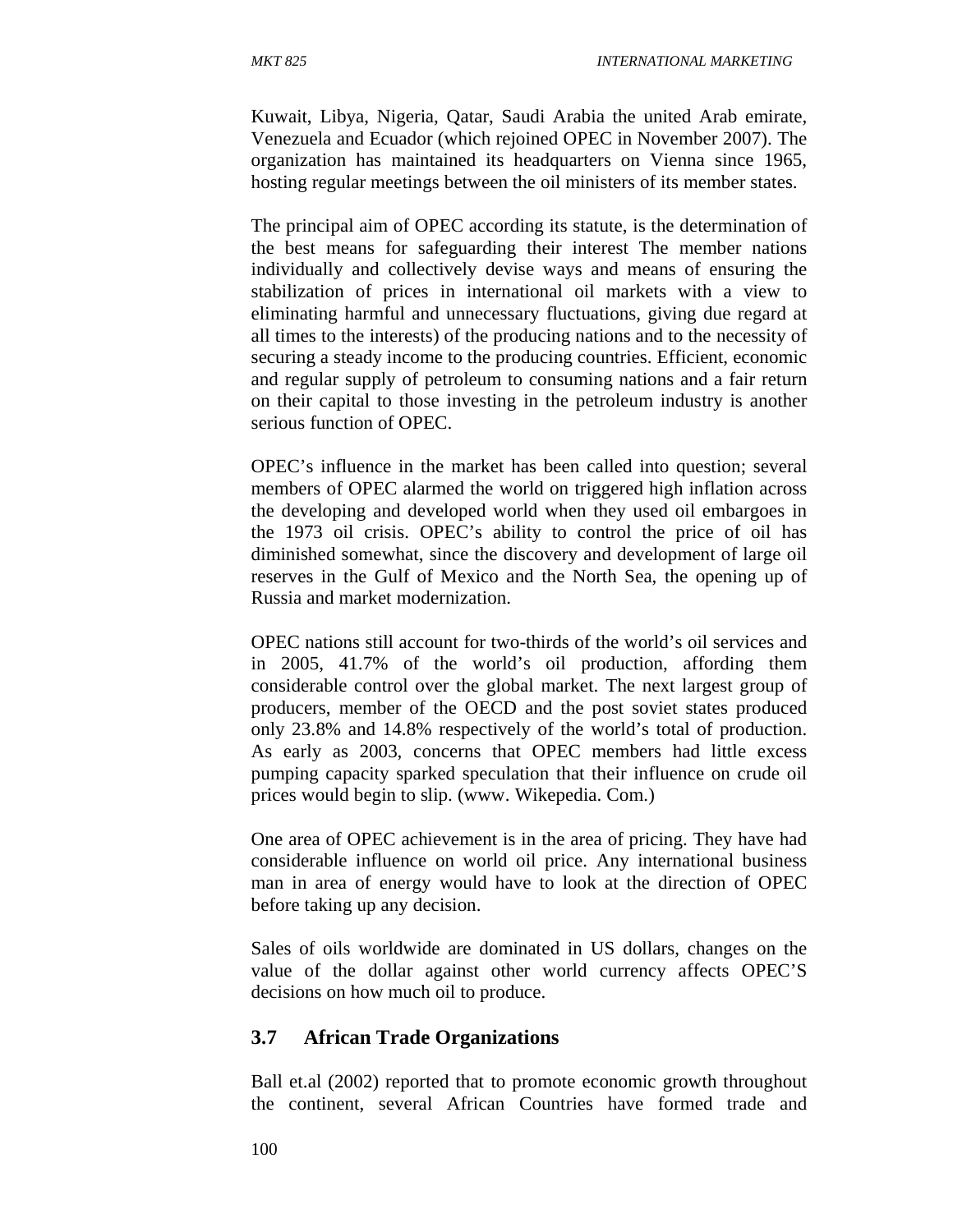investment organizations. Three of these organizations are the economic community of West African States (ECOWAS), the common market for Eastern and southern Africa (COMESA), and the Southern African Development Country (SADC).

# **3.8 Bank for International Settlements**

Ball etal (2002) reported that Bank for internal settlements (BIS) is an international organization that fosters cooperation among central banks and international financial institutions. The BIS deals with government and government agencies, it does not accept deposits from or provide financial services to private individuals or corporations.

The BIS has 4 main functions:

- A forum for international monetary cooperation.
- A center for research
- A banker to central banks
- An agent or trustee with regard to various intentional financial arrangements.

## **Self-Assessment Exercise**

Discuss the contribution of OPEC to its member countries.

# **4.0 CONCLUSION**

International organizations are necessary for the growth of international business. These organizations are needed for the study of these institutions plus all the factors surrounding this organization that has effect on international marketing. International organizations have influence on business and business people worldwide. Most of these organizations are more or less government organization with the aim of fostering unity among member nations.

# **5.0 SUMMARY**

This unit examined role of United Nation, World Bank, International monetary funds, and Organization of petroleum exporting countries. It also discusses World trade organizations, African trade organizations, and Bank for international settlements.

# **6.0 TUTOR-MARKED ASSIGNMENT**

 Discuss the contribution of UN in fostering business activities would wide.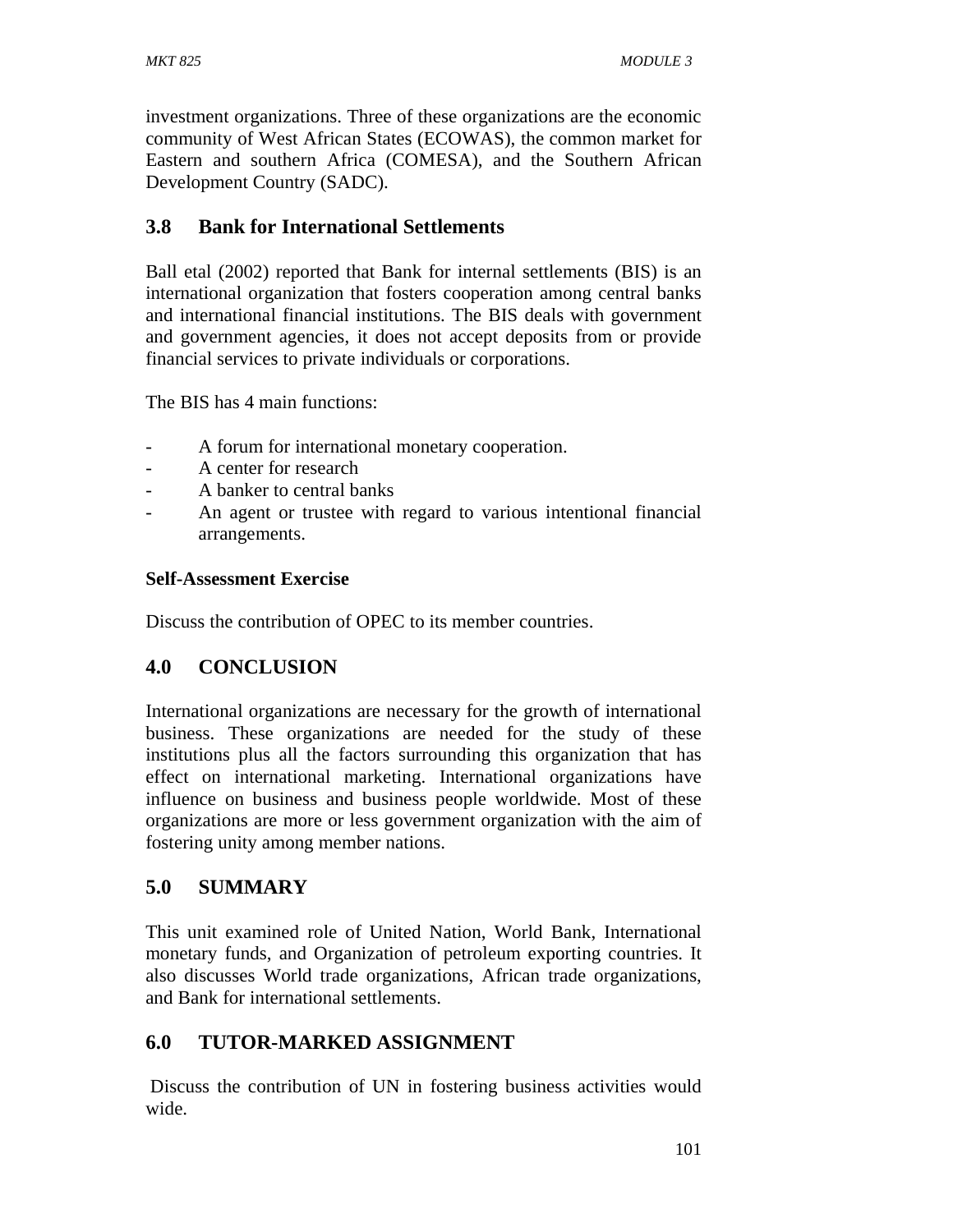### **7.0 REFERENCES/FURTHER READING**

- Ball, A. D; Wendell H. M, et.al: International Business-The Challenges of Global Competition<sup>, 8th</sup> Ed., Irwin, McGraw Hill 2002
- Ketler, P: Marketing Management-Analysis, Planning, Implementation and Control, 9<sup>th</sup> Edition, New Jersey, Prentice-Hall, 1997.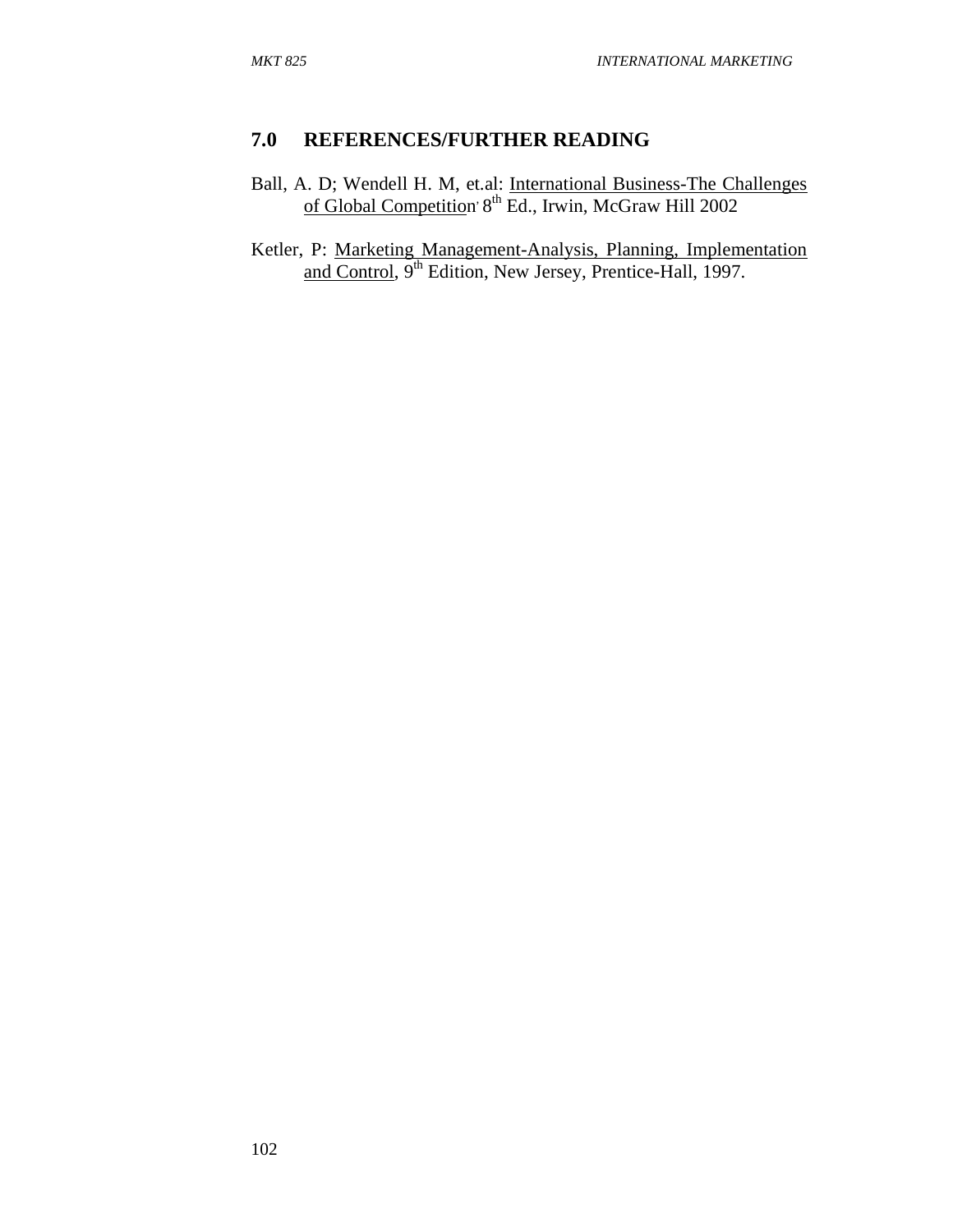## **UNIT 2 FINANCIAL INFLUENCE ON INTERNATIONAL MARKETING**

### **CONTENT**

- 1.0 Introduction
- 2.0 Objectives
- 3.0 Main Content
	- 3.1 Financial Force
	- 3.2 Fluctuating Currency Values
	- 3.3 Foreign Exchange Quotation
	- 3.4 Currency Exchange Control
	- 3.5 Balance of Payment
	- 3.6 Tariff and Duties
	- 3.7 Taxation
	- 3.8 Inflation
	- 3.9 House Hold Savings
- 4.0 Conclusion
- 5.0 Summary
- 6.0 Tutor-Marked Assignment
- 7.0 References/Further Reading

### **1.0 INTRODUCTION**

Financial influence on an international marketing is an uncontrollable factor and they include foreign currency, exchange Risks, National balance of payment, taxation, tariffs, national monetary and fiscal policies, inflation and national business accounting rules. Though all these are uncontrollable variables looking like disadvantages to a business concern, if well studied and apply accordingly they could turn out to be an advantage to a business concern. This unit examines financial influence on international marketing activities.

### **2.0 OBJECTIVES**

At the end of this unit, you should be able to:

- explain factors that affect international business finance
- explain the implication of foreign currency on international marketing
- explain balance of payment
- explain tariff, taxation and Government regulatory policy on international marketing activities and
- explain international accounting practice.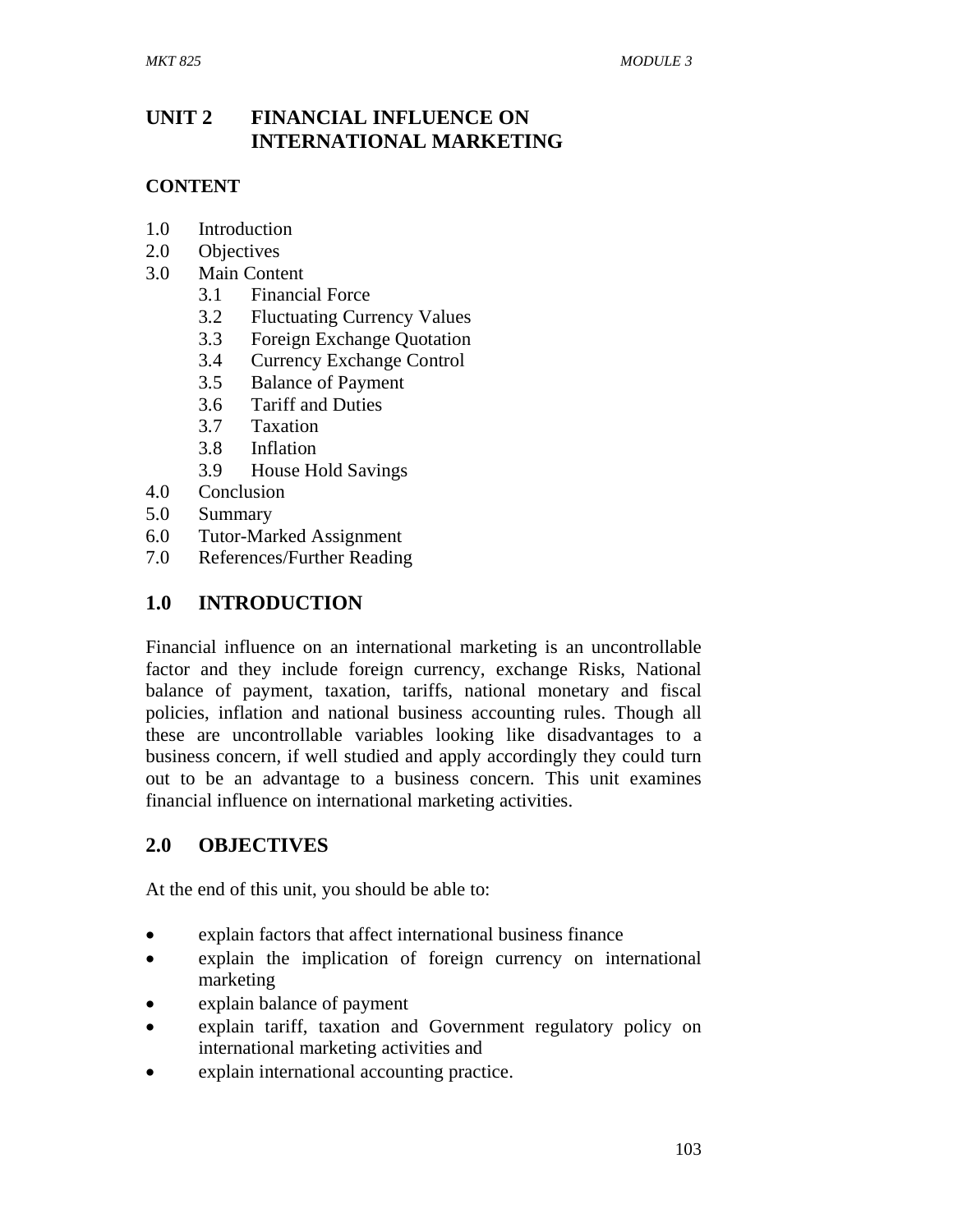# **3.0 MAIN CONTENT**

### **3.1 Financial Forces**

There are some financial factors that a business man who partake in international marketing struggles with in order to be successful in an international business. These factors are refers to as uncontrollable because for the simple fact that a business man do have total control over them. However; if critically studied, they may serve as opportunities rather than threats.

### **3.2 Fluctuating Currency Values**

History has it that one of the major currencies Nigeria depends on in term of exchange is dollar. In early 90s and late 90, to be precise during Abacha's Regime, Nigeria Naira was about  $\frac{N}{10}$  to 75 per Dollar. In 1999 to 2006, Nigerian currency has been fluctuating between N160 and  $\overline{N}$  180 per dollar. To day it is about  $\overline{N}$ 120 per dollar and this has been fluctuating weekly.

The Essence of this account is to examine the effect of this on an international businessman who operates in Nigeria. The cost of goods that are brought in from outside Nigeria will continue to rise and fall thereby affecting business activities either positively or negatively depending on situation at hand and the policies of the Government. In situation where the currency fluctuation is higher, central bank intervenes in selling and buying the dollars. You must continue to look at exchange rate if you must go into an international business/marketing. With a press of button in your set you can get the currency value of naira against major currencies in the world. You must bear it in mind that the rates are not always stable

### **Self Assessment Exercise**

List the values of dollars, pounds, and euro against Nigerian currency.

### **3.3 Foreign Exchange Quotations**

Foreign Exchange Quotations- Is the price of one currency expressed in terms of another. Ball etal (2002), observed that in the world currency exchange markets, the US dollar (US \$) is defined as the common unit being exchange for other currencies. Even if a holders of Japanese Yen  $(\frac{\gamma}{\gamma})$  wants British pounds  $(\frac{\gamma}{\gamma})$  to trade with particularly if it involves a large amount, usually, it is expected to buy US  $\$ s with the  $\angle$  and then to buy pounds with the US \$s**.**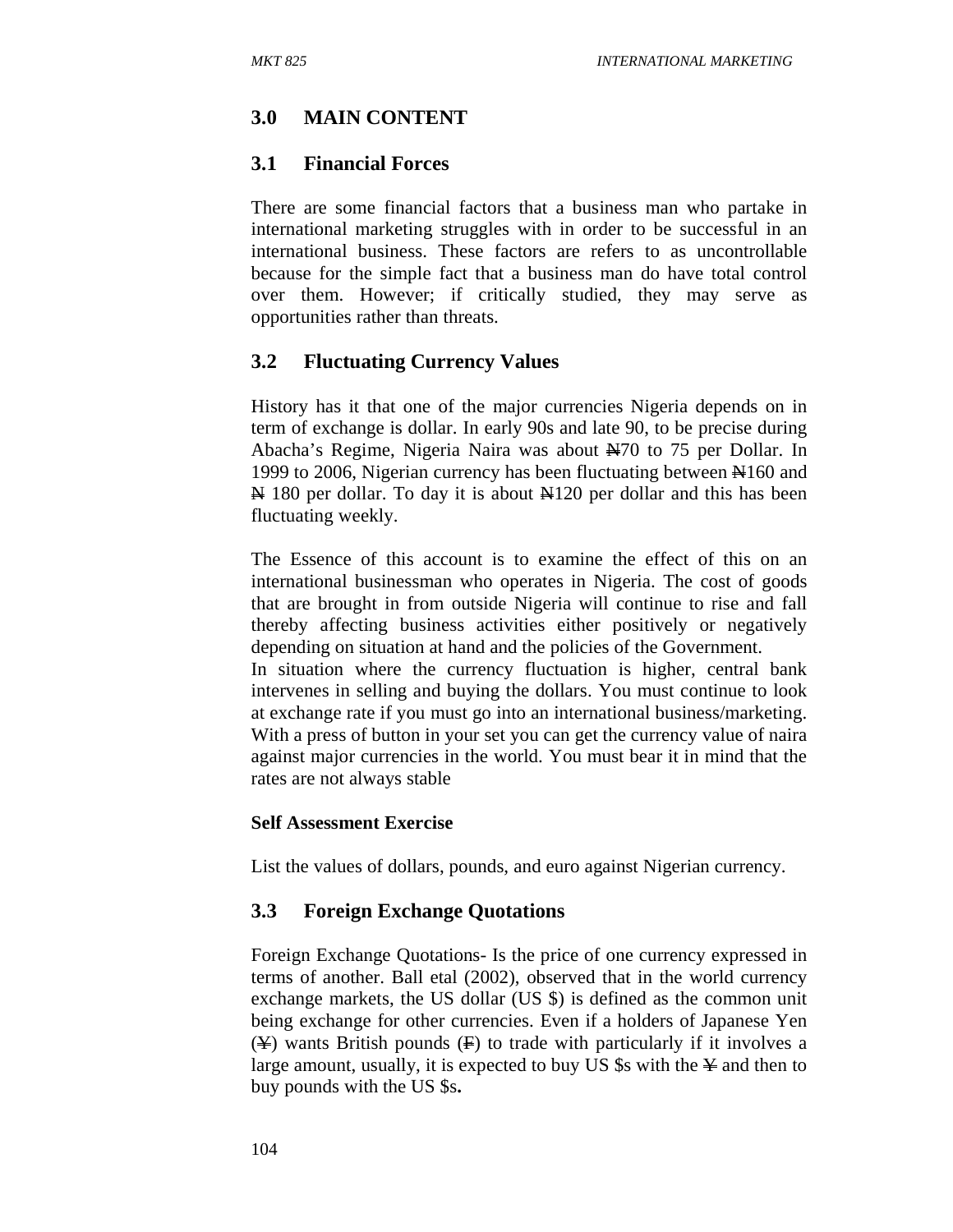# **3.4 Currency Exchange Controls**

Ball et. al (2002) describes it as currency exchange control limit or prohibit the legal use of a currency in international transaction. Typically, the value of the currency is arbitrarily fixed at a rate higher than its value in the free market and it is decided that all purchase or sales of other currencies be made through a government agency. However, black markets inevitably springs up, but it is of little use to a finance manager who usually wants to avoid or break the laws of a country in which the company is operating. In addition, the black market is rarely able to accommodate transaction of the size involved in a multinational business.

In Nigeria, the currency Exchange was highly controlled with two different exchange rates- Inter banks rate and Foreign Exchange Market (FEM) rate. FEM rate is determined at fortnightly auctions. Borrowing from abroad is subject to finance ministry approval. For incoming business especially direct investment, approval is needed from finance ministry and ministry of internal affairs. Limits on foreign equity shares, 100% ownership is not allowed. In the case of incoming Portfolio Market, it requires finance ministry approval. Remittance of dividends and profits, finance ministry approval is required. Delays are frequent, no ceilings is paid out of current-year after- tax profits. Remittance of interest and principal, finance ministry approval is required. Remittance of Royalties and fees, the finance ministry approval is required. Royalties limited to 1% of sales fees to 2% of pretax profit. Repatriation of capital, finance ministry approval is required, followed by authorized foreign dealer approvals. Documentation for remittance is onerous and complex, transfer via authorize dealers only is allowed.

### **Self-Assessment Exercise**

Explain how Nigeria government able to control foreign exchange in Nigeria?

## **3.5 Balance of Payments**

Balance of payments is described as a situation where countries export and import is equal. If the balance of payment is slipping into deficit, government is probably considering one or more market or non market measures to correct or suppress that deficit.

In that situation, government may embark on one or all of the following measures: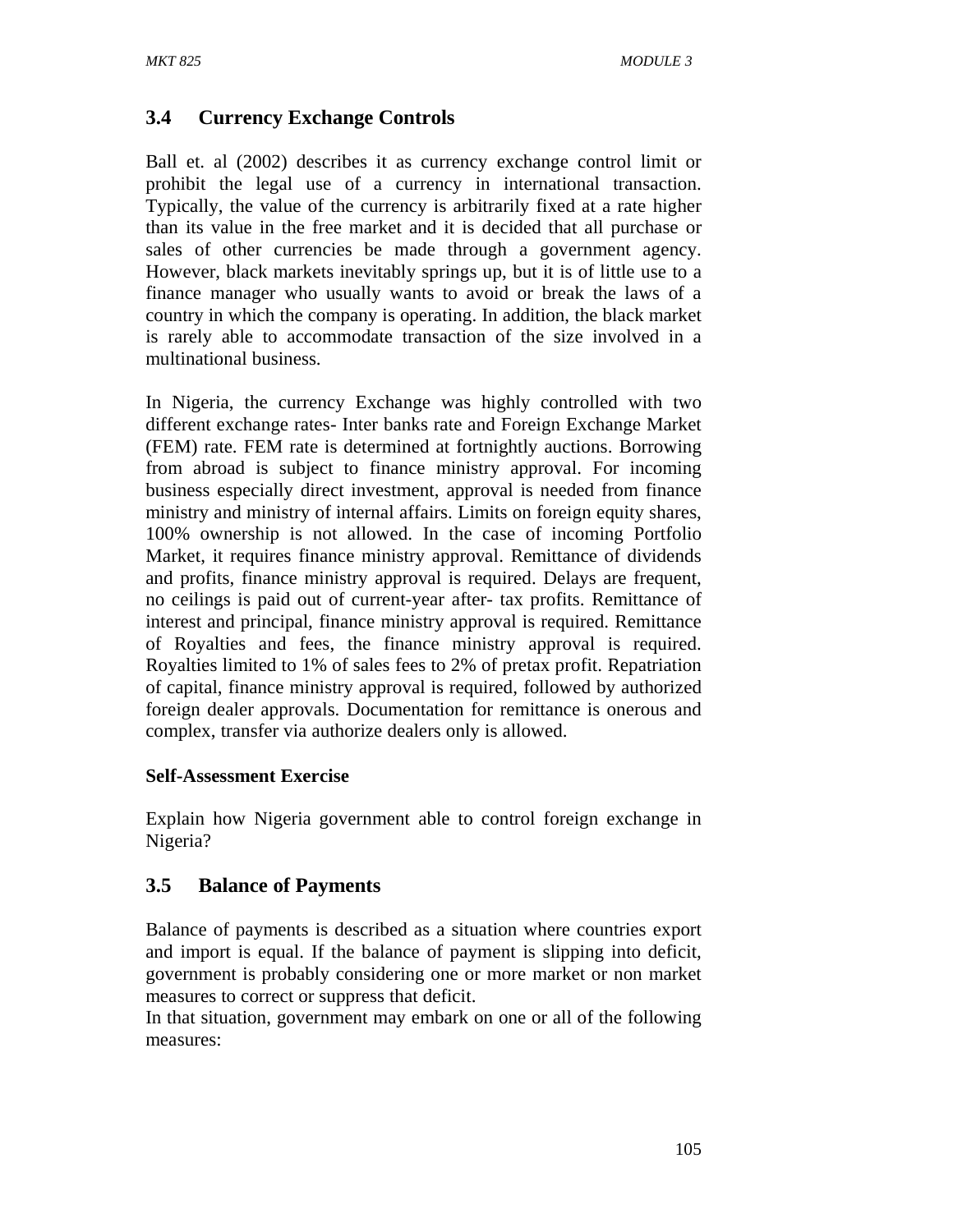- Currency devaluation
- Restrictive monetary or fiscal policies
- Currency or trade controls.

In terms of export, government will encourage export incentives, tax holidays, lower cost financing, or other advantages governments' give to international businesses to encourage them to export, buy goods and service. These and all affect international marketing activities either positively or negatively.

#### **Self-Assessment Exercise**

List about five export incentives Nigeria has granted foreign investors.

| i.   |  |
|------|--|
| 11   |  |
| 111. |  |
| iv.  |  |
| V    |  |

### **3.6 Tariffs and Duties**

The word Tariffs or Duties are used interchangeable, they are taxes usually imposed on imported goods. Tariffs and duties are imposed on some goods for:

- i. Natural defense
- ii. Protect infant industry
- iii. Protect Domestic jobs from cheap foreign labour
- iv. Scientific Tariff or fair competition
- v. Retaliation
- vi. Other arguments are that
	- Permit diversification of the domestic economy
	- improve the balance of trade.

#### **3.7 Taxation**

Taxes are collected from corporations by government so as to provide social services to its citizen. So many people believe that customer pay taxes through high price of goods and the corporation transfers it to government. It means a company with lower taxes, charges its customers less for its product. This may sound truthful, but in practice is not the case in Nigeria.

International companies' pay more taxes because they operate in more countries; which entail a lot of documentation and paying necessary fees.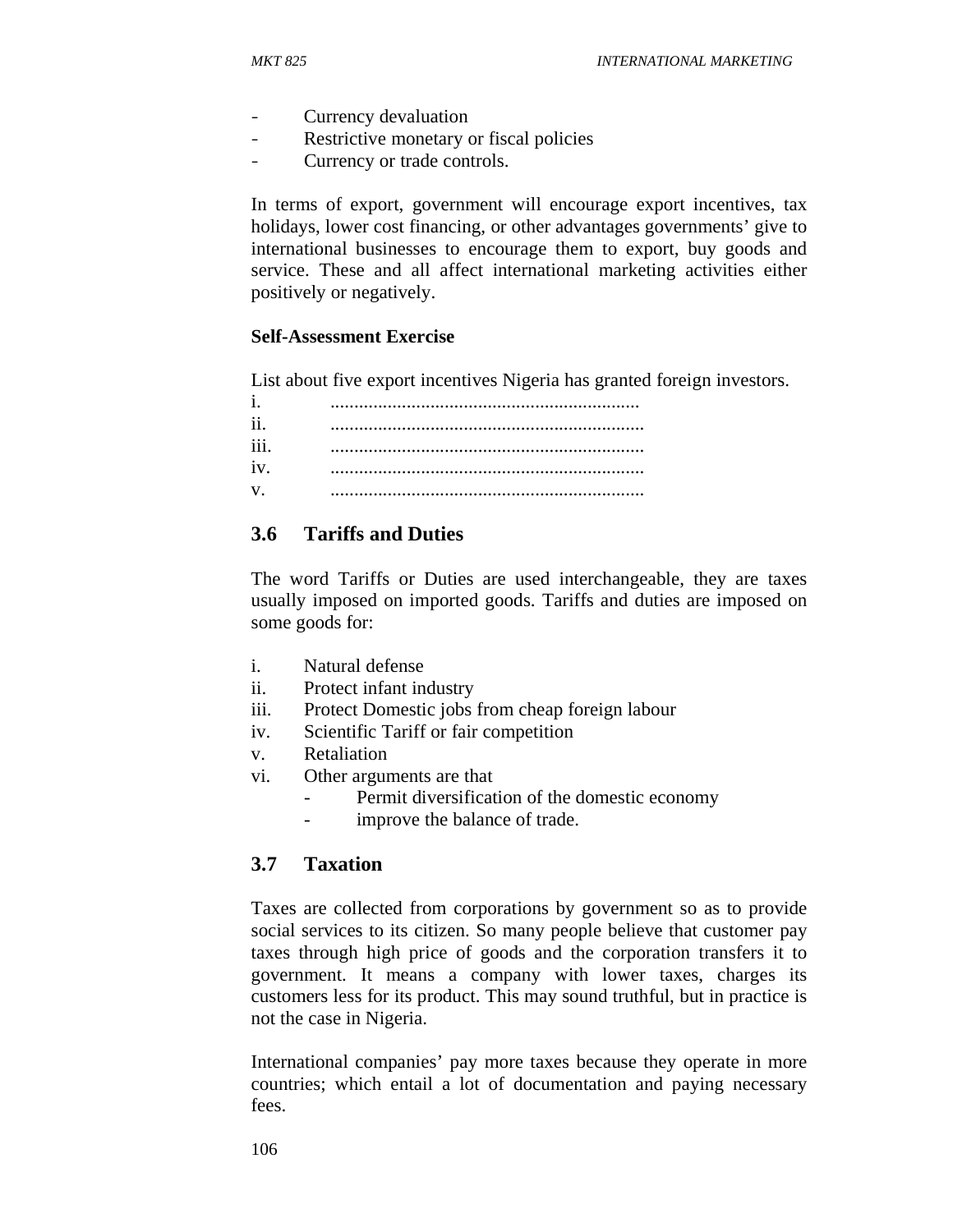There are different taxes in different countries. If you study countries, you will discover that the income tax is the biggest revenue earner for governments especially in America. There are other taxes like valueadded taxes, capital gain taxes, property taxes and social security.

### **3.8 Inflation**

Increase in prices of goods and services over a period of time is known as inflation. History has it that inflation ended an economic boom in 1973 which was enjoyed immediately after World War II. Reasons for inflation may be due to:

- Rising demand
- Increased money supplies

Since 2006, there have been increase in prices of goods and services worldwide, it is believe that it is because of invasion of Iraq by America. It has ended up selling crude per Barrel at \$117 for the first time in the history of energy sector in the world. To worsen the situation, whole world is experiencing economic melt-down.

Inflation has a lot of effects on interest rates because companies borrow; the cost of borrowing is dependent on the rate of inflation. Once inflation sets in, the borrower looses because the value of money is reduced and the person that borrows, gain, because the value of money has gone down.

Inflation equally has an effect on a country's monetary and fiscal policies. (Monetary policy is the amount of money in circulation, while fiscal policies are the collecting and spending of money by governments). Inflation has both positive and negative effect to a business especially to international marketers. Most businessmen prefer high inflation, because it encourages borrowing for simple fact of repayment is cheaper. High inflation rate bring about high interest rate and may discourage lending to businesses.

## **3.9 House Hold Savings**

Ball et. al (2002) reported that a household saving it is a percentage of disposable income which has a good measure of the saving rate in a country. U.S.A. has a low saving rate while Japan has a high saving rate. Japan economy base on their saving rate is expected to be better than that of US in terms of investment and good infrastructures. In Nigeria during Babangida's administration, we had no savings as a country. However, when Abacha took over and before he died, we had a savings of \$7 billion. Before Obasanjo's government handed over power in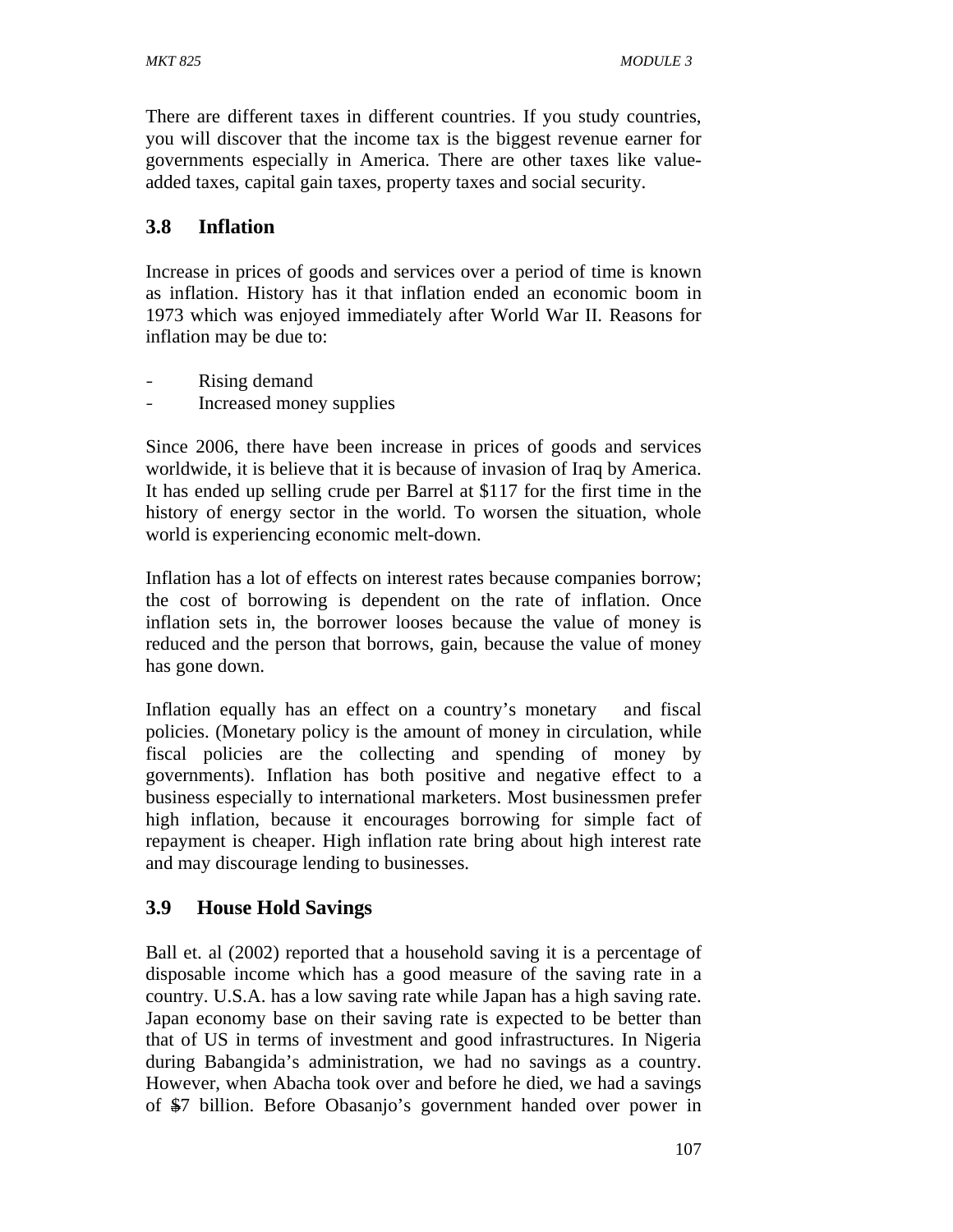2007, it was close to \$50 billion. Today we are close to \$70billion. It is expected that the money would be used in investing in infrastructural development and more inflow of international business.

#### **Self-Assessment Exercise**

Why studying inflationary system as an international marketer?

### **4.0 CONCLUSION**

Taxation, household saving, inflation, balance of payment, currency exchange control, tariffs and duties, foreign exchange quotation are all financial forces that an international business man must look into while on an international marketing.. It could have both negative and positive effect on a business, depending on how a business man handles it. For instance inflation could be advantageous to a borrower while on the other side the cost of borrowing could be high.

### **5.0 SUMMARY**

This unit examined financial influence on international marketing. It also discusses foreign exchange quotations, modes of currency exchange control system, and balance of payments. It also examined various forms of tariffs and duties imposed on good s and services internationally. Taxation and its effects on international marketing were discussed equally. Inflation was also discussed;

### **6.0 TUTOR-MARKED ASSIGNMENT**

Explain how taxation and inflation can affect international marketing.

### **7.0 REFERENCES/FURTHER READING**

- Ball A D, Wendell H. M, et.al International business-The Challenges of Global Competition,  $8<sup>th</sup>$  Ed., Irwin, McGraw-Hill.
- Ketler, P: Marketing Management-Analysis, Planning, Implementation and Control, 9<sup>th</sup> Edition, New Jersey, Prentice-Hall, 1997.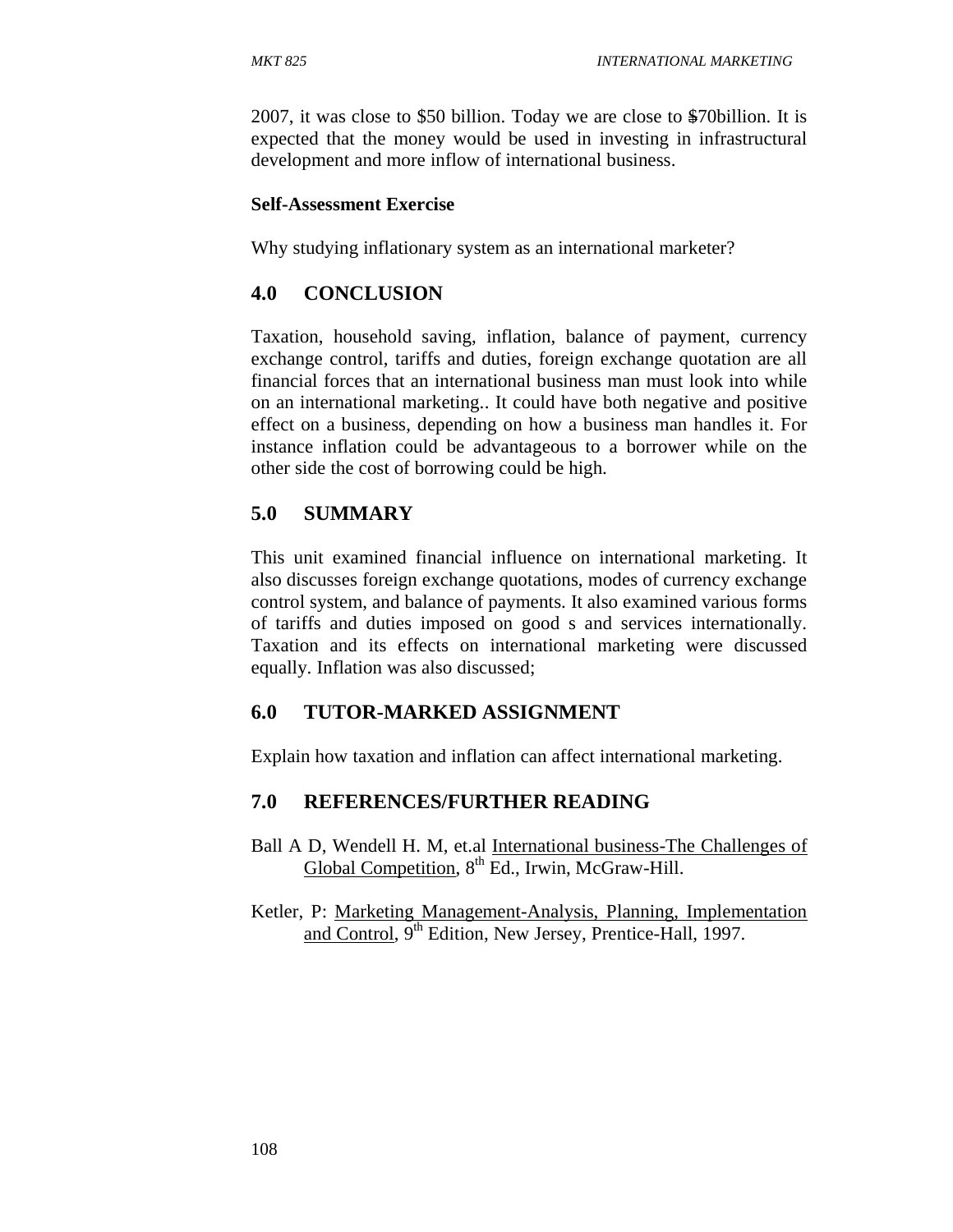### **UNIT 3 NIGERIAN ORGANIZATIONS AND INTERNATIONAL MARKETING**

### **CONTENTS**

- 1.0 Introduction
- 2.0 Objectives
	- 3.0 Main Content
	- 3.1 Nigerian Organizations
	- 3.2 Nigerian Investment Promotion Commission
		- 3.2.1 Functions of NIPC
		- 3.2.2 Services of NIPC
	- 3.3 Nigerian Export Promotion Councils (NEPC)
		- 3.3.1 NEPC, Marketing Strategy, Execution and Development
		- 3.3.2 Export for Beginners
	- 3.4 Nigeria Export Import Bank
		- 3.4.2 Product/Service of NEXIM
	- 3.5 Nigerian Export Processing Zone Scheme
		- 3.5.1 Grants Available for Exporter
		- 3.5.2 The Nigerian Export Processing Zone Scheme (CALABAR)
	- 3.6 Central Bank of Nigeria
		- 3.6.1 Objectives of CBN
		- 3.6.2 Functions of CBN
		- 3.6.3 Problems of CBN
		- 3.6.4 Advertisement, Vision & Mission of CBN
- 4.0 Conclusion
- 5.0 Summary
- 6.0 Tutor-Marked Assignment
- 7.0 References/Further Reading.

## **1.0 INTRODUCTION**

Nigerian government has always encouraged Nigerians to go international because of this; they have set up agencies to encourage such activities There are so many agencies in Nigeria regulating export and import activities and equally on how foreigners will set up business in Nigeria. This study examined these organizations that aid international business. Some of these agencies include Central Bank, Export-import Bank, Nigerian Export Promotion, Nigeria investment promotion council, among others.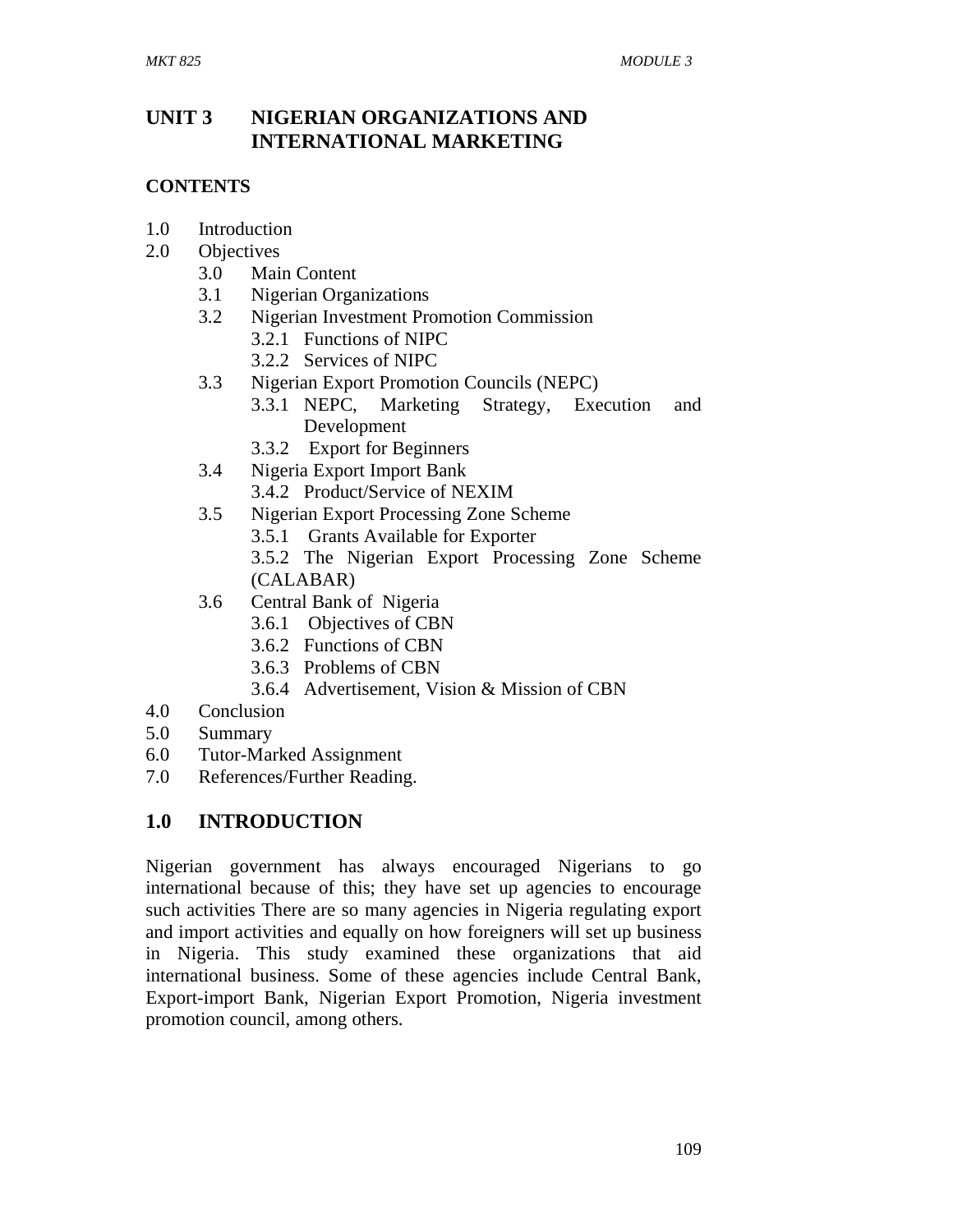# **2.0 OBJECTIVES**

At the end of this unit, you should be able to:

- explain what Nigerian investment promotion council is and its contribution to international business
- explain the contribution of Nigeria export promotion council to boost export in Nigeria
- explain how Nigeria export processing zone scheme has been able to facilitate export and
- explain the supervisory role of central bank in facilitating international business.

## **3.1 Nigeria Organizations**

There re so many organizations involve in regulating international business in Nigeria. NAFDAC, SON and other agencies assists in moderating business in Nigeria. Specifically, the organization under study in this unit includes:

- Nigeria investment promotion commission
- Nigeria export promotion council
- Nigeria export import bank.
- Nigeria export processing zone scheme
- Central bank of Nigeria

## **3.1.1 Nigerian Investment Promotion Commission**

Deciding to invest in a country is never an easy task. It requires crucial information, research and planning. This led to the formation of the Nigerian Investment Promotion Commission (NIPC) in July 1995. The NIPC is an indispensable ally of potential foreign investors. The NIPC is tasked with overcoming the bureaucratic and institutional red tape that had previously discouraged foreign investors especially from taking advantage on Nigeria's wealth of opportunities.

Located in Nigeria's capital, Abuja, the NIPC building is open, modern and efficient-looking. A one-stop necessity for potential investors, it serves as a central investment approval agency, streamlining the activities of ministries, government departments and agencies involved with investment promotion. It helps in matters such as registration or incorporation of foreign enterprises, obtain expatriate quotas or find out specifics about the different tax regimes for sectors like cargo, oil or mining.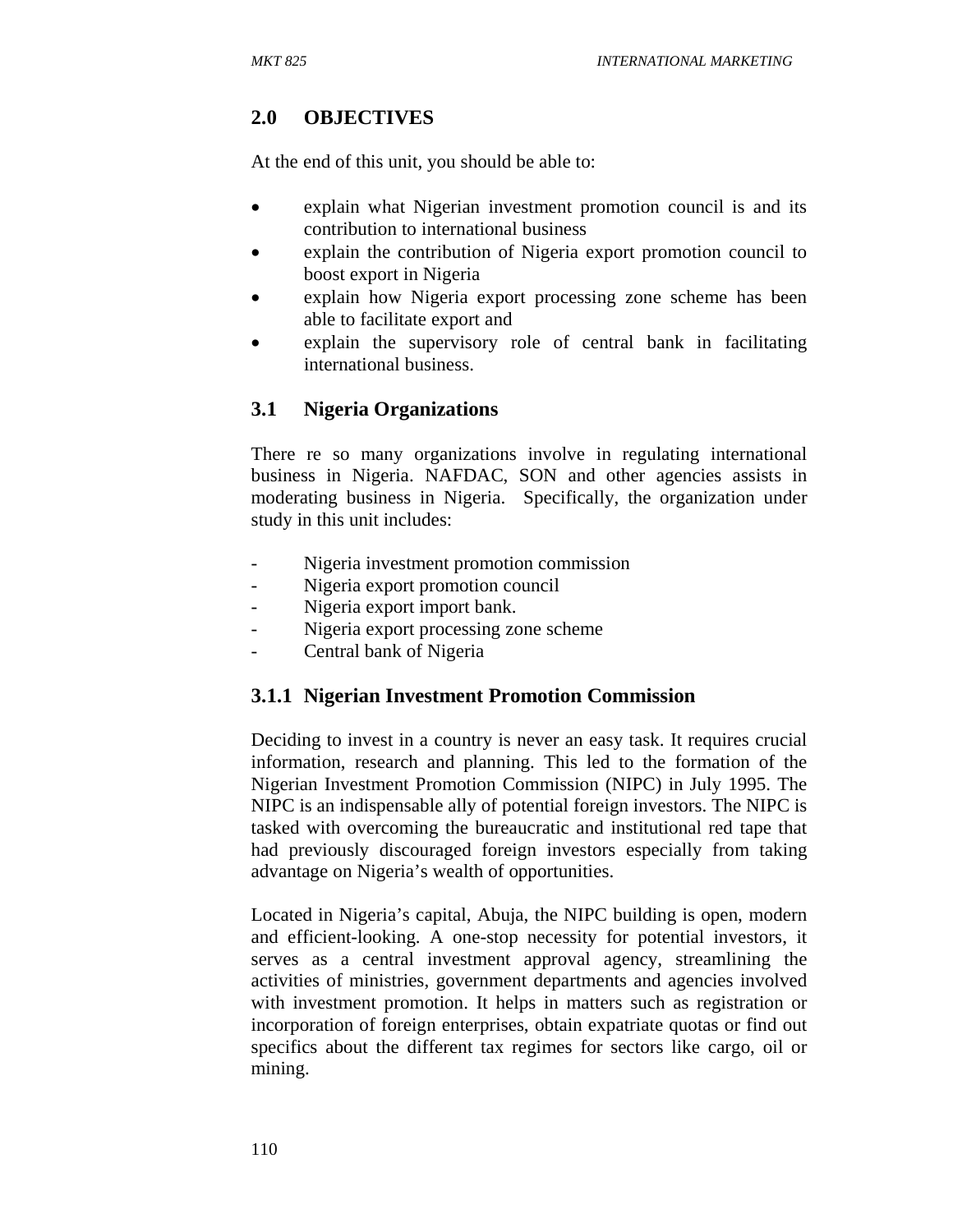It also serves as a catalyst for injecting the much-desired foreign capital into Nigerian economy through investments. It allows foreigners and local investors alike wishing to own up to 100% shares in investments in the country. It's also encourages and promotes competition in the economy.

### **Functions**:

The NIPC performs the following functions:

- Advises government on policy issues related to investment.
- Guarantees the protection of foreign interests in Nigeria against expropriation.
- Administers appropriate incentives packages avail able to investors.
- Guarantees transferability of profits and other funds by investors.
- Initiates, organizes and participates in promotional activities such as trade fairs, exhibitions, workshops, conferences and seminars to simulate and attract investment.
- Identifies difficulties and problems encountered by investors, proffer solutions and render assistance to them.

#### **Services**

- Provides up-to-date information on investment opportunities available in the country.
- Links foreign investors with local partner
- Issues business permits to foreign investors.
- Coordinates the issuance of expatriate quota.
- Negotiates in consultation with appropriate government agencies, specific incentive packages for investors.
- Enters directly into bilateral agreement with investors for proposes of investment.
- Identifies specific project and invites interested investors to per take in them and more.

### **3.1.2 Nigerian Export Promotion Council (NEPC**)

The Nigeria Export Promotion Council (NEPC) was established through the promulgation of the Nigerian Export Promotion Council Act No. 26 of 1976 and formally inaugurated in March 1977. This Act was amended by decree no. 72 of 1979 and further amended by the Nigeria Export Promotions) Decree no 41 of 1988 and complemented by the Export Promotion Miscellaneous Provisions Decree No. 18 of 1986. Furthermore, the Nigerian Export Promotion Council Amendment Decree No 64 of 1992 was promulgated to enhance the performance of the Council by minimizing bureaucratic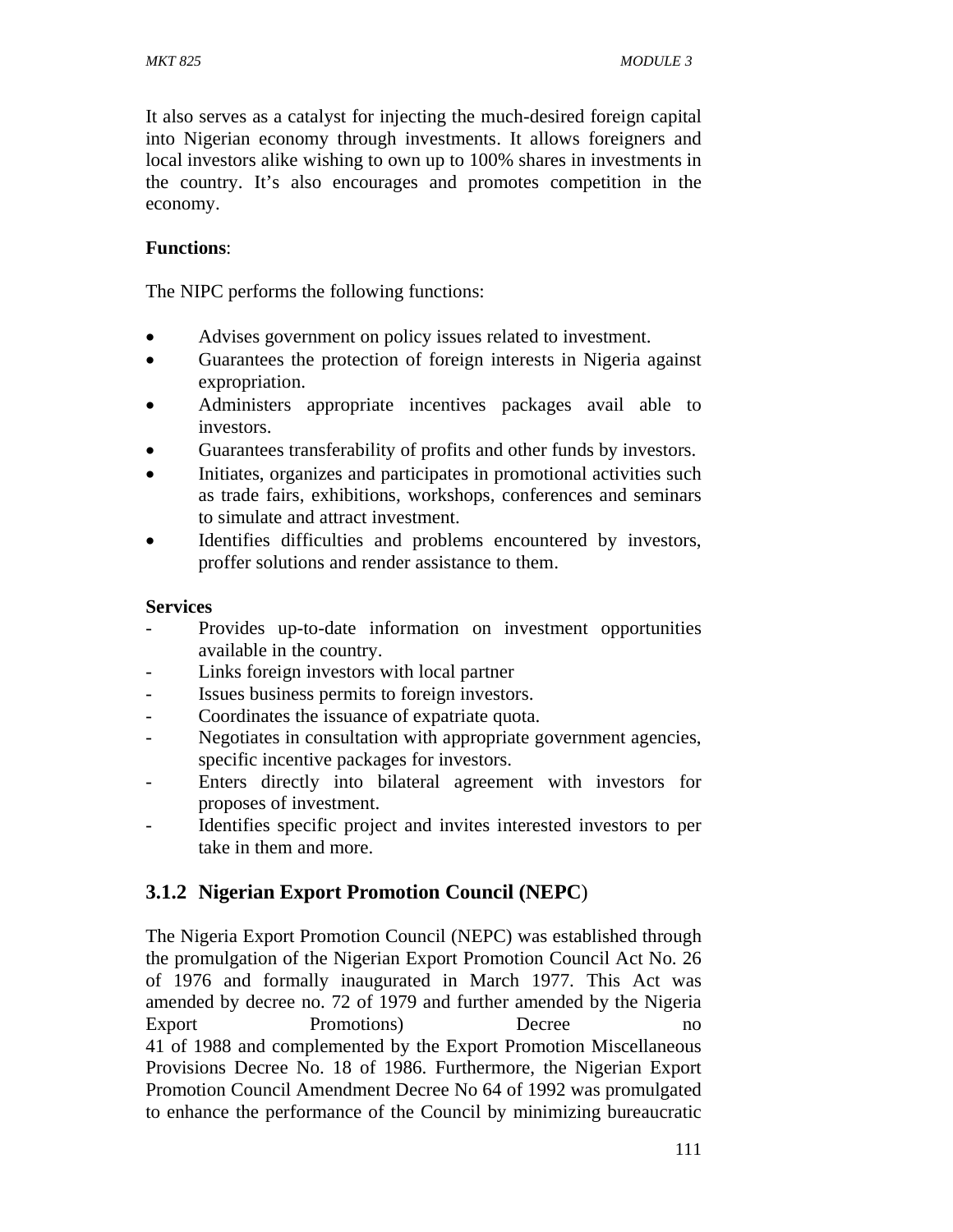bottlenecks and increasing autonomy in dealing with members of the Organizing bureaucratic bottlenecks and increasing autonomy in dealing with members of the Organized Private Sector.

The vision of NEPC is to make the non-oil export sector a significant contributor to Nigeria's GDP, while their vision is to facilitate opportunities for exporters to promote sustainable economic development.

The Nigerian Export promotion council (NEPC) is the federal Agency charged with the responsibility of developing, diversifying and promoting non- oil export product in foreign markets. Alder has been engaged to oversee and implement the marketing of the Council local and internationally.

Preliminary research indicated that the entity had no brand standards and there was little awareness of its role in the market. Furthermore, information about NEPC and the export sector in Nigeria was not easily accessible.

#### **Self-Assessment Exercise**

Name five services provided by NIPC to international business

#### **3.1.2 Export for Beginners**

An exporter is someone who sells goods or services in a foreign market in order to make profit. Exporters can be classified into the following categories.

Export Merchant: - An exporter who buys goods or products for export from manufacturers and producers within the country.

Manufacturing Exporter: - A company which apart from manufacturing certain products is also exporting the product.

#### **Getting Started:**

#### Registration with NEPC

The firm which wishes to export has to be registered either as a corporate body or a cooperative society with the Nigerian Export Promotion Council. The NEPC is the Federal Agency charged with the responsibility of promoting export of made-in-Nigeria goods. NEPC is also responsible for the registration of new entrants into the exporting business. The relevant application forms which can be contained at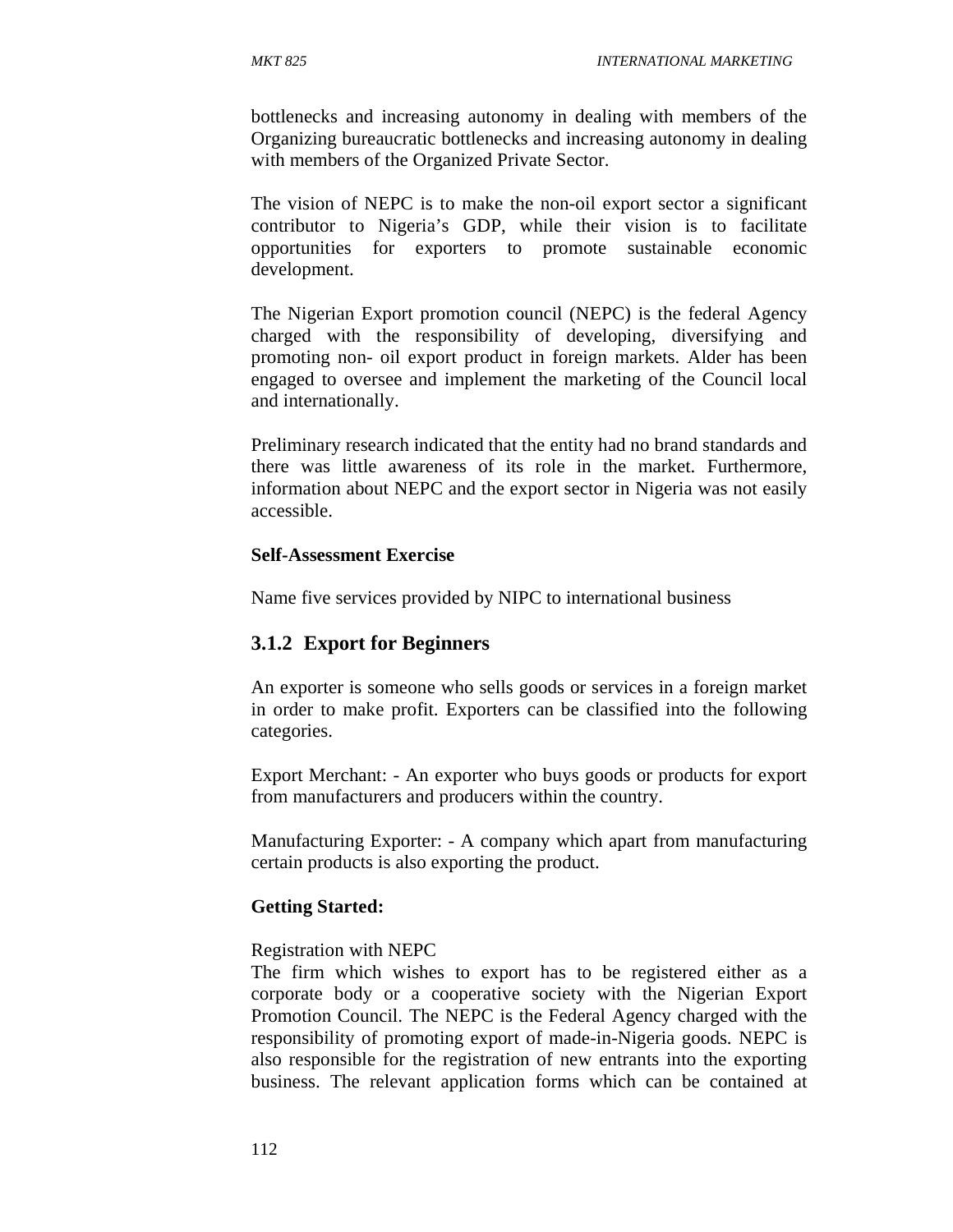zonal offices is to be duly completed and returned to NEPC offices accompanied with the following documents.

- Copy of certificate of incorporation/Evidence of registration (applicable to co-operative societies)
- Memorandum and articles of association
- Certified true copy of Form C.O.7 (particulars f directors of the Company)
- Copy of current tax clearance certificate.

Registration takes approximately two weeks after submission of all required documents. The exporter is then issued with a certificate inscribed with a code number. Renewal of registration with NEPC as an exporter is compulsory every two years. It can be done by submitting the following documents:

- Current company tax clearance certificate
- Evidence of export performance within the two years
- Certified true copy of Form C.O.7.

It regulate regulates goods to be exported out of the country and these goods have to be duly registered by the National Agency for Drug Administration and Control (NAFDAC) and the Standards Organization of Nigeria (.S.O.N). In order to register a regulated product at NAFDAC, the prospective exporter writes to the Director General of NAFDAC, an application accompanied with the stipulated fees per consignment of intended export attaching the following documents:

- Evidence of registration of the regulated product with NAFDAC
- Registration certificate granted by NEPC

The following details of the goods should also be provided:

- Batch Numbers
- Date of Manufacture
- Expiry date or best before date
- Destination of intended export
- Certificate of analysis of the product batch by batch
- Name and full address of the Manufacturer.

The Agency issues an export certificate if:

- Establishment maintains the standard requirements of goods manufacturing practice
- The regulated product passes NAFDAC laboratory tests. Exporters of regulated products also have to contact the nearest Standards Organization of Nigeria (S.O.N) office and submit the following documents.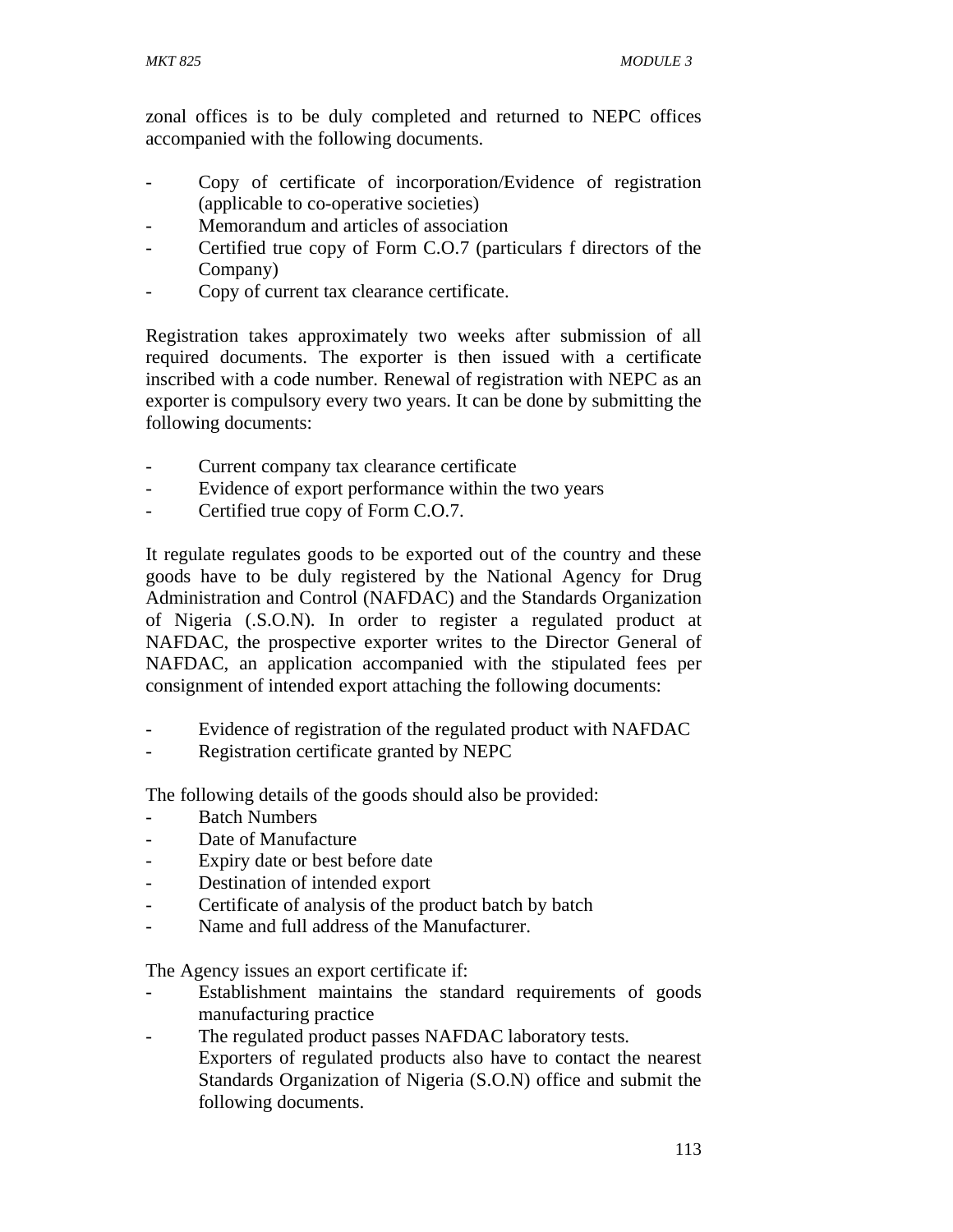- Request for product certification
- Test report.

A product which falls into more than one regulated category will need application for each category. A product certificate is then issued which has a validity of three years from the date of issue. A list of regulated products can be obtained from the S.O.N website.

## **3.1.3 Nigerian Export Import Bank**

The Nigerian Export-Import Bank (NEXIM) was established by Act 38 of 1991 as an Export Credit Agency (ECA) with a share capital of N500,000,000 (Five Hundred Million Naira) held equally by the Federal Government of Nigeria and the Central Bank of Nigeria. The Bank which replaced the Nigerian Export Credit Guarantee and Insurance Corporation earlier set up under Act 15 of 1988 has the following main statutory functions.

- Provision of export credit guarantee and export credit insurance facilities to its clients.
- Provision of credit in local currency of its clients in supports.
- Establishment and management of funds connected with exports.
- Maintenance of a foreign exchange revolving fund for lending to exports who need to import foreign inputs foreign to facilitate export production.
- Maintenance of a trade information system in support of export business.
- Provision of domestic credit insurance where such a facility is likely to assist exports.

The Bank presently provides short and medium term loans to Nigerian exporters. It also provides short-term guarantees for loans granted by Nigeria Banks to exporters as well as credit insurance against political and commercial risks in the event of non-payment by foreign buyers. The Bank is also the government's National Guarantor under the ECOWAS Inter-state Road Transit programme. The Bank's authorized capital as at December 31 2006 was N50 billion with a fully paid-up portion amounting to N11 billion.

### **3.2 Products/Services of NEXIM**

### **Direct Lending Facility (DLF**)

NEXIM lends money directly to Nigerian exporters to funds their purchase of capital goods, raw materials, packaging materials, and spare parts through the Direct Loans facility. The facility also covers the provision of infrastructure as well as revitalization and modernization of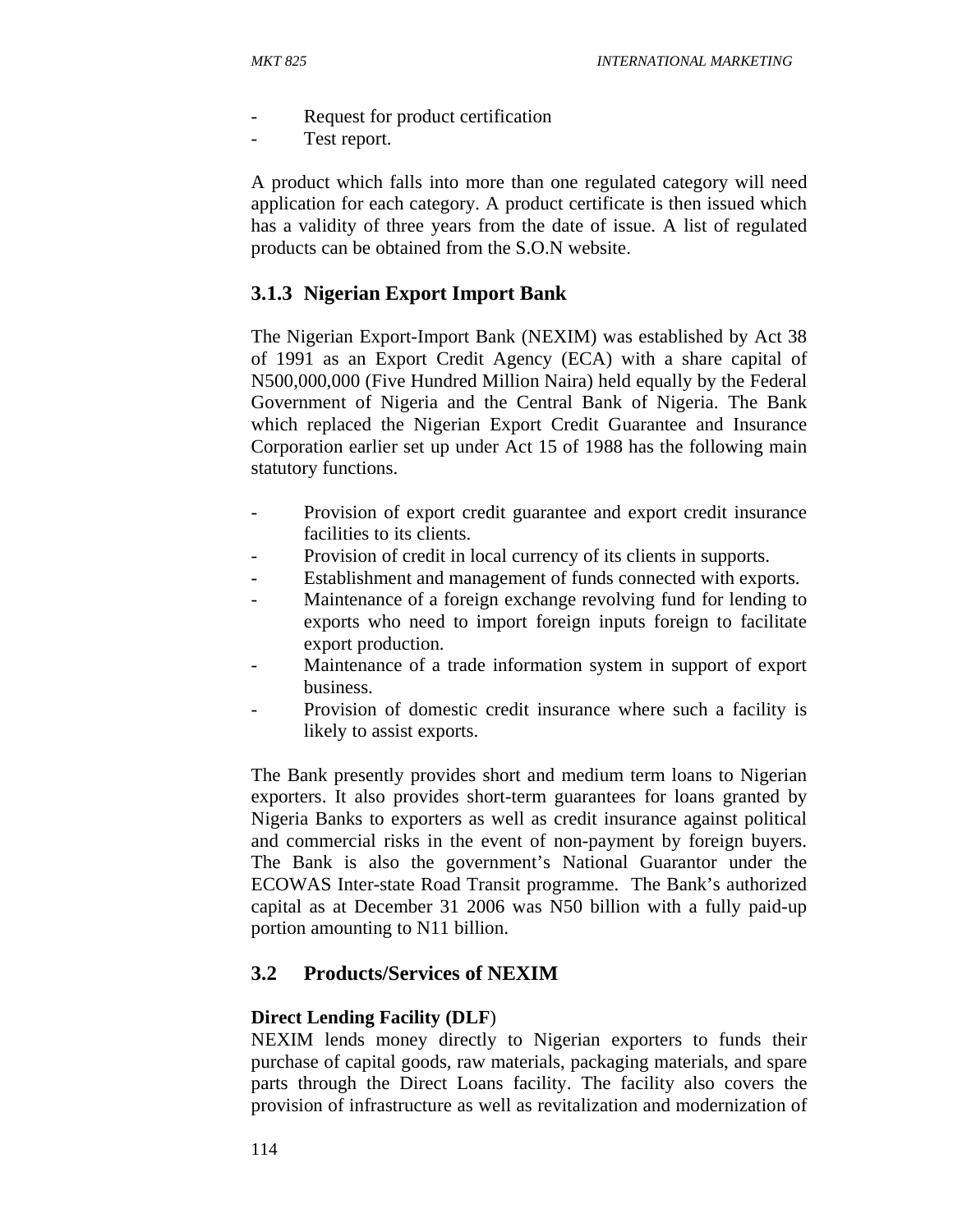plants/machinery. Providers of export services in the areas of consultancy, tourism, oil and gas etc are also eligible for support.

It is provided in both local and foreign currency. Typically, NEXIM advances the funds directly to the Nigerian exporter, and these funds are repaid within a maximum period of seven (7) years including a maximum period of two (2) years.

### **ECOWAS Intrastate Road Scheme ISRT)**

The scheme is designed to promote free flow of goods among member states; free of duties; taxes and restrictions while in wasting escort system and check the diversion of goods consigned for a specific destination.

NEXIM is the National guarantor for Nigeria under this scheme and is responsible to vary the risks. The risks covered include the diversion of goods within a country other than the country of destination, which would result in a loss of import duties/charges that could have been paid to the Customs authorities in the country the diversion occurs. This implies that the risk to be covered by NEXIM in Nigeria is the import duty accruable to the Nigeria Customs Service based on the invoice value of the transiting goods only and not on damage or loss of consignment.

### **Export Credit Grantee Facility (ECGF)**

NEXIM's export credit guarantee facility is designed to protect Nigerian Banks against the risks of non-payment for loans or advances granted to exporters to meet short-term export contracts.

Pre-and post – shipment guarantees are available under the facility for a period of 180 days. This facility does not cover the risks of non-payment resulting from any fraudulent act of the exporter or his agents and risk of non-payment resulting from the failure of the exporter to fulfill the terms of the export contract or negligence on his part. Other risks excluded include non-payment as a result of default of the exporter's agent or collecting banks as well as non-payment resulting from physical damage, which should normally be insured with commercial insurance companies.

### **Export Credit Insurance Facility (ECIF)**

One of the major problems facing exporters is the non-payment for goods exported. Non-payment may result from the buyer's insolvency or other events outside the control of the exporters and the buyers. NEXIM's export credit insurance facility is designed to protect Nigerian exporters against the risks of non-payment for goods and services exported on credit terms as a result of commercial/political events.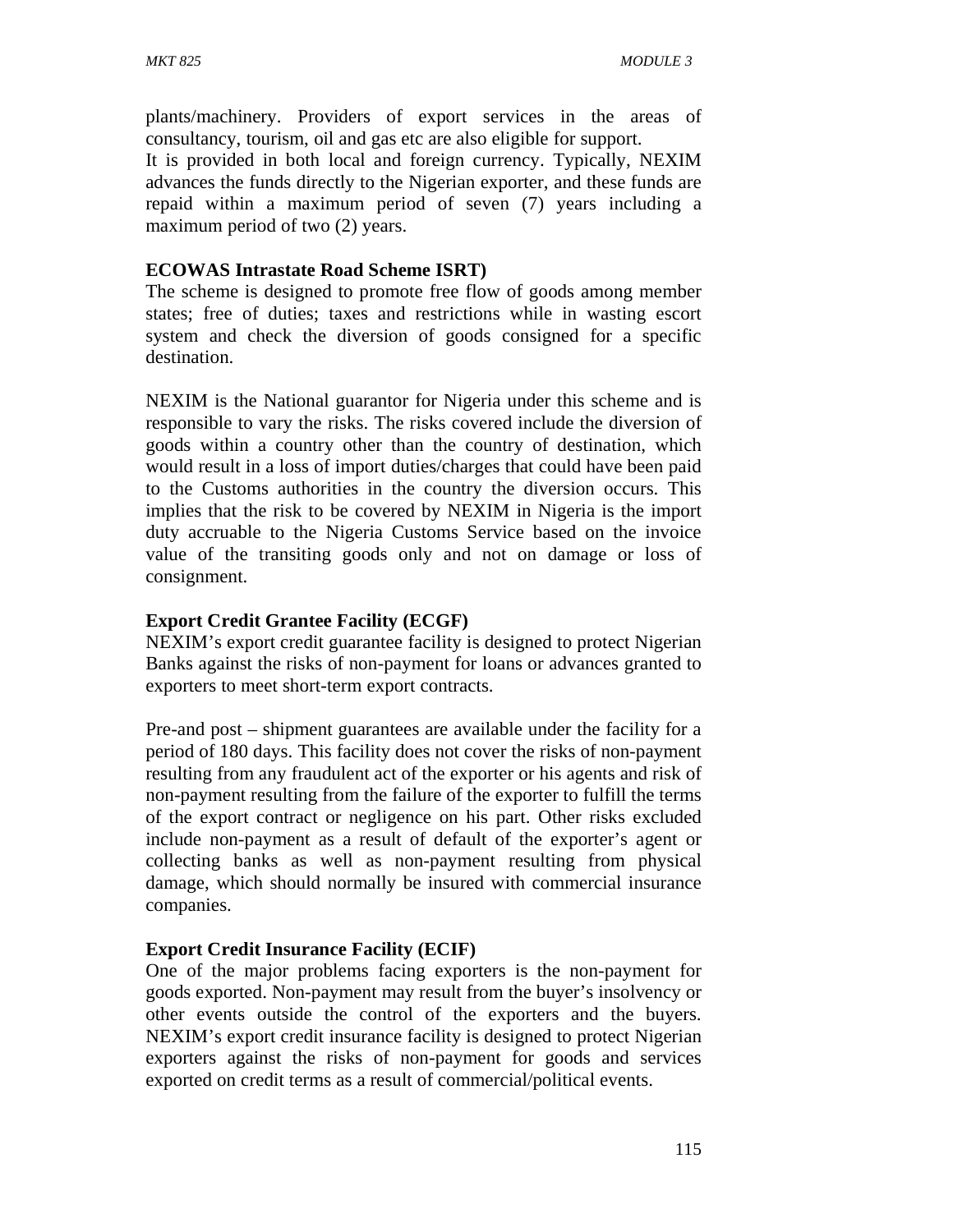The facility covers both pre-and post-shipment risks for maximum period of 180 days. However the facility excludes the risks normally insured by commercial insurance companies or other government governments departments, foreign risks, insolvency or default of exporter's agent or collecting back and failure of the exporter to fulfill the terms of the contract or negligence on his part.

### **Export Trade Support Facility (ETSF)**

Foreign Input Facility (FIF)

This provides manufacturers of export products foreign currency loans to import capital equipment, packaging and raw materials to produce finished products for export. The facility has a maximum tenor of seven (7) years inclusive of a moratorium period of not more than two (2) years. It is repayable in foreign currency.

Local Input Facility (LIF)

This is a medium to long-term facility and is provided in local currency to enable exporters finance capital purchases and other activities that would require more than one year to repay. The facility has a maximum tenor of seven (70 years inclusive of the moratorium period of not more than two (2) years.

#### NDE Facility (NDEF)

This facility is designed to provide direct financial assistance to qualified Nigerian Graduates (The participants) to enable them undergo tutelage with established exporters under the Start-Your-Own-Business (SYOB) Programme, prior to their exporting eligible goods and services themselves. The objective being to create the required linkage for registered companies/cooperatives owned by jobless graduates to go through practical trainings and guidance with reputable exporters, who may in turn assist them in securing export contracts from overseas and/or outsource some aspects of their businesses to them.

### **National SESAME SEEDS Credit Facility (NSSEP)**

This is available to provide necessary financial assistance to qualified registered companies under a special credit scheme for the exportation of Sesame seeds and to assist the target companies to directly access short-term pre-and post-shipment finance in support of export of Sesame seeds with a view to increasing the quantity as well as quality of Sesame Seeds exported from Nigeria annually.

### **Rediscounting and Refinancing Facility (RRF)**

This helps banks to provide pre and post-shipment finance in local currency to support non-oil exports. The RRF gives exporters access to the Bank's export portfolios at preferential rates.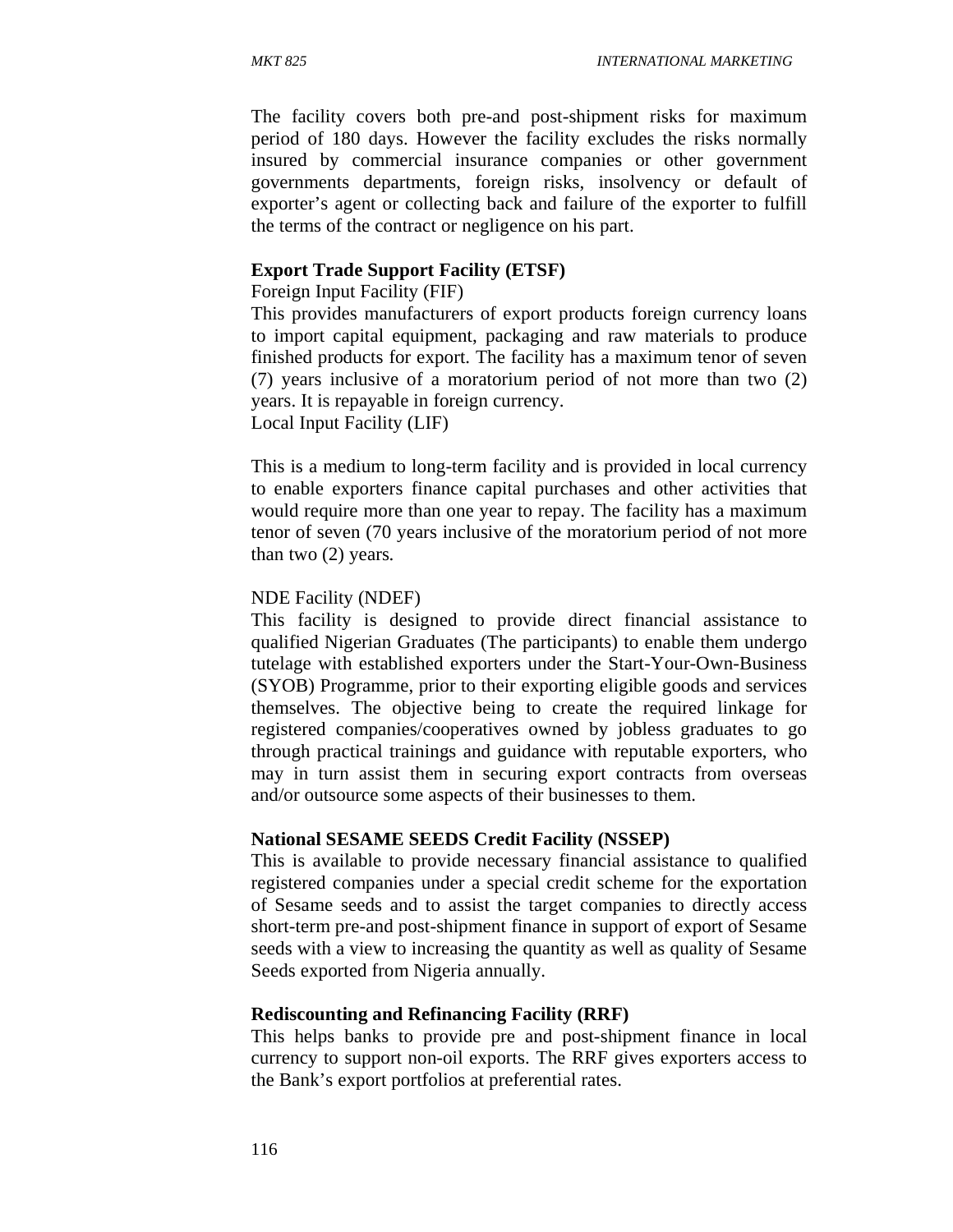The refinancing scheme provides a bank with credit of up to one year. Short-term pre-shipment credit of up to 120 days and post shipment credit of up to 60 days is provided under the rediscounting scheme.

### **Special Cassava Export Credit Facility (SCECF)**

Following the establishment of the Presidential Initiative on Cassava Export Promotion by Mr. President in February 2004, NEXIM was selected as a key member of the Sub-Committee on Finance & Export Proceeds Repatriation and specifically requested to support the initiative.

To this end, the Management of NEXIM considered and consented to the establishment of a Special Cassava Export Credit Facility to allow for direct disbursement of approved loans to qualified exporters of Cassava Products.

### **Stocking Facility (SF)**

This is provided in local currency and it enables manufacturers of exportable goods to procure adequate stocks of raw materials to keep their production at optimal levels. The Stocking Facility is available for up to one year and is granted at rates capable of enhancing the competitiveness of manufactured export.

### **Textile Revolving Fund (TRF)**

This is provided in local currency and it enables manufacturers of exportable goods to procure adequate stocks of raw materials to keep their production at optimal levels. The Stocking Facility is available for up to one year and is granted at rates capable of enhancing the competitiveness of manufactured export.

### **3.3 Nigerian Export Processing Free Zone Scheme (EPFZS)**

Since the inception of the new democratic administration led by President Olusegun Obasanjo in May 29 1999, a number of efforts have been made to attract both local and foreign investors to the country to boost Nigeria's economy. To point the country towards the path to industrialization will involve discipline, focus and hard work from all sectors to the economy. In this light, the diversification of the economy has led to de-emphasizing the role of oil production and exports within the country's economy. Much needed focus has thus been devoted to other sectors like solid minerals, tourism, telecommunication, commerce and industry.

All these efforts toward economic development led in November 1991 to the establishment of the Export Processing Free Zone Scheme (EPFSZ). This scheme allows for interested persons to set up industries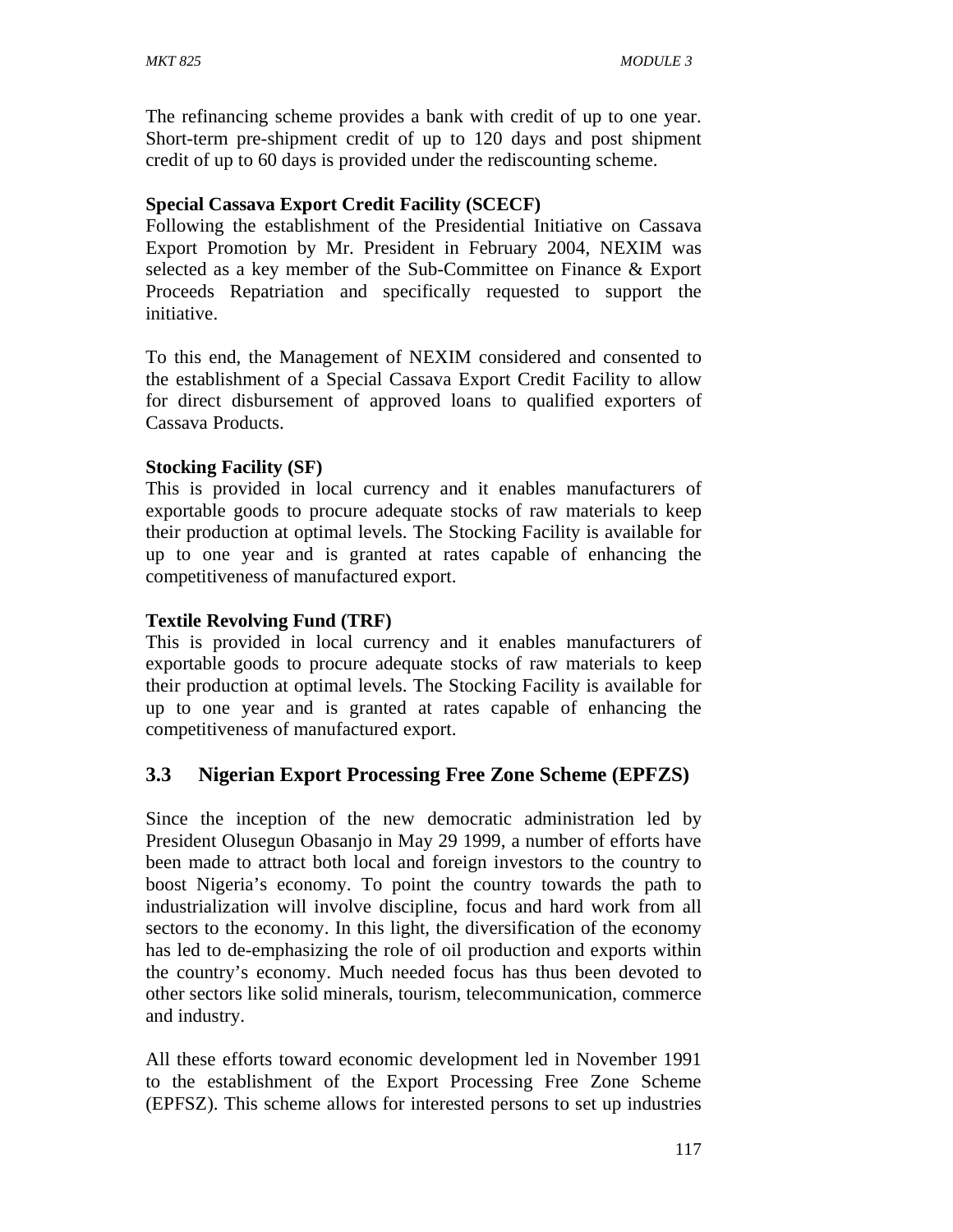and business within demarcated zones known as Export Processing Zones, (EPZs) principally with the objective of exporting the goods and services manufactured or produced within the zones .But this novel scheme was slowed down by he political shenanigans in power then. It thus took another decade before it saw the light of the day with the inauguration by President Obasanjo of the multi-billion naira Calabar Export Processing Zone (CSPZ) very recently.

In a nutshell, the scheme is targeted to promote the diversification of the export base of the nation through the acceleration of export business with attendant loaded incentives, this it is perceived will include industrial production, offshore banking, insurance and reinsurance, international stock, commodities and mercantile exchanges, commercial industrial research, agriculture and agro-allied industry, mineral processing, as well as international tourist resort development and operation. The Calabar zone has been designated as the primary EPZ territory and a total of 80 serviced plots have been reserved for prospective investors for self-built factories.

#### **Tax and other Incwntives**

The incentives that come to inventors in the designated EPZ territories include:

- Tax holiday relief, legislative provisions pertaining to taxes
- Levies, duties and foreign exchange would not apply within EPZs repatriation of foreign capital investment in EPZs at any time capital appreciation of the investment.
- Unrestricted remittance of profits and dividends earned by foreign investors in EPZs.
- No import or export licenses required rent-free land during construction of premises.
- Up to 100% foreign ownership of enterprises in EPZs, sale of up to 25% of production permitted in domestic market.
- No quotas on products from Nigeria exported to the European Union, (EU) and the United States of America.
- Made-in Nigeria goods are entitled to preferential tariffs in the EU.

### ACTIVITY 2

Name five incentives of EPZ to international business.

### **3.3.1 Grants Available for Exporter**

The provision of the Industrial Development (Income Tax Relief) Act with respect to Pioneer Status qualifies for a tax holiday of 3-5 years to any manufacturing exporter who exports at least 50% of his annual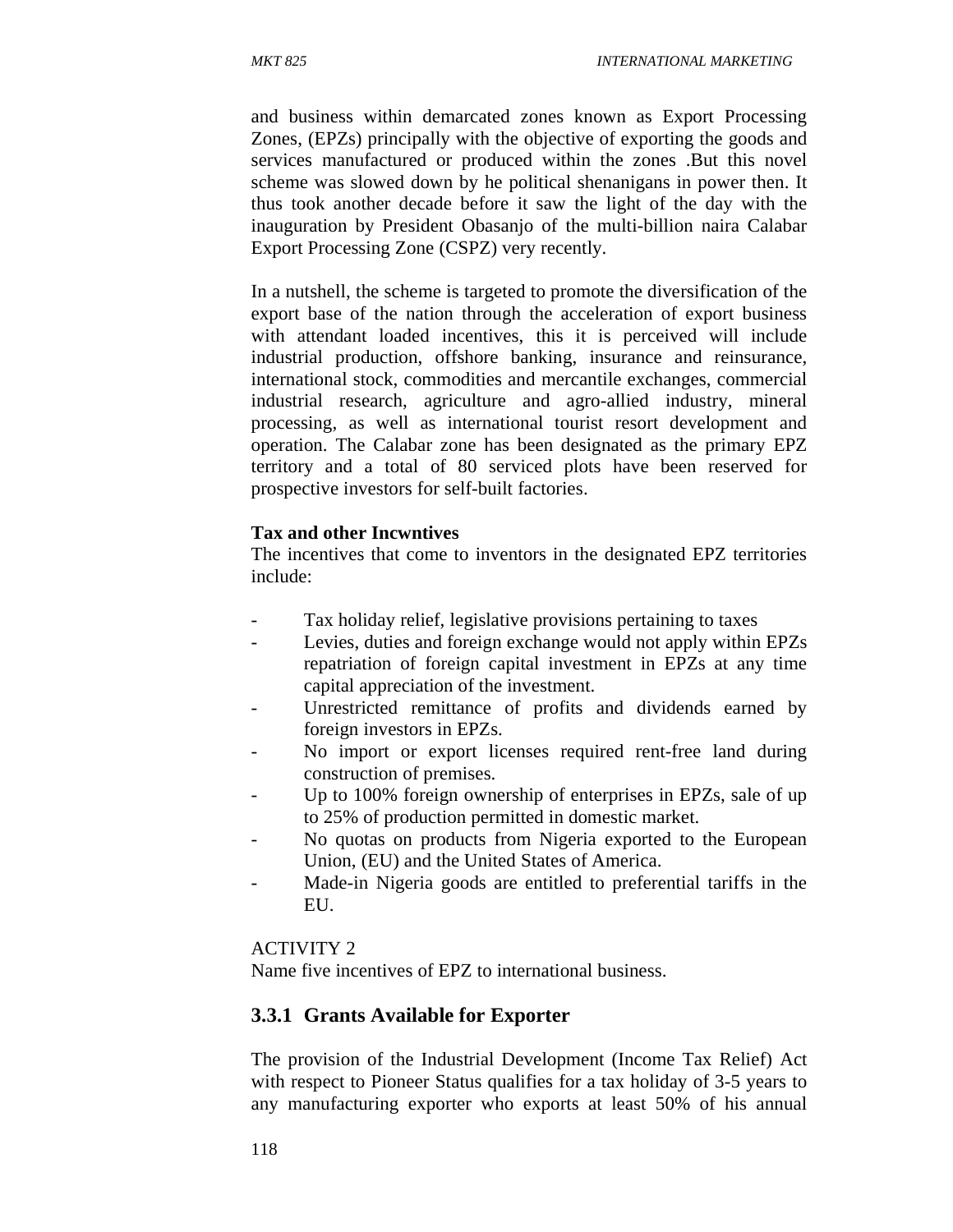production. Additional concessions are also available in the local raw material development, local value-added, labour-intensive or exportoriented activities that involve significant training.

#### **Tax Relief on Interest Income**

Interest accruing form loans granted by banks in aid of export activities enjoys favorable tax treatment.

#### **Capital Assets Depreciation Allowance**

The law in Nigeria provides an additional annual depreciation allowance of 5% on plants and machinery to manufacturing exporters who export at least 50% of their annual turnover provided that he product has at least 40% local raw material content or 35% value added.

### **Investment Protection**

Protection of property is provided by Section 31 of 1999 Nigeria's constitution. The section states: "No property or other rights will be taken over or compulsorily acquired except under a law which provides for adequate compensation and for a right of access for any claimant to the High Court of the relevant part of Nigeria for the determination of interest in the property and compensation amount."

#### **Expropriation**

The Nigeria Investment Protection Commission Decree guarantees against nationalization, expropriation and compulsory purchase.

### **Disputes Settlement**

Disputes between an investor and any government of the Nigerian Federation in this regard which cannot be amicably settled, may be submitted by an aggrieved party to arbitration in accordance with Nigeria's Arbitration and Conciliation Decree 1988 or within the framework of any bilateral or multilateral agreement on investment protection to which the Federal government and the investor's country are parties or in accordance with any other national or international machinery for the settlement of investment disputes as agreed to by the parties. Nigeria's general legal environmental, which is based on English common law, further upholds the sanctity of contracts and the rule of law.

The scheme operates in a fashion that cuts off the bureaucratic delay that is synonymous with government agencies by allowing the Nigerian Export Processing Zones Authority (NEPZA) to administer, manage, control and coordinate the quick approvals for participating foreign investors while its supporting agencies handle almost all phrases of operations in the zone independent of government. These include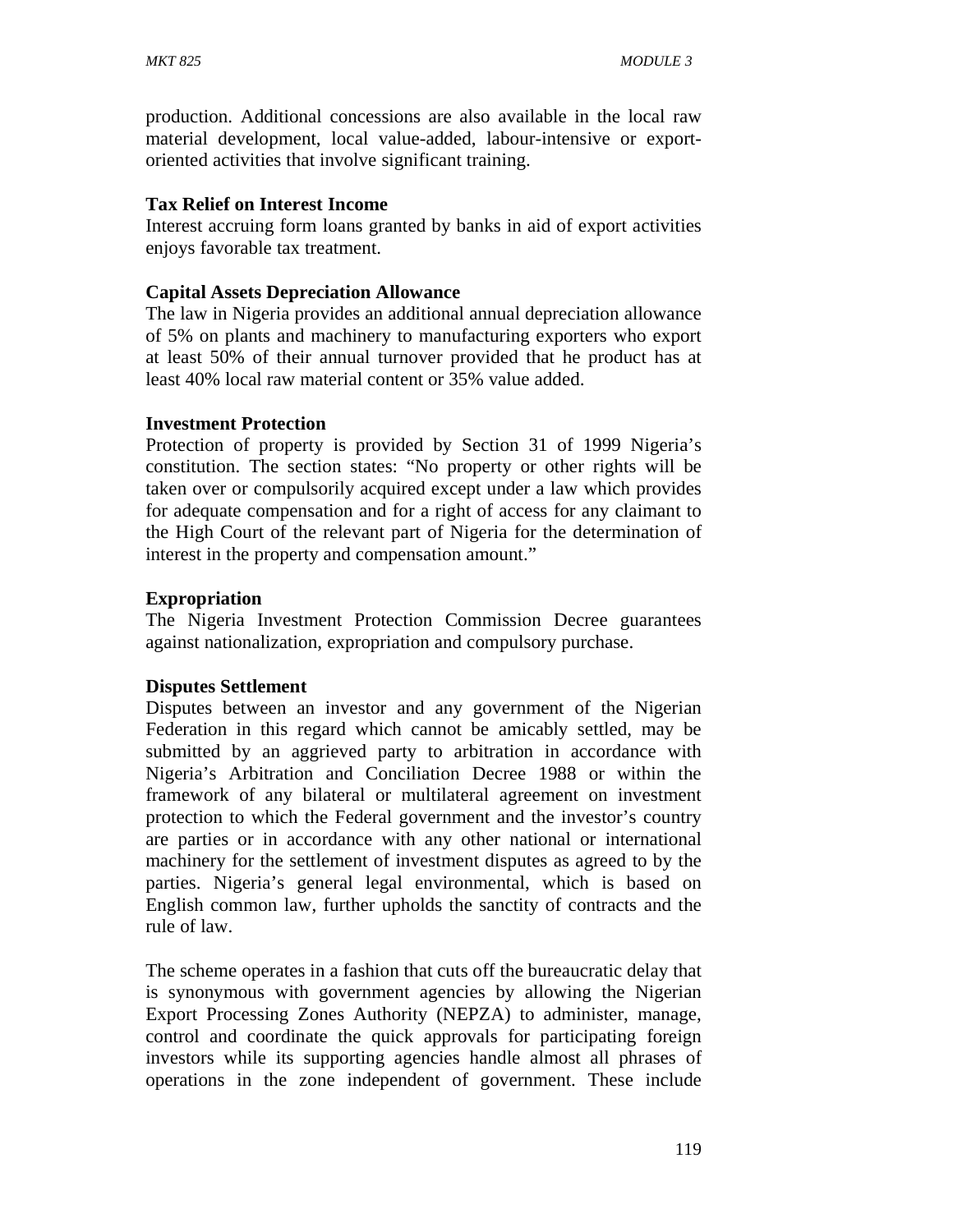issuing application forms and approval, company registration and construction licensing among others.

To facilitate the operation of the Calabar EPZ, the Calabar seaport has been declared as a free port to complement the status of the free trade zone. Among the numerous facilities sited at the 152 hectare Calabar EPZ site, is a new port less than two kilometers away with fully buoyed river channel and an estimated capacity of about 1.5 metric tons of cargo excluding crude oil. Many investors are already eager to set base in Calabar and the Government has assured of the existence of several prebuilt standard factories. Presently, only three companies are operating in the Calabar zone so there is plenty of room for new companies. It has been promised that the entire necessary infrastructure will be in placethe plots; roads, street lighting, perimeter fencing, electricity and water facilities and factory begin exporting.

With a vast population that is rich in human potentials and abundant mineral resources, the success of the EPZs is almost certain from day one, though the elimination of the "Nigerian factor" must be a priority concern for the eventual growth of the scheme. Also, the establishment of other zones around the country is being considered in order for wider coverage and developmental impact. Kano and Lagos are veritable locations for such a project with the former catering the Trans-Sahara trade and latter focusing on export of manufacturing products. The prioritization of quality should not be sacrificed on the altar of quantity and strict monitoring regulations must be formulated to guide participating firms.

### **3.3.2 The Nigerian Export Processing Zones Scheme**

The enabling law for the establishment and management of the Export Processing Zones (EPZ) scheme in Nigeria is the Nigerian Export Processing Zones Authority Decree No. 63 of 1992. By this decree, administration of the Nigerian EPZ programme is vested on the Nigerian Export Processing Zones Authority (NEPZA). NEPZA is thus, empowered to grant all requisite permits and approvals for operators in EPZs to the exclusion of all other government agencies and bodies.

The regulatory regime for EPZs in Nigeria is liberal and provided a conducive environment for profitable operations. The incentives available to operators in Nigeria's EPZs compare favourably with the most attractive elsewhere in the world and are the best in the region. They include one hundred percent foreign ownership of investments, "one stop" approvals, no import or export licenses, duty free import of raw materials, unrestricted remittance of capital profits and dividends, tax holidays and no strikes. The country's pioneer EPZ is the Calabar Processing Zone.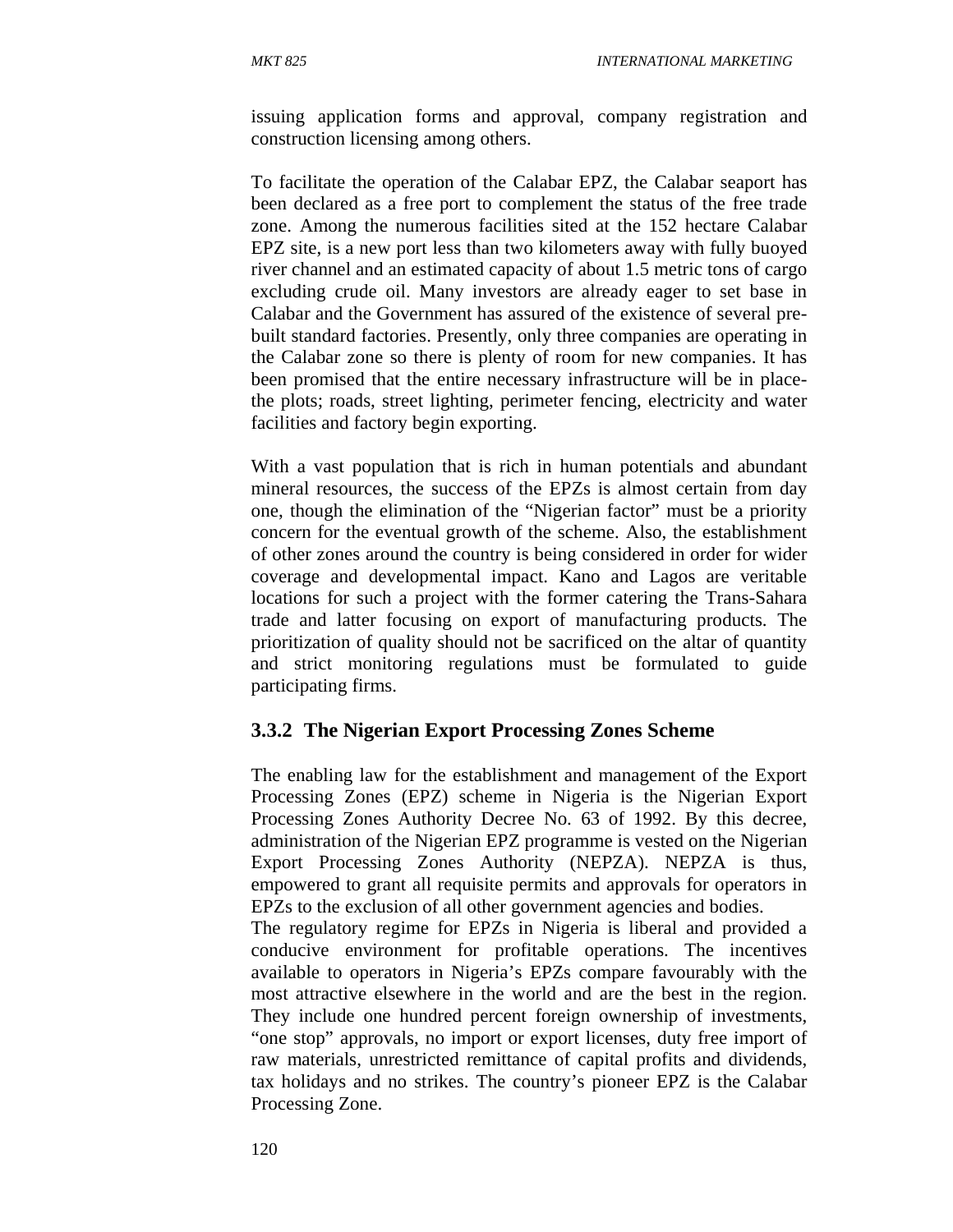#### **Calabar Export processing Zone**

The Calabar EPZ provides investors with one of the most suitable sites for export manufacture in Africa. The zone provides serviced industrial and administrative facilities at the most competitive rates obtainable for facilities of such standards in Africa. In addition to public supplies of such utilities as power, water and telecommunications, the zone has its won private back-up supply of these essential utilities and services.

Calabar, the city in which the EPZ is sited, is an ancient and historic city with an enviable past, having served as the capital of the Southern Protectorate of Nigeria before the amalgamation of the Northern and Southern Protectorates in 1914.

The serene and beautiful city served as the center of operations for the Royal Niger Company during the days of the oil palm trade as well as being an age – long center of leaning. It is presently the capital of Cross River State in south – east Nigeria and is fondly referred to as the 'Canaan City, the biblical land flowing with milk and honey.' Although one is not likely to actually find milk and honey flowing on the streets of the streets of this clean, enchanting and alluring city, one will definitely discover the warmth and hospitality of the people of Calabar in abundance.

There are other attributes, which make the choice of Calabar as the site of Nigeria's pioneer EPZ an excellent one. The city has good road links with other part of the country and is traversed by the Trans – African Highway, major gateway to republic Cameroon and other countries of Central Africa. Its modern seaport adjoining the EPZ is of special advantage and will result in significant savings for shipping and haulage services to investors in the Zone. The city's international airport less than twenty minutes drives from site of the Calabar EPZ.

Several airlines provide Calabar with international and local air travel services. ADC airlines is the major operator from Calabar Airport – operates daily domestic flights to and from Lagos and Harcourt, with connecting international flights to destinations in Africa. The airline also operates flights to Ghana, Liberia, Sierra Leon and Guinea. Nigeria Airways flies to Calabar en route to Equatorial Guinea and Cameroon. SkylineAirline offers daily service to and from Lagos and Enugu.

Calabar and its environs have a pool of skilled and trainable manpower with significant industrial experience. Such manpower is available at very competitive rates, which rank among the lowest in the world. There is several institution of higher leaning in Calabar and its environs which provide university, Technical and Vocational education. If the need arises, these institutions can provide any special training needs and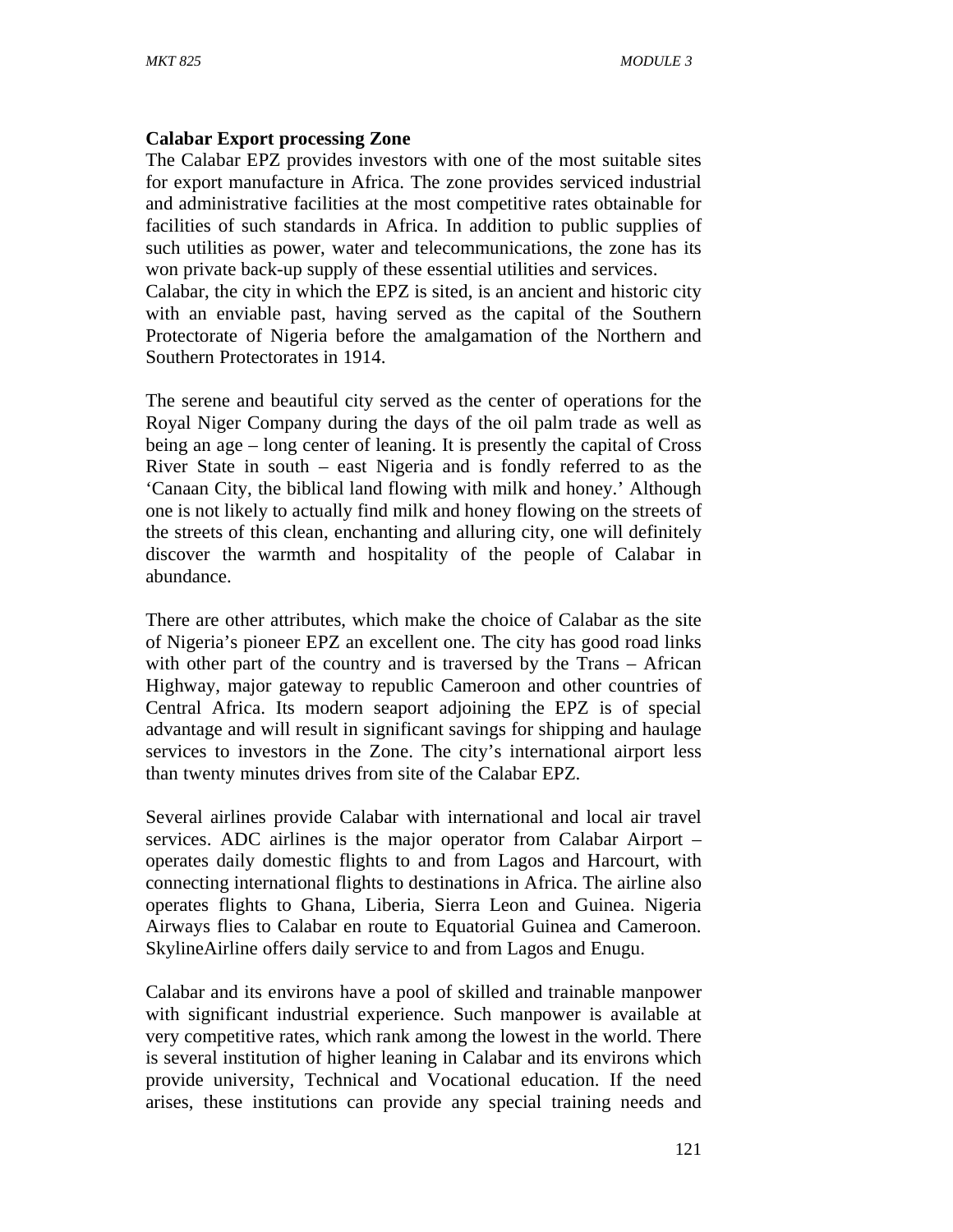supports services that producers in the Zone may need industrial activity in Calabar is largely in natural resource- based industries such as oil Palm, Wood, Limestone, Rubber, Cocoa and Coffee.

However activities in the oil and gas industry, especially the aluminum Smelting plant on near by ikot Abasi and the activities of Mobil producing Nigeria Unlimited, based in near by Eket offer the prospect for linkages between manufactures in the Calabar EPZ and these industries.

Moreover, the disposition of its people, its rich history, culture and several natural attractions make Calabar an idea tourist location. Attractions in Calabar and within surround Cross River state include the Abokim Water Falls, Qua Falls, and the Gorilla Sanctuary in the Kanyang National.

#### **Facilities Within the Zone**

Facilities available under the Calabar EPZ are as follows:

- (a) Service plot;
- (b) Uninterrupted power and water supply;
- (c) Modern and efficient telecommunications system
- (d) Excellent internal road network;
- (e) Built-up Factory space
- (f) Modern catering and recreational facilities;
- (f) Banking services; and
- (g) Custom.

#### **Industries Permitted Within the Zone**

Industries permitted within the Calabar EPZ are the following:

- (a) Electrical and Electronic Product;
- (b) Textile Product;
- (c) Garments Production
- (d) Product and Handicrafts;
- (e) Leader Product;
- (f) Petroleum Product;
- (g) Rubber and plastic Products
- (h) Cosmetic and other chemical product;
- (i) Metal Product and Machinery
- (j) Educational Materials and Sport Equipment;
- (k) Printing Materials, Communication and office Equipment;
- (l) Medical Kits, Optical instruments and Appliances;
- (m) Biscuits, Confectionaries and other foods processing; and,
- (n) Pharmaceutical products. Proposals for industries outside the above listings will be considered on their individual merit.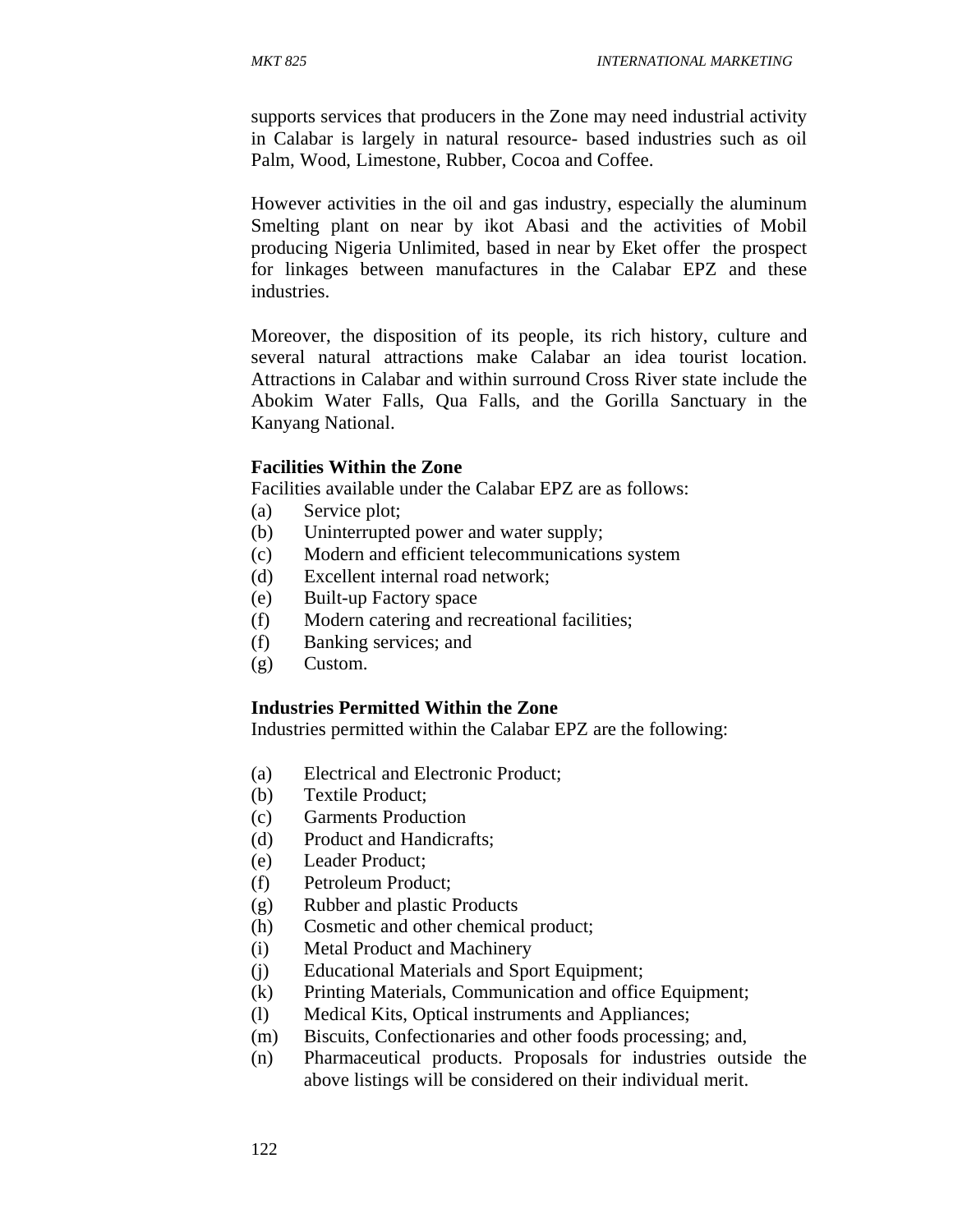### **Summary of Investment Procedure**

The following is a summary of procedures 7, which an investor will normally follow in establishing an industry under the Calabar EPZ.

- 1. Inquiries and obtaining Investment application g form.
- 2. Inspection of built-up factory space and serviced industrial plots
- 3. Submission of investment application form
- 4. Processing of application form
- 5. here application is approved apply for company registration.
- 6. (a) Outright purchase of built-up standard factory: Payment purchase shall be made as follows:
- 10 percent of the purchase price within 3 months of execution of purchase agreement balance of 90 percent, 5 months after.

(b) Rent of built-up factory space: Rent shall be paid as follows:

- One year rent upon execution of rental agreement. Thereafter, rent shall be payable annually.
	- (c) Lease of built-up standard factory: Rent for the lease shall be paid in 3 payments as follows:
- 40 percent of the rent payable for the lease on or before execution of lease thirty percent rent for the lease on or before the end of the  $5<sup>th</sup>$  year of the lease 30% of the rent payable for the lease on or before the end of the  $10<sup>th</sup>$  year of the lease
	- (d) Lease of service plots: Rent from the lease shall be paid as follows:
- 40 percent of the rent payable for the lease on or before approval of factory construction 30% cent of rent payable for the lease at the end of the  $5<sup>th</sup>$  year of the lease.–30% of rent payable for the lease at the end of the  $10<sup>th</sup>$  year of the lease.
- 7. Remittance of Investment Capital.
- 8. Assessment of Investment outlay.
- 9. Pre-production inspection of factory building, plant and machineries before commencement of production.
- 10. Obtain certificate to sell 25 percent of production in the domestic market. Conclusion of addition to all the above, Nigeria's continues commitment of the implementation of liberal economic policies that will enhance the development and growth of the export sector coupled with the Naira's favourable exchange rate for exports provided an excellent opportunity for profitable export production from the Calabar EPZ.

### **Self-Assessment Exercise**

Discuss five services available to international business man in EPZ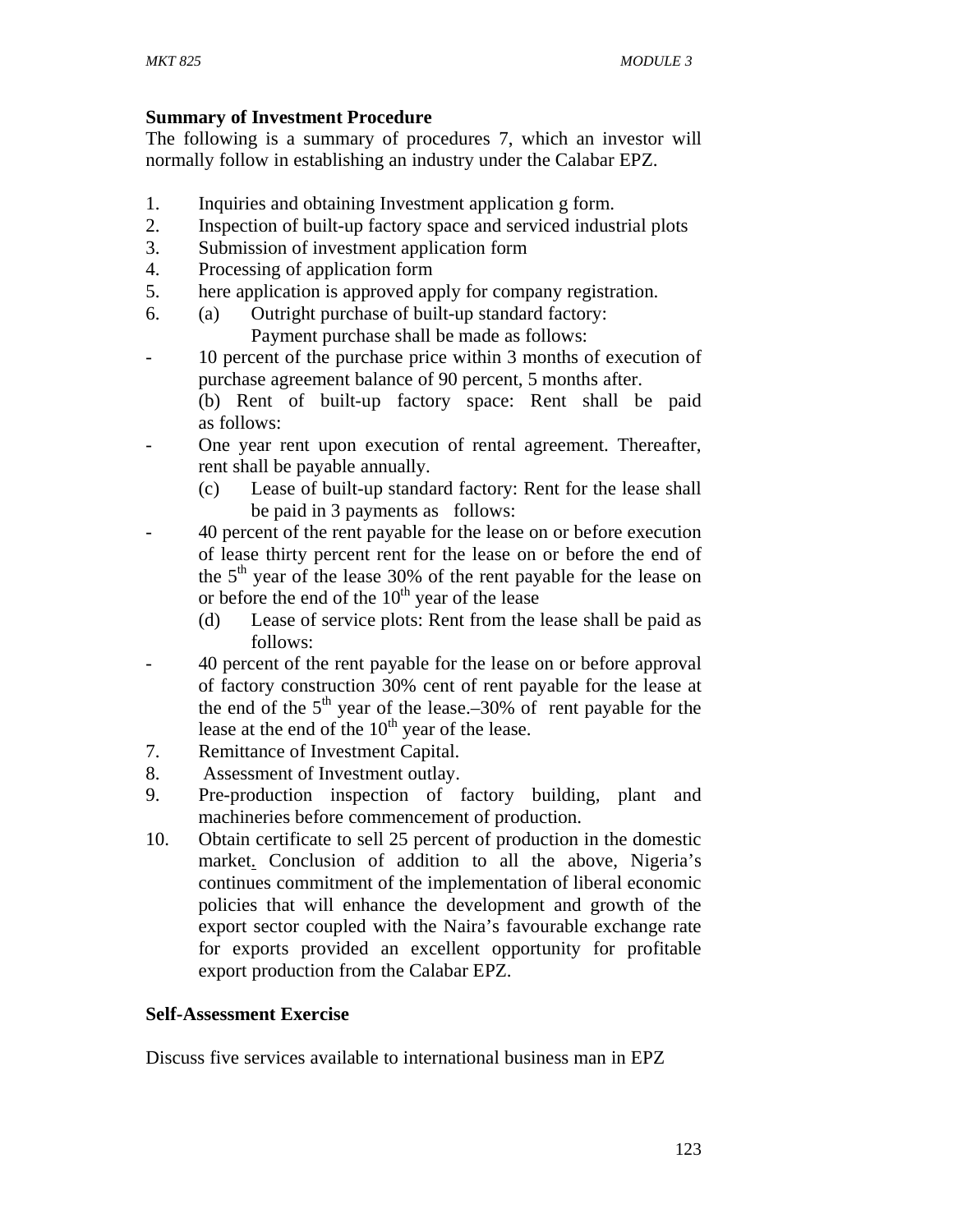### **3.3.2 Central Bank of Nigeria**

Central Banks worldwide simply refer to a central monetary authority or an apex financial institution within the entire financial structure promoting monetary stability and a sound financial system. The world Central Banking is one of a variety of structures, functions and powers, which are in them by-product of the economic, political and other realities prevailing in a society.

Historically, prior to the establishment of Central Bank of Nigeria by the CBN Act of 1958, there existed a body known as the West African Currency Board (WACB). This Board, which was established by the then British Colonial Government, was intended to serve as a Central Bank for the Anglophone West African countries. Thus, the board was charged with the primary responsibility of issuing the West African Pound, which served as the legal tender currency in Ghana, Nigeria, Sierra-Leone and Gambia.

Another function performed by WACB was the management of the reserves held in trust for these colonies. Such reserves were invested by the board on behalf of the West African countries as instruments in the London Money Market. The weakness of the board for which it was criticized is as follows:

- $\checkmark$  It carried on commercial banking activities alongside other commercial banks;
- $\checkmark$  The board lacked the basic apparatus to control the supply of money.
- $\checkmark$  The board got involved in physical distribution of currency from one point to another.
- $\checkmark$  Its activities were considered discriminatory against indigenous West African industrialist:
- $\checkmark$  It was not on the development of the colonies and most of its activities were based on commerce and trade.

#### **3.3.3 Objectives**

The principal objectives of the Bank as stipulated in the CBN Act 1958 are as follow:

- a. The insurance of legal tender currency in Nigeria:
- b. To maintain the external reserve and value of the legal tender in order to safeguard the international value of the currency.
- c. To promote monetary stability and a sound financial system.
- d. They serve as the banker and financial adviser the Federal Government.
- e. Bankers to other banks within Nigeria and Abroad.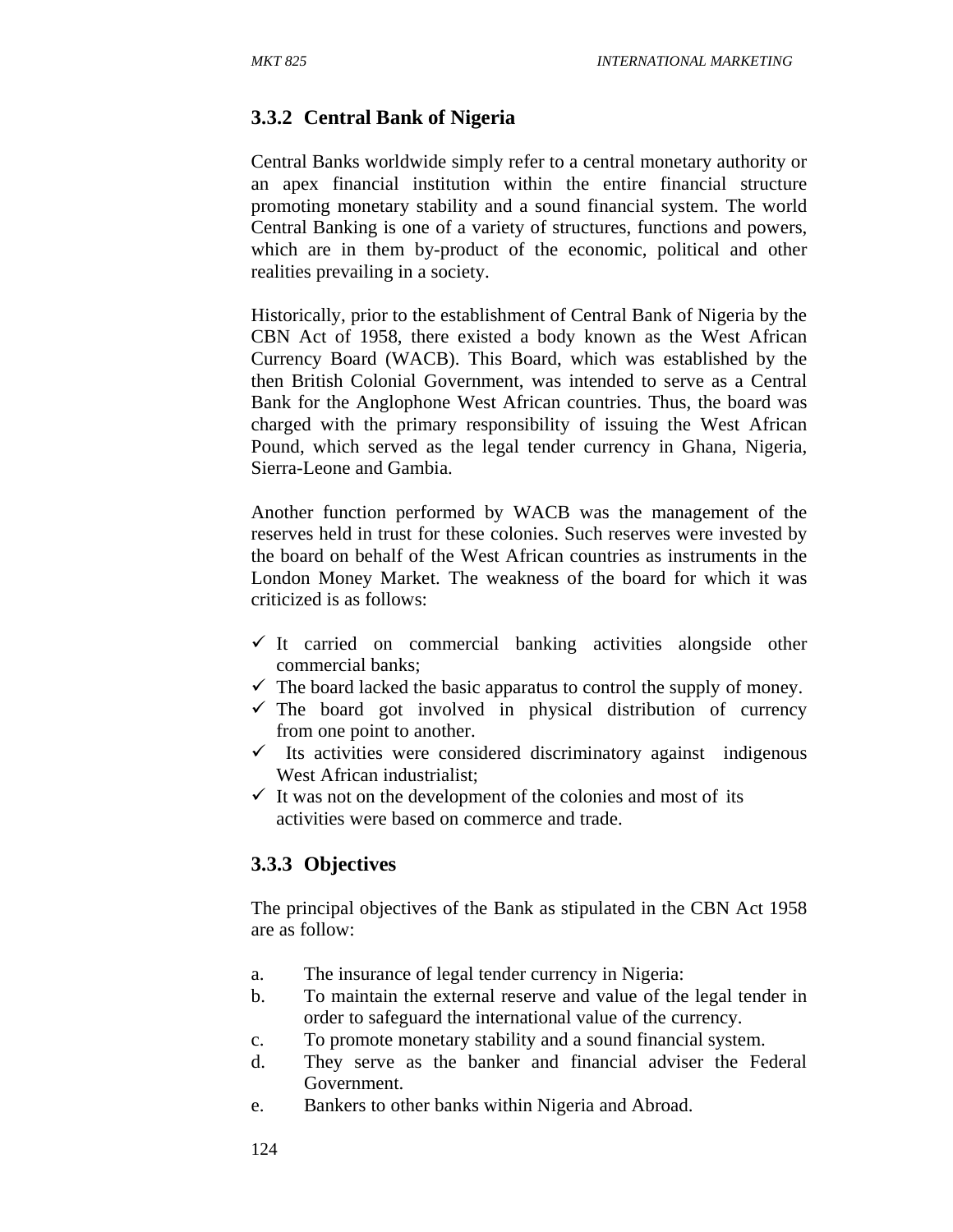# **3.3.4 Functions**

To achieve the above objectives, CBN undertakes the following functions as stated in the Act. The basic functions performed by CBN can be broadly categorized into three.

- a. Traditional functions
- b. Regulatory functions and
- c. Development functions.

### **Traditional Functions**

- i. It issues the legal tender (currencies) Naira and Kobo.
- ii. It acts as the Banker and financial adviser to the Federal Government.
- iii. CBN act as the banker to other banks and finance institution.
- Cheque Clearing
- Lender of last resort.
- iv. It manages the accounts and debt of the country.
- v. CBN act in banking supervision and examination.

### **Regulatory Functions**

The regulatory functions of the CBN are mainly directed at the objective of promoting and maintaining the monetary and price stability in the economy. To perform this regulatory function CBN formulates policies to control the amount of money in circulation, control other banks and major players in the financial market, control rates of banks credits and therefore the supply of money in the economy. The instruments used by CBN to achieve these functions are:

- a. Open Market Operation (O.M.O)
- b. Bank Rate
- c. Rediscount Rate
- d. Direct Control of Bank's Liquidity
- e. Direct Control of Bank Credit
- f. Special Deposits
- g. Moral Persuasion
- h. Minimum Cash Ratio.

### **Developing Functions**

The establishment of CBN in 1959 was premised on the need to promote and accelerate the much needed economic growth and development in Nigeria, which would invariably promote the growth of the financial market. This financial market comprises the Money and Capital market,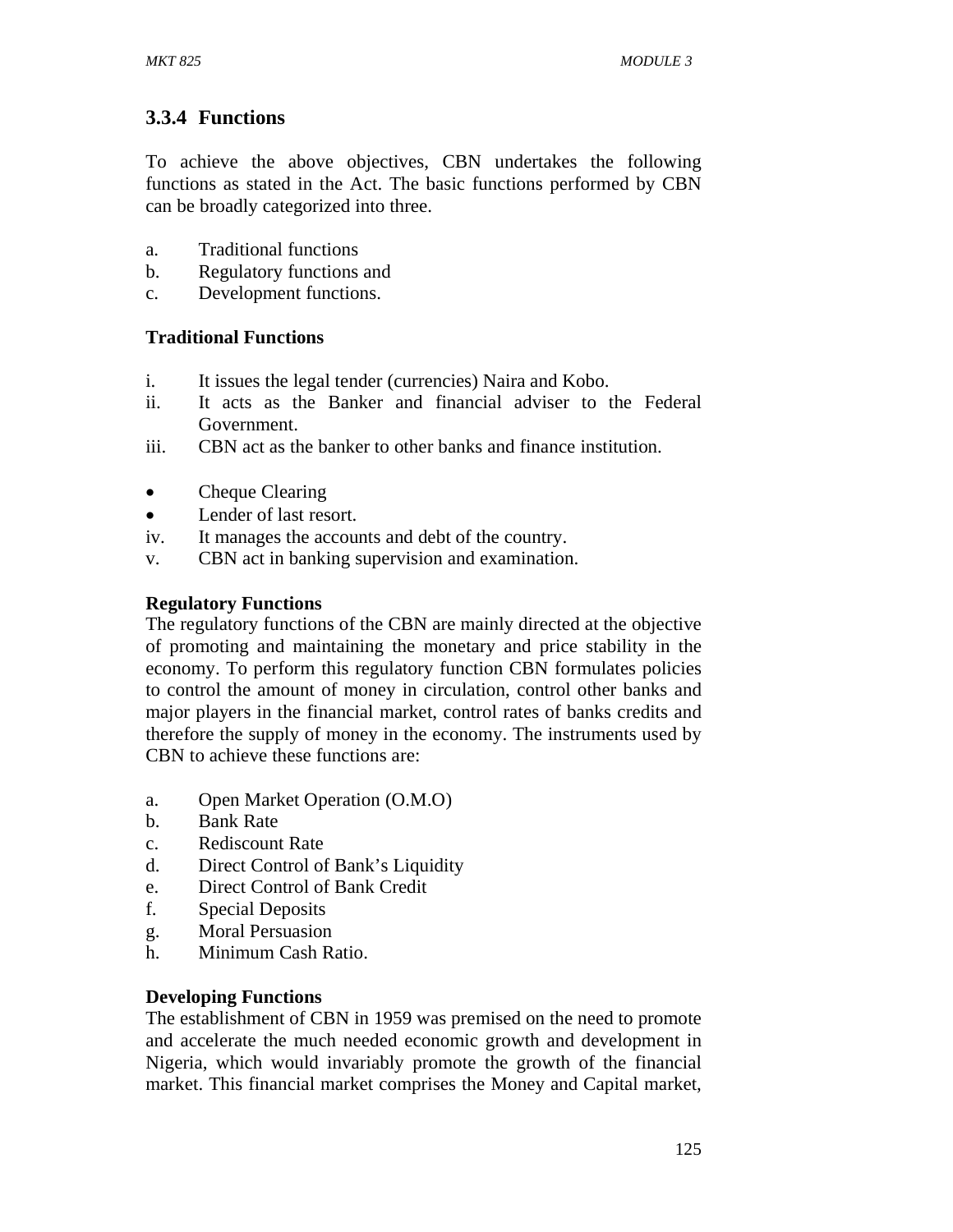assistance to development banks and institutions and the formulation and execution government economic policies.

The Money Market is the market for mobilizing short-term funds with instruments such as Treasury Bills, Treasury Certificates, Commercial Papers, Certificate of Deposit (CDs), Eligible Development Stock (EDS) and Bankers' Acceptances.

The CBN plays a major role in the Capital Market, which deals with long-term funds by fostering its growth through the annual subvention granted to them.

The CBN also helps to promote and assist the development banks and institutions. These include Nigerian Industrial Development Bank (NIDB), the Nigerian Banks for Commerce and Industry (NBCI), the Nigerian Agricultural Insurance Company (NAIC), the Federal Mortgage Bank of Nigeria FMBN), the Nigerian Deposit Insurance Corporation (NDIC), the Nigerian Export-Import Bank (NEXIN) and the Securities and Exchange Commission. (SEC).

In addition, the CBN is involved in the formulation and executive of viable economic polities and measures for the government. Also since 1970, the Bank has been instrumental in the promotion of wholly owned Nigerian enterprises. Thus, the recent directive to banks to set aside 10% of their profits before tax to finance Small and Medium Scale Enterprises can be viewed in this context.

#### **3.3.5 Problems**

The CBN is faced with a number of the problems in the Nigerian financial sector, among these problems are follows:

- a. One of the failings of the CBN is their inability to guide against unethical actions of Commercial Banks in the areas of money laundering, inter bank forex exchange.
- b. The CBN's inability to curb the current rising inflationary rates in the country.
- c. Its lack of effective regulatory measures has led to high lending rates imposed by commercial banks on their customers.
- d. It also lacks the capacity to effectively execute Government economic policies.
- e. It fails to promote and encourage Nigerians to invest in Small and Medium-Scale Enterprises y not giving enough incentives.
- f. Another problem faced by CBN is its inability to monitor the skyrocketing foreign exchange rate in the country.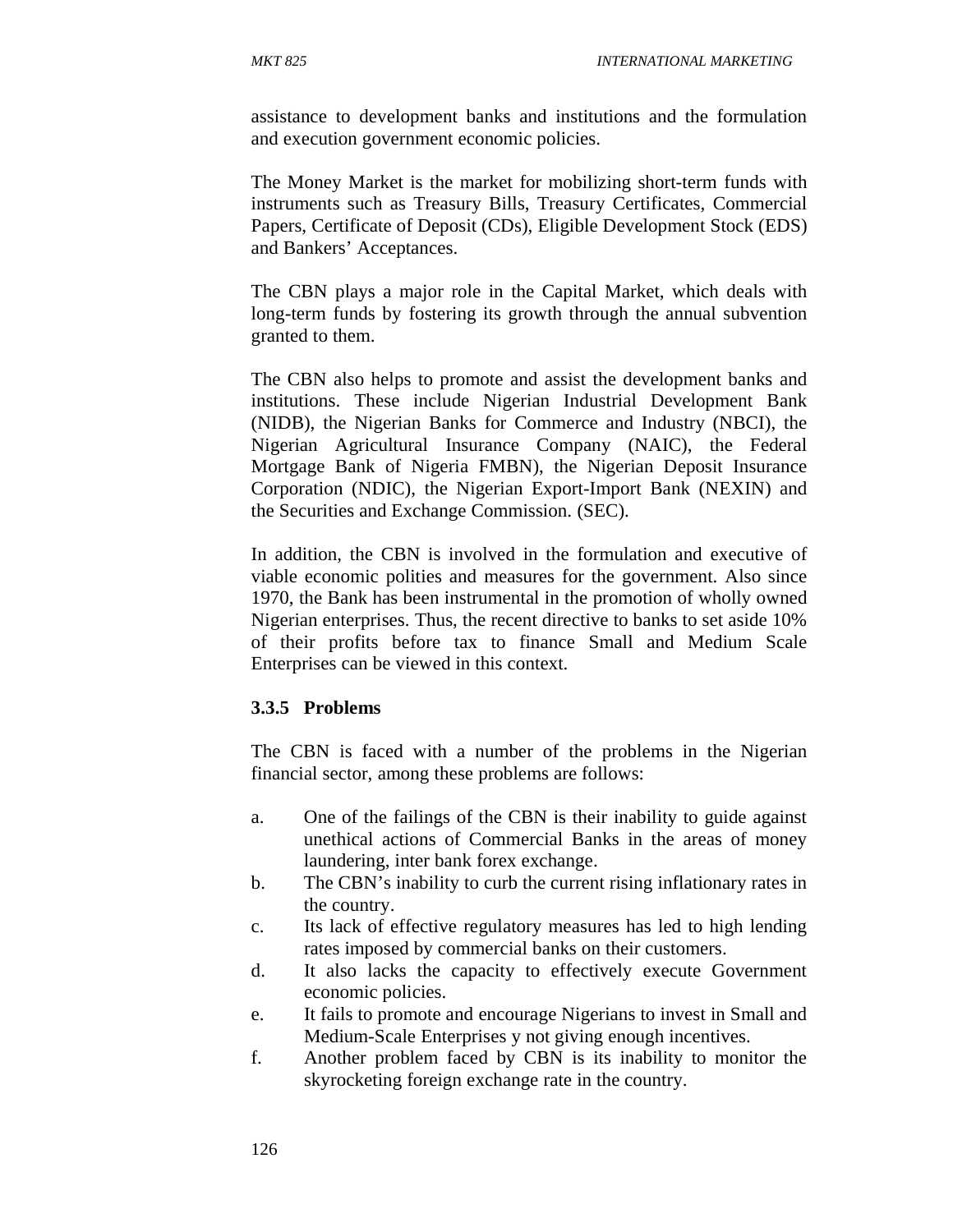- g. CBN has been unable to promote the needed saving culture among Nigerians, which could have helped the nation's capital base.
- h. Finally, the CBN has been unable to tap into the Information Technology super highway of e- banking and e-commerce, which is a major prerequisite for the country to partake in the globalization.

### **SELF ASSESS EXCERSICE 2**

Discuss the contributions of CBN to international business in Nigeria.

### **3.3.6 Achievements, Vision & Mission**

The Central Bank of Nigeria in its bid to curb banks unethical actions have periodically increased their capital base and have instituted the Inter-bank foreign exchange market to check capital flight and to regulate foreign exchange rates.

CBN has also achieve a level of autonomy since the advent of the democratic dispensation in Nigeria, the is reflected in her aggressive execution of Government economic policies in the areas of orientating the Nigerian populace to embrace the saving culture, the encouragement of foreign investors by creating an enabling environment/policies for ensuring macroeconomic stability and stable governance.

We must also acknowledge the recent moves by the Central bank to tap into the limitless opportunity derivable in the Information Technology World. This is reflected in the massive promotion of Universal Banking in the country. The CBN took the bull by the horn by first starting a restructuring and reengineering project which is perceived to tackle the business processes in its structural and instructional deficiencies to enhance its effectiveness, efficiency and productivity.

The Central Bank of Nigeria's restructuring and reengineering involves improve reorganization of the Bank's business processes with a view to making it more efficient and proactive. It also involves restructuring the assets and liabilities of the bank to promote efficiency, restore integrity and achieve cost effectiveness. To achieve this all important restricting & reengineering CBN embarked on a project code named "Project EAGLES".

Project EAGLES is the approach CBN has adopted, recognizing the need to gear up its organisation and systems to address strategic issues, achieve a sharper focus on core functions and be an efficient regulator in the  $21<sup>st</sup>$  century.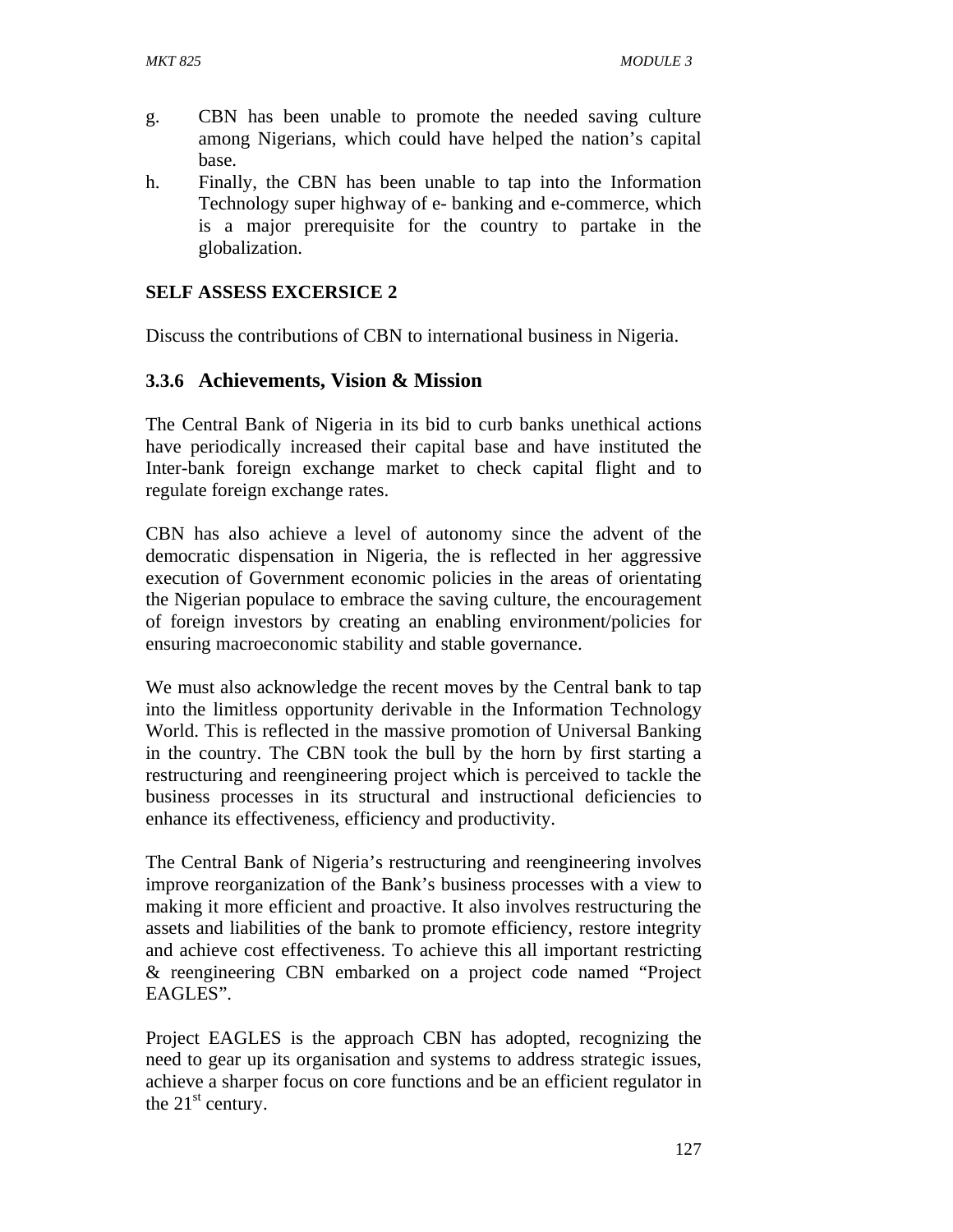Consequently, the vision of the CBN in the third millennium are summarized below:

"To be one of the most efficient and effective among the world's central banks in promoting and sustaining economic development".

Arising from the vision the restructuring/reengineering code named EAGLES stands for the following:

- $\varnothing$  E = Efficiency
- $\varnothing$  A = Accountability
- $\varnothing$  G = Goal oriented
- $\varnothing$  L = Leadership
- $\varnothing$  E = Effectiveness
- $\varnothing$  S = Staff oriented

The mission of Central Bank of Nigeria arising from the vision ahs been captured as follows:

To be proactive in providing a stable frame work for the economic development of Nigeria through transparent implementation of monetary policy an achievements efficient and effective price stability for a sound management of the financial system".

The restructuring/reengineering framework adopted for Project EAGLES is the Performance Driven Change mythology (PDC). This method defines and review the performance measurement set for each business processes to be sure that process performance is appropriately measured.

According to Chief Joseph Sanusi the Governor of CBN, the project, which kinked off two years ago, has completed its first phases. The governing board of CBN is satisfied so far. The second phase has also been launched. This project was embarked upon due to the need to change the entire structure of the CBN with a focus towards imbibing a strong culture change using modern information technology (IT) as a springboard.

The reengineering exercise according to the Governor is intended to radically alter the way things are presently done, that is work communication and relationship both within and outside and bank, which means making significant technological changes that will pervade the whole CBN.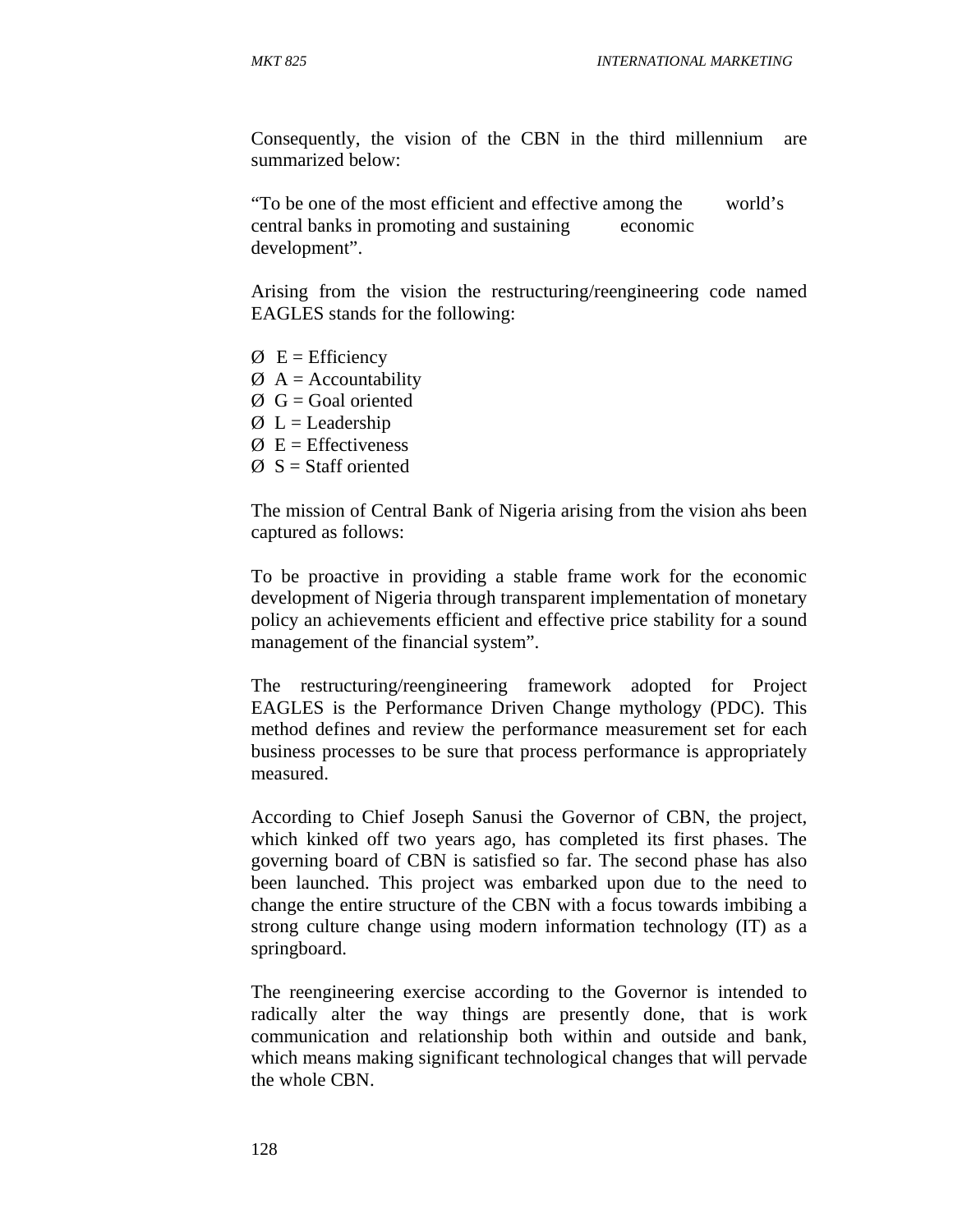### **Self-Assessment Exercise**

Enumerate functions of CBN

## **4.0 CONCLUSION**

These organizations in no doubt have been able to encourage foreign business between Nigeria and other countries. It shows the contribution of Nigerian government in encouraging international business with incentive like tax holidays expropriation, investment protection and a lot of other incentives.

## **5.0 SUMMARY**

This unit discusses various types of Nigeria organizations. These include among others Nigerian Investment Promotion Commission; Nigerian Export Promotion Council; Nigerian Export Import Bank,; Nigerian Export Processing Zone scheme, the Central Bank of Nigeria,. Their contributions and functions to international marketing were discussed.

# **6.0 TUTOR-MARKED ASSIGNMENT**

Discuss those product/services provided by NEXIM in assisting an international business

## **7.0 REFERENCES/FURTHER READING**

www. Nipc – Nigeria. Org.

www nepc – Nigeria .Org

www – NEXIM – Nigeria – Org

2000 – 2001 Nigeria business infor.com

www. Cen bank Org/welcome.htm.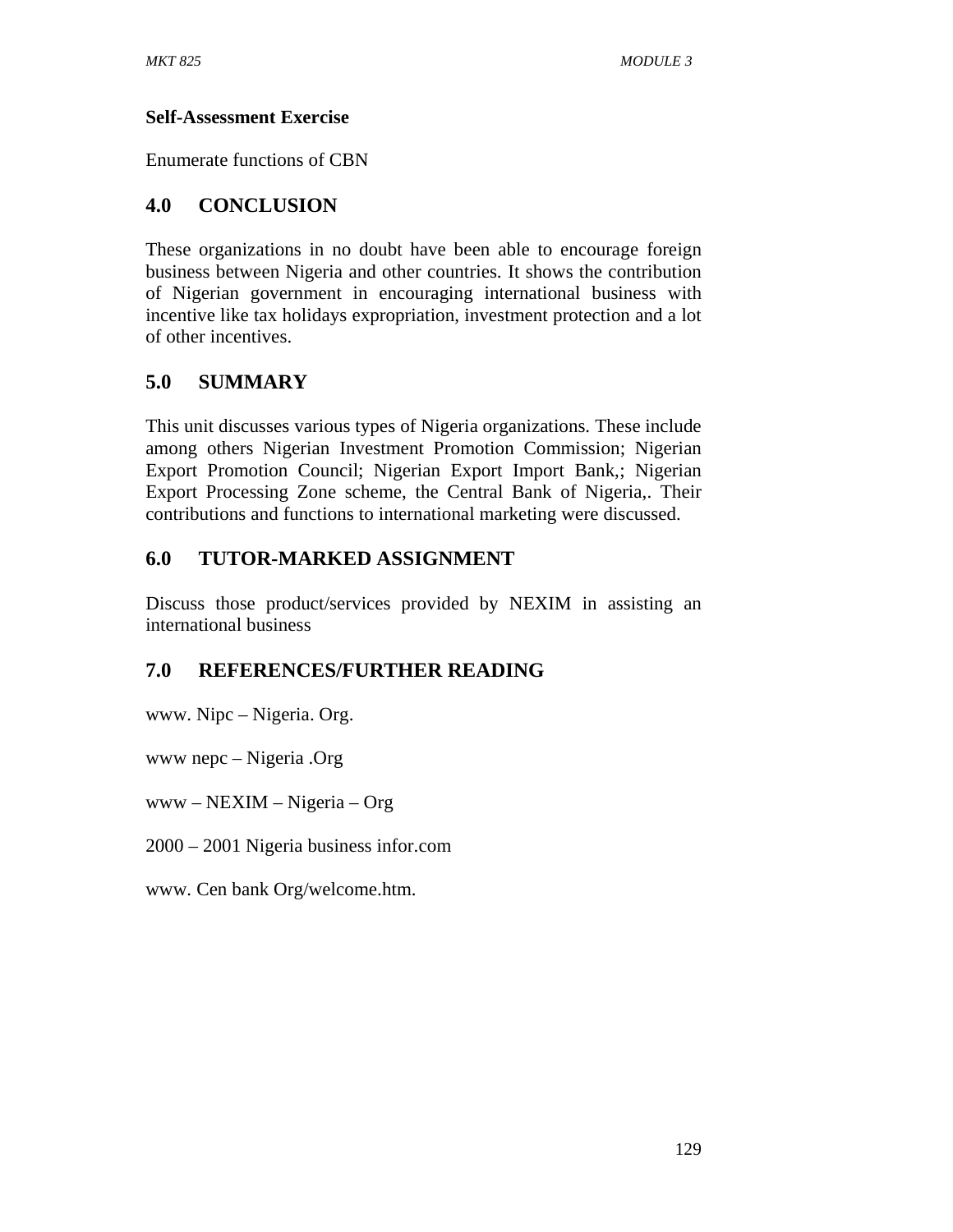### **UNIT 4 INTERNATIONAL ACCOUNTING AND TAXATION**

#### **CONTENTS**

- 1.0 Introduction
- 2.0 Objectives
- 3.0 Main Content
	- 3.1 International Accounting Diversity
	- 3.2 Principal Accounting Differences Across Countries
		- 3.2:1 Origin of Differences
		- 3.2:2 Classification Systems
		- 3.2:3 Principal Differences
		- 3. 2:4 The Issues
	- 3.3 The Process of Accounting Standardization
	- 3.4 International Taxation
		- 3.4:1 Tax Jurisdiction
		- 3.4:2 Tax Types
	- 3.5 Income Categories and Taxation
- 4.0 Conclusion
- 5.0 Summary
- 6.0 Tutor-Marked Assignment
- 7.0 References/Further Reading

### **1.0 INTRODUCTION**

Accounting system and Taxation differs from country to country; hence, some countries find it difficult to present accounting information in different ways to different countries.

International Accounting standards committee has been pursuing a goal of single accounting system, for the whole world. The goal is that investors will be willing to invest in certain Nations if their companies' financial reports are more transparent and reliable.

Many countries other than the United States also have system of accounting standards. The international Accounting Standard Board based in London, England, exists to achieve international harmonization of accounting principle. Thus, this unit examines international accounting systems.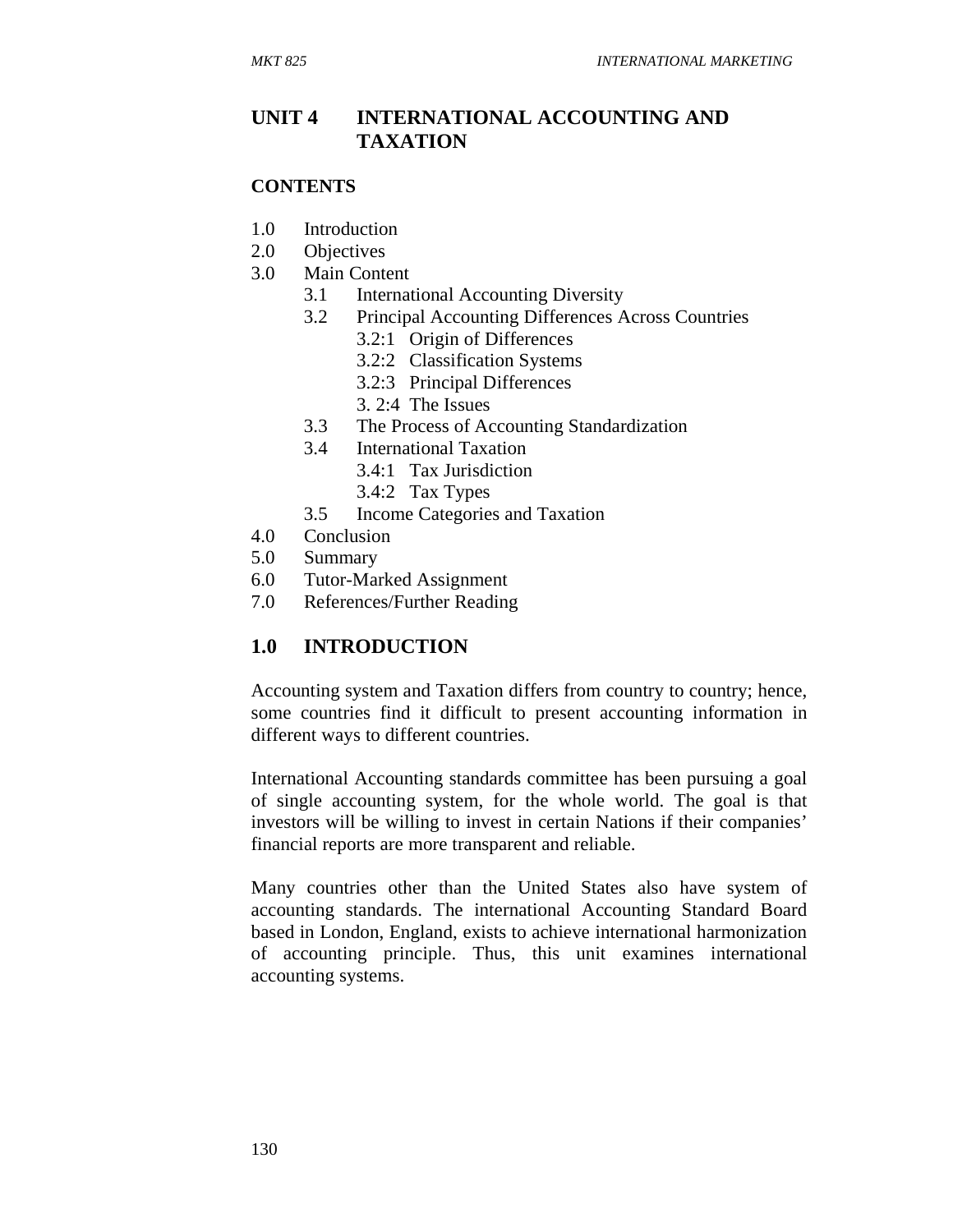## **2.0 OBJECTIVES**

At the end of the study, you should be able to:

- 1. explains accounting practices and differences across countries and see how the difference alters the compositeness of firm in international markets
- 2. identify areas of accounting that should constitute problems or success in coming years, and
- 3. explain the philosophies of taxation and its effect on domestic and foreign market.

### **3.0 MAIN CONTENT**

### **3.1 International Accounting Diversity**

It is obvious that Accounting principles differ, but in itself it is not a problem, the major problem is the decision by lenders, investors or government policy makers are always distorted by those differences.

|                                       | ECONOMIC SITUATION OF THE IDENTICAL<br><b>FORMS</b>             |                                                                      |
|---------------------------------------|-----------------------------------------------------------------|----------------------------------------------------------------------|
| <b>ACCOUNTING</b><br><b>TREATMENT</b> | <b>SIMILAR</b>                                                  | <b>DISSIMILAR</b>                                                    |
| <b>SIMILAR</b>                        | A<br>Logical<br>Practice<br><b>Results</b><br>are<br>Comparable | B<br>May/May not be Logical<br>.Results May/May not be<br>Comparable |
| <b>DISSIMILAR</b>                     | C<br>Illogical Practice,<br>Results<br>are<br>not<br>Comparable | D<br>Logical Practice Results May<br>not be comparable.              |

Accounting Diversity can be traced to when firm that is either similar or dissimilar operating similar or dissimilar Accounting system as shown in the diagram above.

### BOX A

Similar firms operating similar accounting systems compares within these companies will be logical in practice and easily interpreted.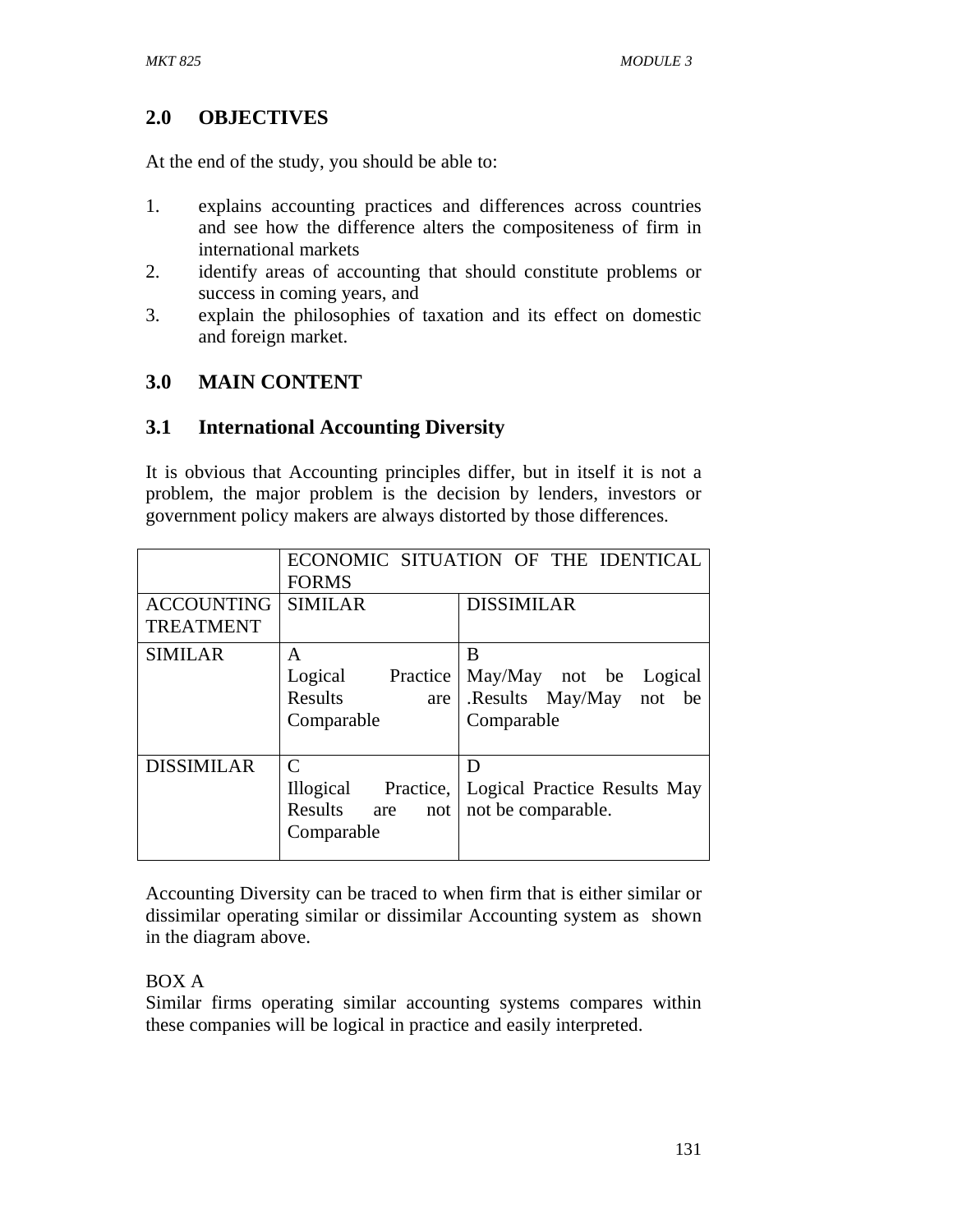#### BOX B

Similar firms among a Dissimilar Accounting system, Results in terms of comparison, have the probability of either been or not been comparable the accounting system may or may not be logical.

#### BOX C

Firms that are Dissimilar yet their accounting systems are Similar. The practice in this type of firm is illogical i.e. one may not be able to compare their results.

#### BOX D

Different firms with different accounting practices, though it's logical but their results are not comparable.

#### **3.2 Principal Accounting Differences Across Countries**

Czinzokota et.al (2002) opined that international accounting diversity can lead to any of the following problem in international business:

- (i) Poor or improper business decision making
- (ii) Hinder the ability of a firm or enterprise to raise capital in different or foreign markets*.*
- (iii) Hinder or prevent a firm from monitoring competitive factors across firms, industries and countries.

### **Figure14. 1: NOBES CLASSIFICATION OF NATIONAL ACCOUNTING SYSTEM**

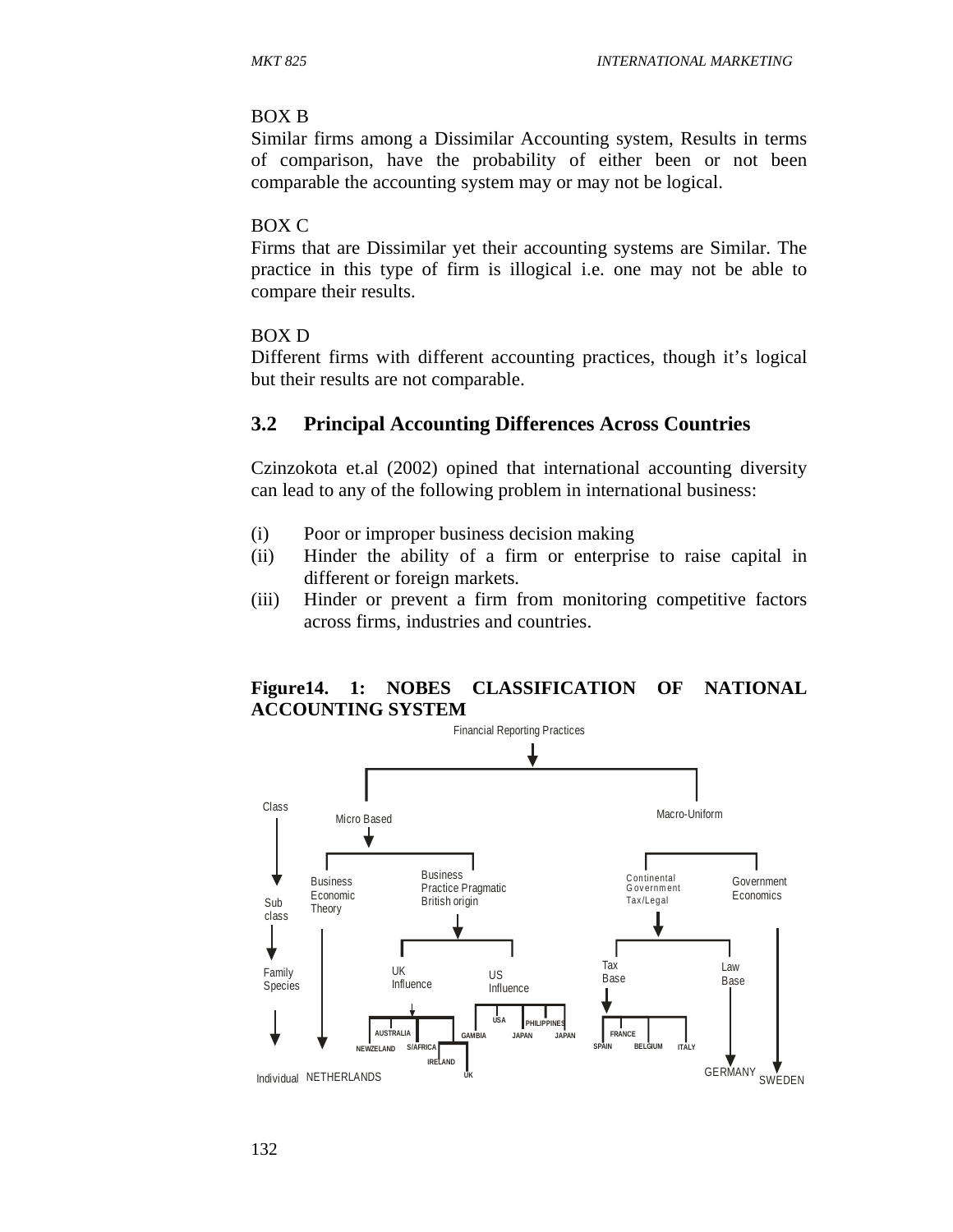Source: Czinkotta, M.A; Micheal, H.M et.al International Business, 6<sup>th</sup> Ed.,USA, Southwestern Thompson Learning (2002).

### **Self Assessment exercise**

Discuss the problems of accounting diversity in an international marketing.

# **3.2.1 Origin of Differences**

Accounting practices in the world is linked to its people, places and events of their time. In Nigeria, the accounting system will strictly be that of their Colonial masters. Accounting practice, looks at the users of this accounting information i.e. investors, lenders and governments. From the diagram 1 above, one can vividly see the origin of the difference in accounting; for example the Accounting system of Italy differs from that of Ireland, reason been that Ireland accounting system is UK based while that of Italy is taxed based. In addition, accounting system of Ireland is micro based while that of Italy is macro uniform.

# **3.2.2 Classification of Accounting System**

The above diagram of NOBES divided the accounting system into two basic system of micro based and macro uniform.

Micro Based is sub-divided into Business, Economic, Theory and Business Practice, Pragmatic British Origin.

Macro-Uniform is subdivided into continental; Government tax, Legal, Government, and Economics

## **3.2.3 The Issues**

Different Accounting System means that markets must be segmented so as to enable firms and companies understand the accounting information. It therefore means accountants will continue to do the job of interpreting accounting information, been marketer and also bookkeepers.

The following are some of the accounting differences across countries:

i. Accounting for Research and Development Expenses

It is believe that Research and Development accounting need to take note of cost so that it can be spread across so that profit will be assured to be made in future.

- ii. Accounting for Fixed Assets
- iii. Inventory Accounting Treatment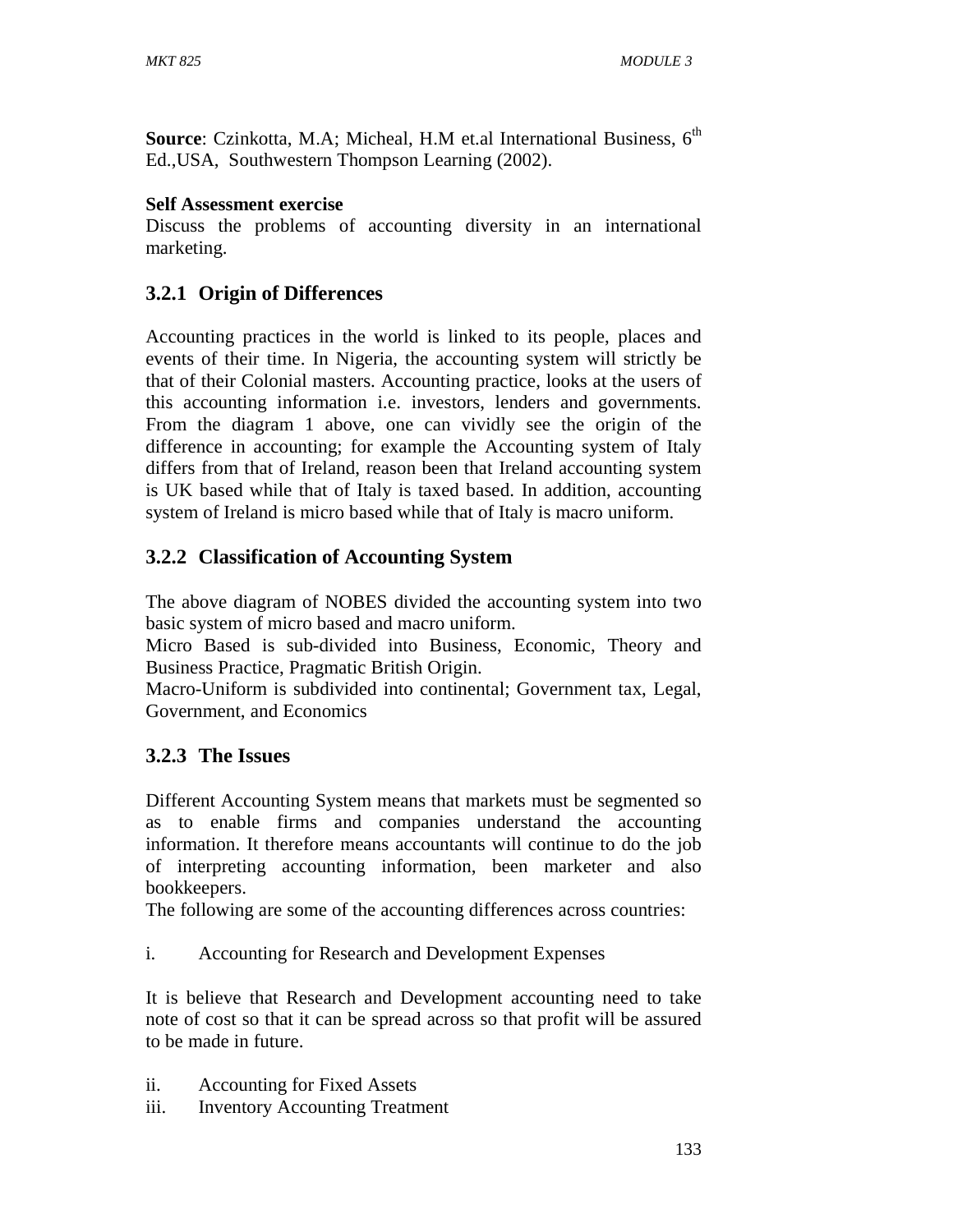These include use of first in first out method and average cost system in dealing with inventory.

- iv. Capitalizing or Expensing Leases
- v. Pension Plan Accounting
- vi. Accounting for Income Taxes
- vii. Foreign Currency Translation
- viii. Accounting for Mergers and acquisition
- ix. Consolidation of Equity Securities Holdings.

### **3.3 The Process of Accounting Standardization**

By 1973 a committee of certified public Accountants principle (CPAS) established accounting principle in the united state. CPAS are accountants licensed by their state government on the basis of educational background, a rigorous certification examination and in most jurisdiction relevant practical work experience. In 1973 the seven members Financial Accounting Standards board was created as an independent standard-setting organization. Regulations for Auditors are promulgated by the American institute of certified public accountants. United States companies whose stocks or bonds are traded publicly must conform to rules set by the Securities and Exchange Commission (SEC), a federal government agency. Tax laws and regulations are encountered at the federal level by the internal revenue services (IRS) and at the local level by the state and municipal government agencies. Many countries other than United States also have system of accounting standards. The international Accounting standards board based in London, England, exists to achieve international harmonization of accounting principles.

### **3.4 International Taxation**

We may not understand International Taxation, except we understand what tax is in our home country. Taxation is a system of raising money to finance government activities. All governments require payment of money-taxes-from people. Government use tax revenues to pay soldiers and police to build dams and roads, to operate schools and hospitals, to provide food to the poor and medical care to the elderly and for thousand of citizens. Without taxes to fund its activities, government may find it difficult to carry out her functions.

History have it that people have debated the amount and kinds of taxes that a government should impose as well as how it should be distribute the Burden of those taxes across society. Unpopular taxes have caused public protest, riots, and even revolutions. In political campaigns, candidate's views on taxation may partly determine their popularity with voters.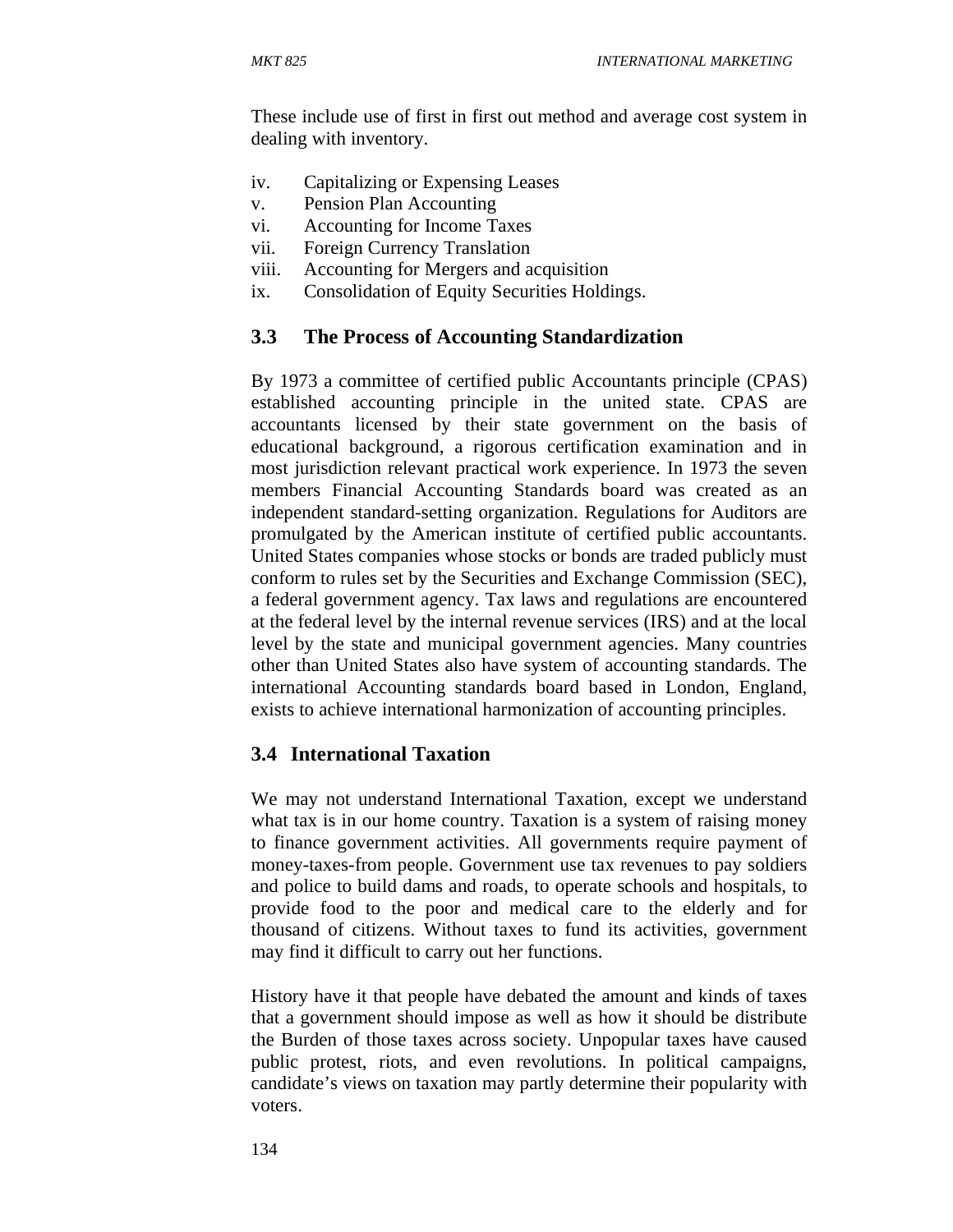Taxation is the most important source of revenues for modern governments, typically accounting for 90 percent or more of their income. The remainder of government revenue comes from borrowing and from charging fees or services. Countries differ considerably in the amount of taxes they collect. The united state, about 30 percent of the gross domestic product (GDP) and measure of income output went for tax payments in 2000. The 30 percent figure is relatively low from a historical standpoint. As a result of a new round of tax cuts in 2003, the tax percentage share of GDP was expected to be lower. In France, the figure is 45 percent and in Sweden it is 51 percent.

In addition to using taxation to raise money, government may raise or lower taxes to achieve social and economic objectives, or to achieve political popularity with certain groups.

Taxation can redistribute a society wealth by imposing a heavier tax burdens on one group in order to find services for another. Also, some economist considers taxation as an important tool for maintaining the stability of a country economy.

## **3.4.1 Tax Jurisdiction**

Czinkota et.al (2002) opined that there are two approaches to international taxation.

The residential approach to international taxation, it taxes the international income of its residents without regard to where the income is earned. The territorial approach to transactional income, taxes all parties, regardless of country of residence, within its territorial jurisdiction.

## **3.4.2 Tax Types**

Taxes are generally divided into Direct and Indirect taxes.

Direct Tax is calculated on actual income, either individual or firm income. Indirect taxes such as sales taxes, tariff, and value added taxes. However a broader classification of tax types include;

- Individual income tax
- Corporate income tax
- Payroll
- Consumption taxes
- General sales tax
- Excise tax
- Value added tax
- **Tariff**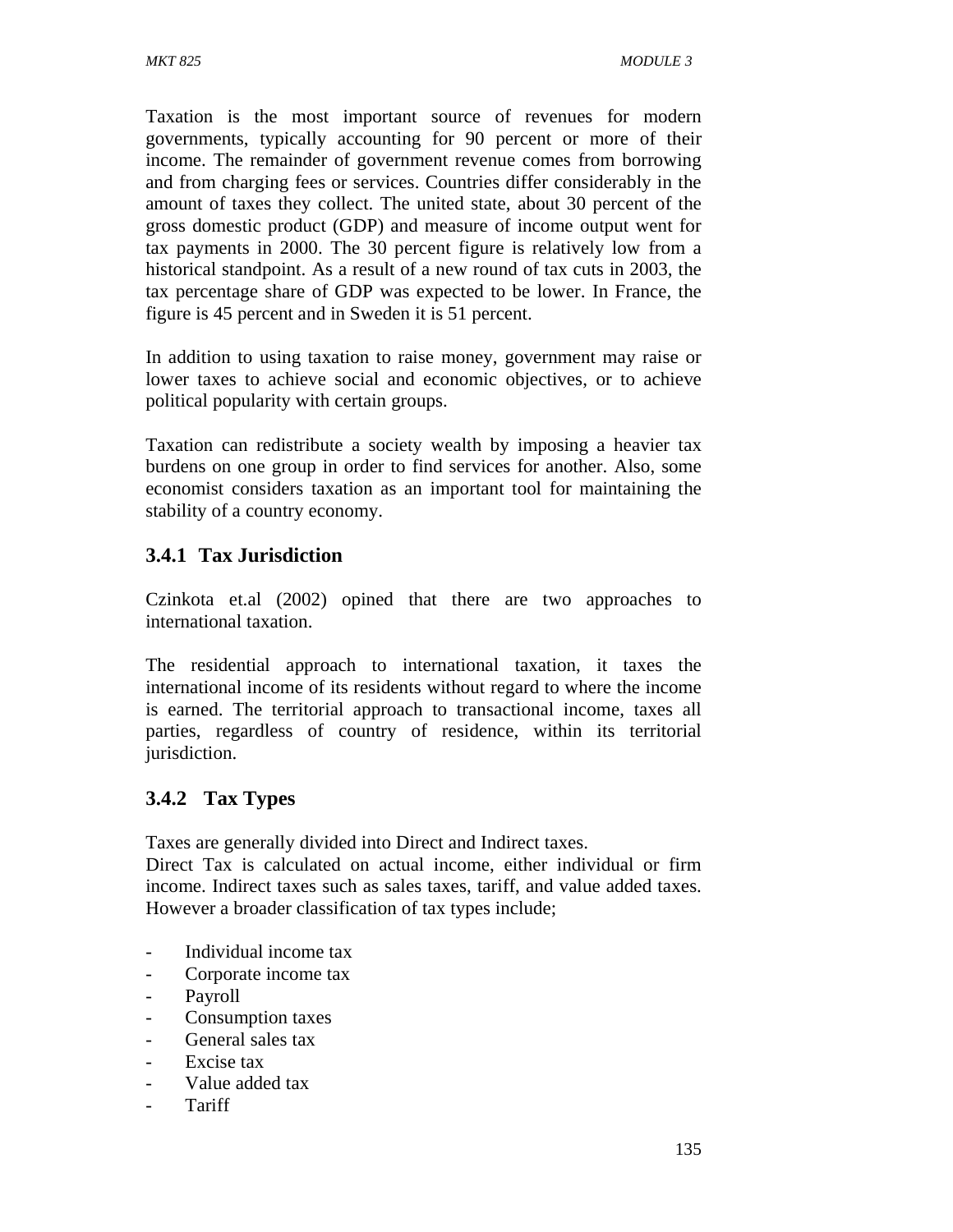- Property taxes
- Estate, Inheritance, and gift taxes
- Other taxes that include i.e. poll tax..

### **3.5 Income Categories and Taxation**

There are three primary methods used for the transfer of funds across tax jurisdictions.

- i. Royalties- It is an authorized licensed for the use of intangible assets such as patents, designs, trademarks, techniques or copyrights.
- ii. Interests- Payment for the use of capital lent for the financing of normal business activity.
- iii. Dividends are income paid or deemed paid to the shareholder of the corporation from the residual earning of Corporations.

#### **Self-Assessment Exercise**

What are the uses of taxes to a country?

### **4.0 CONCLUSION**

Accounting system worldwide differs but international accounting standard board is charged with the responsibility of harmonizing accounting standards worldwide. This accounting system from country to country must be studied to be able to know which type one should adopt while going into a new country. Likewise, taxes are sources of revenues for government and levied by government agencies on individuals and corporate entities.

### **5.0 SUMMARY**

This unit discusses the international accounting systems and taxation as they apply to international marketing

### **6.0 TUTOR-MARKED ASSIGNMENT**

Discuss the various sources of accounting diversity.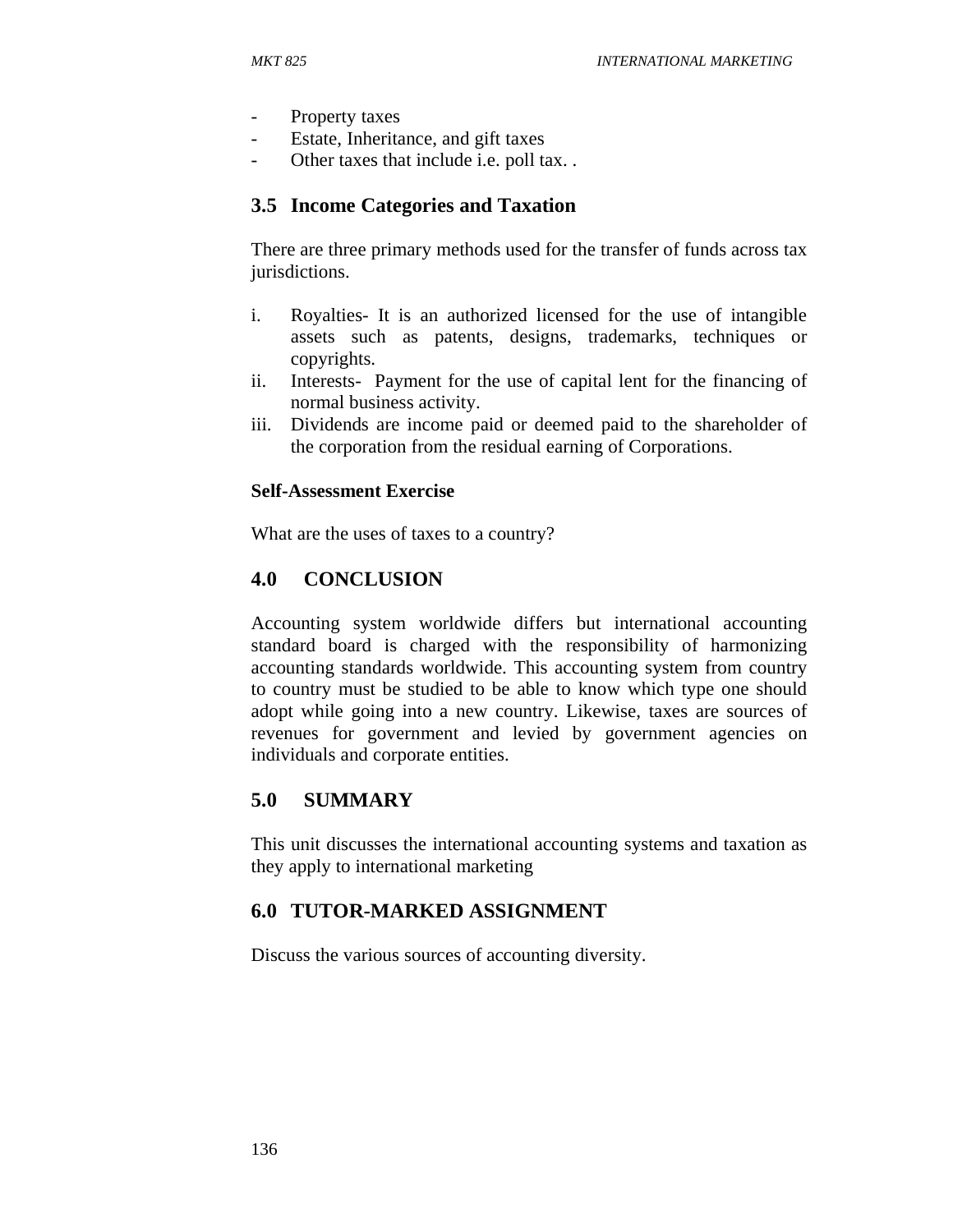### **7.0 REFRENCES/FUTHER READING**

- Ball A D, Wendell H. M, et.al: International Business- the Challenge of Global Competition 8<sup>th</sup> ed . Irwin McGraw-Hill, 2002.
- Meyer P. E: "Accounting and Bookkeeping" Microsoft @ student 2007 (DVD), Reamond WA; Microsoft corporation, 2006.
- Roser H. S: "Taxation" Microsoft @ student 2007 (DVD) Redmond; WA; Microsoft Corporation, 2006.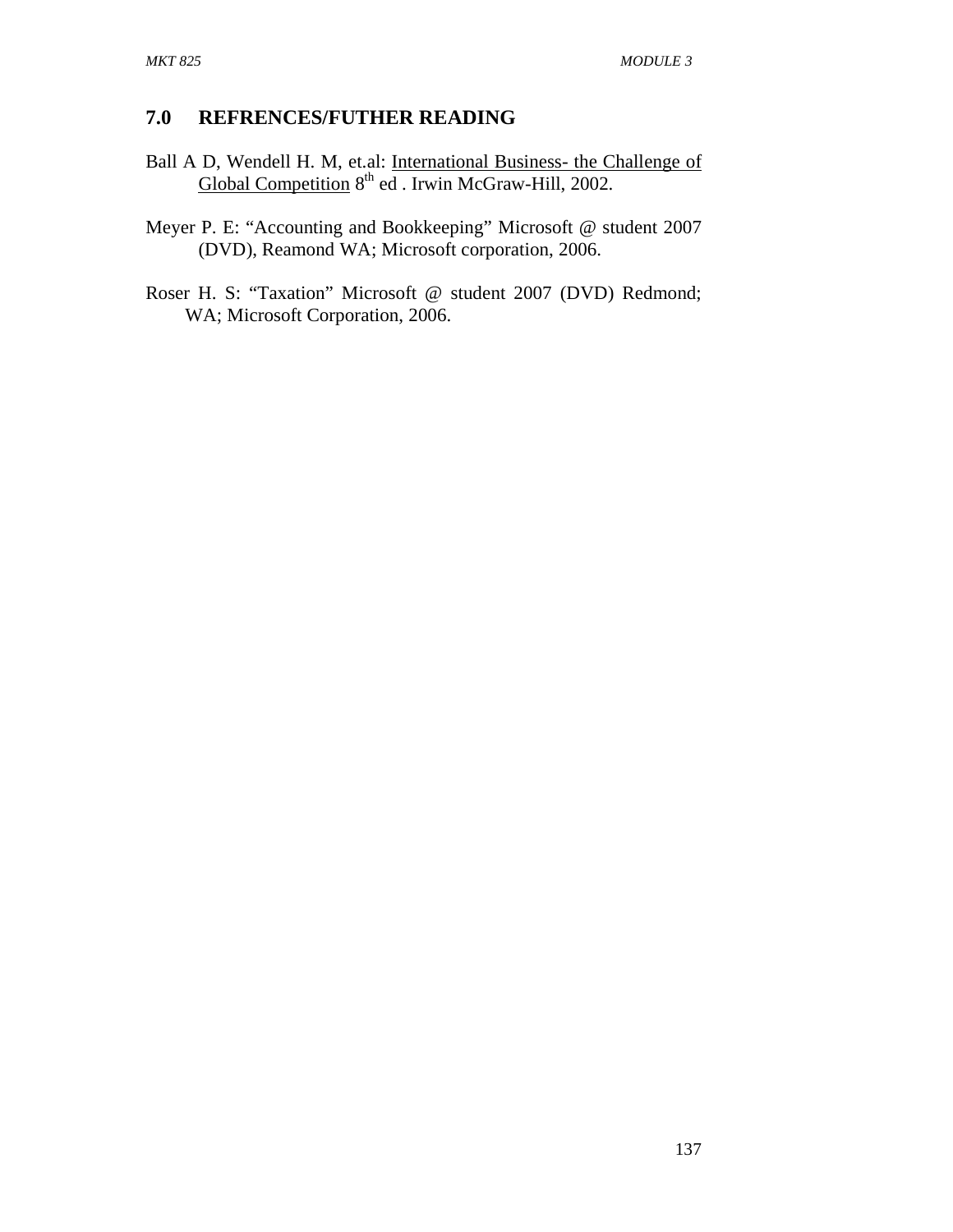## **UNIT 5 INTERNATIONAL MARKETING RESEARCH**

#### **CONTENTS**

- 1.0 Introduction
- 2.0 Objectives
- 3.0 Main Text
	- 3.1 International Marketing Research
	- 3.2 International and Domestic Research
	- 3.3 Recognizing the need for International Research
	- 3.4 Determining Research Objectives
	- 3.5 Conducting Secondary Research
	- 3.6 Conducting Primary Research
	- 3.7 The International Information System
- 4.0 Conclusion
- 5.0 Summary
- 6.0 Tutor-Marked Assignment
- 7.0 References/Further Reading

## **1.0 INTRODUCTION**

Marketing research is the first step taken by any business man before investing his money in either domestic or international marketing. A lot of business men started business without research, the consequences are better imagining than say it. Because of information technology, research has become easier; one can be in his own house and get information of another country with the press of a button. An international businessman must know about research, its objective, how to conduct research with use of both primary and secondary sources of information. When all these are done and known before going international, business failure becomes less. This unit discusses marketing research as a tool for achieving international business objectives.

## **2.0 OBJECTIVES**

At the end of this unit, you should be able to:

- define international business research
- give reasons for international research
- explain the research objectives, and
- explain how to conduct secondary and primary research.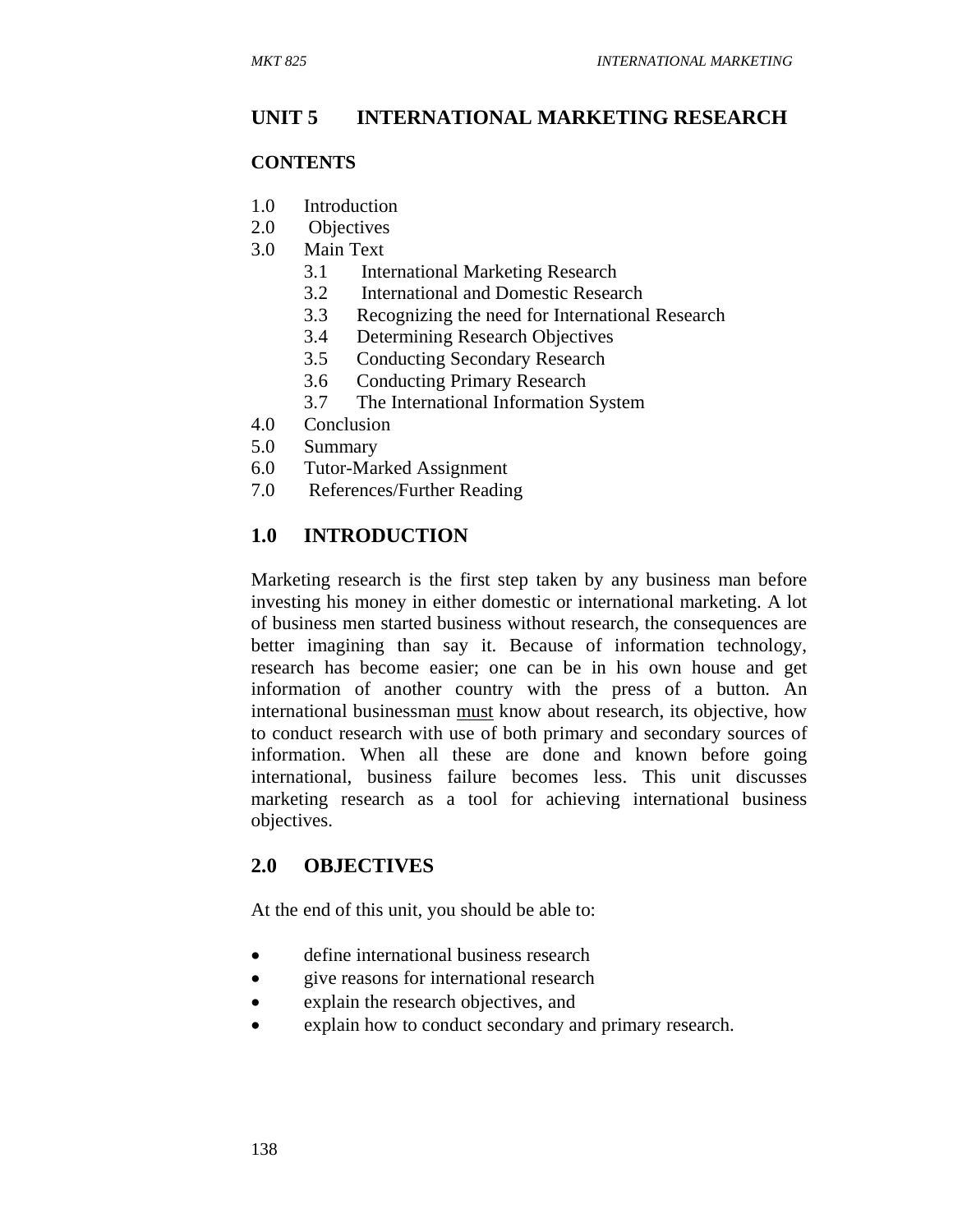# **3.0 MAIN CONTENT**

# **3.1 International Marketing Research**

This is a research that is carried out above the border of your country with the aim of entering such a country once the research is favourable.

# **3.2 International and Domestic Research**

International Research is the same as Domestic Research. Although, they have some basic differences as explained below:

## **New Parameters**

Doing business abroad thus implies that the researcher must look at the following parameters:

- Duties of different countries.
- Foreign currencies and changes in their values
- Different modes of transportation
- International documentation

## **New Environmental Factors**

When going international in research the following environmental factors are encountered that may not be found in Domestic.

- Culture of the host country
- Political system
- Societal structures and language
- Legal issues
- Technology

## **Number of Factors Involved**

Going into international marketing requires to know the needs and obtaining necessary data, which involve:

- Compare result and activities across countries.
- The firm must be able to learn from its international operations and must find ways to apply the new lessons learned to different markets.

## Broader Definition of Competition

It is found out that firms have greater variety of competition, than that found in the home market.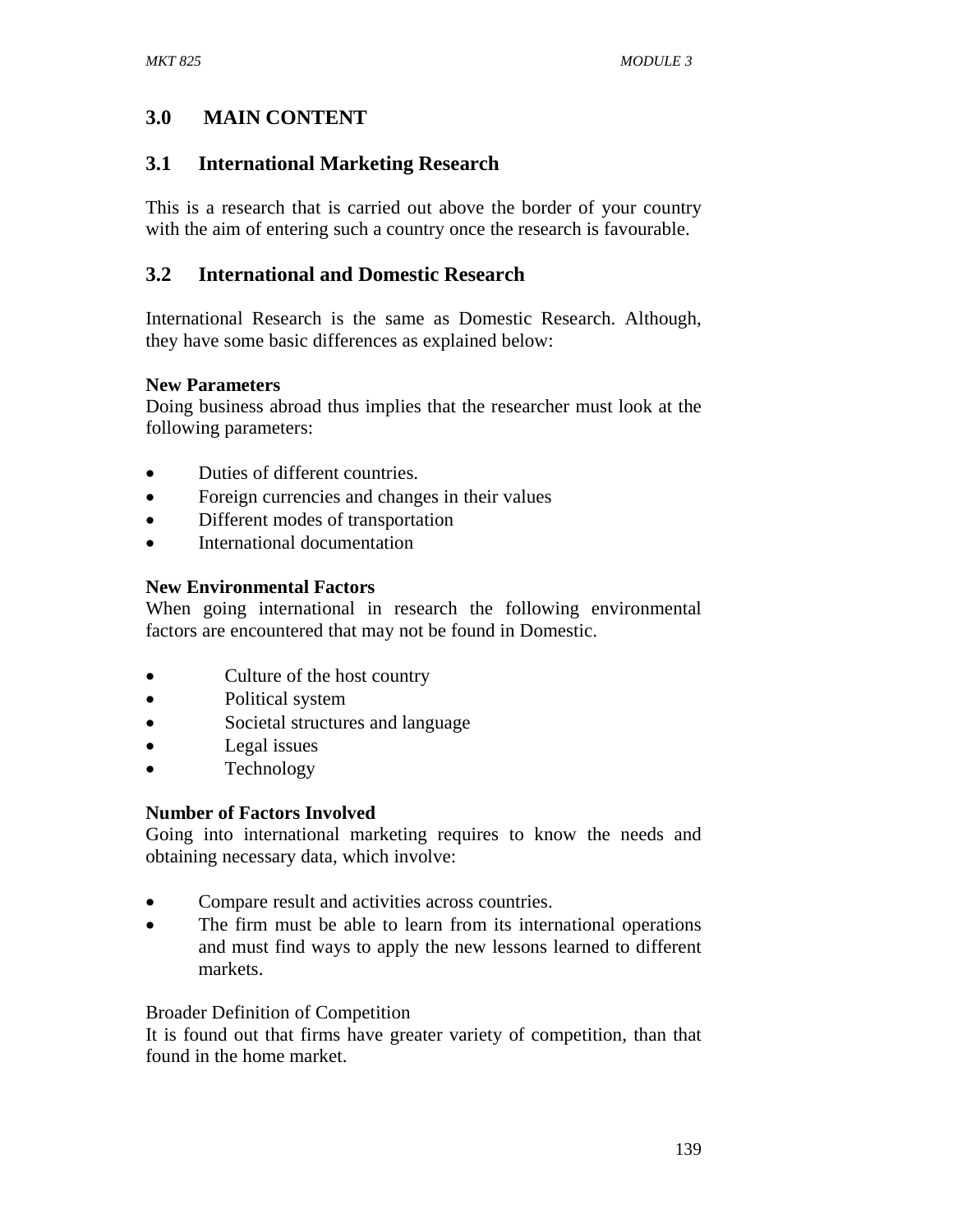#### **Self-Assessment Exercise**

List five factors to be considered in an international research.

## **3.2 Recognizing the need for International Research**

Research is necessary but a lot of managers are reluctant to engage in international research for the following reasons.

- i. Lack of sensitivity to differences in culture, consumer taste and market demands.
- ii. Limited appreciation for the different environment abroad.
- iii. Lack of familiarity with national and international data sources and mobility to use international data once they are obtained.
- iv. Firms often build their international business activities gradually and frequently based on unsolicited orders.

## **3.4 Determining Research Objectives**

Your objectives will be on whether you want to

- **Export**
- Import or
- Go into Market expansion

One major objective of international research is to discover new foreign market opportunities.

## **Figure 3.4: A SEQUENTIAL PROCESS OF RESEARCHING FOREIGN MARKET POTENTIALS**

#### STAGE ONE

PRELIMINARY SCREENING FOR ATTRACTIVE

COUNTRY MARKETS.

KEY QUESTIONS TO BE ANSWERED

WHICH FOREIGN MARKETS WARRANT

DETAILED INVESTIGATION.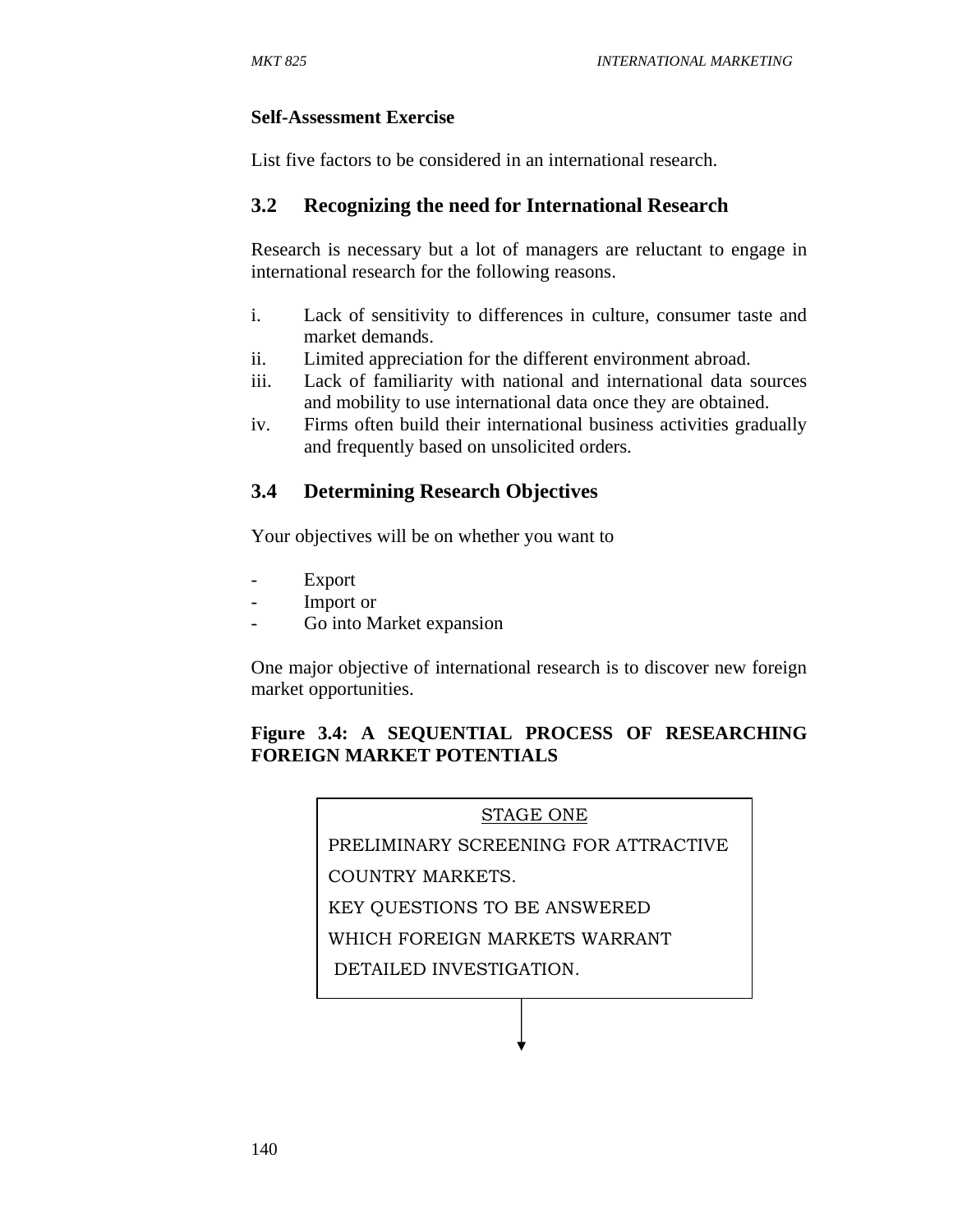# STAGE TWO ASSESSMENT OF INDUSTRY MARKET POTENTIAL KEY QUESTION TO BE ANSWERED: WHAT IS THE AGGREGATE DEMAND IN EACH OF THE SELECTED MARKETS? STAGE THREE COMPANY SALES POTENTIAL ANALYSIS KEY QUESTION TO BE ANSWERED: HOW ATTRACTIVE IS THE POTENTIAL DEMAND FOR COMPANY PRODUCT /SERVICES?

**Source:** Czinkotta M R, et al (2002) International Business 6<sup>th</sup> ed, USA, Southwestern Thompson learning.

# **3.5 Conducting Secondary Research**

In conducting secondary research its entails:

- i. Identifying sources of data.
- ii. Selection of secondary data.
- iii. Interpretation and analysis of secondary data.
- iv. Data privacy.
- (i) **Identifying Sources of Data**

Secondary data can be obtained from.

- Government
- International organization
- Service organization
- Trade association
- Directories and Newsletters
- Electronic information services.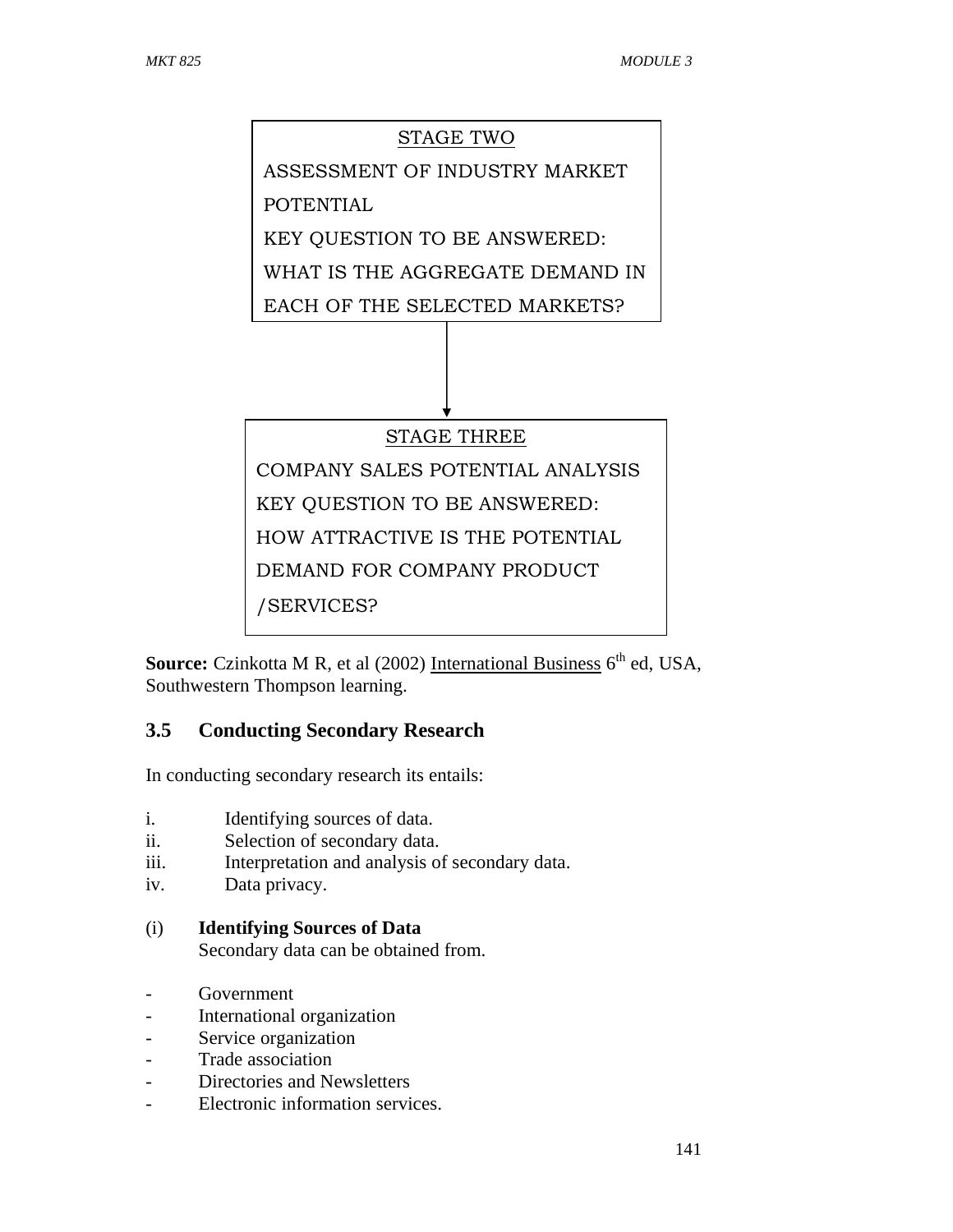#### (ii) **Selection of Secondary Data**

Secondary data are readily available, cheap and quick to get. Secondary data should be evaluated as required to:

- The quality of their source.
- How recent they are
- Relevancy to task at hand

#### (iii) **Interpretations and Analysis of Secondary Data**

Secondary data, when collected may not be so useful not until they are converted into information. They are use as proxy information to arrive at conclusions.

#### (iv) **Data Privacy**

Data collected must be guarded jealously because a lot of information collected are sensitive.

## **3.6 Conducting primary Research**

Primary data are obtained by a firm to fill specific information needs Czinkota etal (2002) went further to buttress that a typical primary research intends to answer such clear-cut questions such as:

- What are the sales potential for our measuring equipment in Malaysia?
- How much does the typical Greek consumer spend on fast food?
- What effect will new type of packaging have on green consumers in Norway?
- What service standards do industrial customers expect in Japan?

Conducting primary research takes decision in the following area:

(i). Industrial versus Consumer Sources of Data

A decision must be arrived at as to whether the research is going to be based in an industrial or consumer product area. In a consumer market the populations is large and the population in an industrial market is less. If research is done in an industrial market, differences between users and decision makers are important because of their personality's outlook and their evaluative criteria. It means that you must determine the focus of the research because it's important to have a successful completion of your research.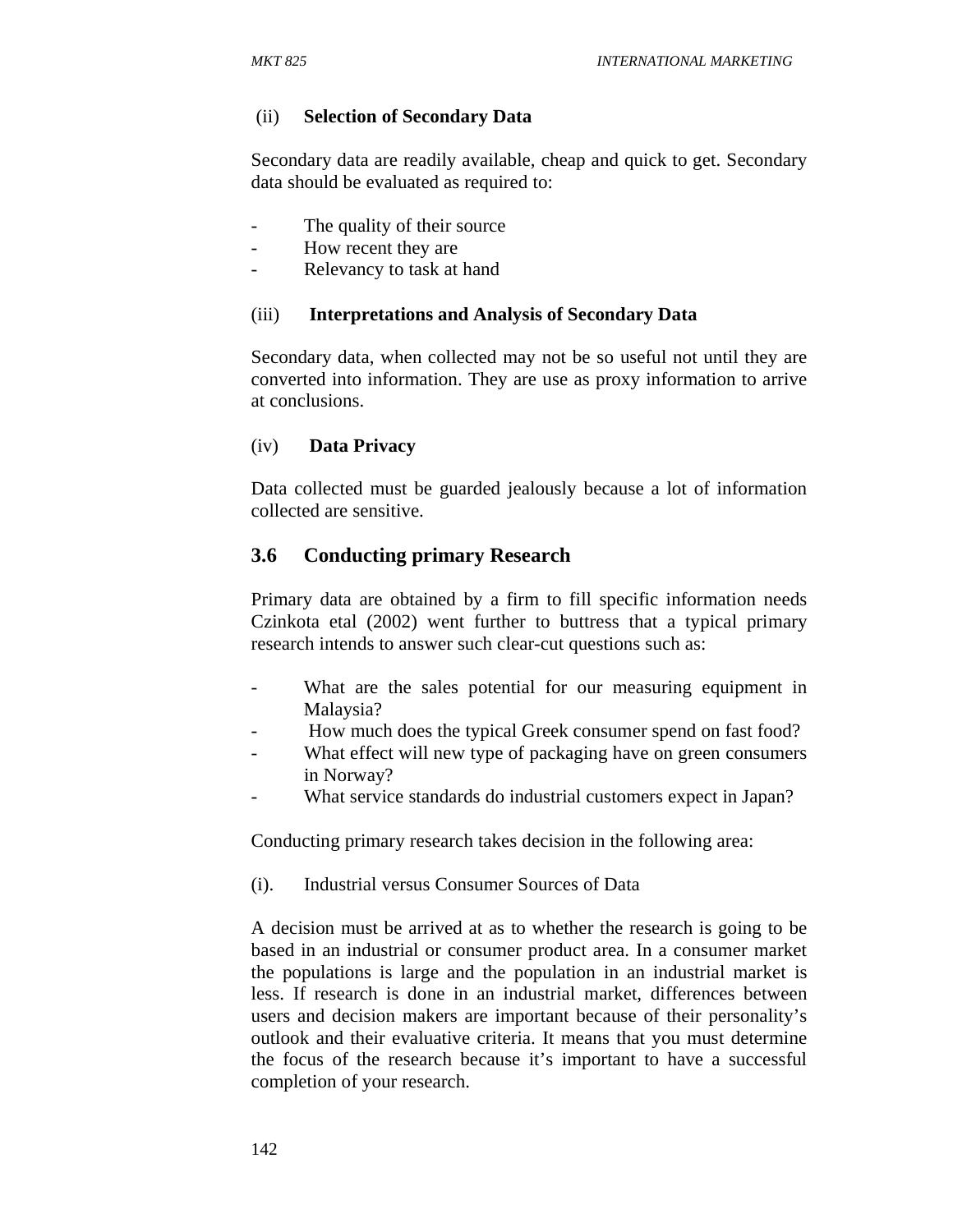## *(ii).* Determination of the Research Technique

It is interesting to know that there are a lot of factors to be considered before selecting a research technique.

- Objective of the data sought.
- Is data subjective or objective?
- Is the data collected in the real world or controlled environment?
- Is it historical factors?

Once all these are determined you can choose any of the following technique of research.

- a. **Interview**s- Major disadvantage is that bias can set in.
- b. **Focus group-** A group of knowledgeable people are gathered for a limited period of time (two to four hours), with about seven to ten participant, a topic is introduces and it is discussed.
- c. **Observation-** It requires the researcher to play the role of a non participating observer of activity and behaviour.
- d. **Surveys-** As defined by Czinkota etal (2002) the say it is usually conducted via questionnaires that are administered personally, by mail, or by telephone. Use of the survey technique presupposes that the population under study is accessible and able to comprehend and respond to the question posed through the chosen medium.
- e. **Experimentation-** It determines the effect of an intervening variable and helps establish precise cause-and-effect relationships, it is difficult to implement in international research, it faces the task of designing an experiment in which most variables are held constant or are comparable across cultures.

## **3.7 The International Information System**

The international information system is defined as the systematic and continuous gathering, analysis and reporting of data for decisionmaking. (Czinkota et al 2002).

These data must have the following characteristics

- Relevance
- Timely
- Flexible
- **Accurate**

Exhaustive

- Consistent
- Convenient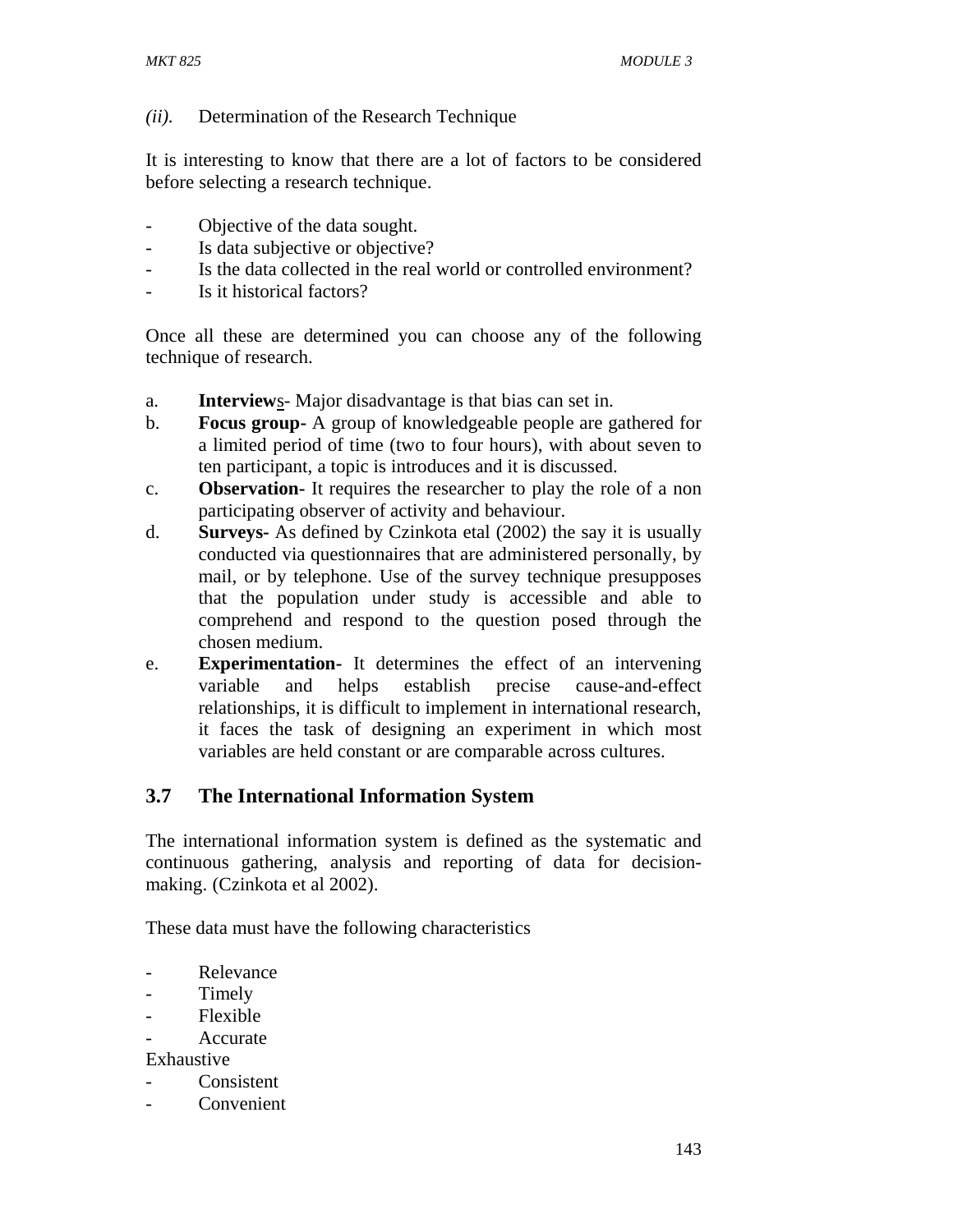It is discovered that use of information system is increasing greatly especially in export field; most companies establish export complaint systems.

There are three ways in which information systems can be enrich, this include:

## i. **Environmental Scanning**

It promotes a customer's information in political, social and economics affairs internationally or changes of attitudes of public institutions and private citizens, and on possible upcoming alteration.

## ii. **Delphi Studies**

It is a means for aggregating the judgments of a number experts who cannot come together physically, (Czinkota etal, 2002). This type of research clearly aims at qualitative measures by seeking a consensus from those who know rather than average responses from many peoples with only limited knowledge.

## iii. **Scenario Building**

Czinkota etal (2002) believes that information obtained through environmental scanning or Delphi studies can then be used to conduct a scenario analysis. One approach involves the development of a series of plausible scenarios that are constructed from trends observed in the environment. Another method consists of formally reviewing assumptions built into existing business plans and positions. Subsequently, some of these key assumptions such as economic growth rates, import penetration, population growth and political stability can be varied by projecting variations for medium to long-term period, completely new environmental conditions can emerge. The conditions can then be analyzed for their potential, domestic and international impact on corporate strategy.

## **Self-Assessment Exercise**

Discuss in detail 5 research technique

## **4.0 CONCLUSION**

Research is the key to international business success. The process and the procedure must be properly followed. Any attempt to shot cut international research; it will lead to a company's disaster. Constraints